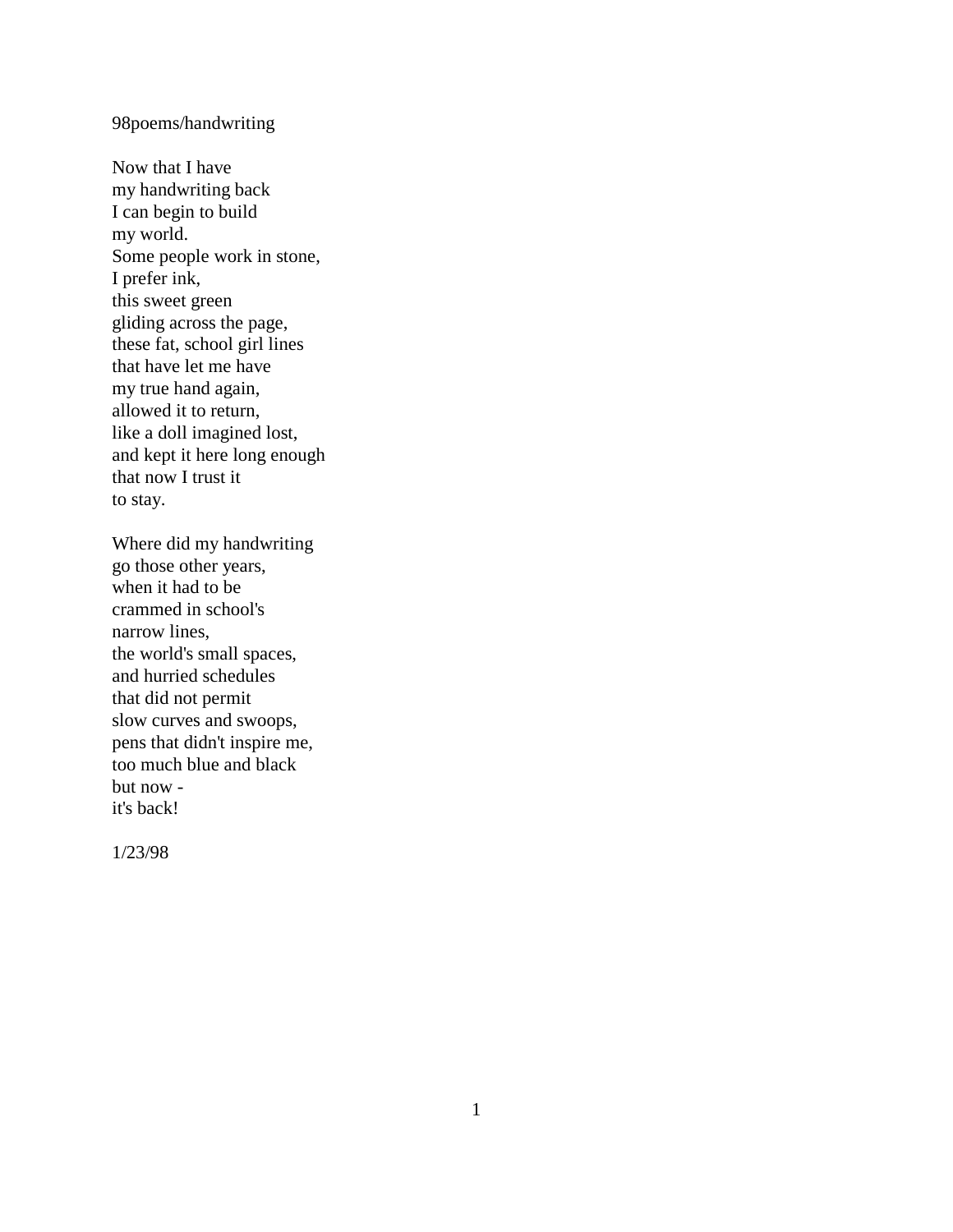#### 98poems/bread

I get into trouble if I am late to pick up my bread, the lady at the bakery leaves me a message threatening to freeze my loaves. The older woman who works afternoons, the one advised by her co -worker to take her gambling vacation while she can.

She has been using echinacea for decades she says and never gets a cold. The bright pink she wears makes it difficult to guess her age, unless she were to mention dates, but she does not.

I think she is the age of my friend's mother but can't be sure, having lost that gauge as I've gotten closer to it myself.

She is cheery, there is no other word for it, and unrelenting in her responsibilities After nearly a year we are beginning to work things out, that I do not want a bag, and will be there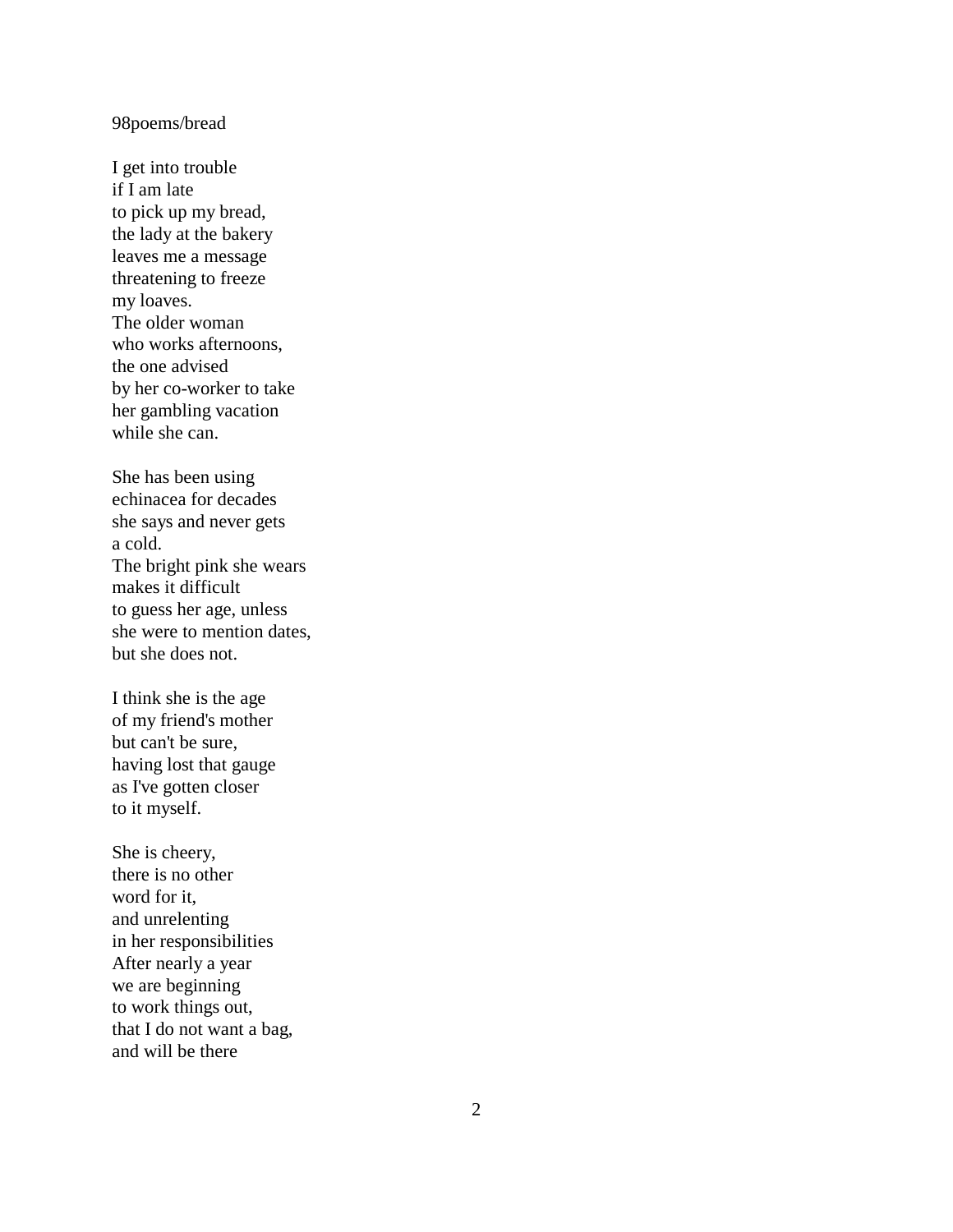to get my bread, even if I am late.

She uses fruit loaf for sandwiches, territory I have not braved as yet. Every week my husband ventures out: California fruit, seven grain, whole wheat, though in most things variety is not his way. I inflict it on him because I'm the one who buys the bread and can, and though I think it is the spice of life and I never like to do the same thing twice, every week I eat Kamut.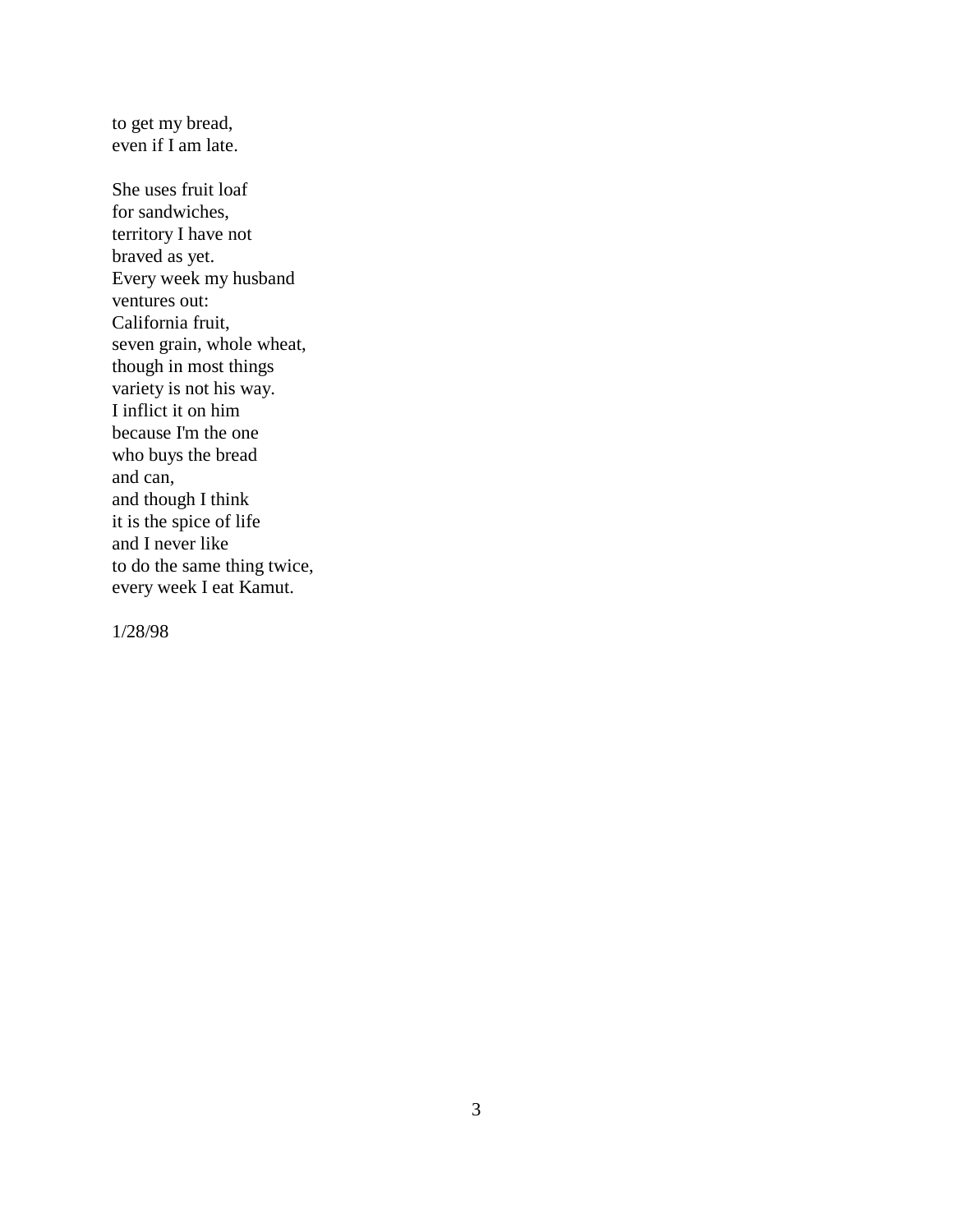98poems/yellow

January is the yellow month, All of a sudden the acacia burst free. Sour grass blooms high and wild, and bitter green.

This is our gentle time of year. Grebes sing, dancing their courting dance across the lake.

It is my favorite time to photograph, the optimistic grass has forgotten the heat.

Just now one could dream a really good dream, filled with plant droppings, noisy oak leaves beneath your feet, the dust of dried blossoms in your lap. All over town the acacia is blooming.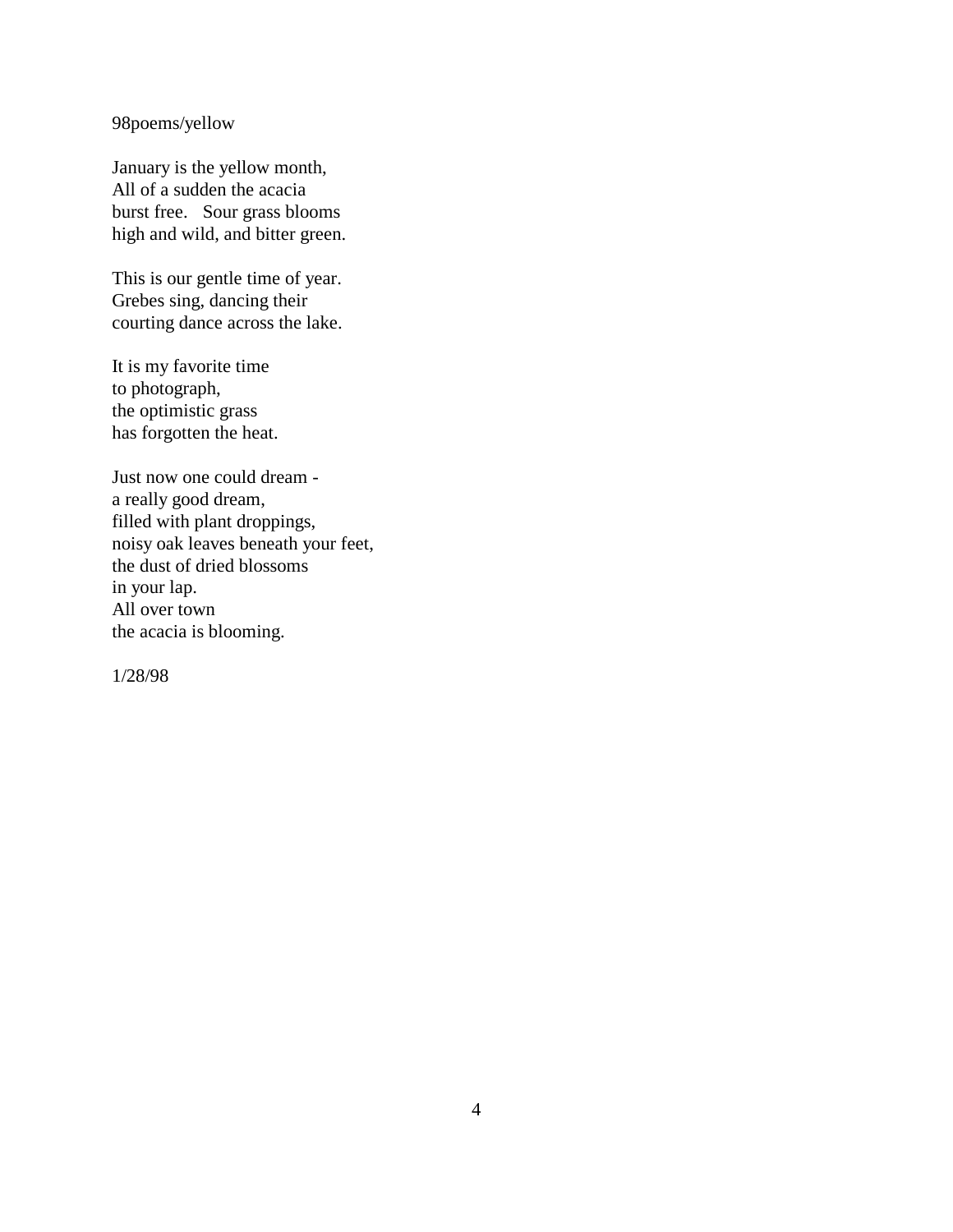#### 98poems/water

The water is out again today, unannounced as usual, except for the gasping hiss of the faucet. They never let us know. You always find out naked and ready for a bath, toothbrush poised in mid-air.

I wonder if the water is out on the other side of town, that is to say a block away, I think not.

Our three-house block seems to have some kind of bad water karma. The amateur water department, a couple of guys drinking beer, digs holes and makes trips into town for PVC or joints or God knows what.

Sometimes they succeed for a day or so, sometimes longer - a few months at the most. It is not one of the local charms but one of its truths.

This life I am living is no accident. I wanted to get farther from the grid, if not off it altogether. So here I am, without water.

Across the lake people lead safer lives, protected by a municipal water district. From where I sit I see their large homes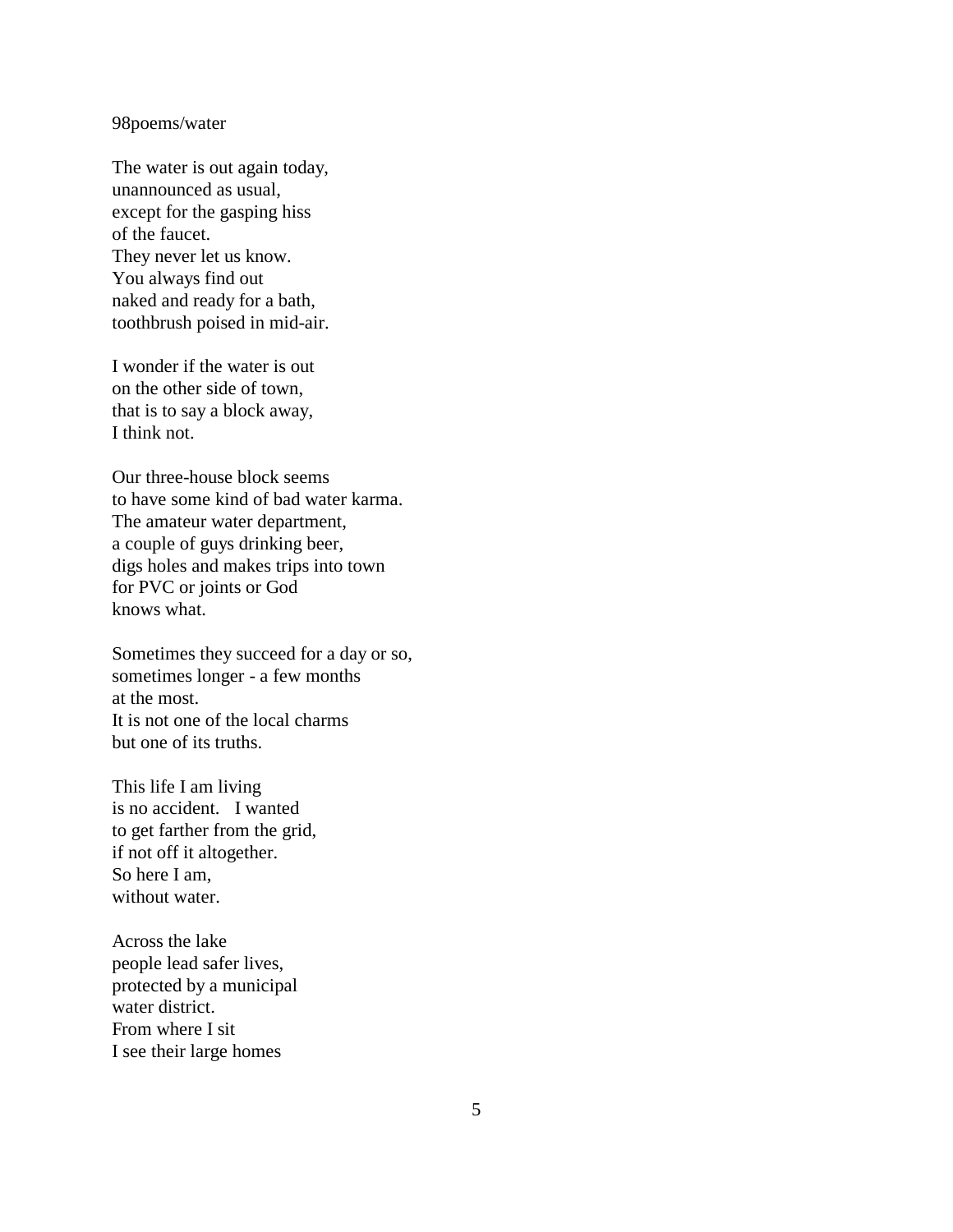with the red tile roofs we are supposed to have to make us more indestructible. That has never been the life for me. There is not enough Earth to it, too much wall-to-wall, too many appliances, too many rooms filled with too many things.

I contemplate a move a block away and hope the water is truer over there, though I fear the dishwasher, to say nothing of the trash compactor. So I remain a bit afraid to commit, for fear the other side of the lake is moving over here, and I might yet be a part of it.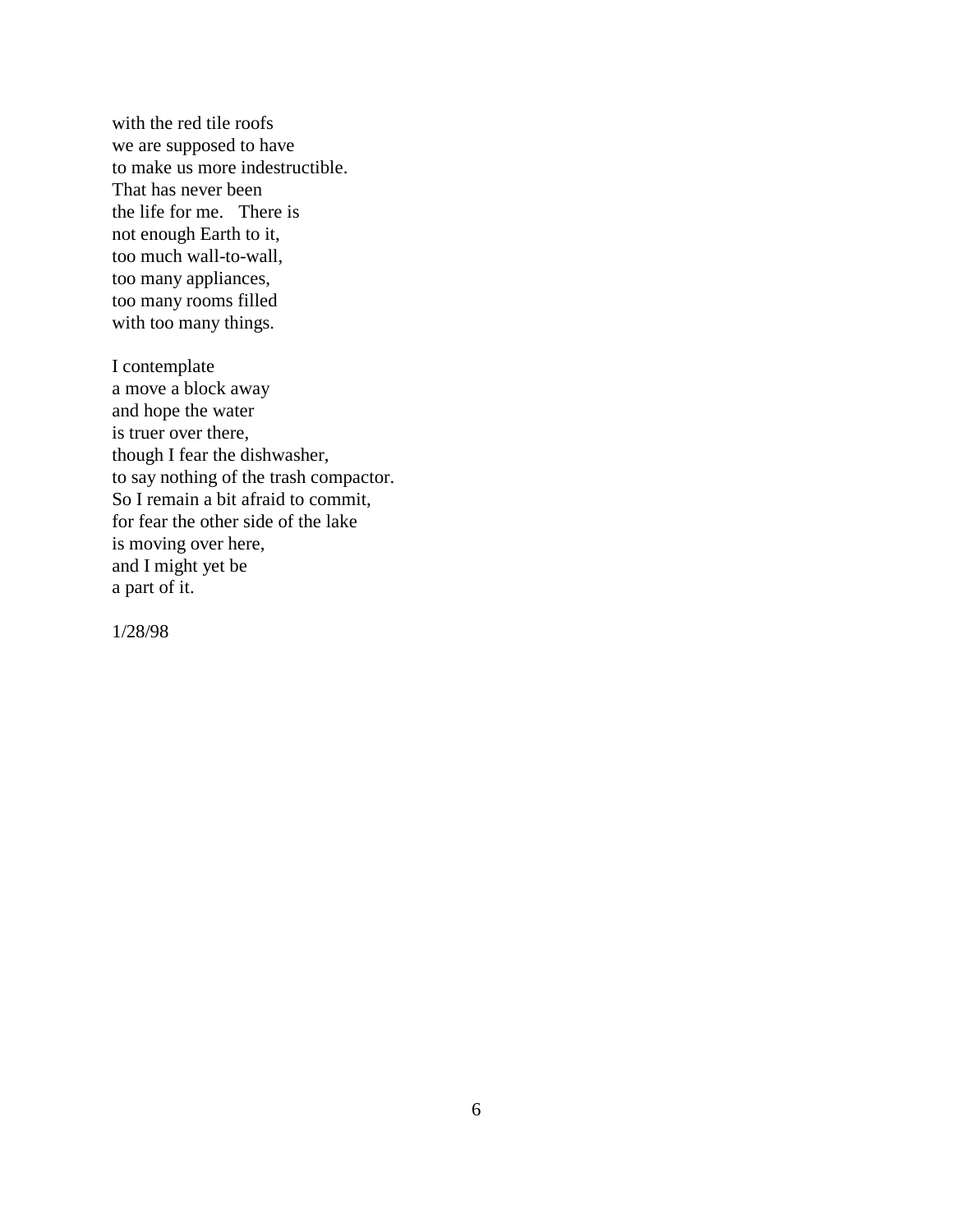### 98poems/grebes

#### **GREBES**

Walking down the trail I hear chimes in the breeze, and then a dog's futile bark, and the lap of tires against the street.

I am feeling very Thoreau, despite my embarrassment to do so. Grateful for the day, to sit upon the rock and see the grebe's neck, flash white, then black and white again, as he turns his head to hear the swallow's tweet, which he answers with GREE BE. GREE BE.

I cannot extrapolate from nature not just yet. I dare not.

I used to hate quiet water, but now take comfort from the placid lake, the occasional leap of an eager bass, the grebe's excited dance, not unlike my own boisterous moments, which I still have, at least occasionally.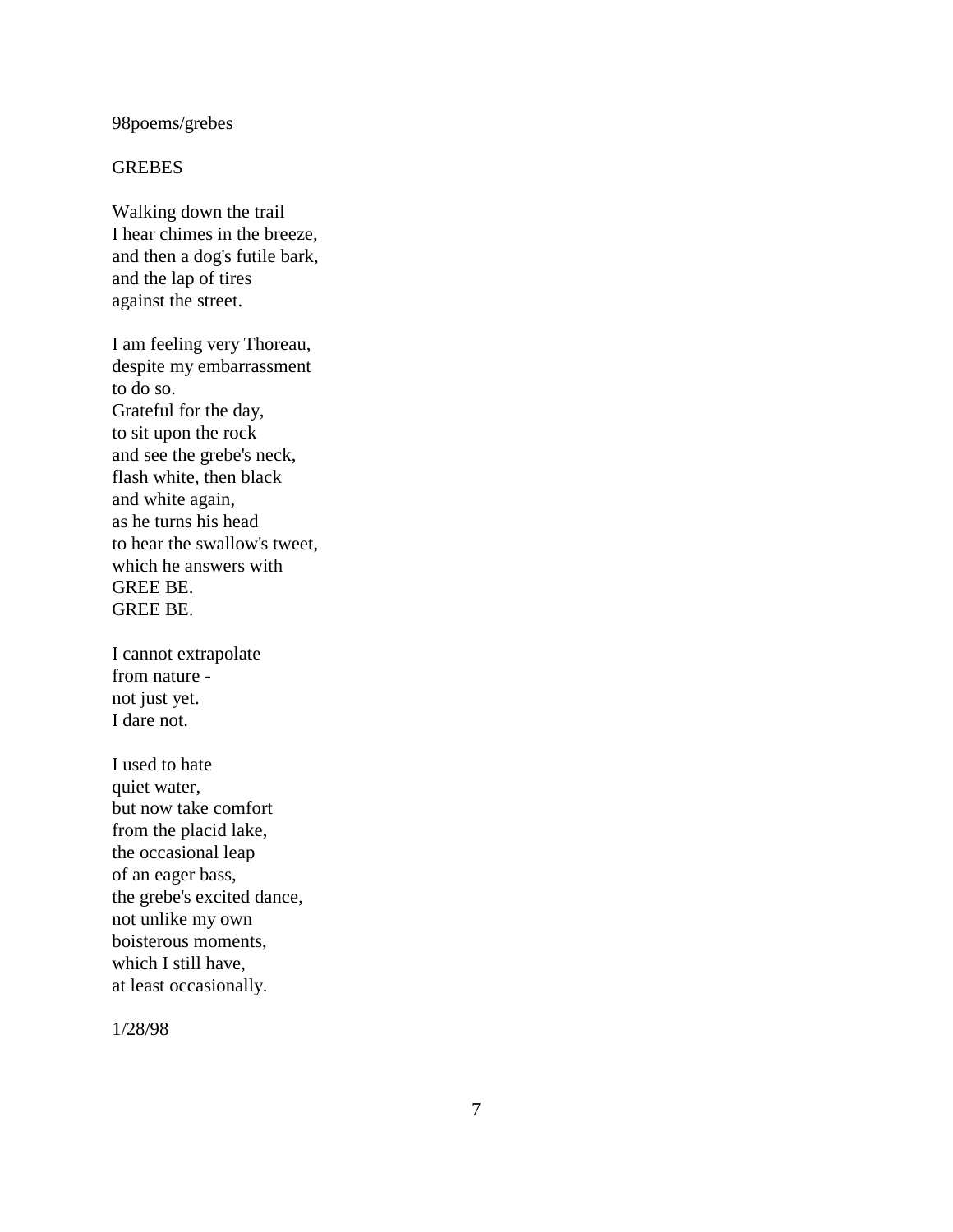# 98poems/reeds

## REEDS

How long have these reeds been flat, since before the dam or after? Was it still a river then, self-respecting on its way to the sea, high enough to sweep these banks, when it got in a hurry?

I will never know what this land was then, like a lover's past you cannot infer from the absence of what is said.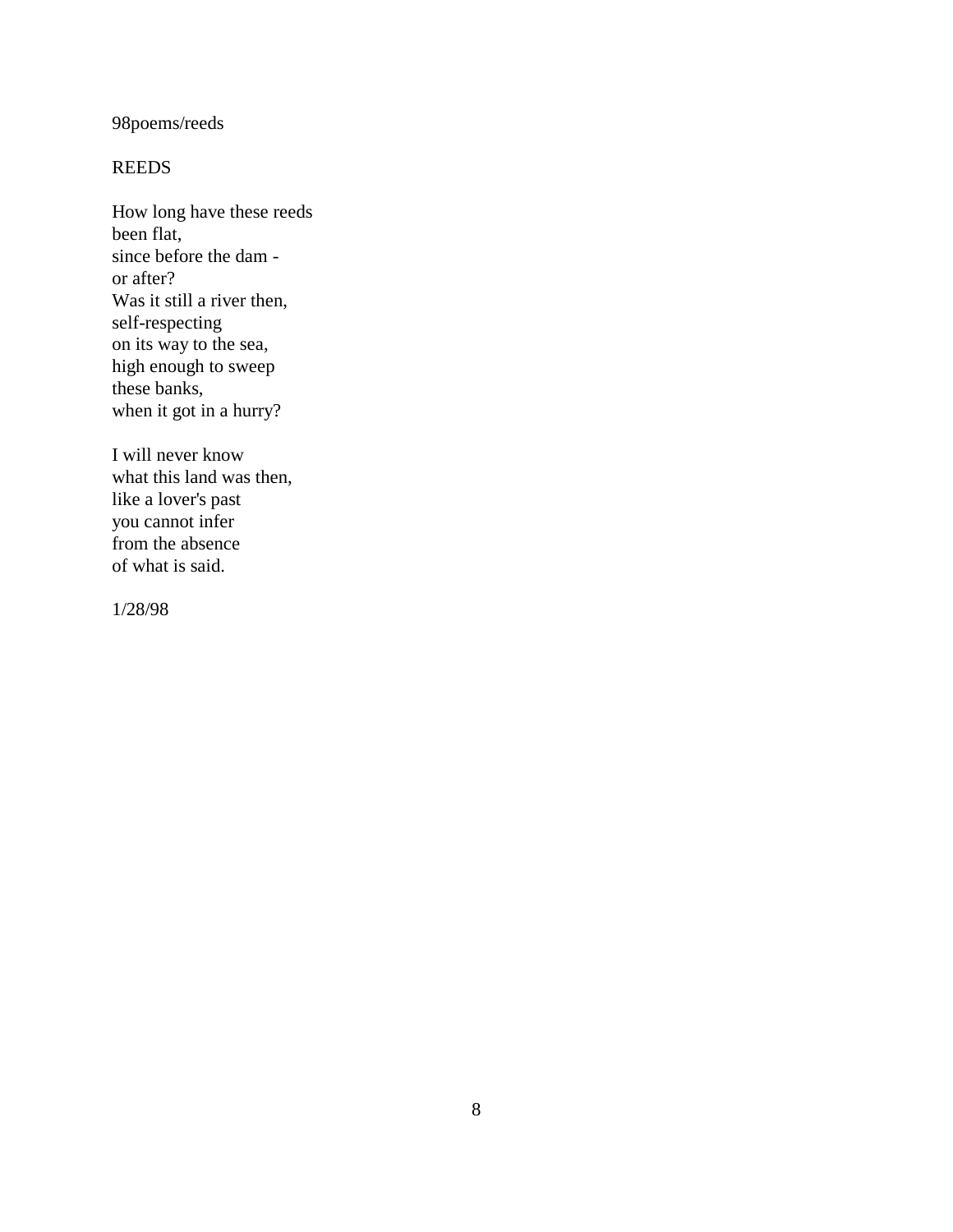# 98poems/tradition

## **TRADITION**

Part of a tradition, a poet on a rock. Part of an Earth, where the wind picks up through my hair and the young eucalyptus - in the same moment.

Part of a tradition, a poet on a rock. Part of an Earth, where the wind picks up through my hair and the young eucalyptus in the same moment.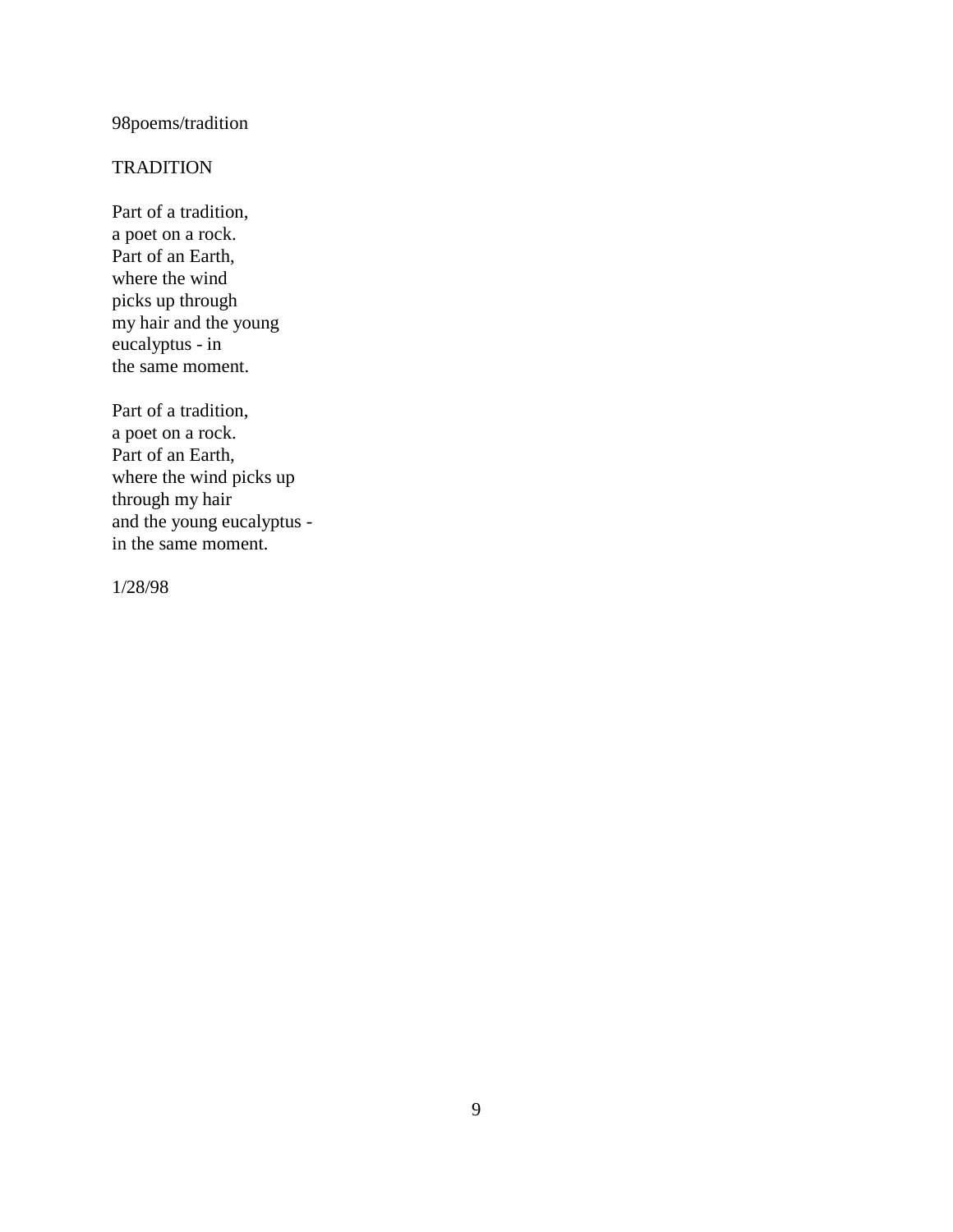98poems/freer

## FREER

Winter.

The lake is full of migratory birds, Canadian geese, white pelicans, safe from the fishermen who are outlawed until March. We all sigh a little deeper, sing a little freer.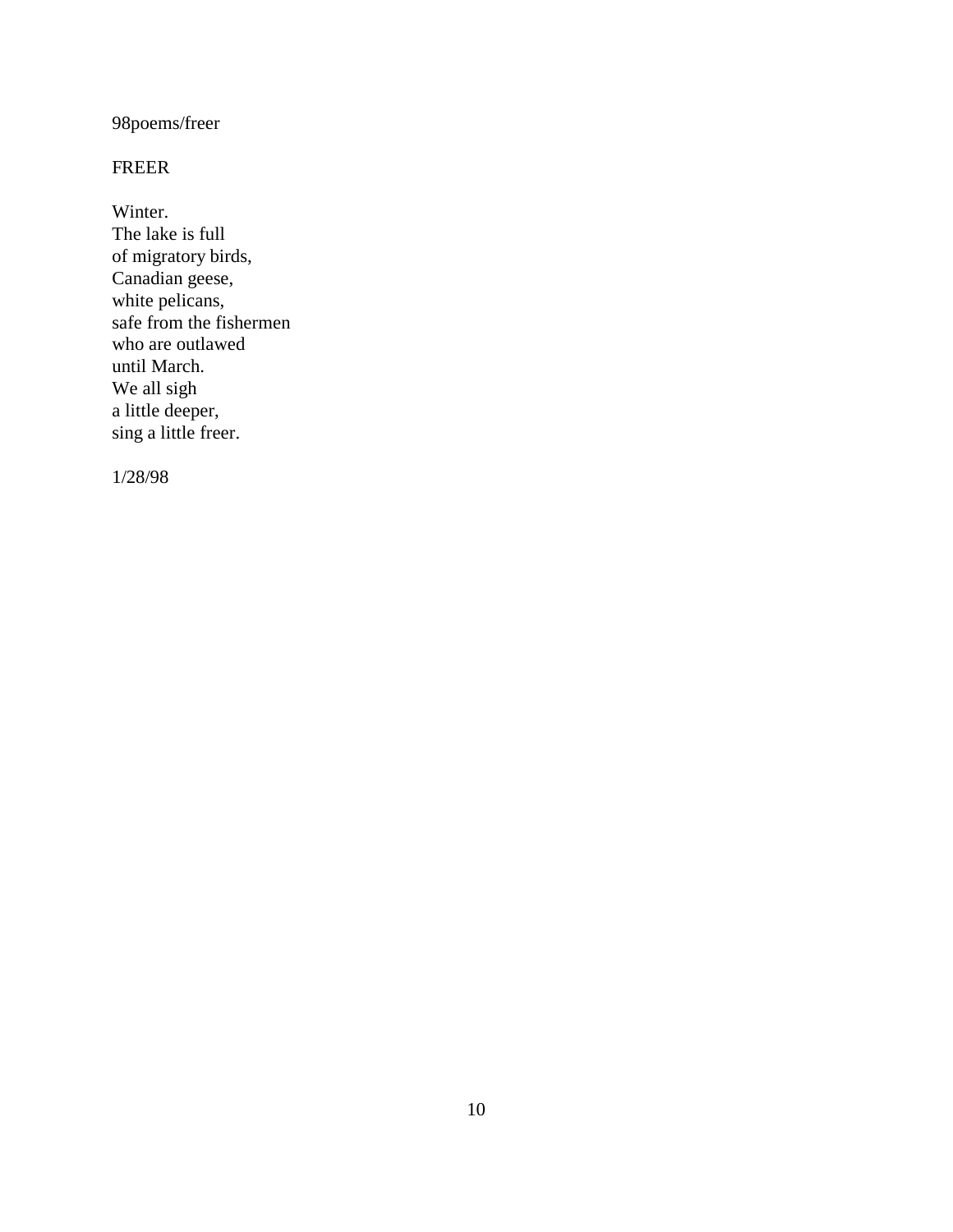98poems/gray

My hair grows more gray, I experiment with Dos that are even more undone than my Dos have always been.

I'd like to think I see pink from the corner of my eye. What would it mean if I did? That I have done the dishes too many times, have felt guilty when I did not. Do. Don't. Either way a cause for doubt to women my age, that is to say of my generation.

We want our lives to last and feel empty that they lack the drama of things that don't.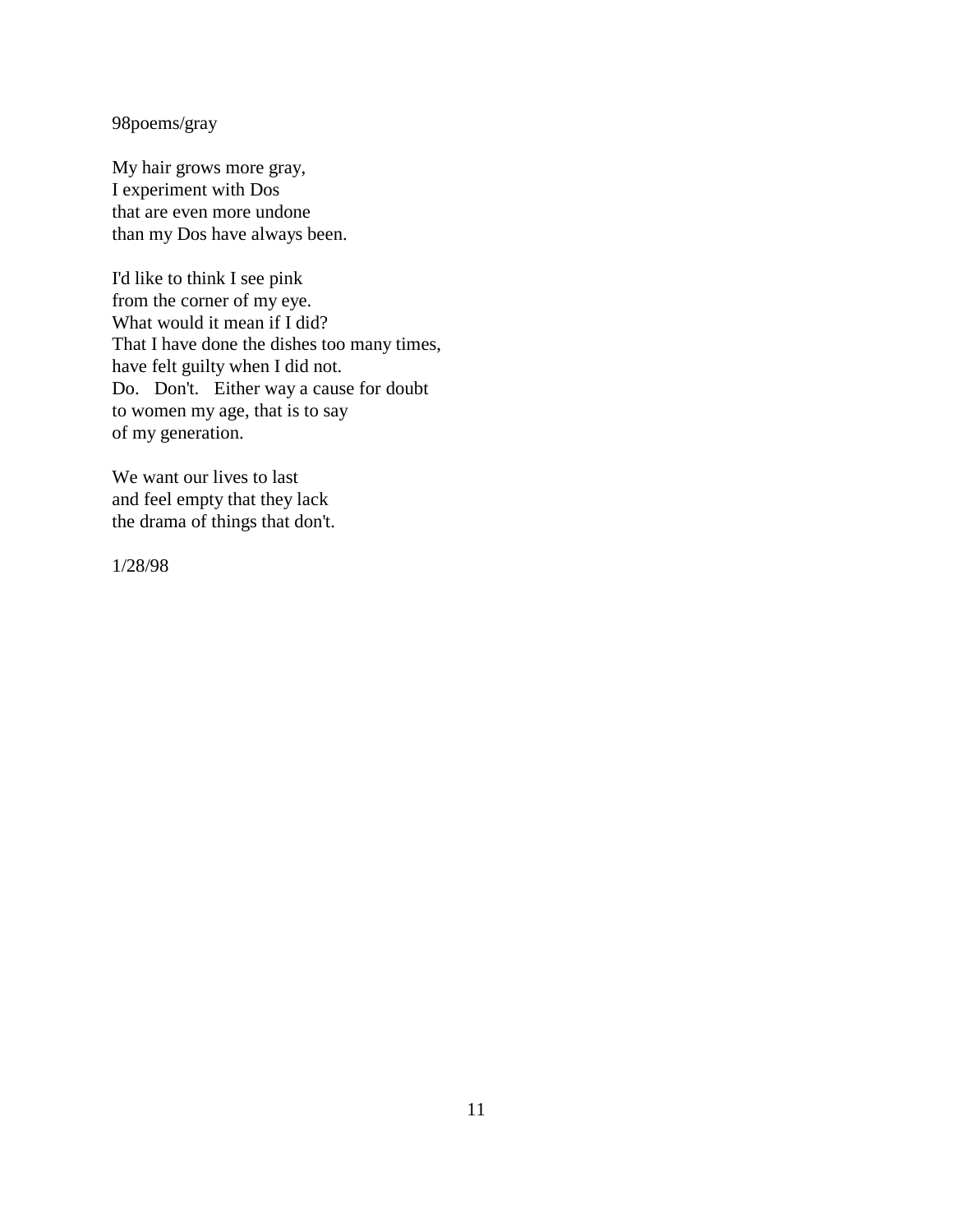## 98poems/pouring

Sometimes I think of how I poured my heart out, as though it were a river fed by rains upstream, never believing I could run dry, forgetting droughts.

Sometimes I think of how I always gave all there was to me, to whomever happened to be there for the night, or afternoon, of how I let them take without impunity, of how I put the pink dress on, pastel or fucshia, of how I put the flower behind my ear, in fact or metaphor, and went out into the night, the rain pouring down, my heart pouring out.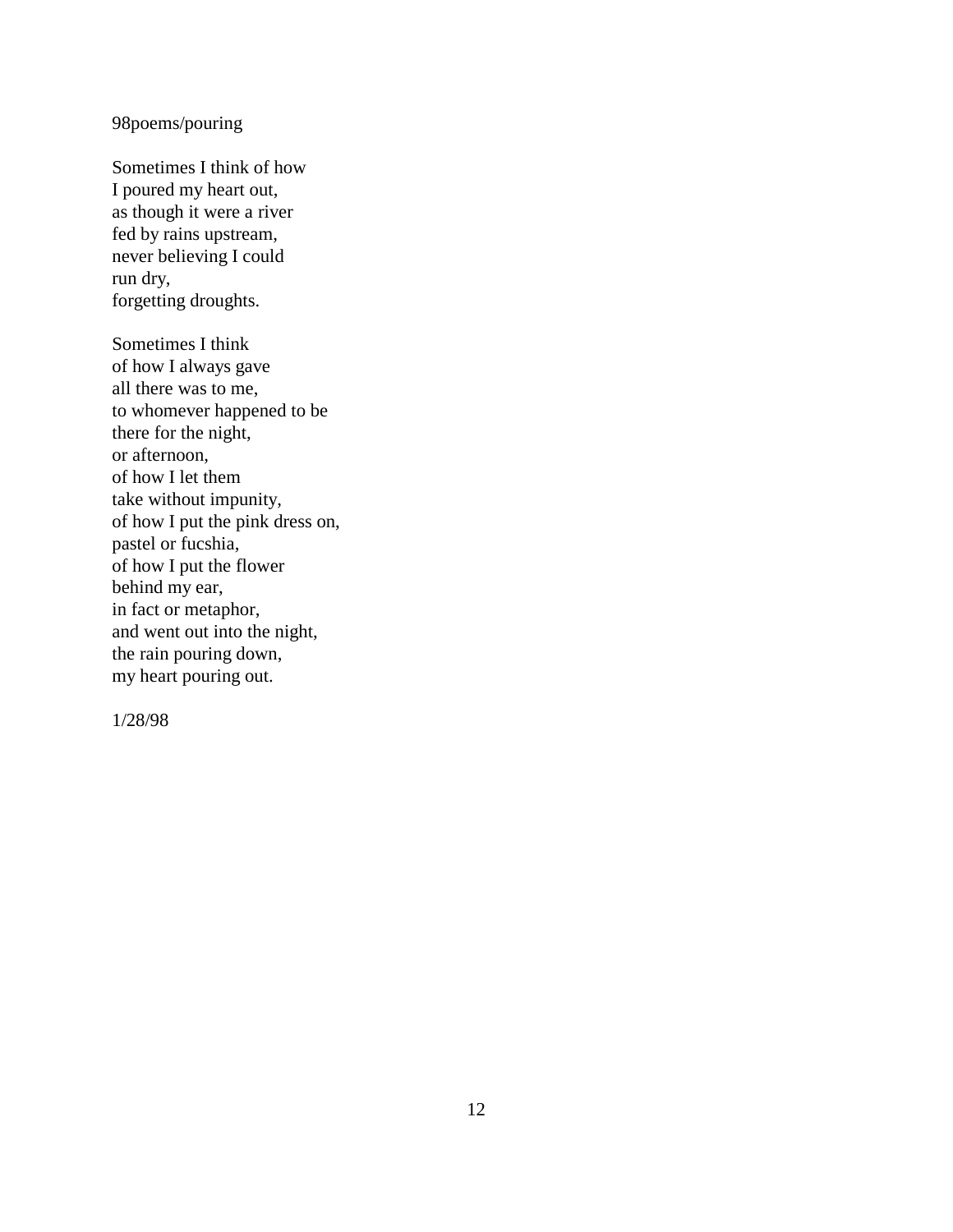98poems/practical

I can get so tired of heavy shoes, of practical things in general, of things that lack sway and men who won't dance with you.

I try slow dancing by myself in the kitchen, my trail walkers on, as I do with many things just to prove to myself I still can, a rhapsody in comfortable shoes.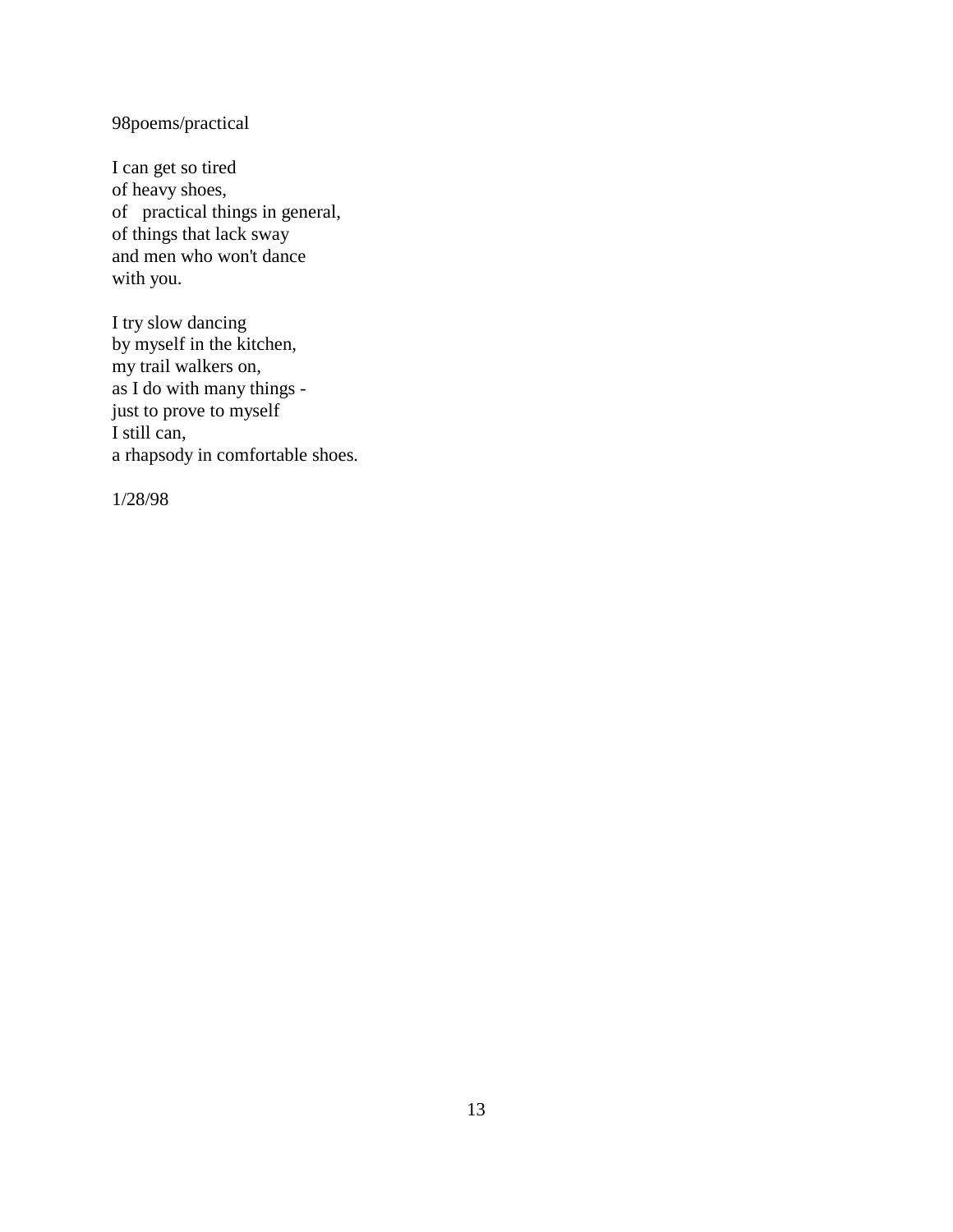#### 98poems/lie

I have to watch myself that I don't say things that aren't true, just because it's easier to assume that I think the cliche things somebody might imagine I do or should.

I have to be really careful that I don't lie, the worst of sins for a writer, just because it's the quick and easy way out, and I have a certain taste for that. Except, of course, for the part of me devoted to struggle cause it's the Christian thing to do.

I've never been a poet's poet and probably never will, but I have to keep trying to tell the truth. Maybe that's why I live where I do, in a house without closets, where everything you have and are is sticking out in view. Not for everyone else to see, but so that you can yourself.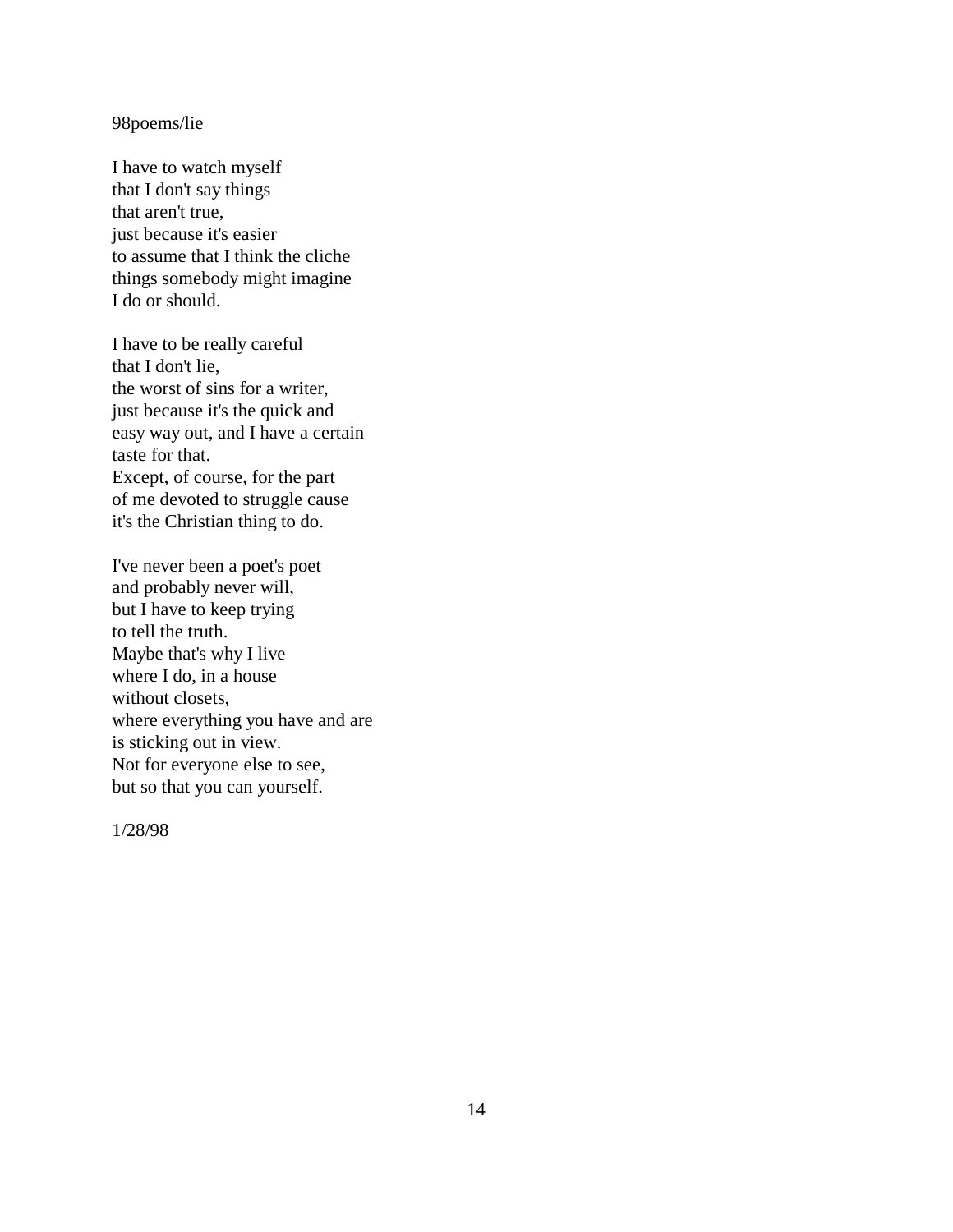#### 98poems/buddyholly

Buddy Holly was on the radio, I didn't know I should think I couldn't be someone.

My mother had a woodpecker toothpick holder that grabbed the picks in its beak. Everybody had them then and I loved each one as though it were the first I'd ever seen.

"This is Your Life" sold gold lockets through the mail, I waited for months for mine to come.

The first apartment I rented on my own was an odd alley place, which I always remember as feeling like no other place I ever lived.

I didn't stay long. It felt so strange, as though it were built under a bridge or under the el, or under something, though our town had nothing really for it to be built under. A one-door place - they have always made me claustrophobic, that gave me a loneliness it took me a long, long time to lose.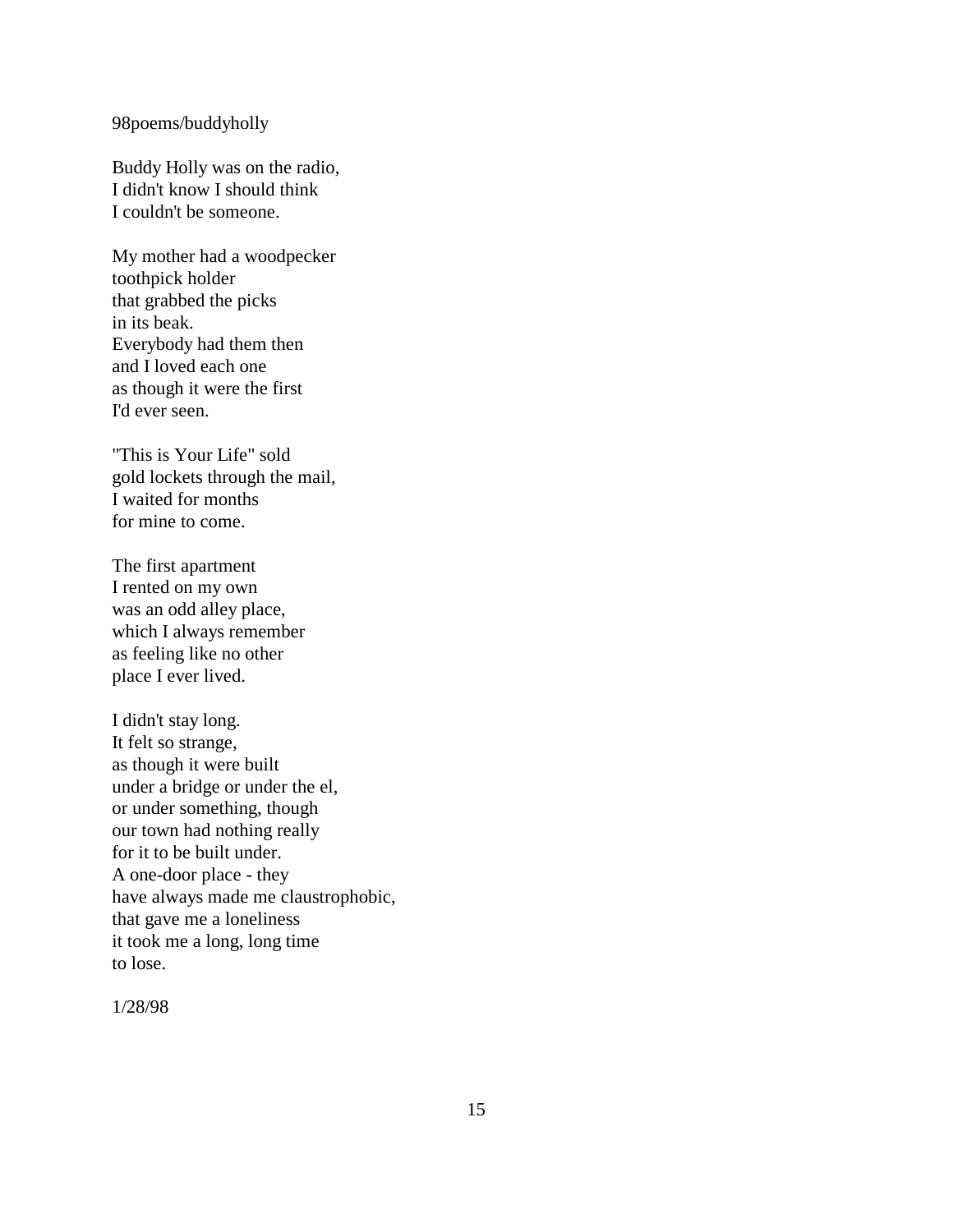98poems/glasses

The life that I lived then is hard to remember, and bridges between there and here have gone unseen. Some people seem to have a continuity I never possessed. My life has been episodic at best, a dropped ball which I pick up again and again, chased after across the room, rummaged for beneath sofas, sat upon by accident like glasses on the chair.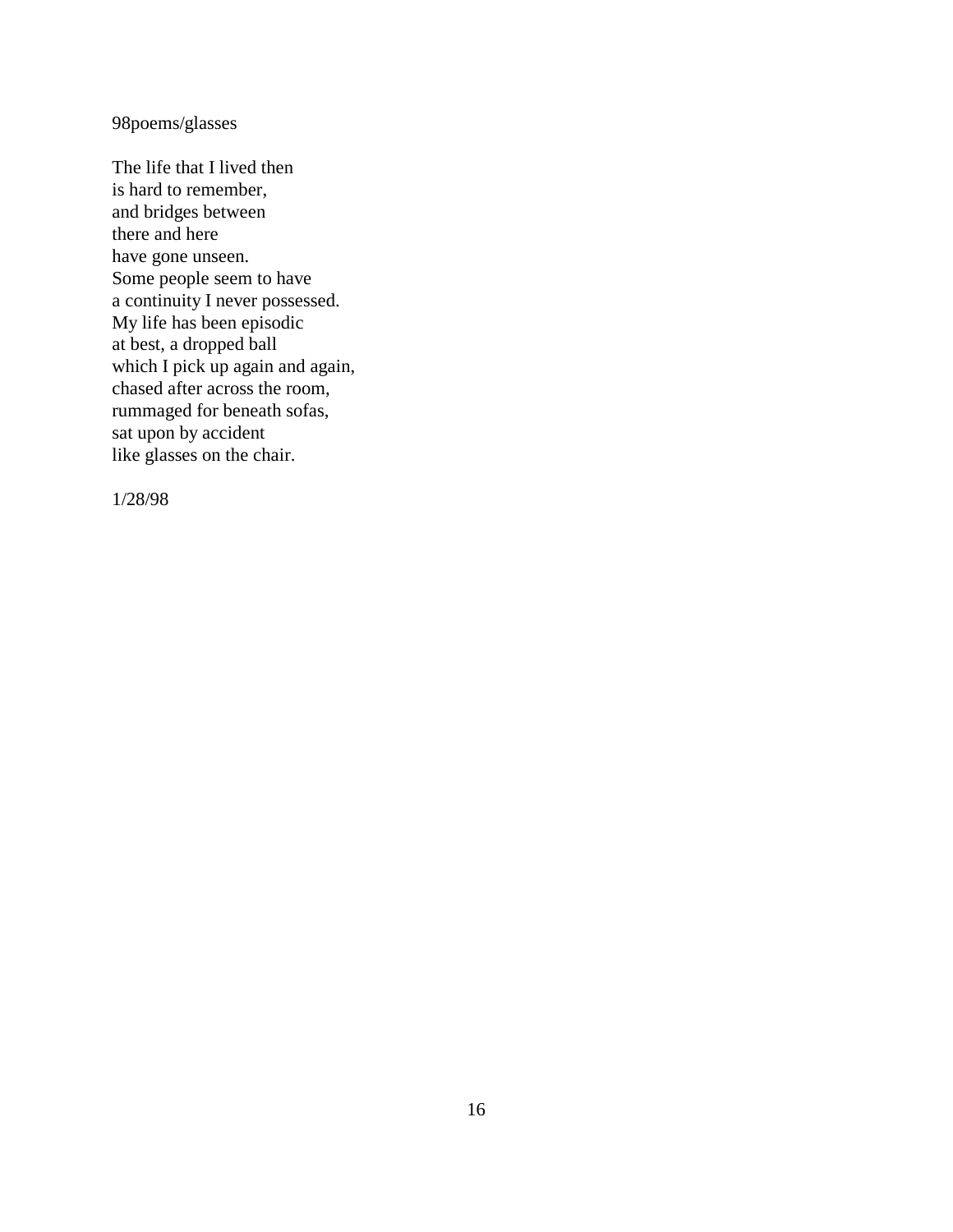## 98poems/favorite

My favorite song was playing on the radio, one of the ones that grabs my mind so hard it keeps me up at night.

My renditions rarely do justice, sometimes live recordings don't either. There is that way that music makes you remember your legs, your foot tapping on the floor you remember how strong you really are, forget all the ways the world made you doubt it, it was a song like that.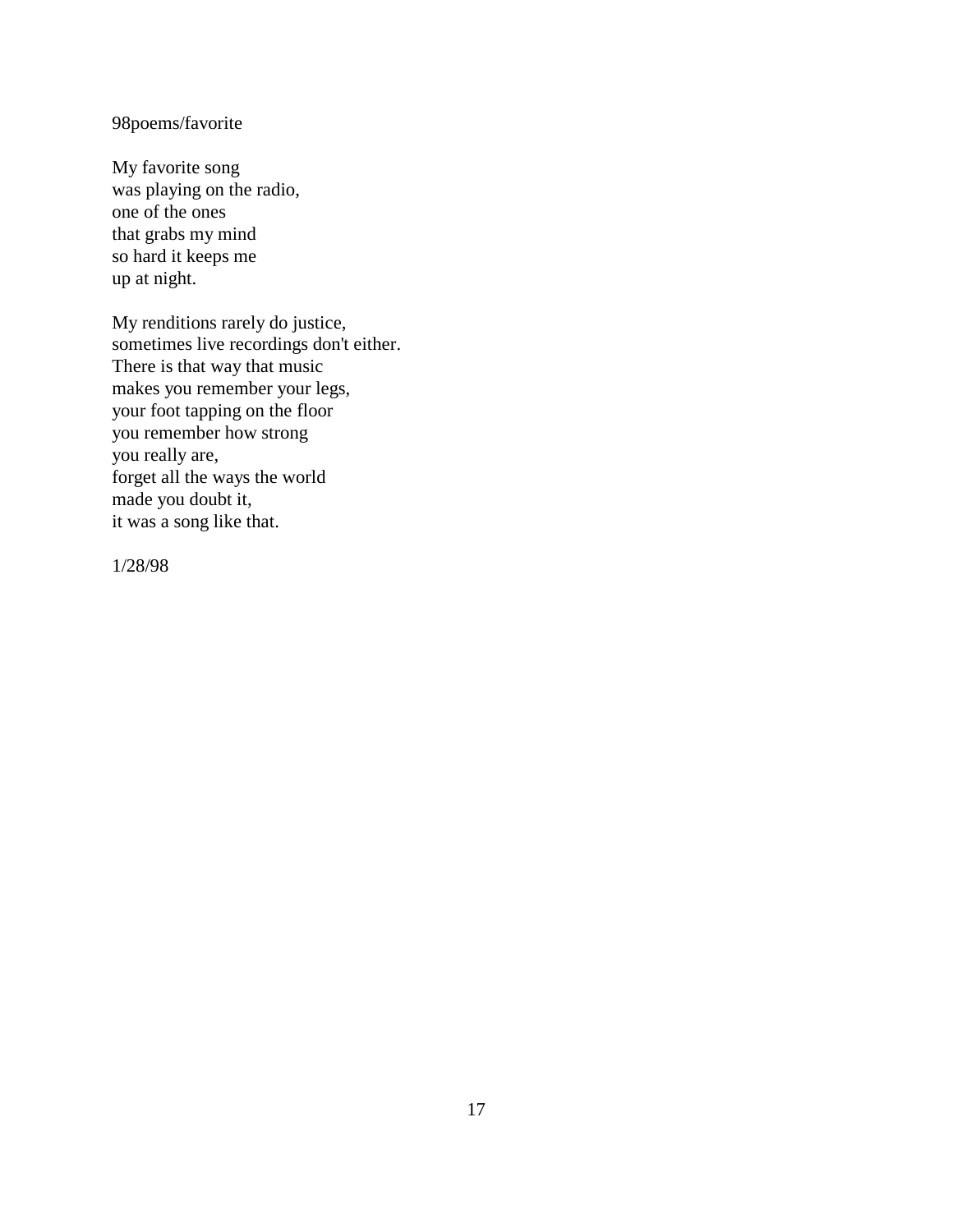98poems/words

Words are like a woman who loves you at your door, if you don't answer when she knocks she may not be back.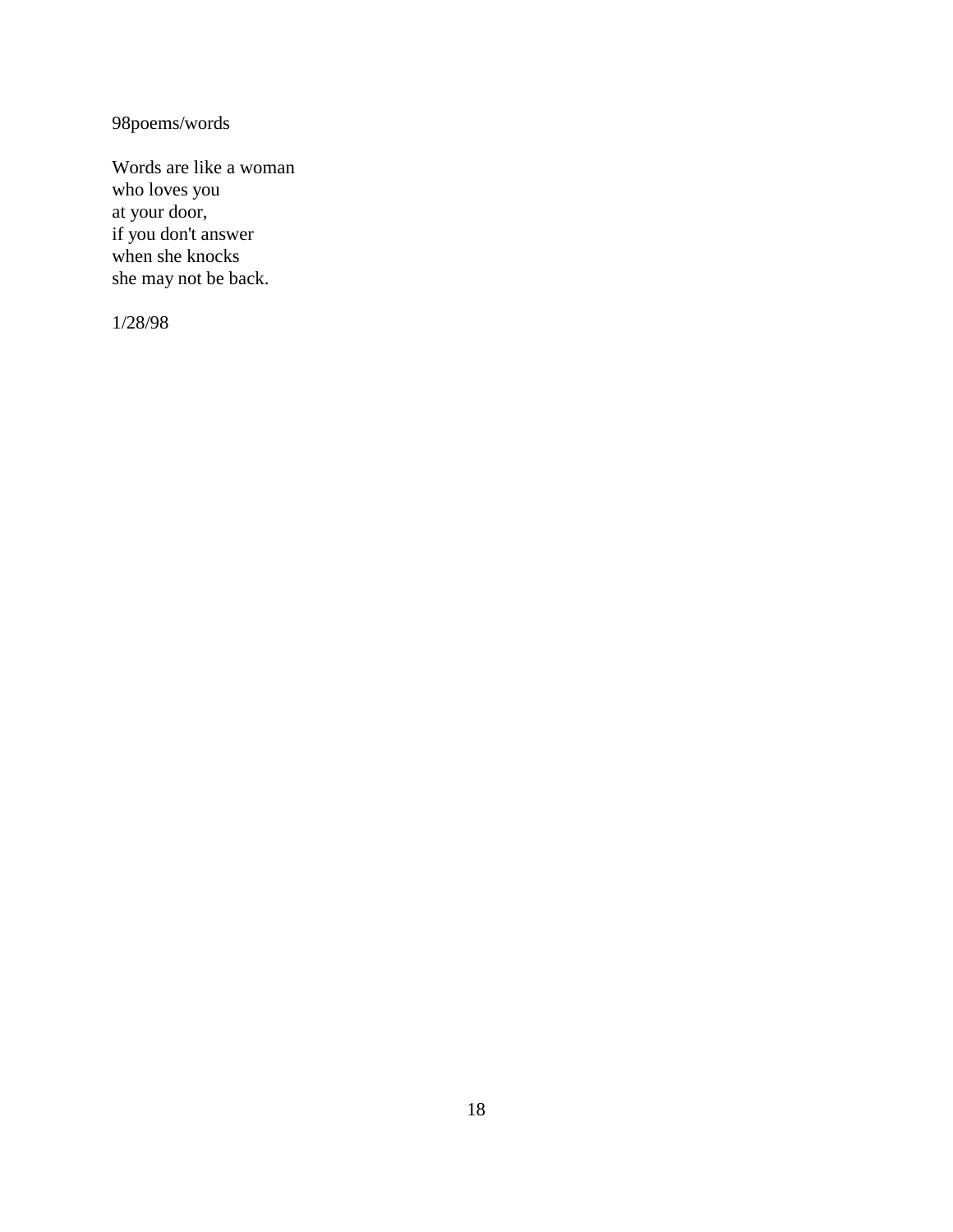# 98poems/breakfast

A hawk cries out. I realize it is raining, first from the cars on the street, and then from the dripping eaves.

I wake up thinking of my tightly-fitting jeans, the neglected stain on the gold silk blouse, and a breakfast menu of poached eggs on toast, with freshly-squeezed juice.

1/29/98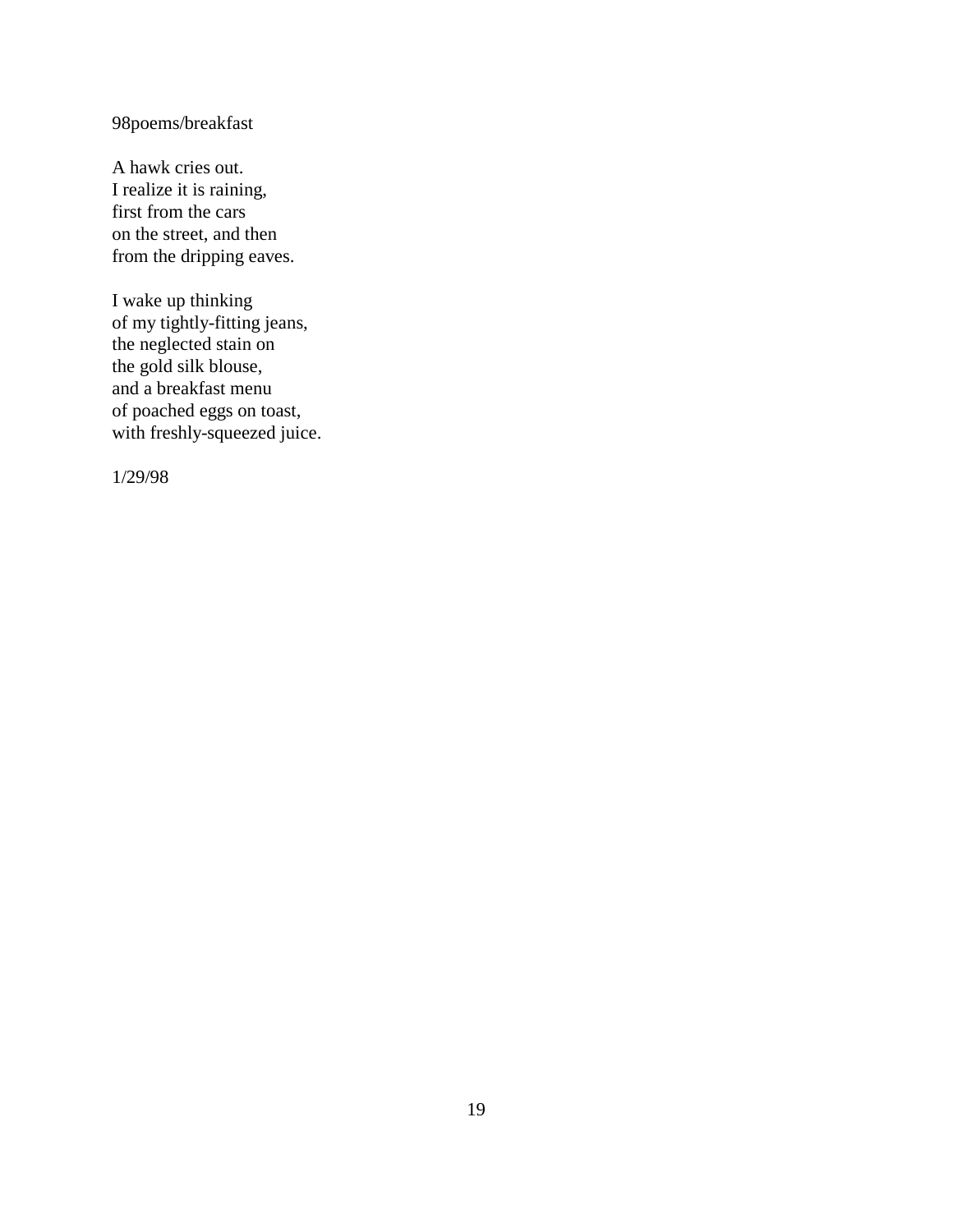## 98poems/backingup

I play my music uncomfortably loud, a failed attempt to drown out the sound of his computer backing up. It changes gears and whines, its work an apparent struggle. Days now I have tried to sleep and work through this, I am losing patience, if I had a gun it would not be pretty.

This loud beast feeds us, gives us clothes and shelter no, it is not the machine but the operator perhaps, I should shoot him, the one with the real brain, the one who can really whine.

1/29/98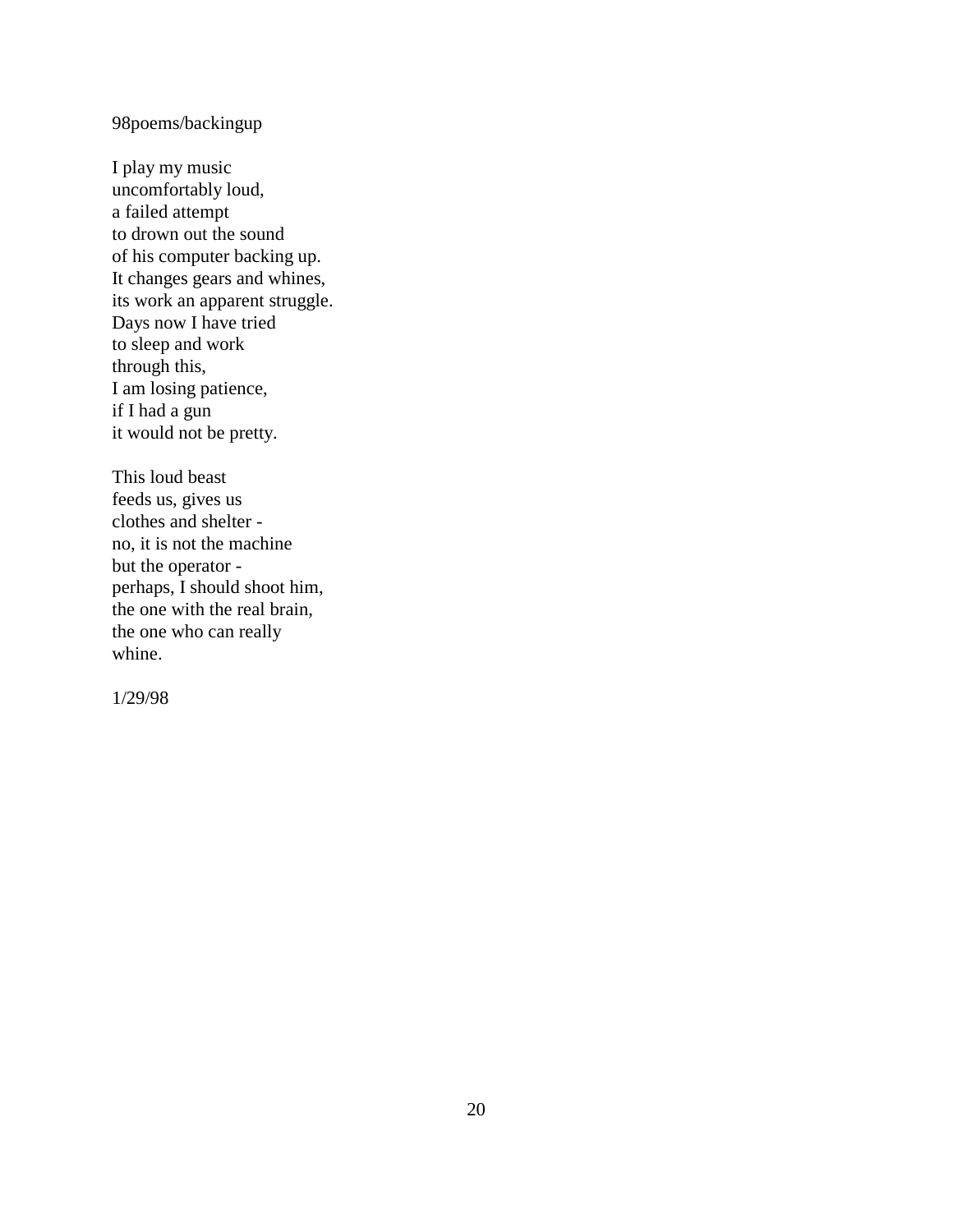98poems/moments

My life is a string of moments, like drops of rain gathering at the tip of a leaf.

1/29/98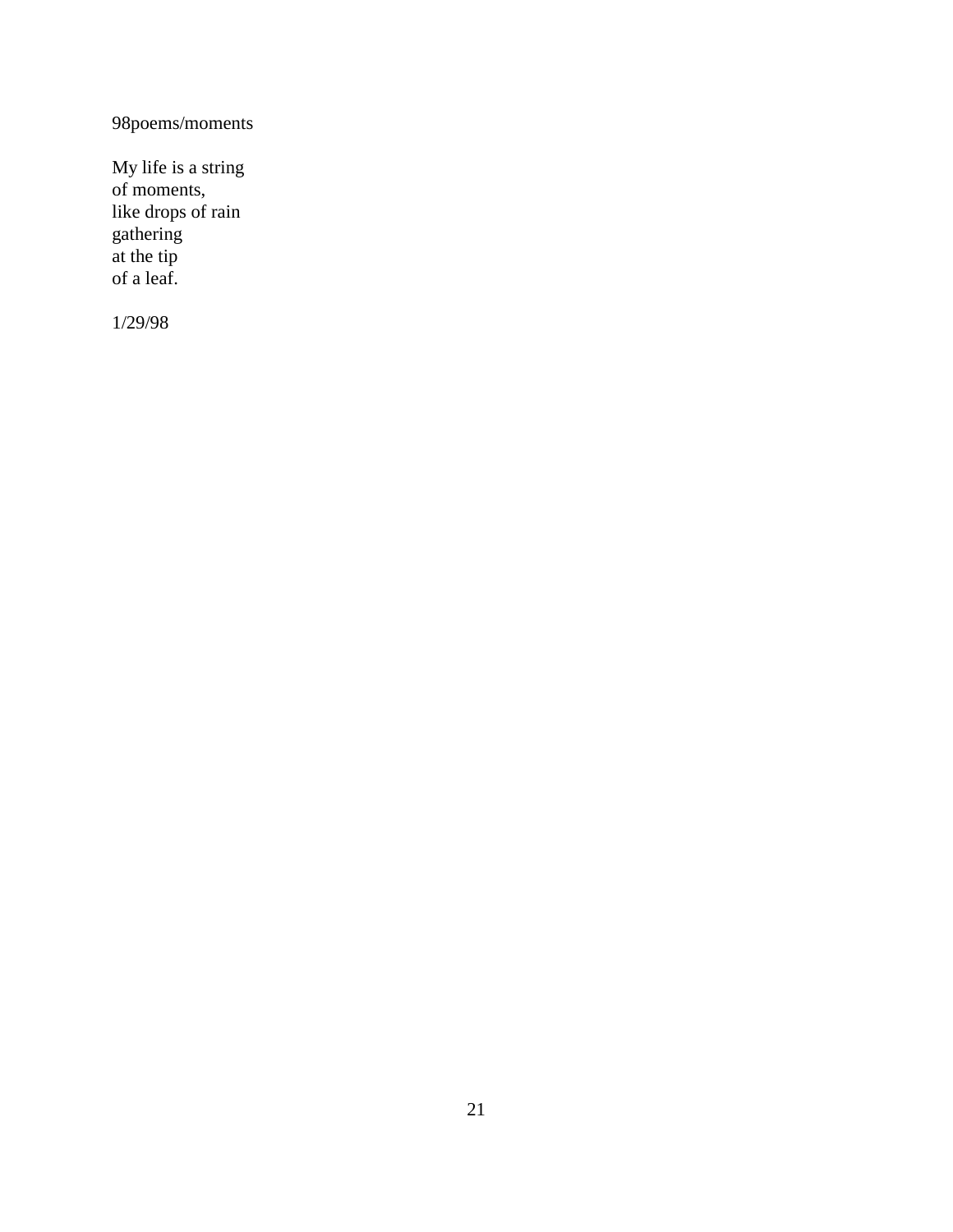#### 98poems/baskets

The first thing I notice about a house is where the baskets will go, some little architectural detail that says: baskets could be here, which means so could I.

The house where I live now has a wide doorway between the kitchen and the sun porch where I work. Not an arch but a square. Painted blue. When I first peered through the windows, imagining my life into this space, seeing through its shot -gun design, I remembered photos I had saved, of baskets hanging from a kitchen ceiling, and could picture that in this space.

What is it that goes wrong with houses, that causes us to outgrow them, like shoes. Our inability to dream whole and complete? And not as I used to suspect, the universe playing another nasty trick. Trapping me in own hasty requests,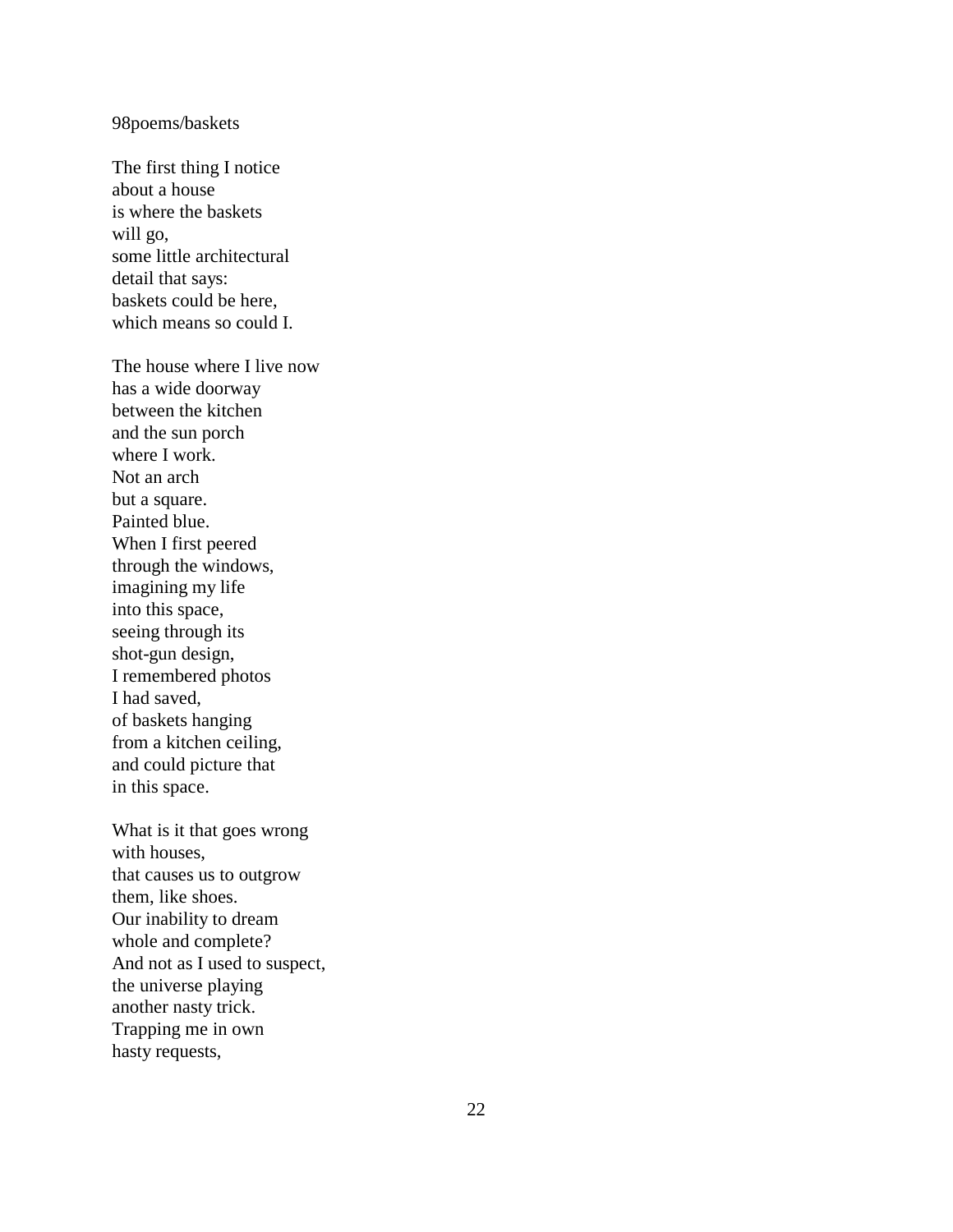exclaiming to God: "This is not what I meant."

Faulty manifesting. I have grown skitterish, feeling the need to qualify with more precise details, and longer and longer lists.

Recently it has included a stainless steel sink, not only a re-action to the stained one I currently use, but something I have always liked. So I find a house with a stainless steel sink, and nothing else to redeem it. "I need a place that's easy to maintain," becomes central to my directive, but I have to love it too.

I grow fixated with this maintenance issue because I am sick of cleaning up. Before I've finished my list, I find a house I love that does not have crannies and cobwebs built into its character, as the houses I loved in the past always did.

But it has all electric appliances, things I neither need nor had thought I wanted. A trash compactor which embarrasses me to even think about.

"A new broom sweeps clean," she says of her new studio space. I misunderstand the adage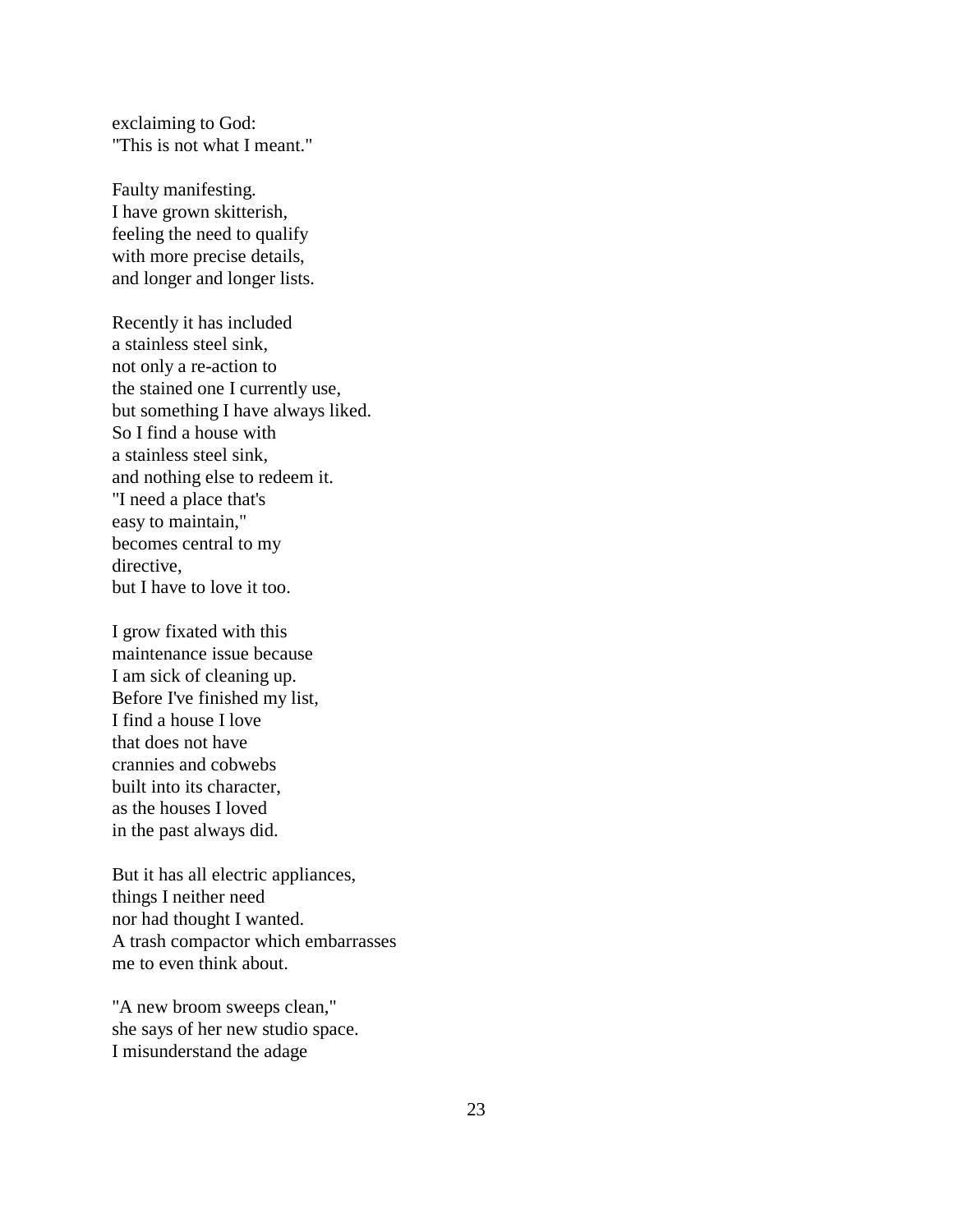and think she says, "A new room sweeps clean," which is what I've been thinking, though I am apprehensive to trust the truth of that.

I'm afraid of what these contraptions may do to my soul. Why can't I find the simplicity I have been seeking since long before it became fashionable? I have been throwing stuff away for twenty years, and there is still too much. I spend time and energy trying to free myself from mailing lists, so there is less to eliminate. I have blamed the cats, my husband, the modern world, the working of my own mind. I have given up hobbies and throttled urges, in an attempt to keep the stuff at bay, and still it does not look like the home of someone whose policy is: the less you own, the less you have dust.

I've quit sewing, I've quit canning. I've quit crafts before I began them. I don't buy clothes, or furniture. I've never been one for appliances or gadgets, never need the latest thing. I like what's basic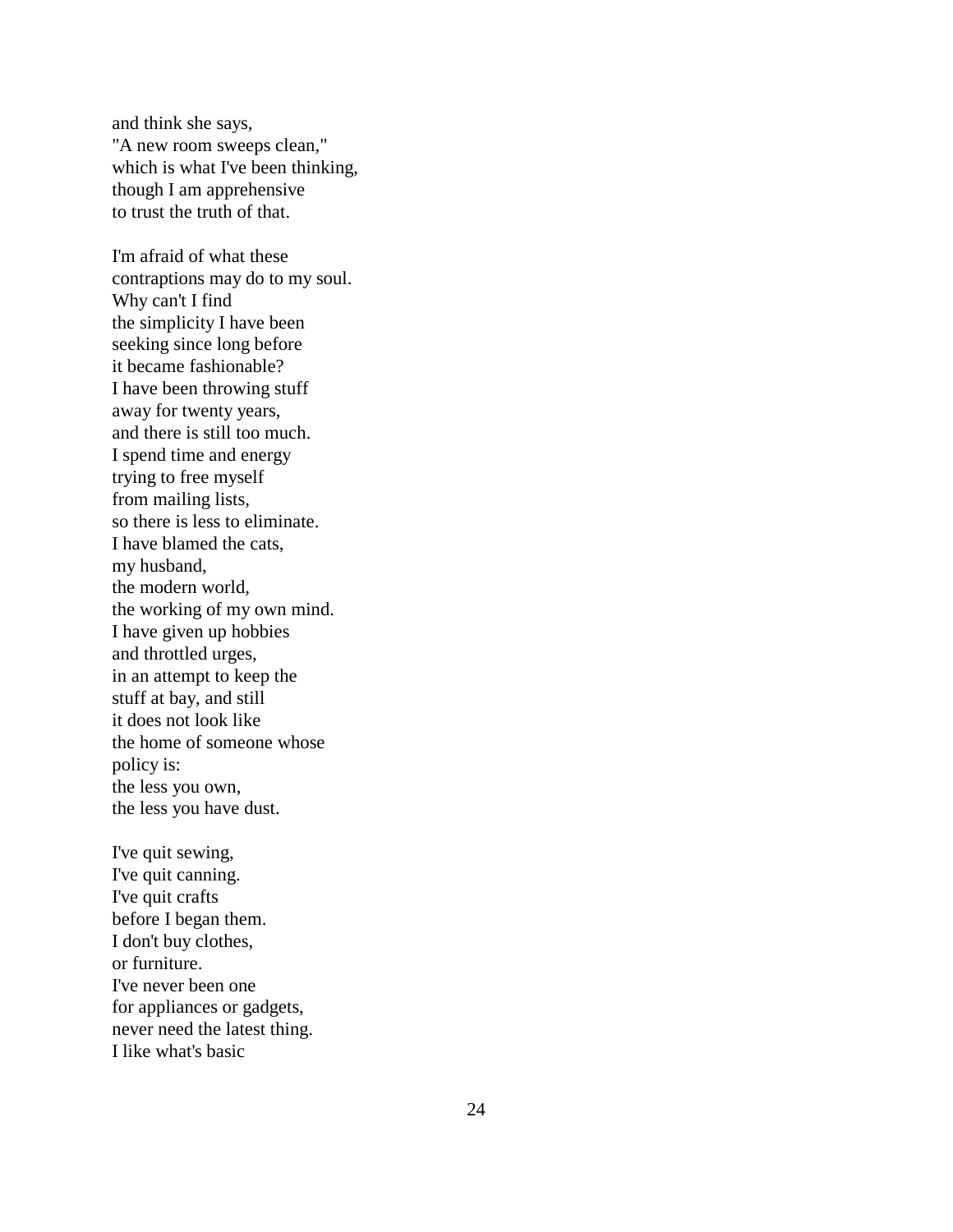and enduring, but where can I find that?

I have friends who have mottoes against order displayed on their refrigerator, beneath so many other things they can never be read. That has never been my way.

I have been advised that the balance I seek cannot be claimed, that one hungry cat will overthrow it. But I can have no peace of mind in chaos.

I yearn for the energetic vibration of the cleanly swept hearth, of something gleaming.

I peer in the windows of an all-electric house, uncertain as ever where my mandates are leading me, a high shelf in the living room with recessed lighting, which the realtors bill as romantic, is a perfect place for baskets.

1/30/98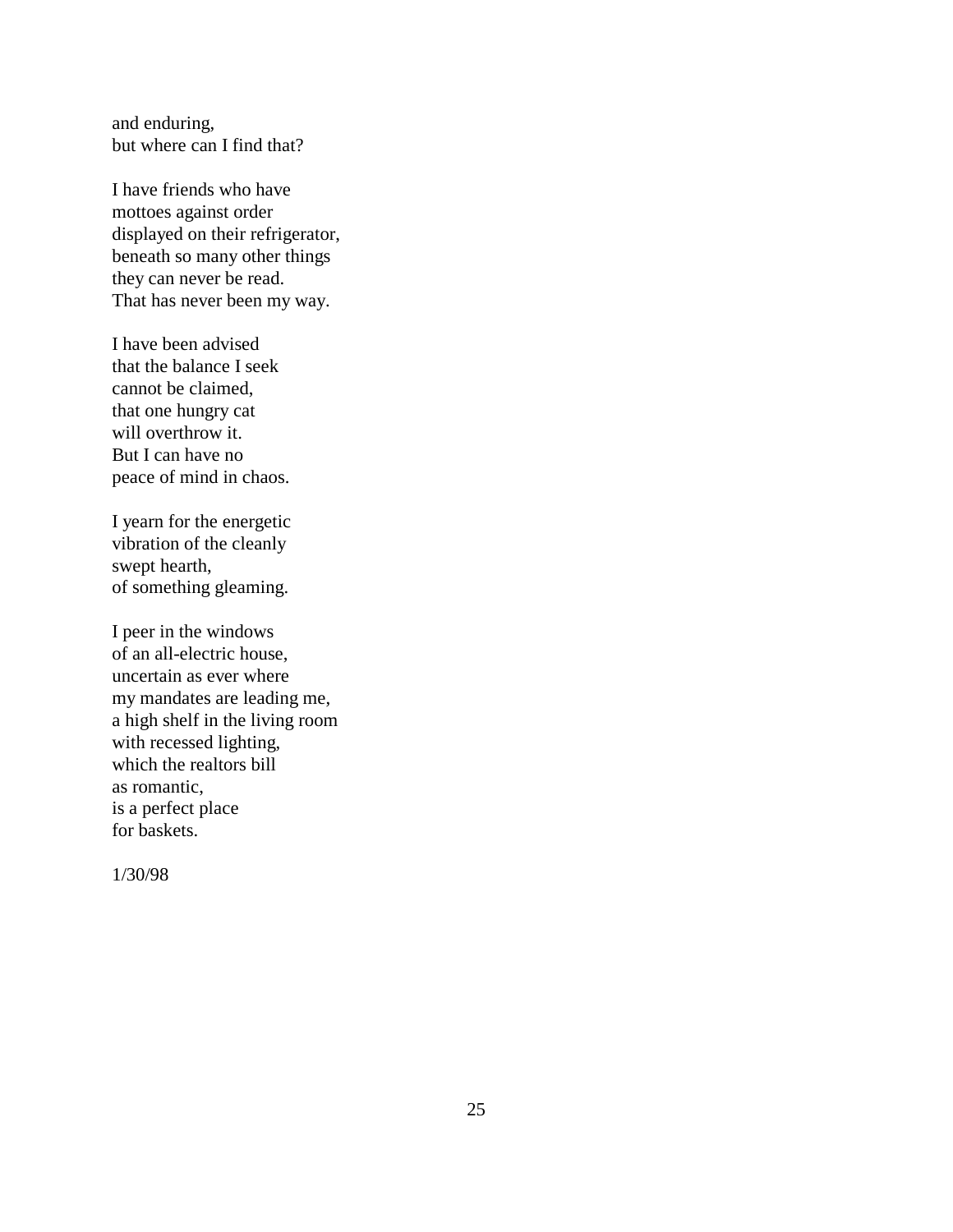98poems/stilts

It is, no doubt, those houses by the river, the ones on stilts that scared me as a child, which have made me need terra firma, while he loves this room dreams of it. Suspended above ground with things to look down upon. Not so much the windows, I conclude, the way they jut together, making a corner of glass. or the pinky lavender walls, a color that makes me nauseous or the creaky floor, although that helps, not really the view but the feeling of the room. Not unlike the rooms I have dreamed, with light and glass.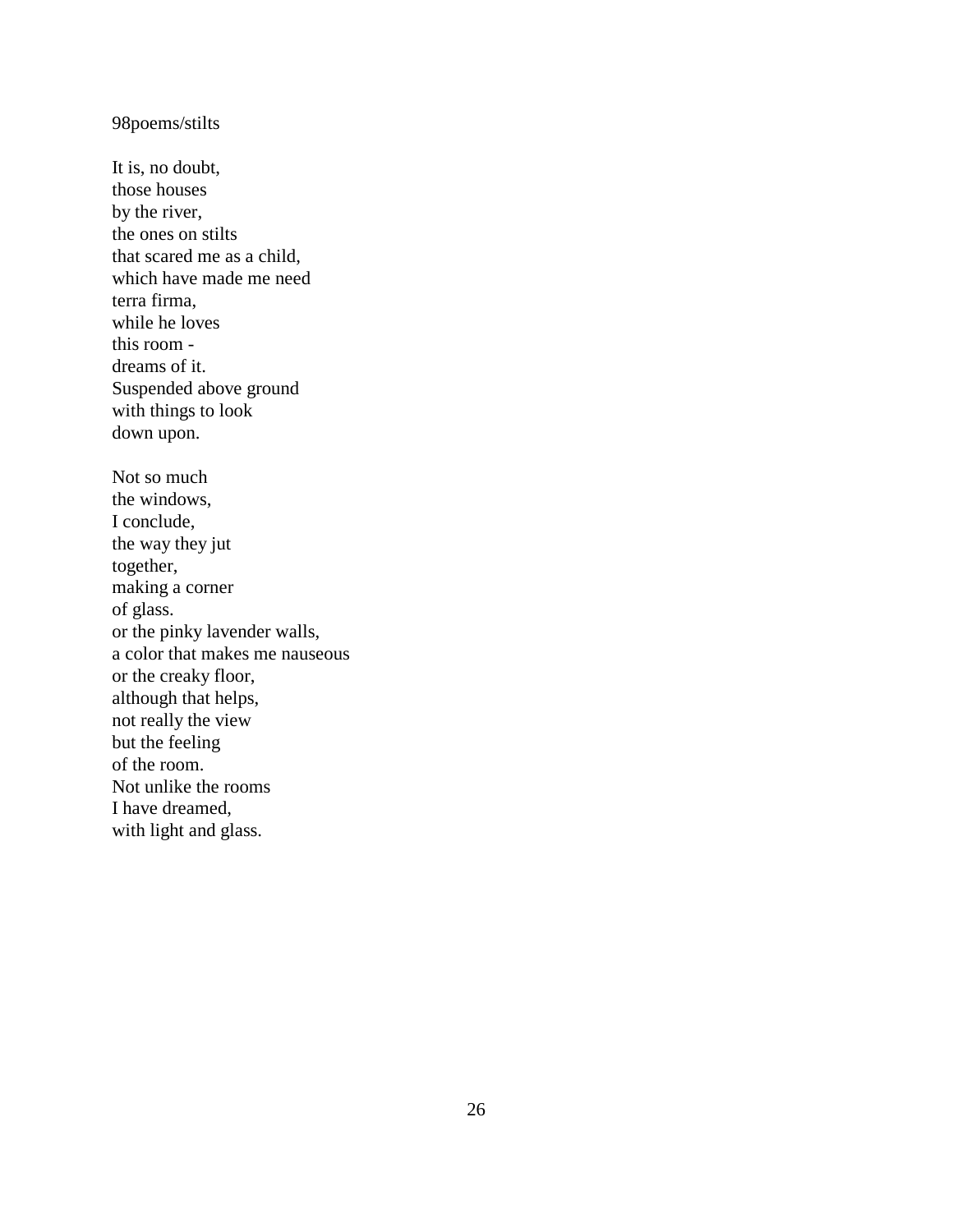Now I know what he dreams, But a house without ground makes me want to cry and so I do for days after we look at this house.

2/1/98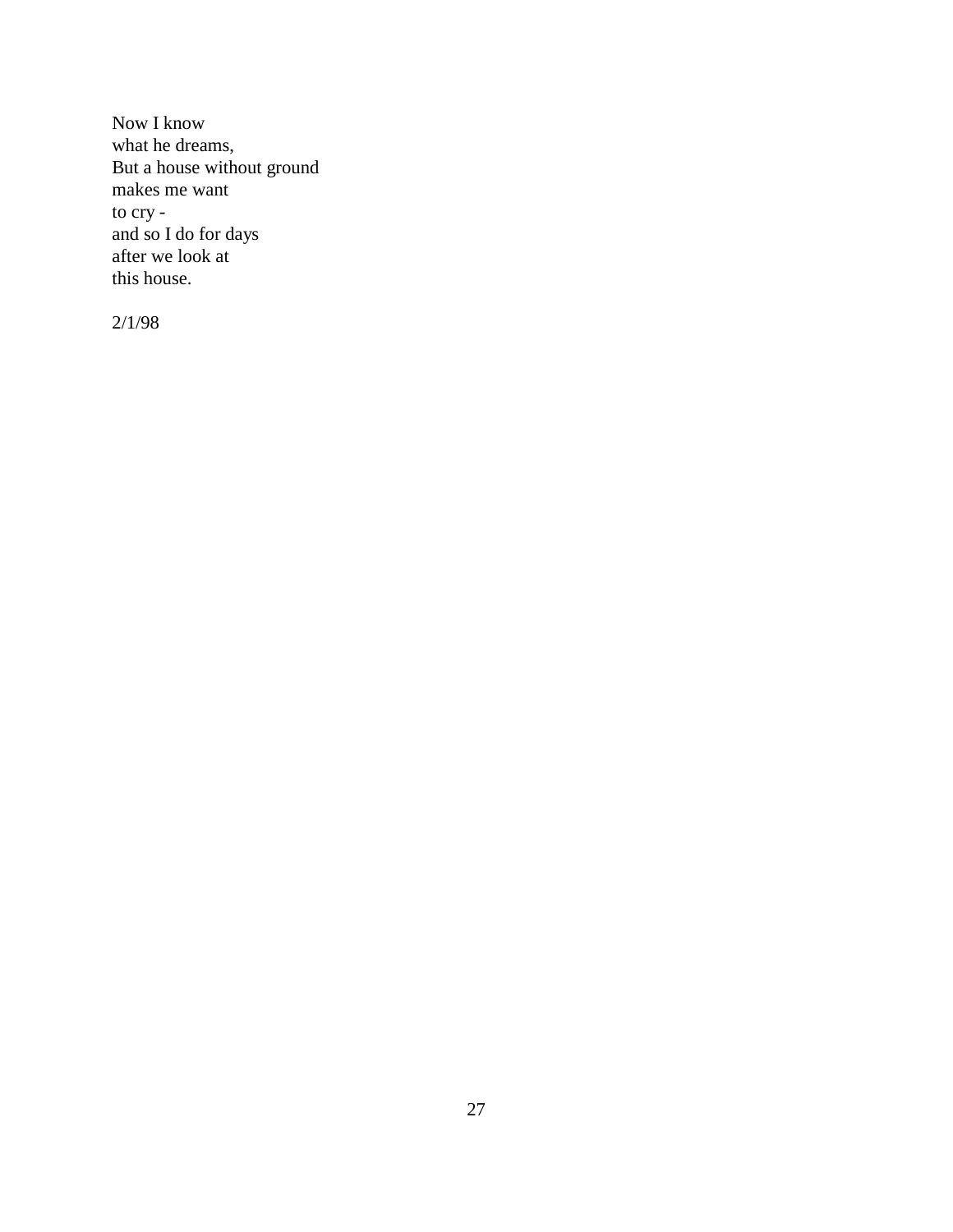98poems/fifty

She acted badly they thought because she was a beauty turning fifty.

No, it was not my beauty I minded losing, she declared. It was my smarts the mouth I had on me then.

But more than than that the wit, and even worse the urge.

2/1/98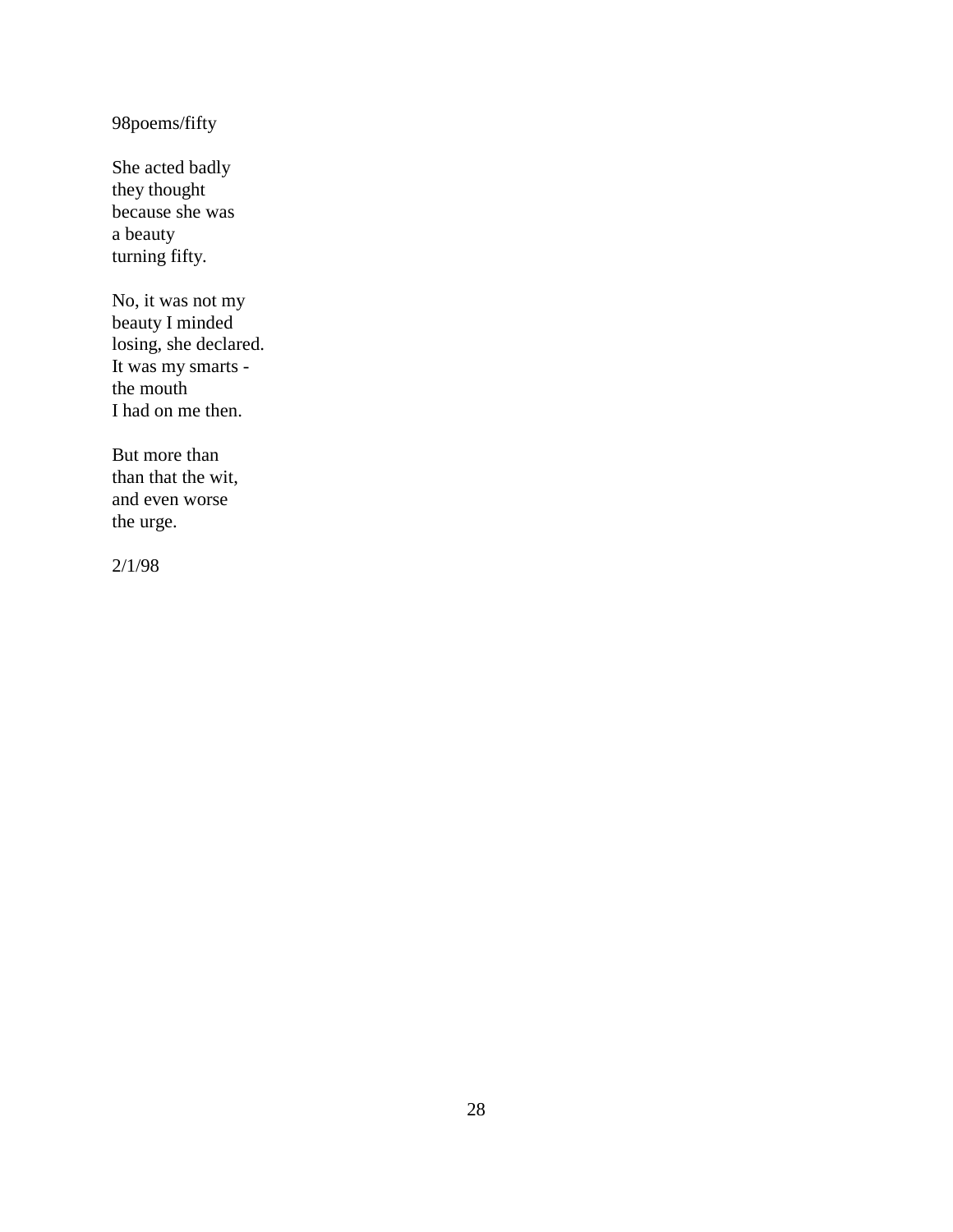#### 98poems/bogged

Bogged down, as one gets with a mind that finds too many categories, the files pile up, the scraps of paper on the kitchen table that don't seem to know their place, or how to get there. I have told myself: Expand the categories. I have moved things from notebooks to files, to notebooks again. I tell myself I need more space, I tell myself: I need less stuff, I tell myself "Deal with it right away," repeat the adage "Handle it once." I cancel mail, I try to limit my interests, curtail activity. I spend decades seeking focus, though it goes against my nature, which tributaries like a river, seeking new ground.

It's just the confusion that comes from piles, the obstructed path to thought or creativity, there must be something I can do.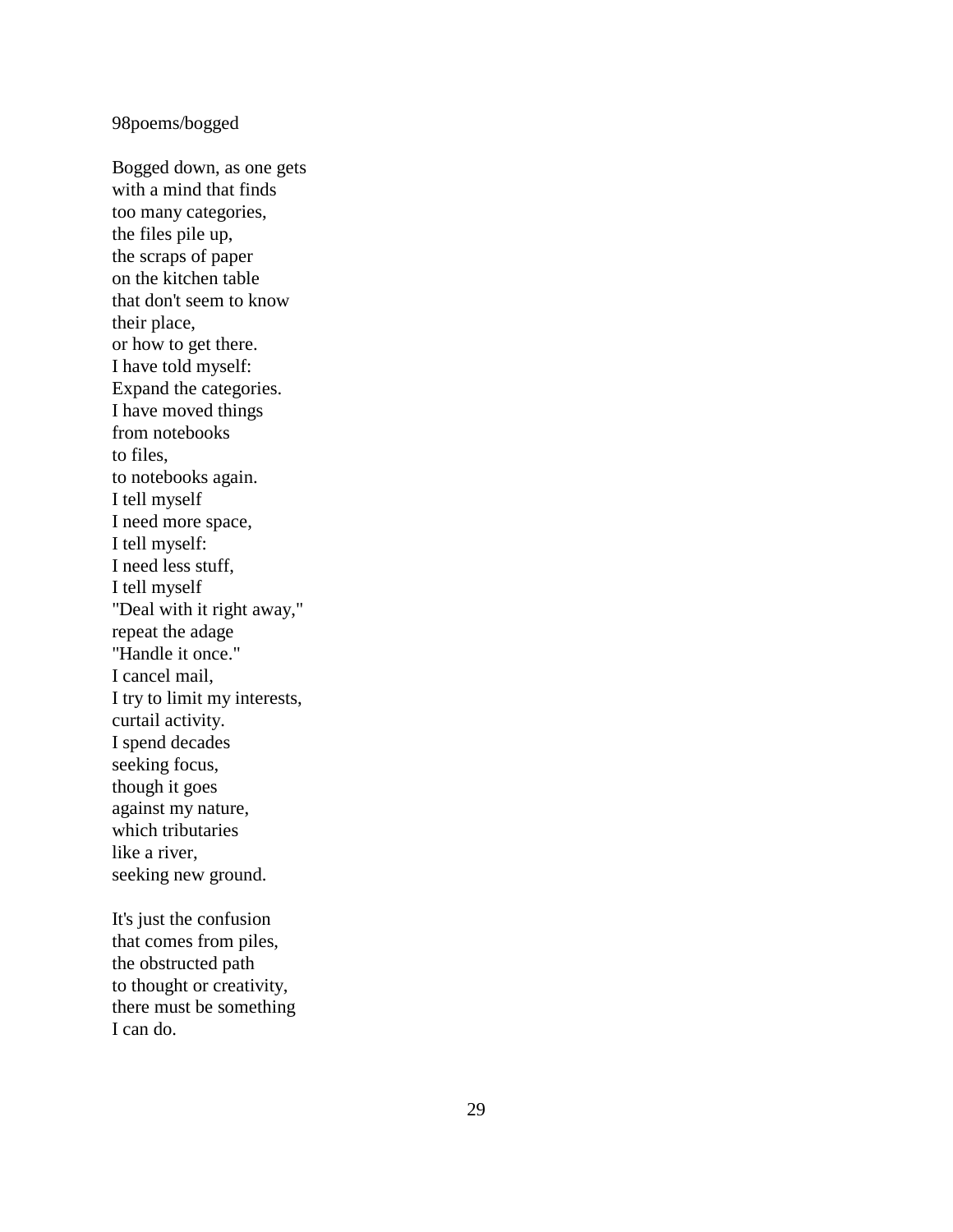Perhaps a credenza is the answer, such a glamorous word does not sound like something in my house. Would my husband come home if I owned such a thing?

Tables, perhaps. Narrow ones to take the overflow, large ones where projects can spread out.

A painter I know has one that is an eight foot square well, now we're getting there.

2/2/98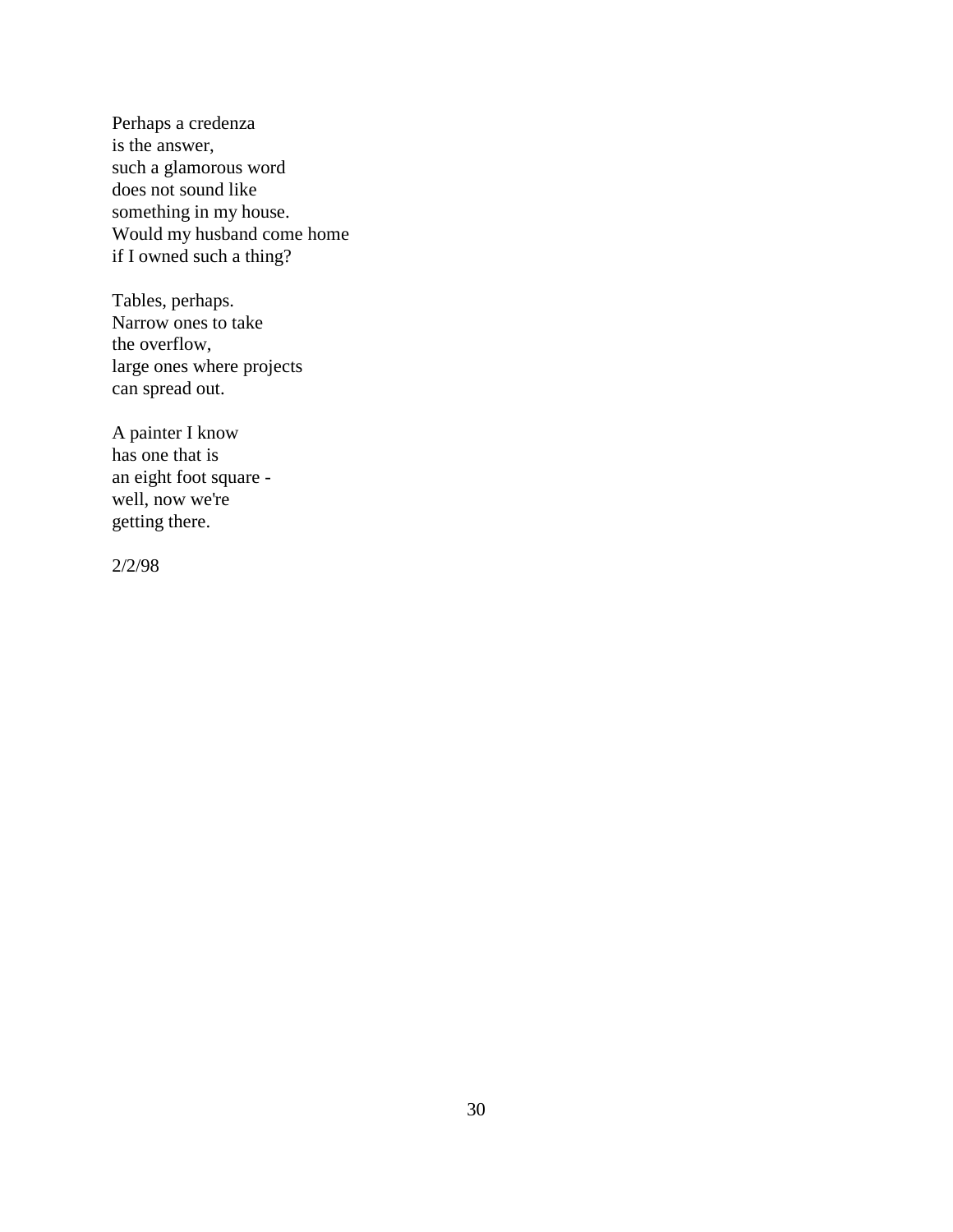#### 98poems/leaking

The roof is leaking, our dry creek is running. All day he phones to say stay in.

I put on my hooded coat and go out with the camera, to see the dark whirlpools swirling around the oaks.

Stepping out on the thin strip of ground that remains when sense prevails, telling me it could collapse and I would be swept away. I could drown.

My neighbor stands at the fence holding her umbrella. A volunteer firemen, not a sissy like me, I have seen her step into her rubber boots and pants in one swoop, the way firemen do, their gear connected for quick departure.

I hear the familiar beep of the road crew trucks, and then the fire truck passes its lights flashing.

Up the road temporary water pipes have been submerged, Sludge races through the culvert beneath the road, and that's the good news it's still beneath the road.

Cars pass with their lights on, splashing me.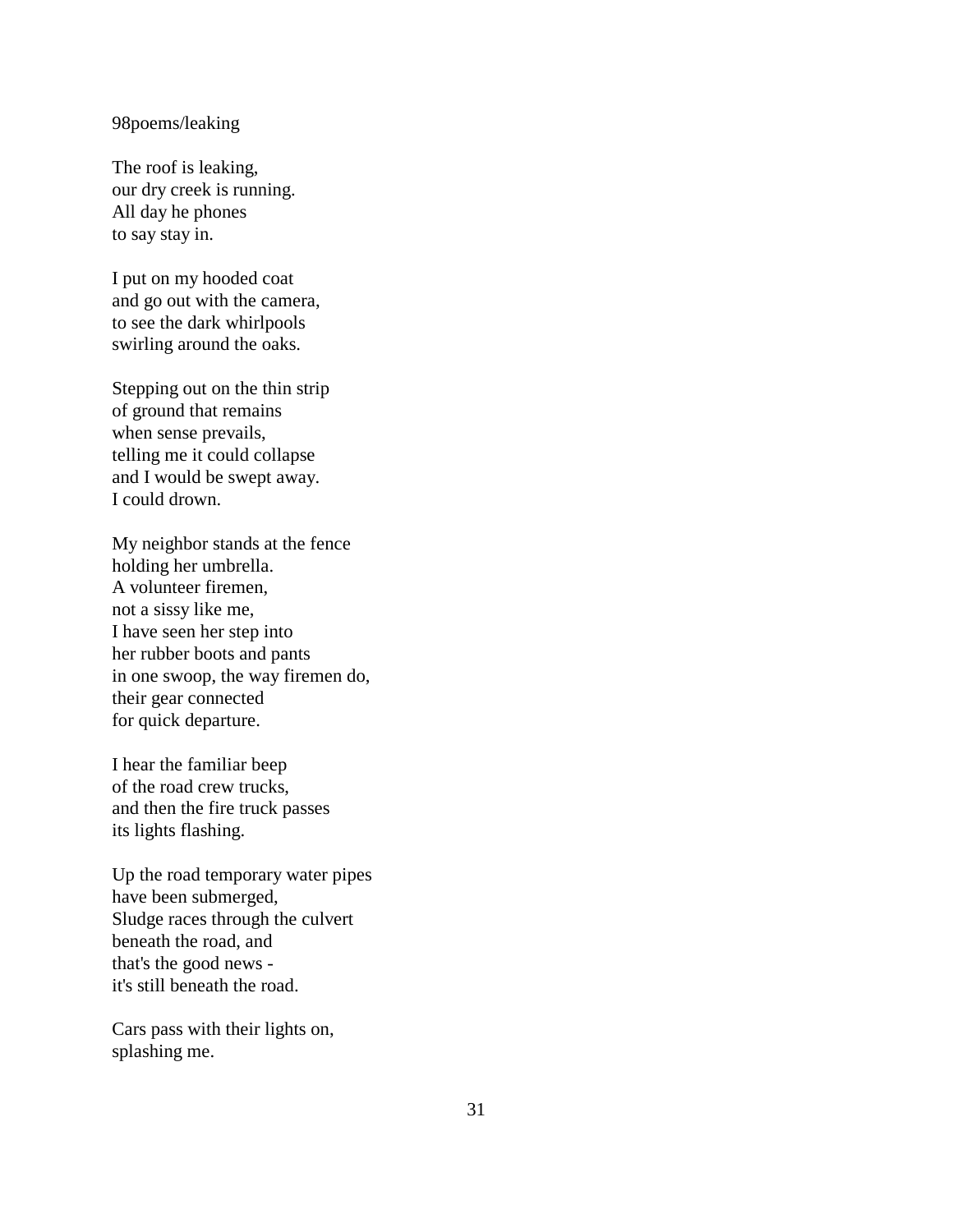I have been at loose ends all day, unable to do the usual rainy day things, the cats and I pacing in front of the glass back door, watching the yard wash away.

I feel better when I am out in it, where I can see for myself. It is never dull here, I exclaim to the cats when I return.

The temporary water pipes have not held, cookie sheets and mixing bowls pile up in the sink, and it continues to rain.

2/3/98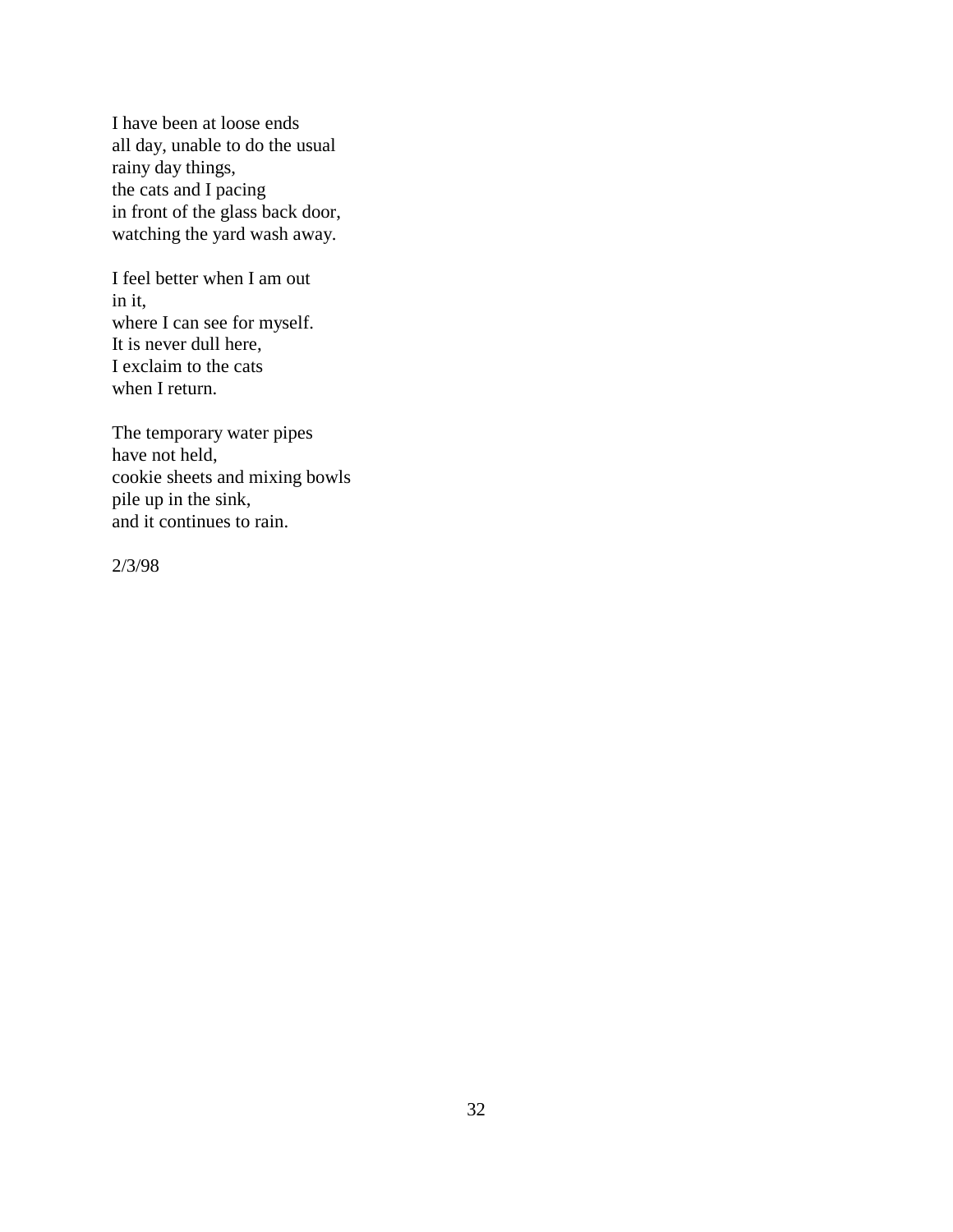## 98poems/next

Where will I be next I wonder, sitting at my desk. Not worry exactly but uncertainty, a hesitation to trust.

Attached as I am to the tangle of bougainvillea I see each day, here where I learned at last how to spell bougainvillea.

Its savage ways in contrast to the small neat squares of the lattice it runs toward.

As I come to meet you at the end of the day, most days at least, and follow you about with words, and if I don't you feel neglected somehow, and stand beside me announcing, "I'm home."

It takes words that way, words make it so.

2/4/98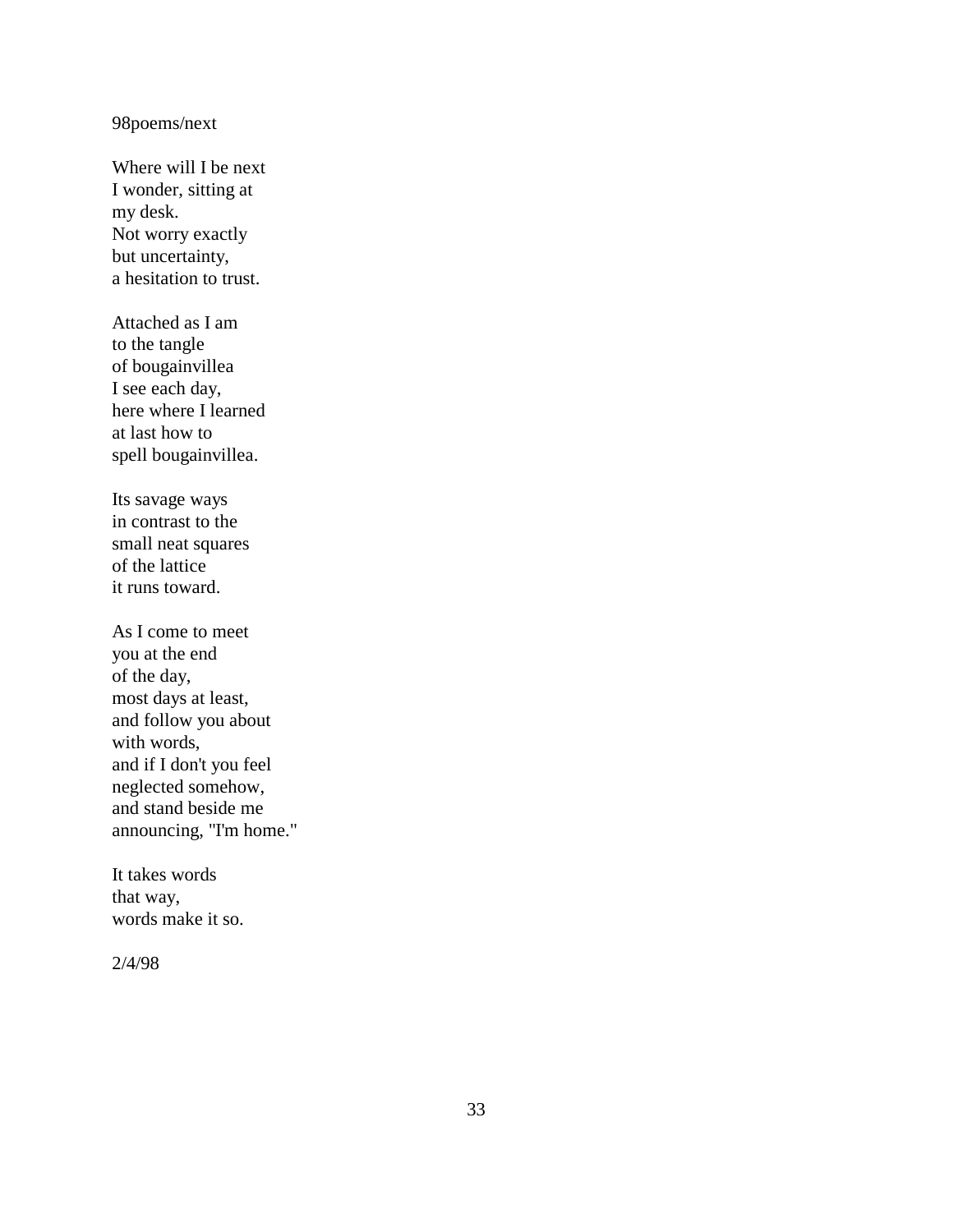## 98poems/hardrain

Hard rain. I could not settle in to my usual rainy day. The creek up to the shed again, so high I could see it from the house, swirling around the trees.

I went outside, almost stepping on the last patch of ground, when I realized it could give way. I could be swept up and drown. Danger. Suddenly the water in the culvert beneath the road broke through the rain-swept debris and flowed free. The rising creek retreated from its newly-cut banks, I relaxed and made tea.

2/4/98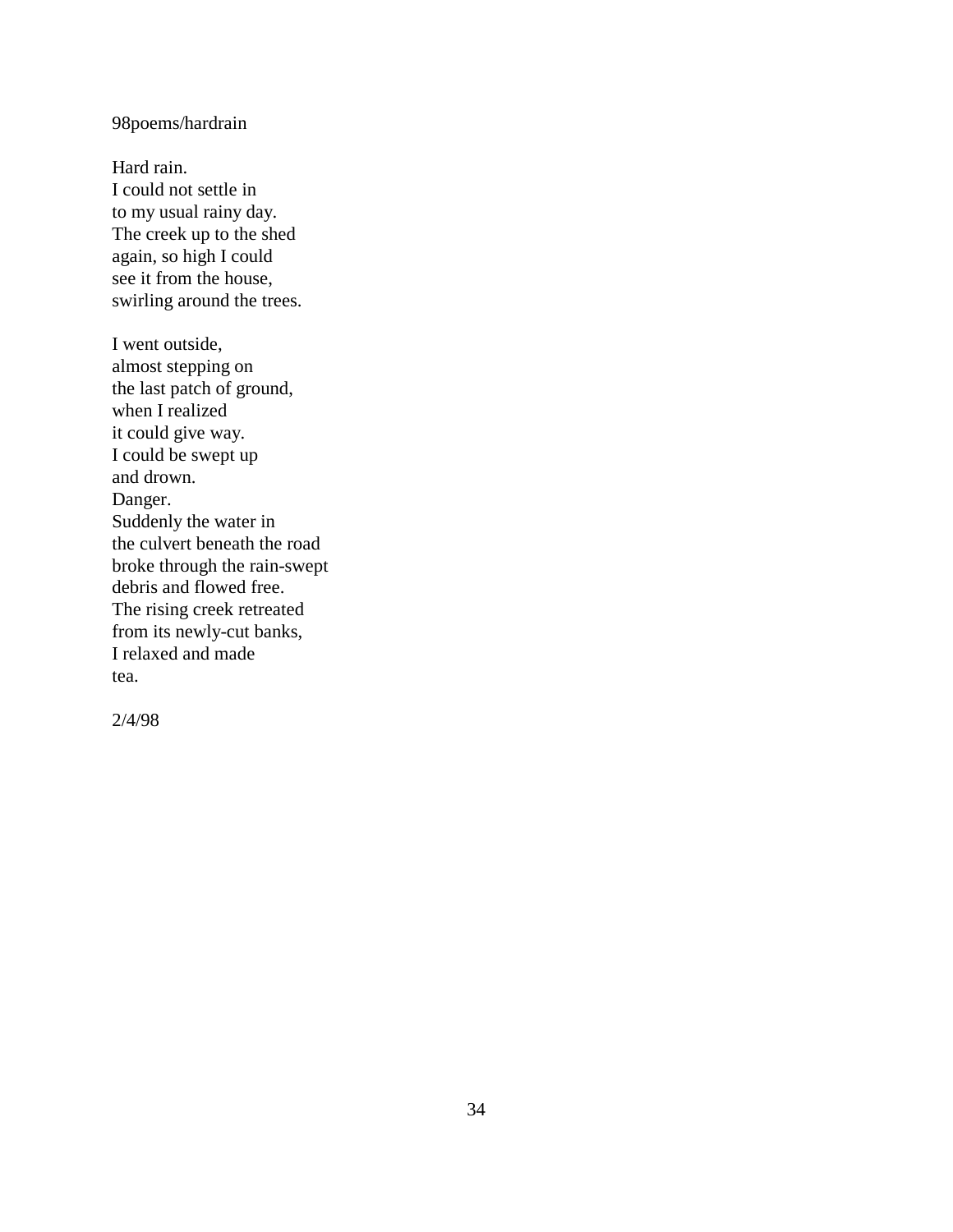#### 98poems/buckets

Buckets and bottles outside the front door to catch the rain, water, water . . . and I can't flush the toilet.

I hear the steady stream from the rain gutter. Men in yellow slickers clear branches from the creek, here, I hope, to repair the water pipes . . . again.

The sun breaks through on the winter branches, a helicopter rumbles past. Our little town makes the news each time it rains. Here where nature still lives, and water may soon go over the dam.

The sun and rain compete, the cats sit on the stoop ready to come in, one looking out to the yard, the other in.

My ink bottle says brilliant green, but I think not. It is sweet green instead.

Brilliant is the wild grass growing high on the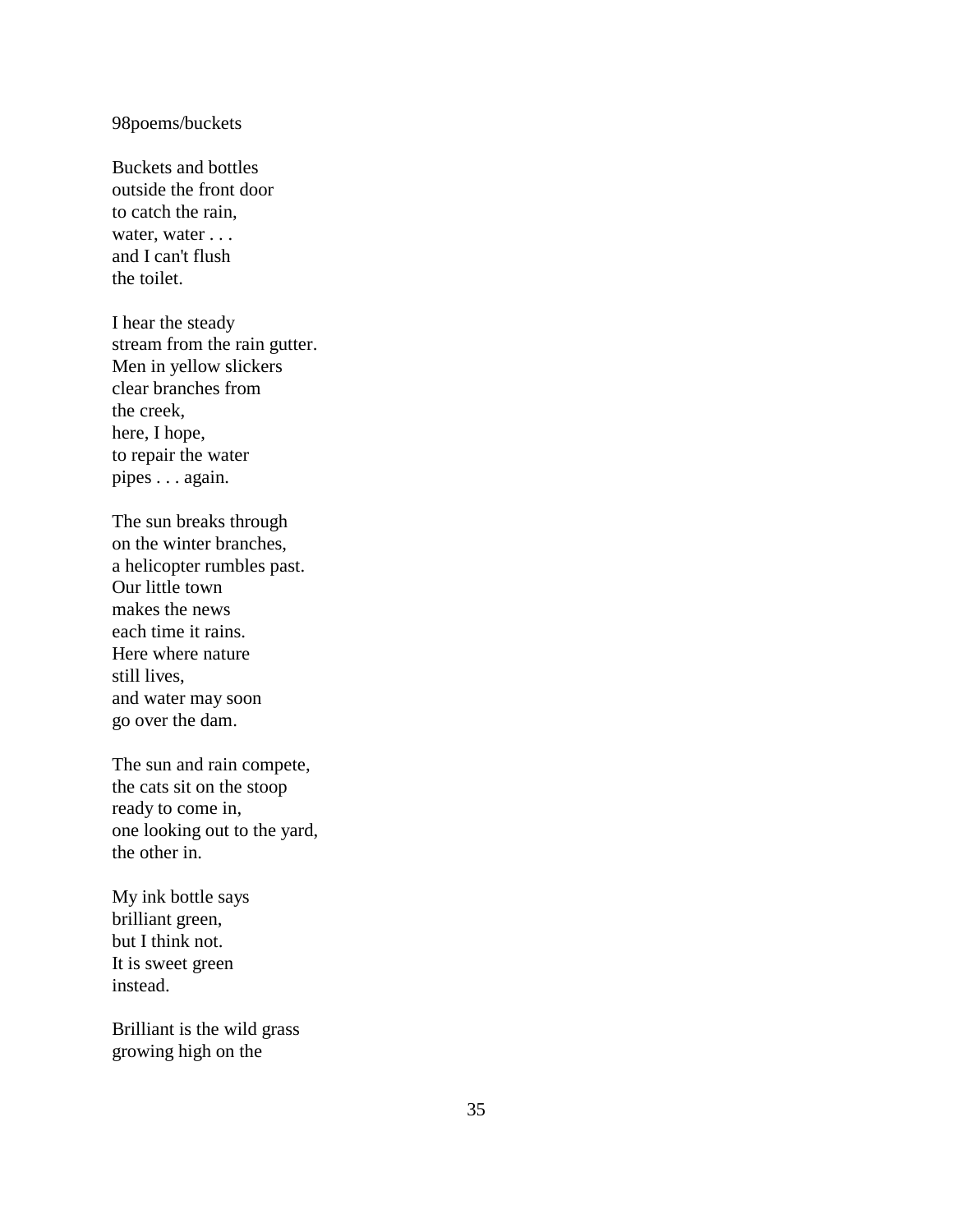banks of the creek, the showered leaves of ficus and palm, and philodendrum, the naked ladies eager to bloom, the parsley and celery, the leaves of lettuce, vert verde brilliant. Yes, quite brilliant.

2/4/98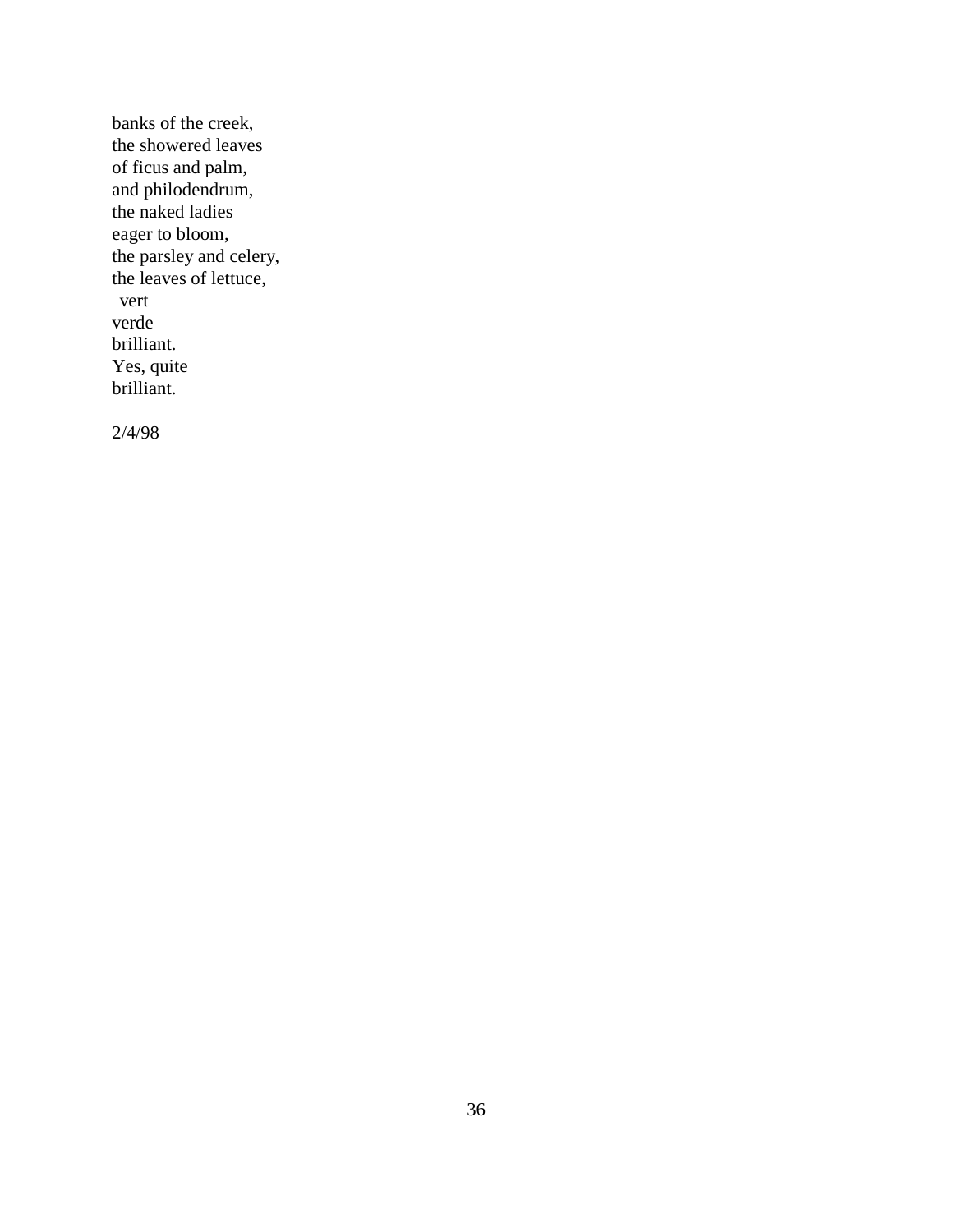98poems/rain

## RAIN THEN SUN

Rain then sun then rain again.

Rain, then sun then rain.

Sun and rain and rain and sun, then sun again, then rain.

2/4/98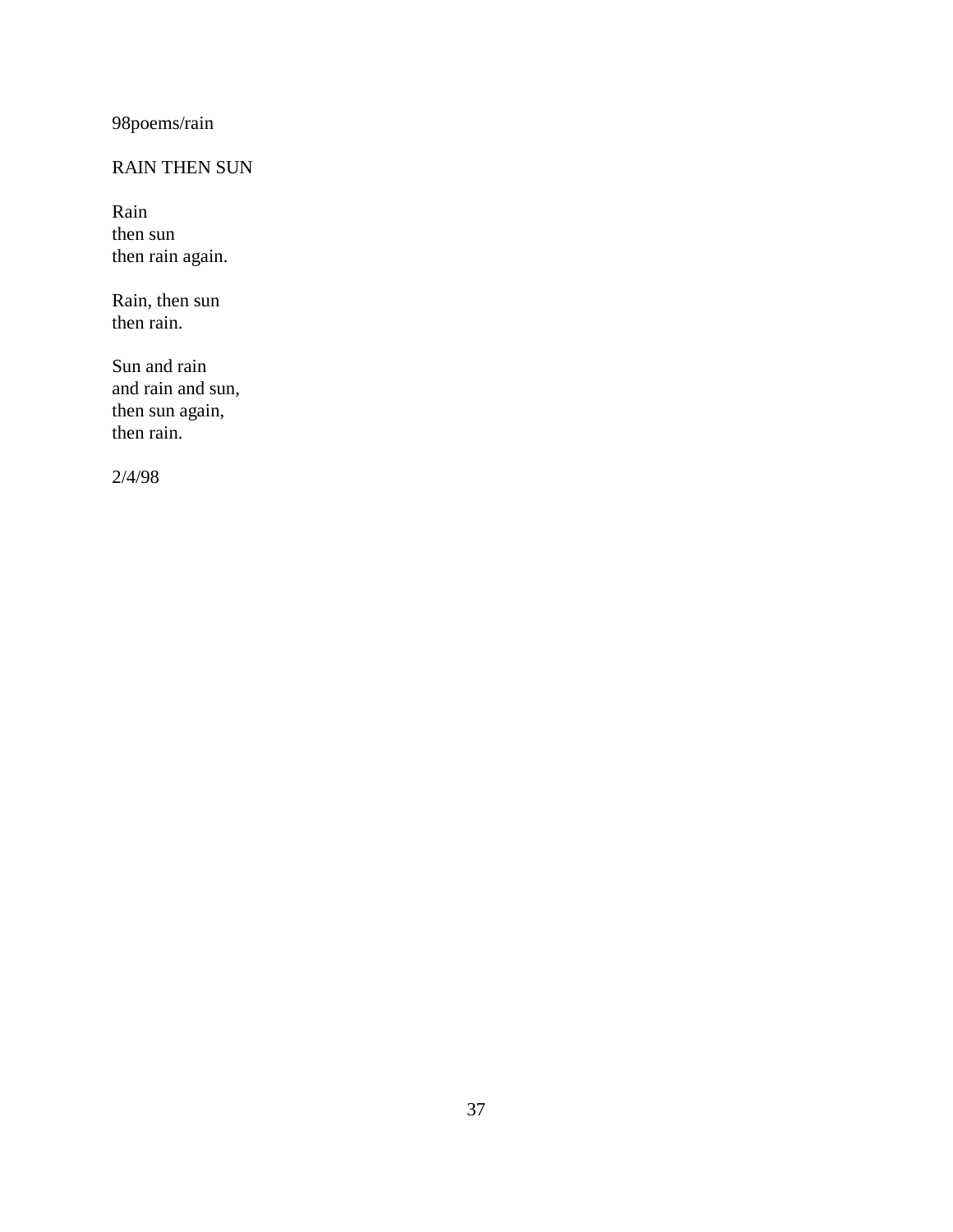### 98poems/camping

We can camp without leaving home, swishing the toothbrush about in the cup when the water is off.

Cuddling beneath a pile of blankets so heavy we can hardly move, a quilt your great grandmother made.

There is this feeling I get carrying in wood, hurrying out just before dark, alive to the truth of bodily life, the need for shelter and warmth.

In winter the darkness is so much darker, I cook supper from a place so deep I can hardly speak. Is there anyone else but me - I can't be sure.

We are camping without leaving home, in a place we arrived at by going farther and farther down country roads, taking the thinner and finer lines on the map.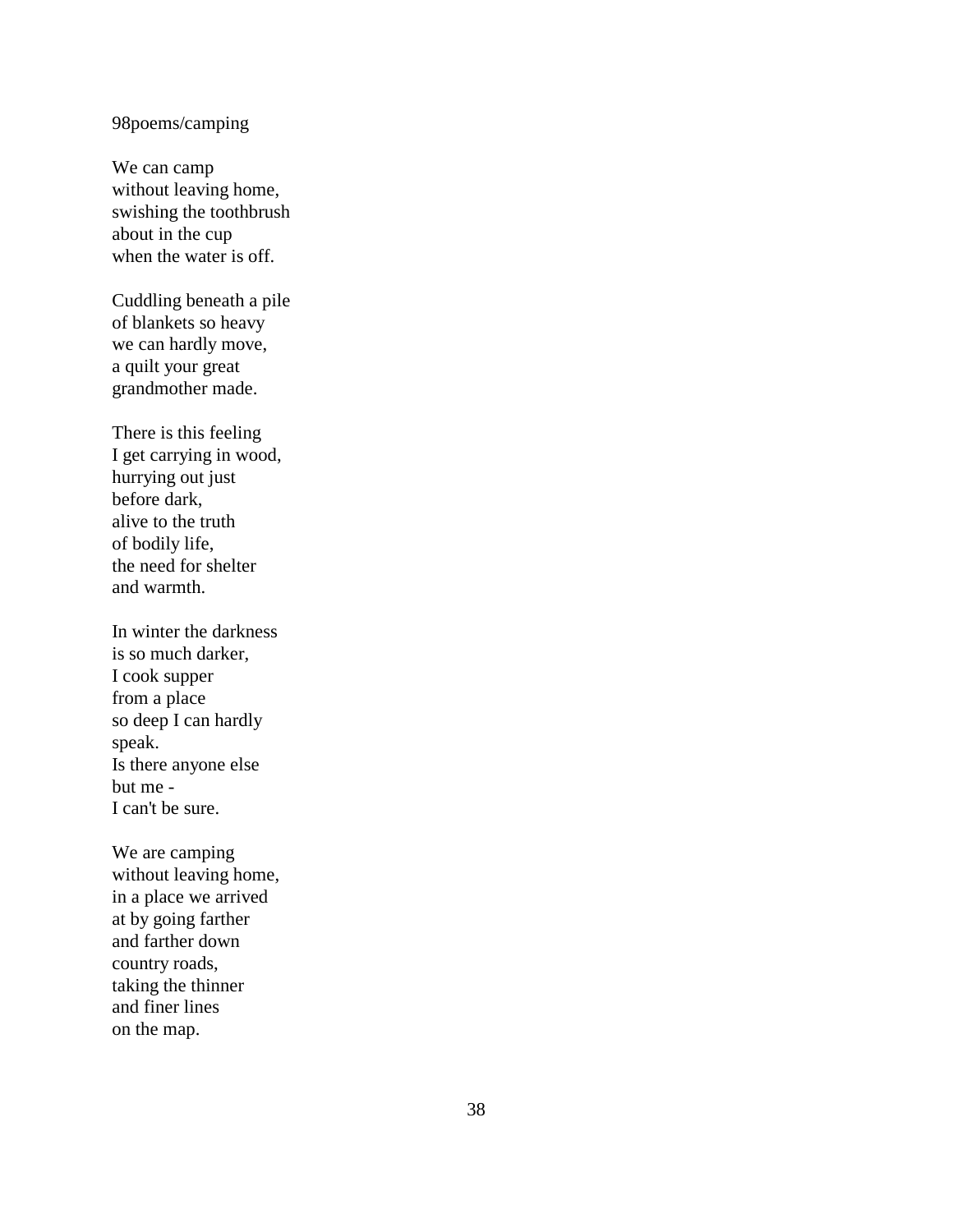To recall how we got here would hardly be worth the effort, we are camping out, that is all that matters.

2/4/98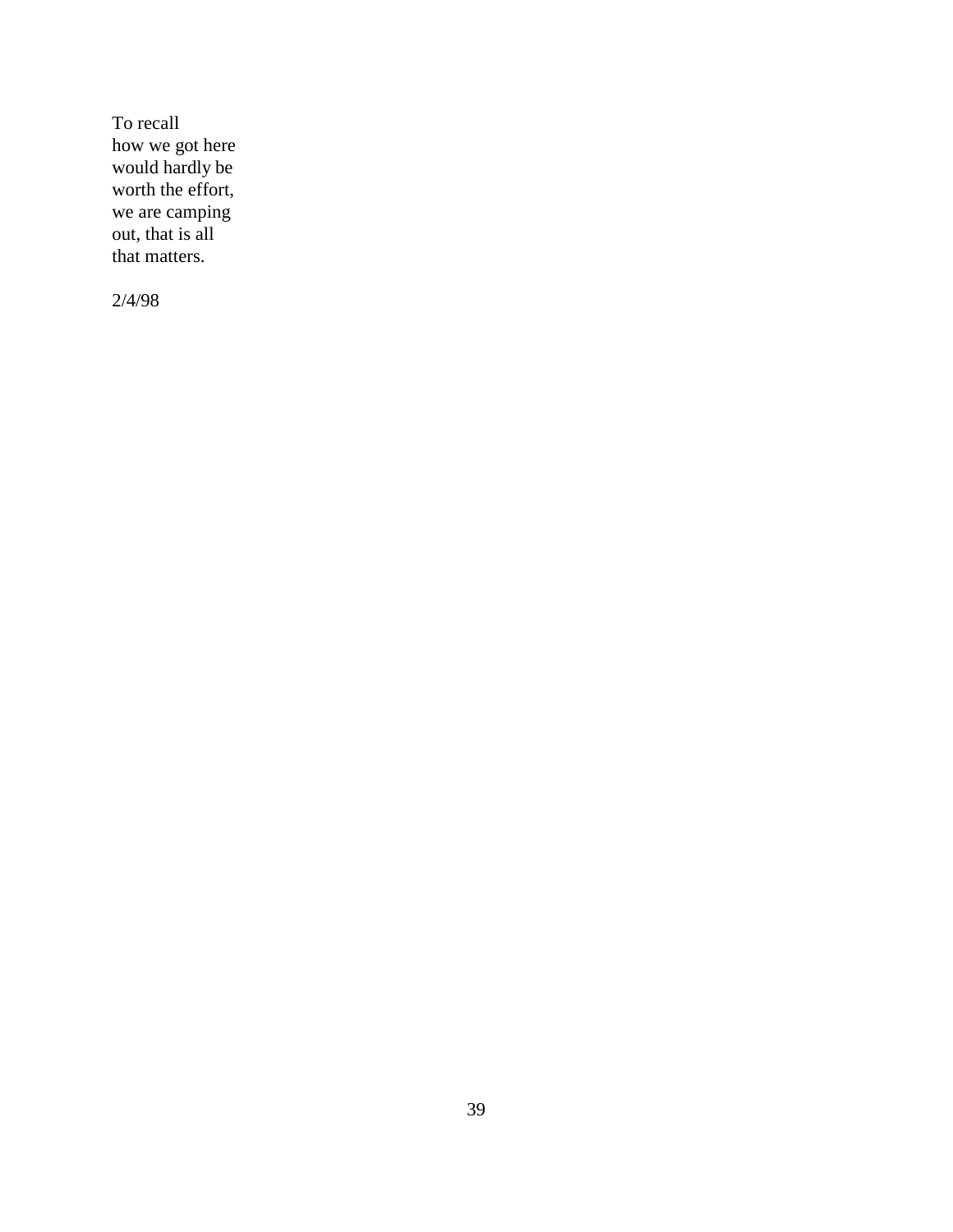### 98poems/inwinter

In winter we grow closer, huddle into necessity. Perhaps it is the cold - or the damp that makes me feel so impoverished.

Too much rain, the floors stay dirty. The cats and I pace crazily about the place.

Last winter we were home together for the first time. We walked by the lake, I tried to coerce conversation, opinions and plans.

I bought a large bag of beans, and another of rice, and popcorn, as close as I get to laying in provisions.

Finally winter lifted, the ornamental fruit trees bloomed - early, as they do. This year they have bloomed again, but the desperation of winter hangs on.

We cuddle longer each day, winter's only redemption. Every day I feel a little more poor.

2/6/98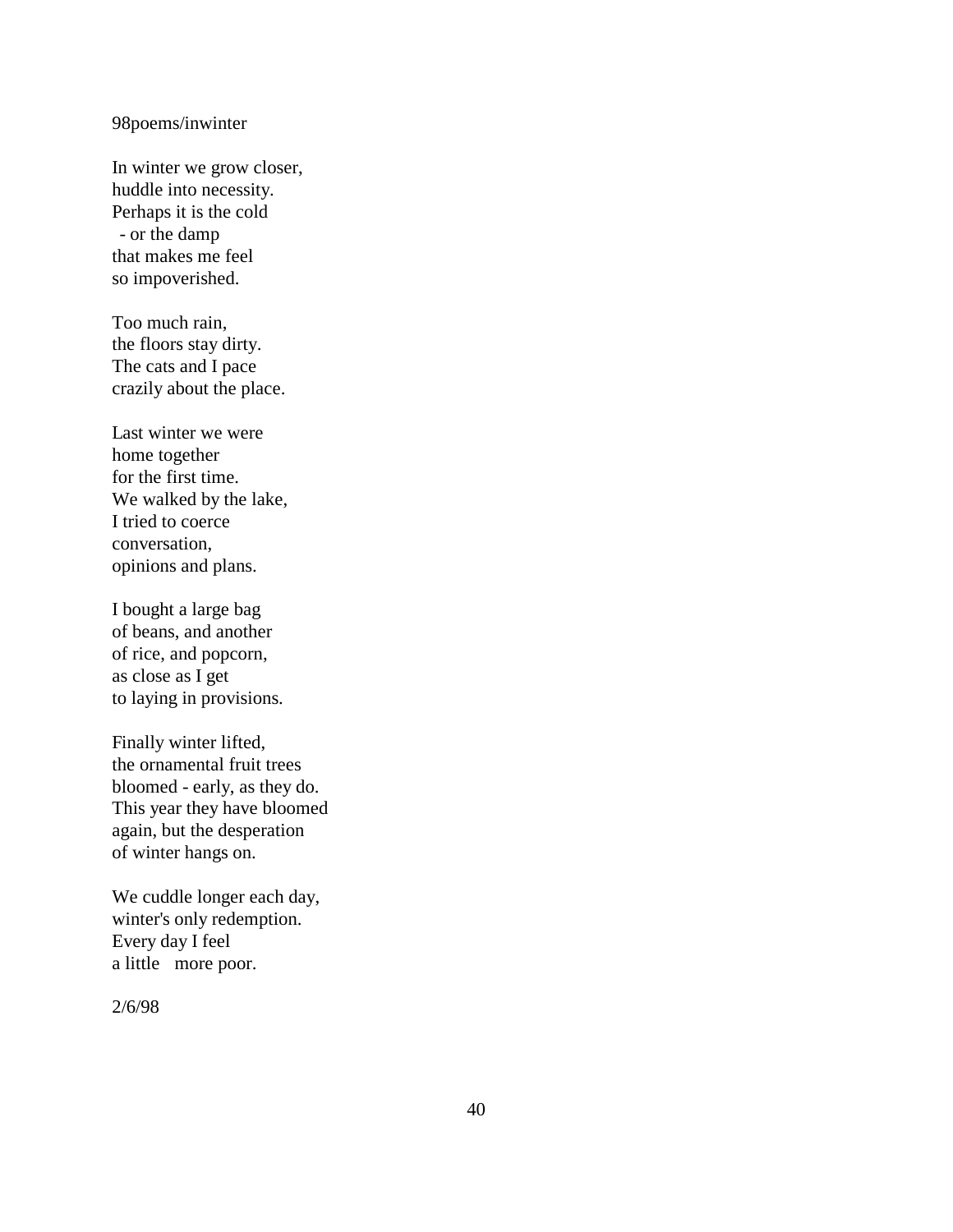### 98poems/bunt

My Uncle Bunt could strike a match on his overalls, or was it the men who used to hang out with him? It's hard to recall, I only remember the thrill and terror of the act, the embarrassment and shame I felt for the stout-looking black man who came into the store while the men were sitting around, a tattered hole in his overalls exposing his bare flesh.

2/24/98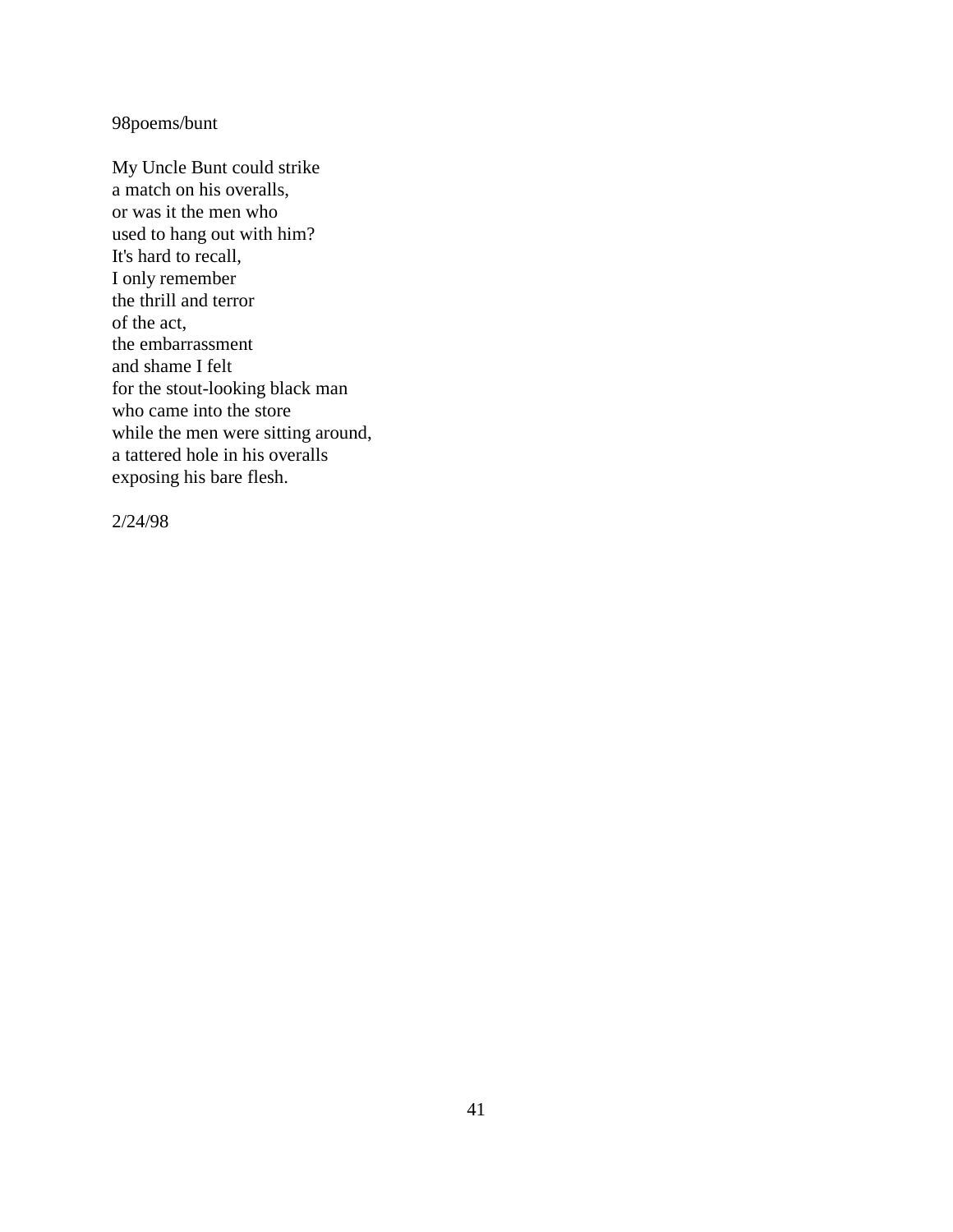### 98poems/steps

I remember walking fast to keep up with my sister, my quick chicken steps two or three to her one.

Now my sister cannot walk at all. She holds my arm, I move so slowly I almost lose my balance, realizing how fragile we really are, feeling her dwindling flesh, the terrible angle of her bones, walking for the moment in her world, wobbly as jello without fruit. Skin to skin. It all changes with time.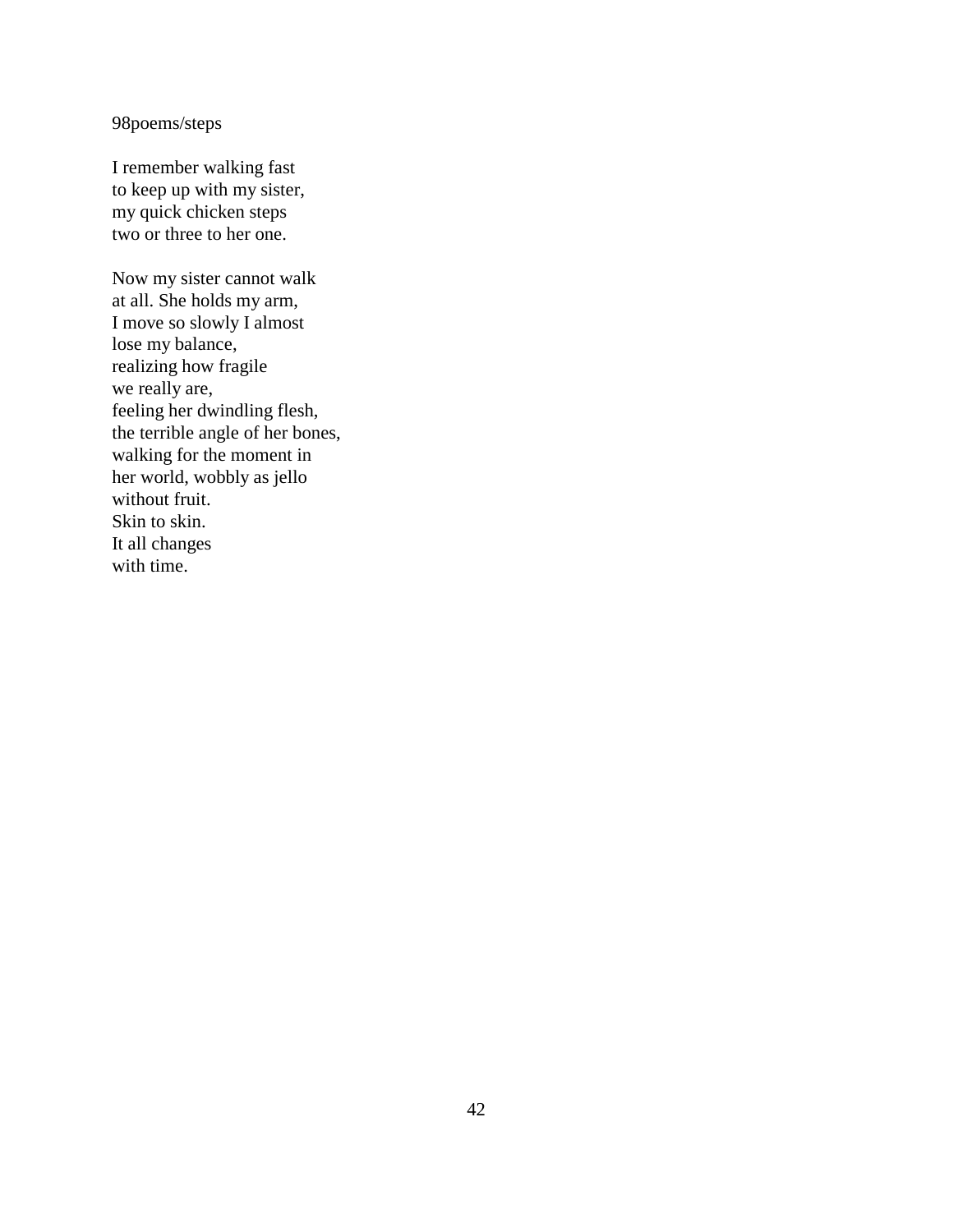I walk with my father through his pasture, he shows me where his ponies grazed as he pulls up iris bulbs for me to take home. His gait, too, has changed Capable still, and strong but slower and more calm. It is only the sound of my high heel shoes on his floor, the even confidence I can hear in the rhythm of my walk, that tells me I am old enough now to know who I am, to decide for myself.

??'98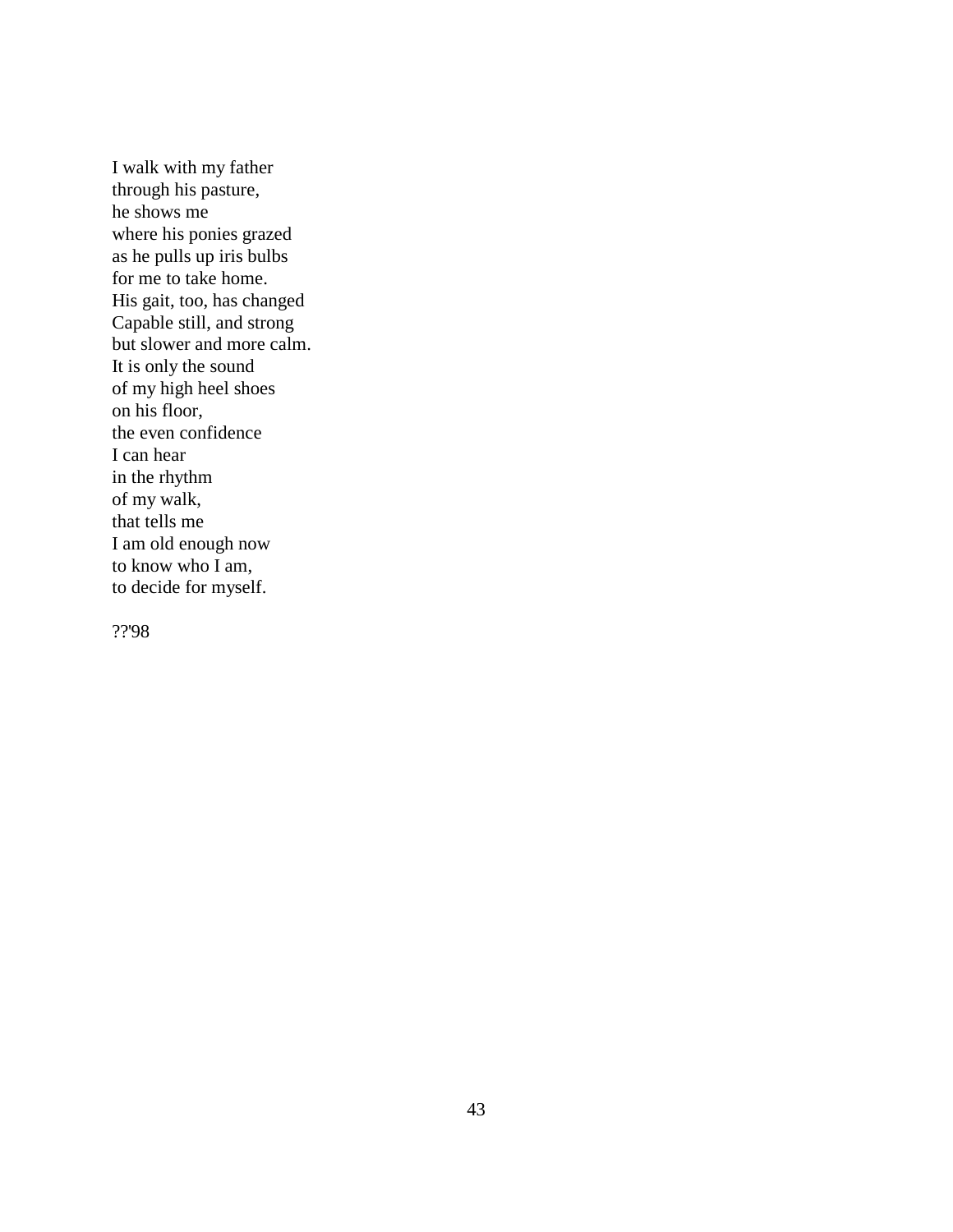### 98poems/ghandi

What would Ghandi have done, I ask myself, reviewing my actions like grocery lists. I think of Ghandi crouched on the floor, eating curry with his fingers, great gurus dropping in for lunch. The problem is I have asked myself too late: after instead of before. Ghandi would have had less to say I'm sure, but speech is my specialty, particularly talking back, especially talking back to men. Argument is something of a calling card, my name itself means contentious. I have clenched my tongue beneath my teeth, until it has swollen around them, like grapes grown inseparably into their arbor. But the words ooze from the pores of my skin when I do, demanding their place in the room.

What would Ghandi have done, had he been a woman, his fingers tight around the broom to control his temper at this latest petty injustice had all his resistance been dedicated to small causes, that never seem to gather mass,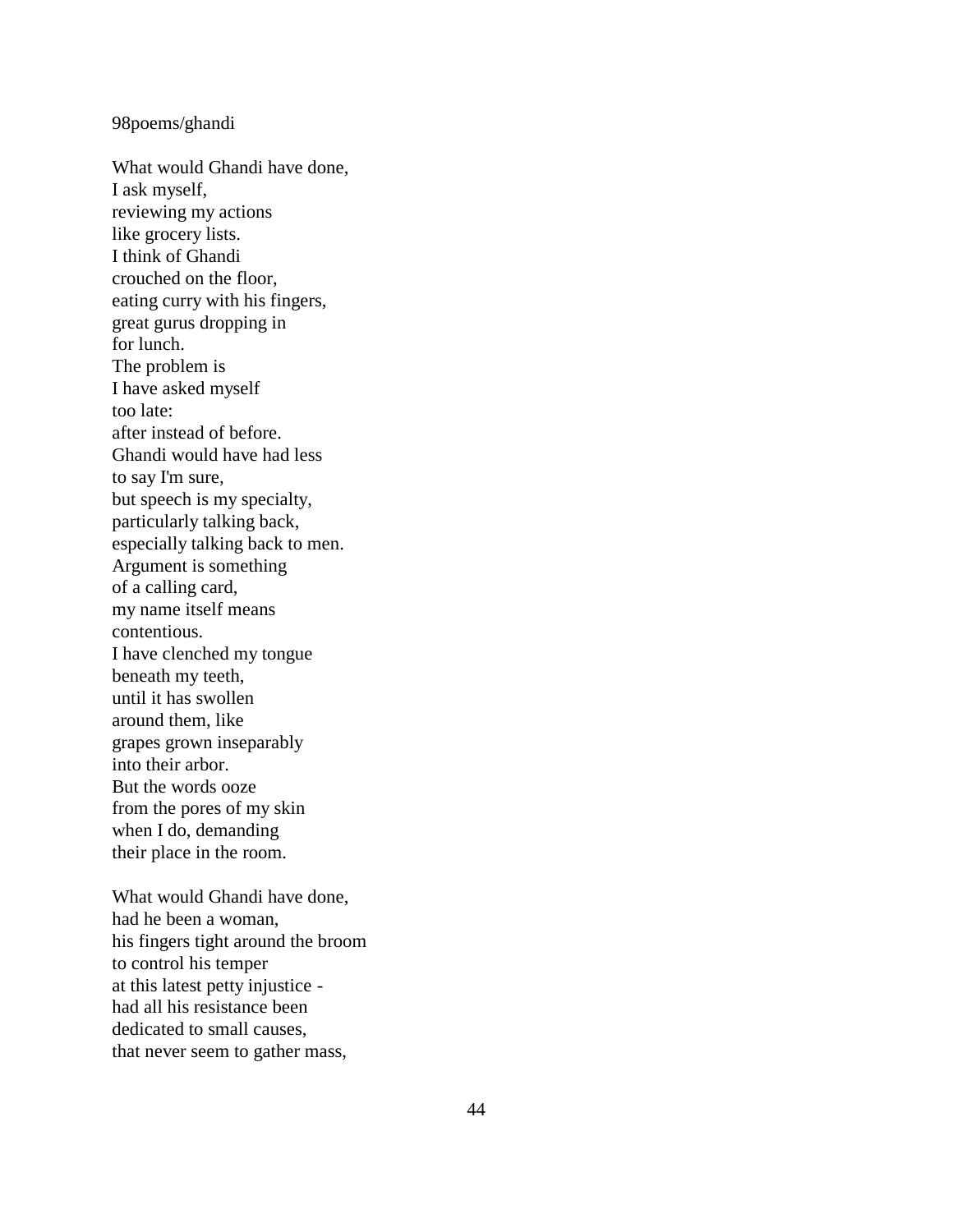as laundry so easily does.

I think of Ghandi initiated into kriya in some small room of his simple life, these monkish rooms I have always longed for but never found, not only because they are easy to clean, but make concentration on great causes more likely.

I think it is Ghandi's photograph I need to affix to the refrigerator, instead of grocery lists. Telling myself: *squat upon the Earth, eat the food she gives you with your hands, acquire grace as you lick them clean.*

2/20/98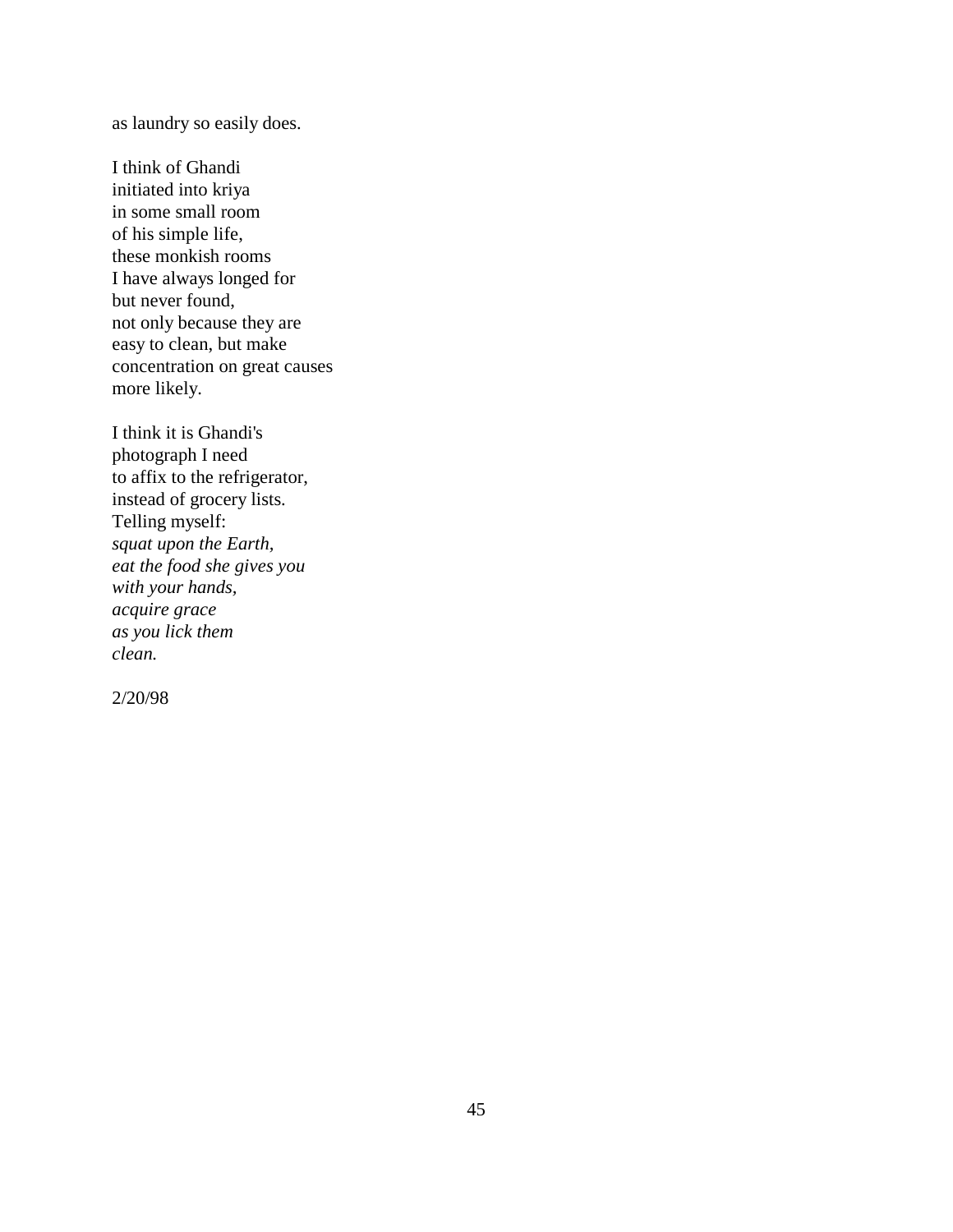98poems/fish

The gray cat licks his paw, and then his mouth. We are reveling in the silence created by the absence of company. He looks about cautiously, can it be they are gone? Ben lied, of course, and cats know company, like fish, smells in a day.

3/28/98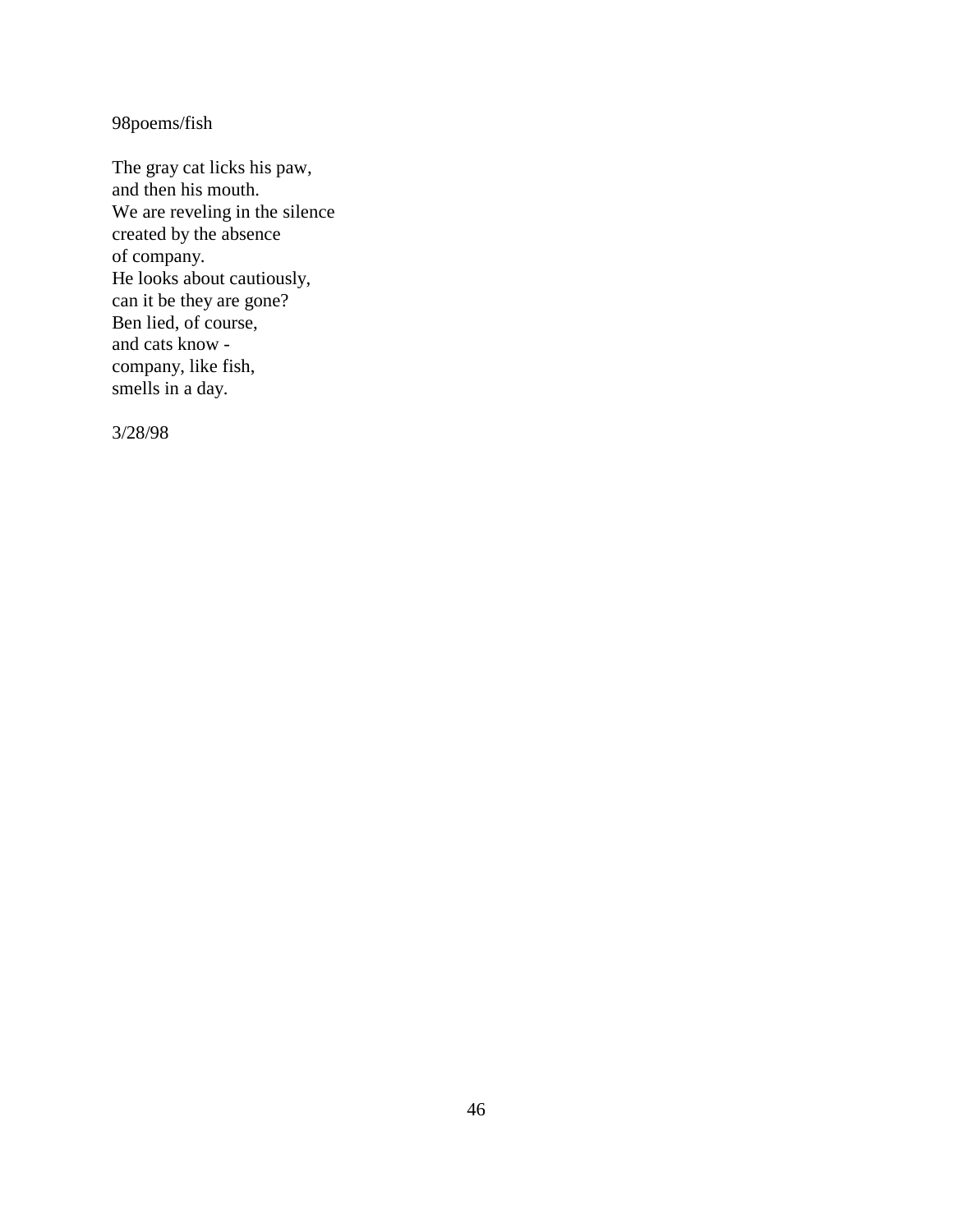### 98poems/chimney

Nothing is ever normal here, or done in a regular way. The guy who repaired the roof is a chimney sweep when that is what needs to be done. Trolls, my old landlord called them, local guys who work cheap.

They don't bother showing up with tools, so you have to provide what is needed, screw drivers, plastic bags, it goes without saying the cleaning up.

None of the romance of last year's sweep, who mounted the roof in a top hat, just for effect. Or the sweep next door yesterday in a t-shirt with a bow tie painted on. It's hard to say what has more lore than chimney cleaning, or as much potential for scare tactics. Pyrolysis someone tells me on the phone, a chimney fire burns at 2000 degrees.

The landlord is not concerned, he's hoping it'll go up in flames 'cause it's insured, and take the one next door, which he also owns. Even my husband assures me that it'll be okay,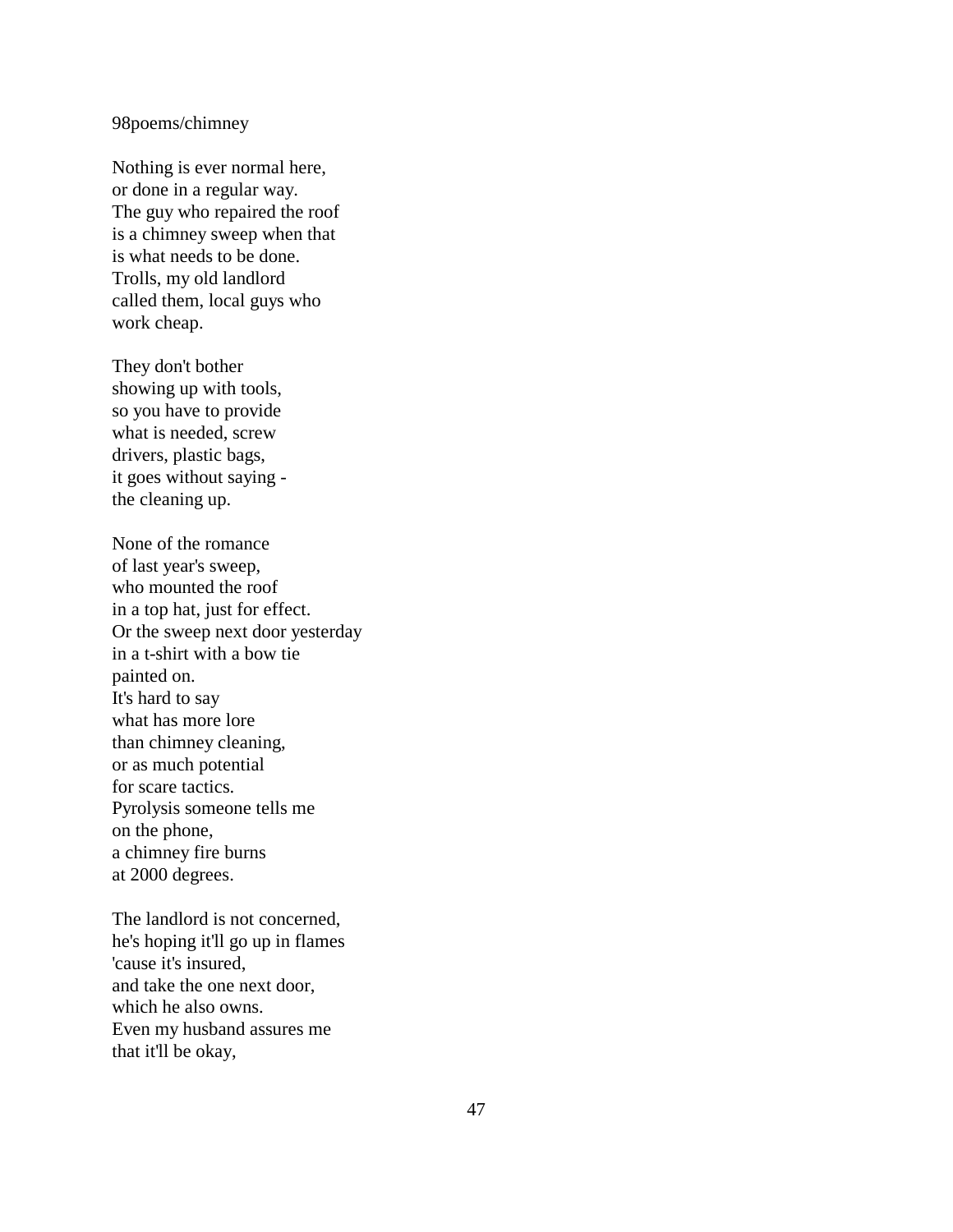because, he says, everything always works out. My question is: exactly how?

This year's sweep dons a bandana kerchief and scrapes the build-up from inside the stove with a brick layer's trowel, which was his occupation an hour ago.

4/2/98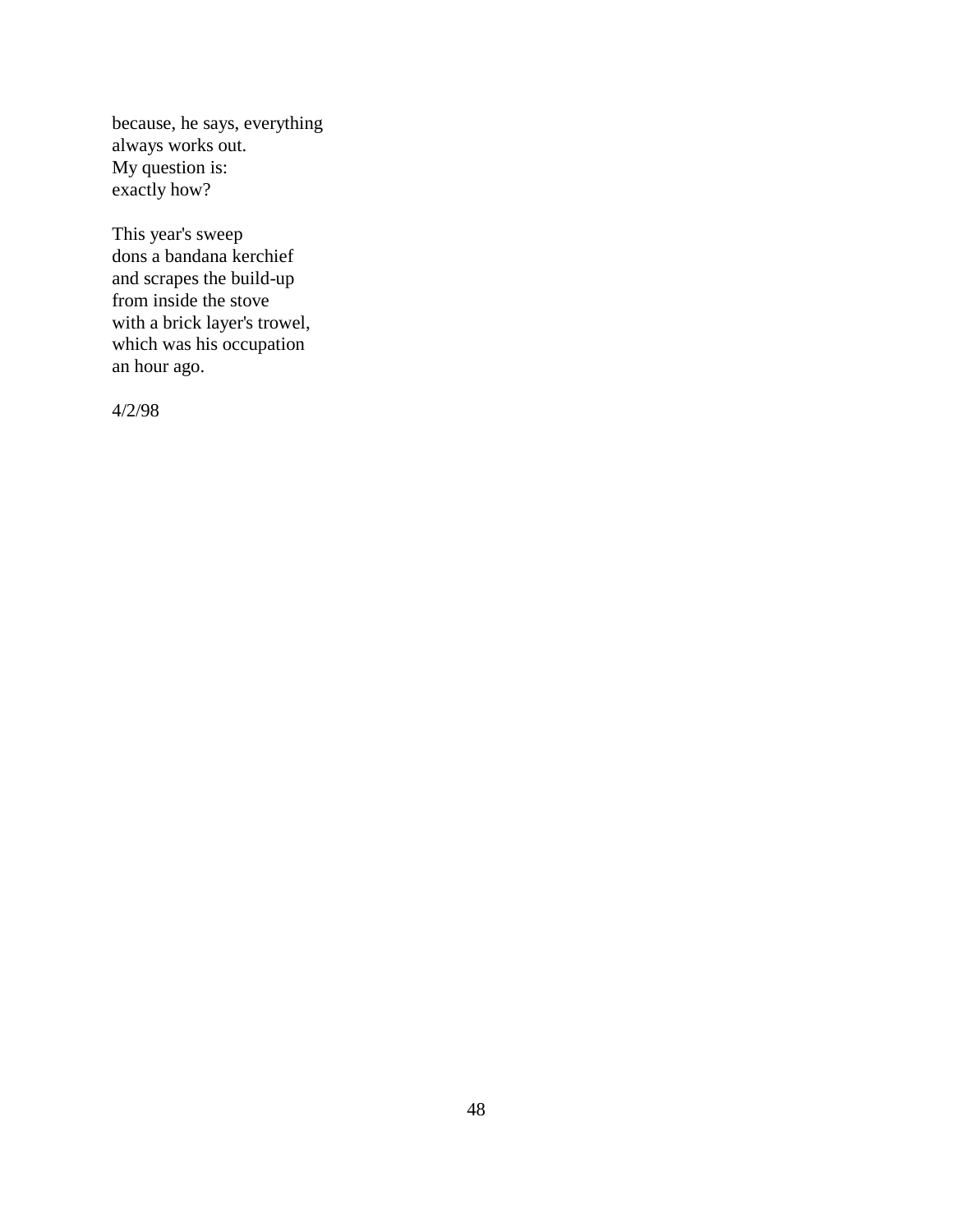98poems/juliette

For days the sound of her voice lingers in the house, the echo of her inflection. There's something about the word *actually* on a three-year-old's tongue, the joy of words fully alive I imitate her gesticulations, but it is not enough. We both wait. And in time the familiar silence returns.

4/3/98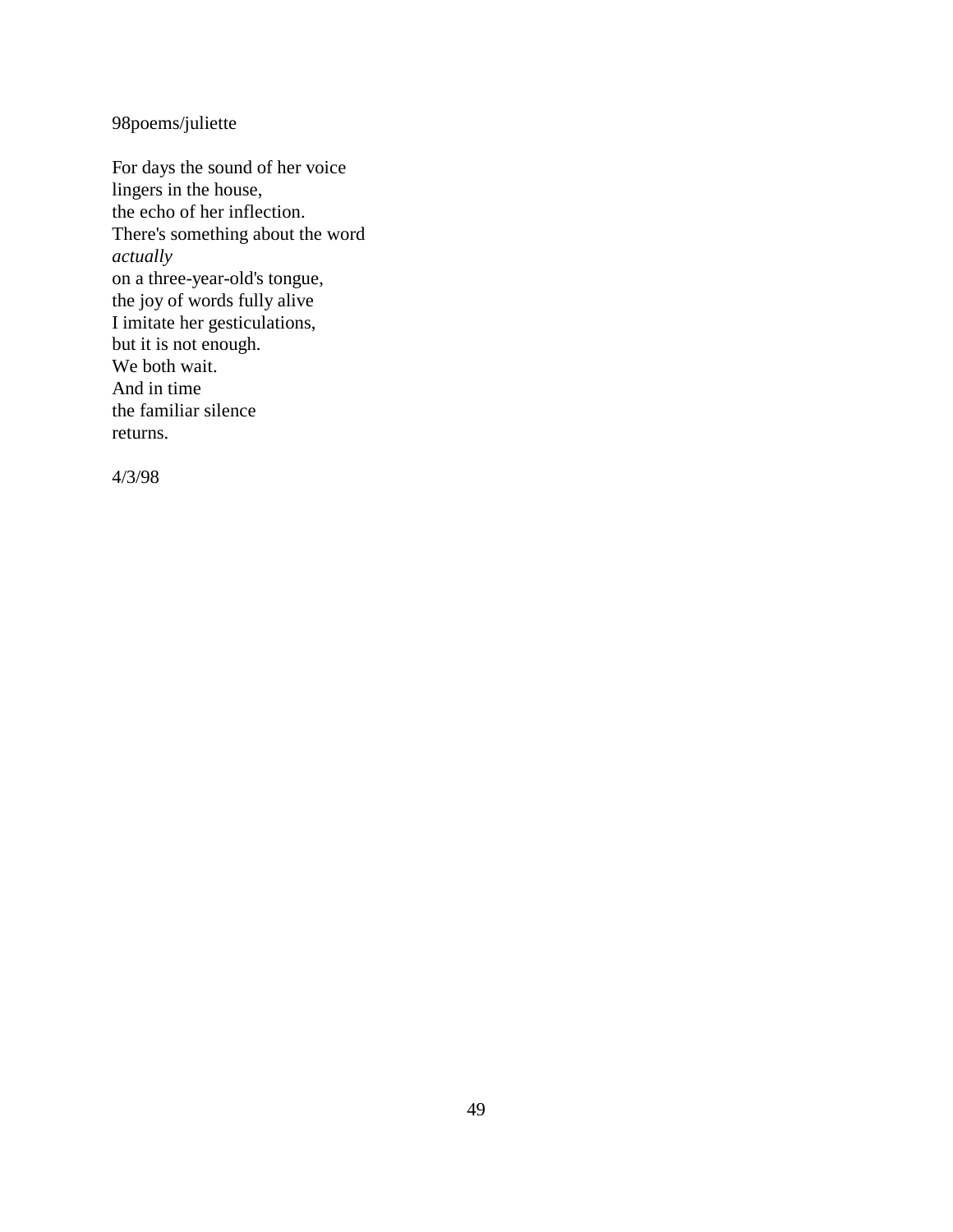#### 98poems/winter

#### DEL DIOS WINTER

Coming out of a Del Dios winter is like returning from war, the chill of uninsulated houses biting the bones, the spirit has a weariness which exceeds tract home winter.

I am a hibernating bear stumbling about the house in Ugg boots, bundled in stained and faded clothes. A lake-worthy wardrobe, good for walking through damp woods. My sinuses sting from the Franklin fires, which have long since ceased to be cozy or comforting to the soul.

My head is heavy, my bones hurt more than usual. I am suffocating for something delicate and lovely, the optimism of a daffodil, a spring dress, an open-toed shoe.

Winter weighs on me like the layers I have slept beneath for months, my jaws locked in place, a defense against the shivering cold.

Winter is the hide I wear, its fatty stench rubbing against my skin, too long with nothing pretty. Days, weeks, seasons when the challenge to endure is the only requisite that can be met.

This year spring will not come, every sunny day chased away with yet another rain. The chill will not loosen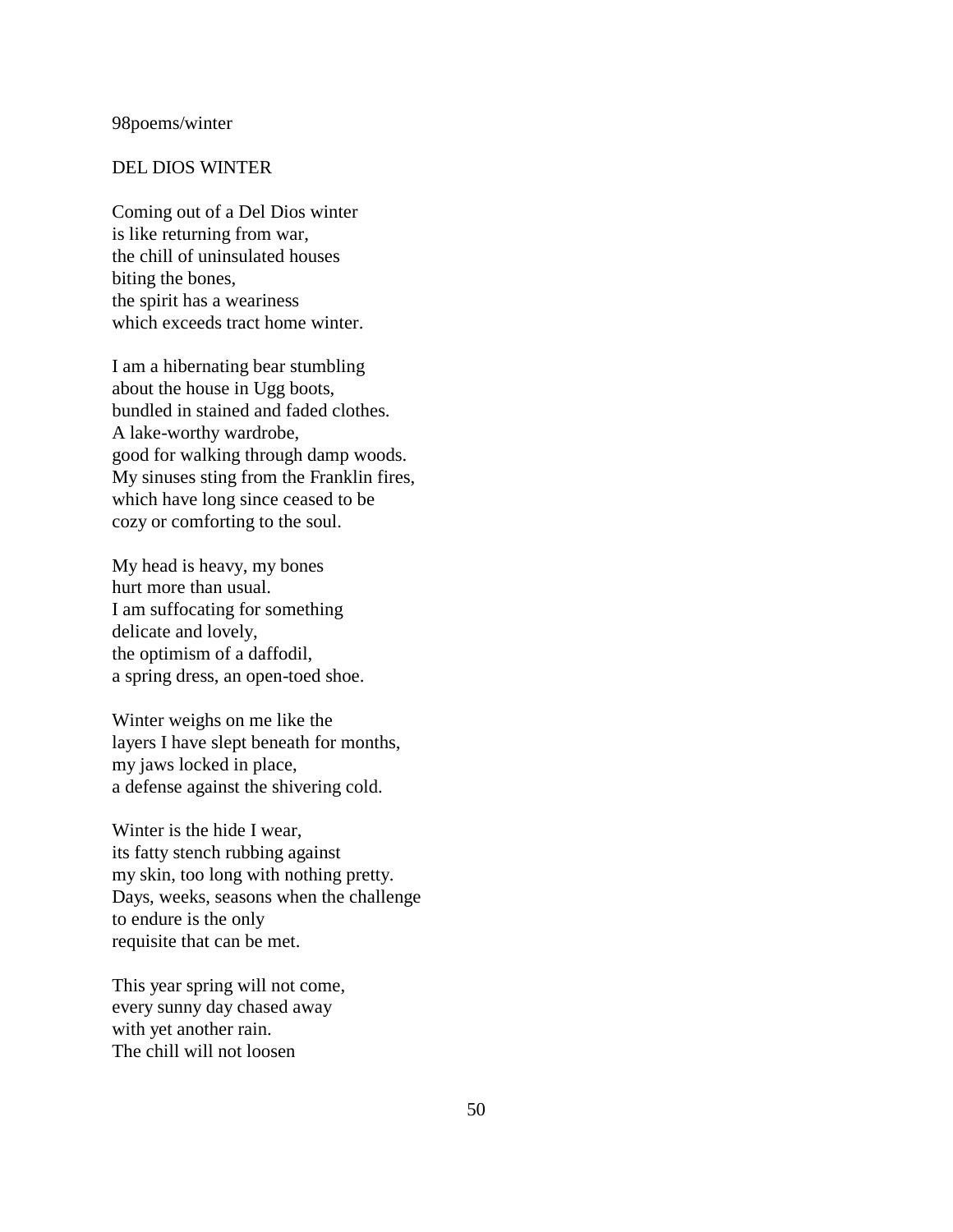its grip on the house, the garden has no new bloom by Easter.

I push my head into the bear hide I wear, and stamp my boots as I dance in a circle in front of the fire.

I cannot carry the weight of the quiet season another day, I buy sandals and wear them with socks.

4/8/98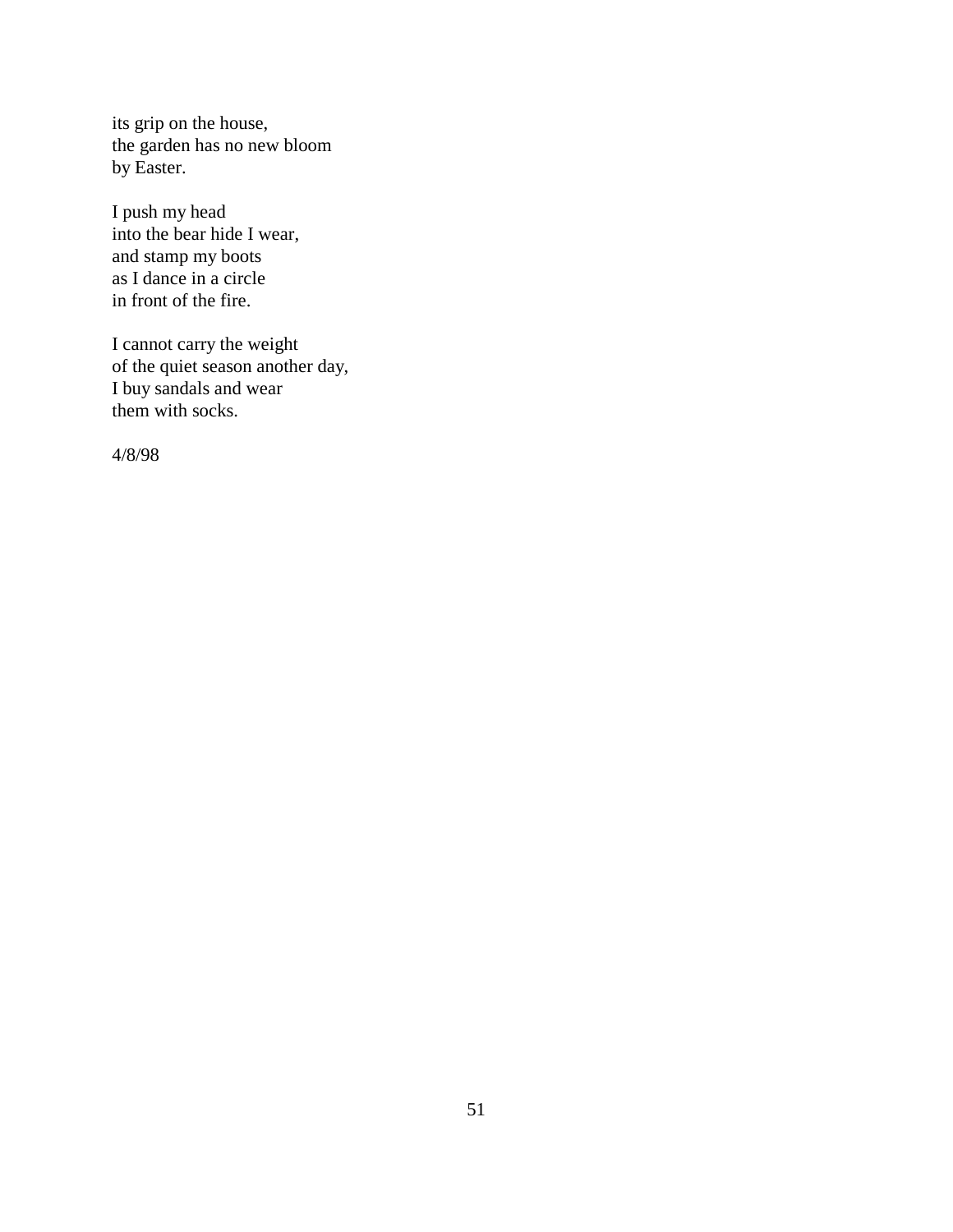### 98poems/voile

Especially in spring I miss the dream, not the thought that he might call because he wouldn't have, but the wordless hunger that followed me everywhere, to the post office, the store in every small action and purchase some silent place that hoped, perhaps, this color would make it all different, would be the key that would open the life, like a moldy suitcase with a rusted lock left in the attic before you were born inside the voile dresses, wrapped in lavender, with delicate tucks and ribbon roses, all fit you to a T.

4/14/98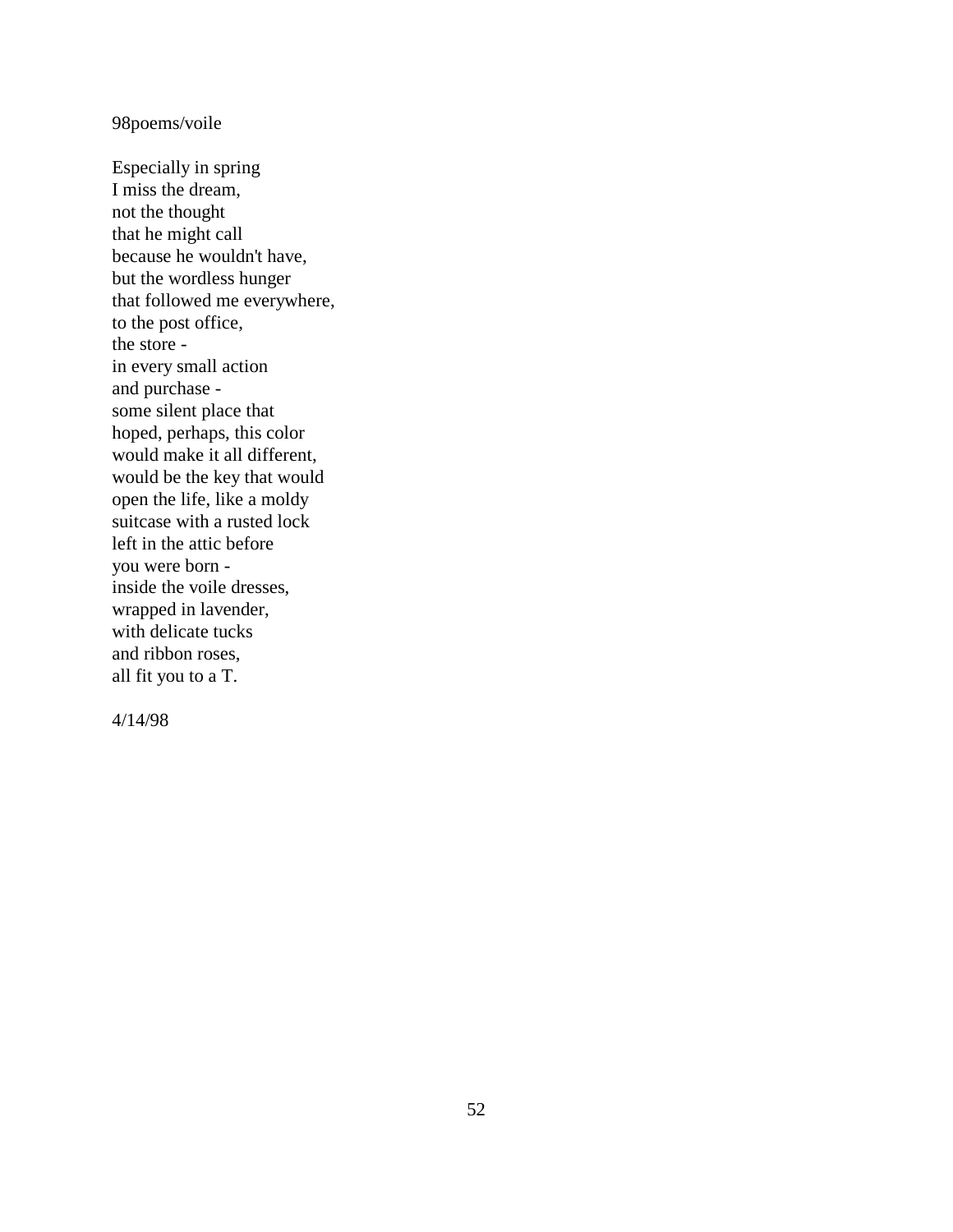#### 98poems/wild

Alexander the cat rolls in the grass, feet up in the air, then pauses to stare at me, until he seems to realize I am telling his tale and runs away.

A motorcyclist makes a u-turn in the street, the last stragglers speed past on their way to work. After a terribly long winter the sun begins to burn my arm, but still I won't go in. I sit in the pink chair and watch the pine's shadow on the damp ground, the few surviving daisies from last year's failed crop of wildflowers. Wild things want to choose where they'll grow, I am told. I know that's how I am, but still I want nature to bend to my intentions, despite the decades that I've resisted hers. I hear morning birds I cannot name, city trucks and the grind of heavy equipment, the neighbor's radio playing in her truck.

4/16/98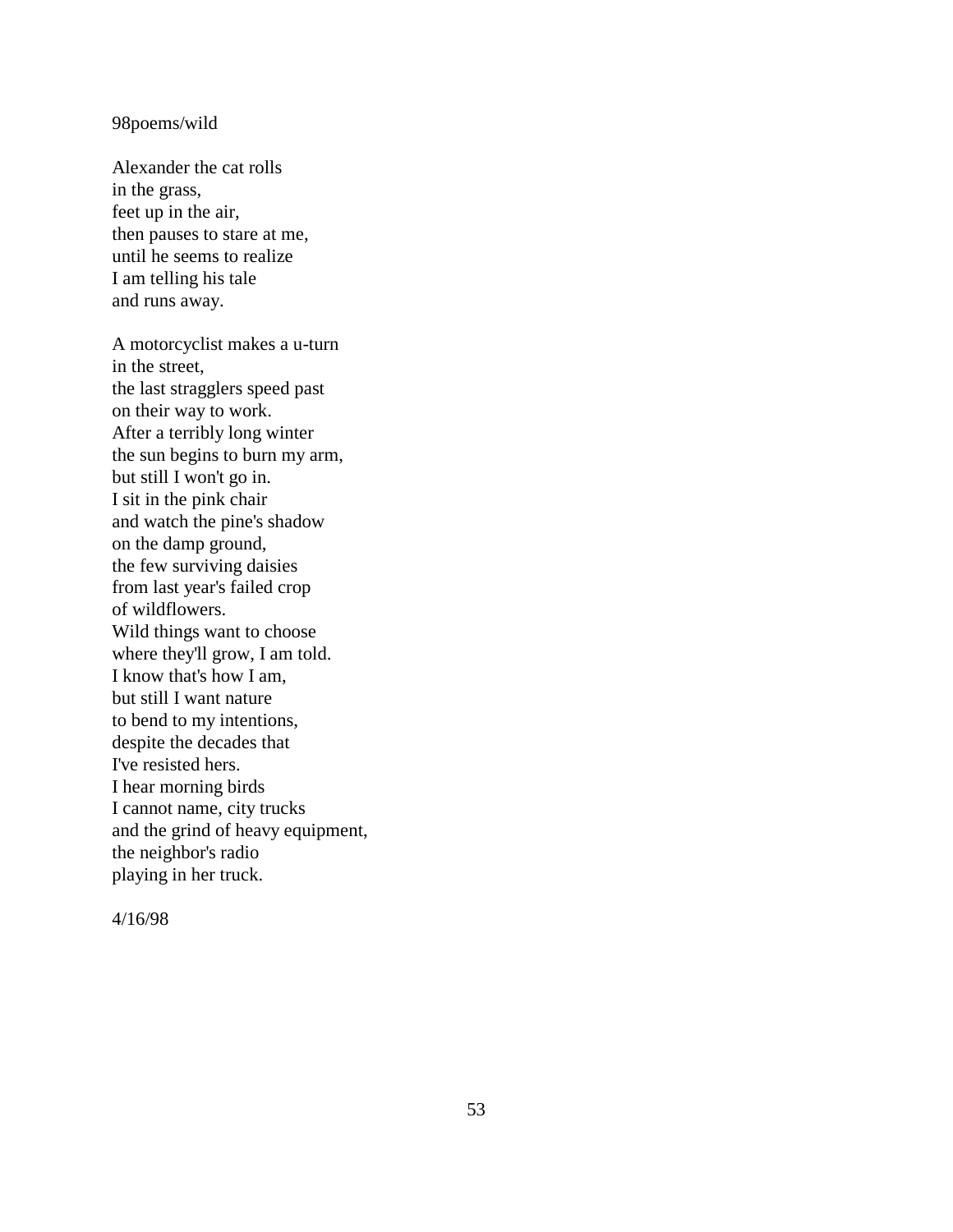98poems/bluejay

A blue jay hops down from the bare acacia, hacked back to a silhouette lacking leaf, or bloom, or branch. He scans his scene, deciding on the neighbor's chimney instead of the tree. I too have felt the disappointment of foliage clipped harshly back. There are many who think a hard pruning is the only way a pruning can be. But the severity pains me, I gently wiggle a leaf free if it is ready, clip only the most dangerous branch which threatens the tree. I have always been a Zen gardener, I am good at hand work, small details. Picking up leaves in tight places, which can't be gotten to with a rake.

4/17/98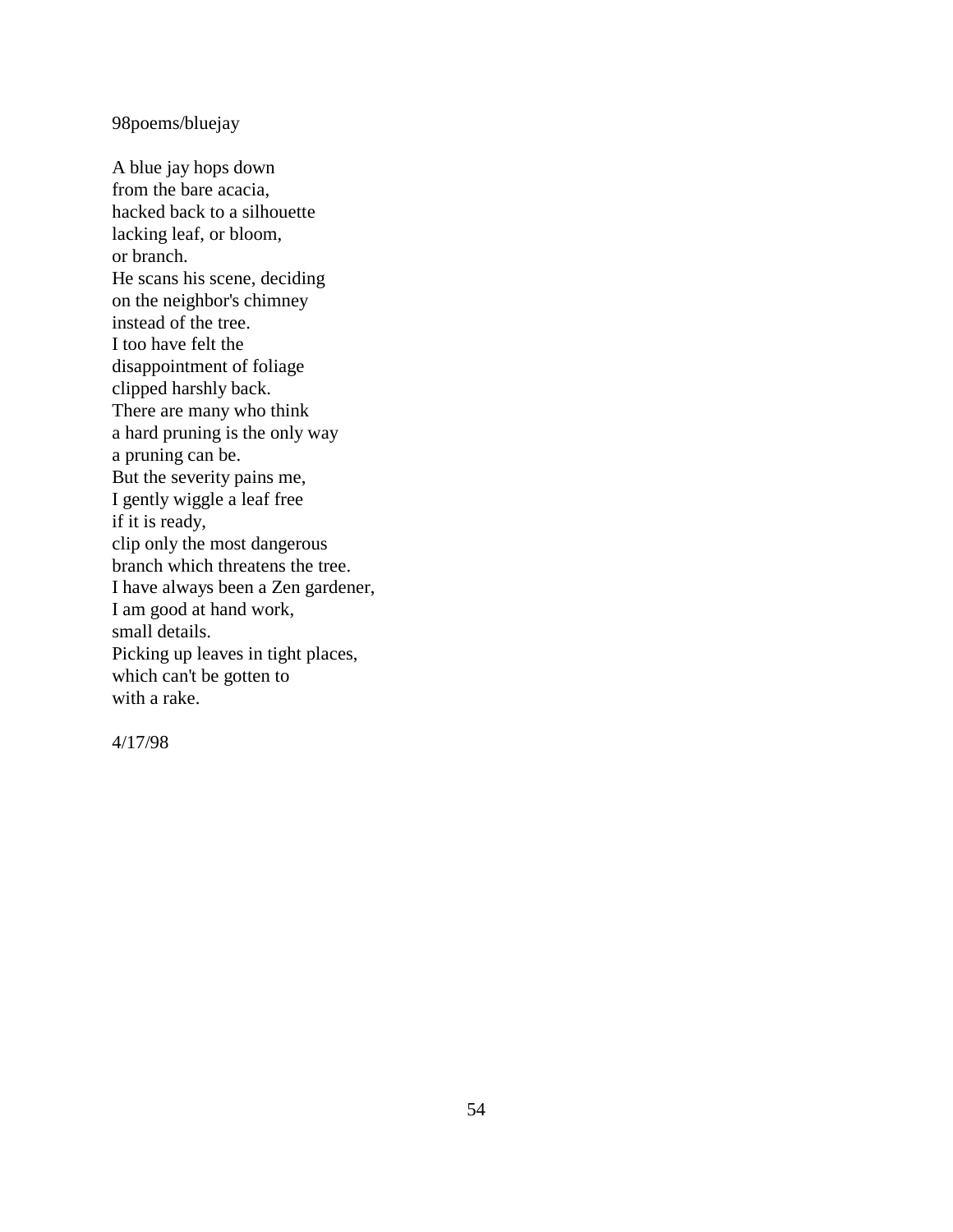98poems/counting

I like counting. I don't like measuring.

4/16/98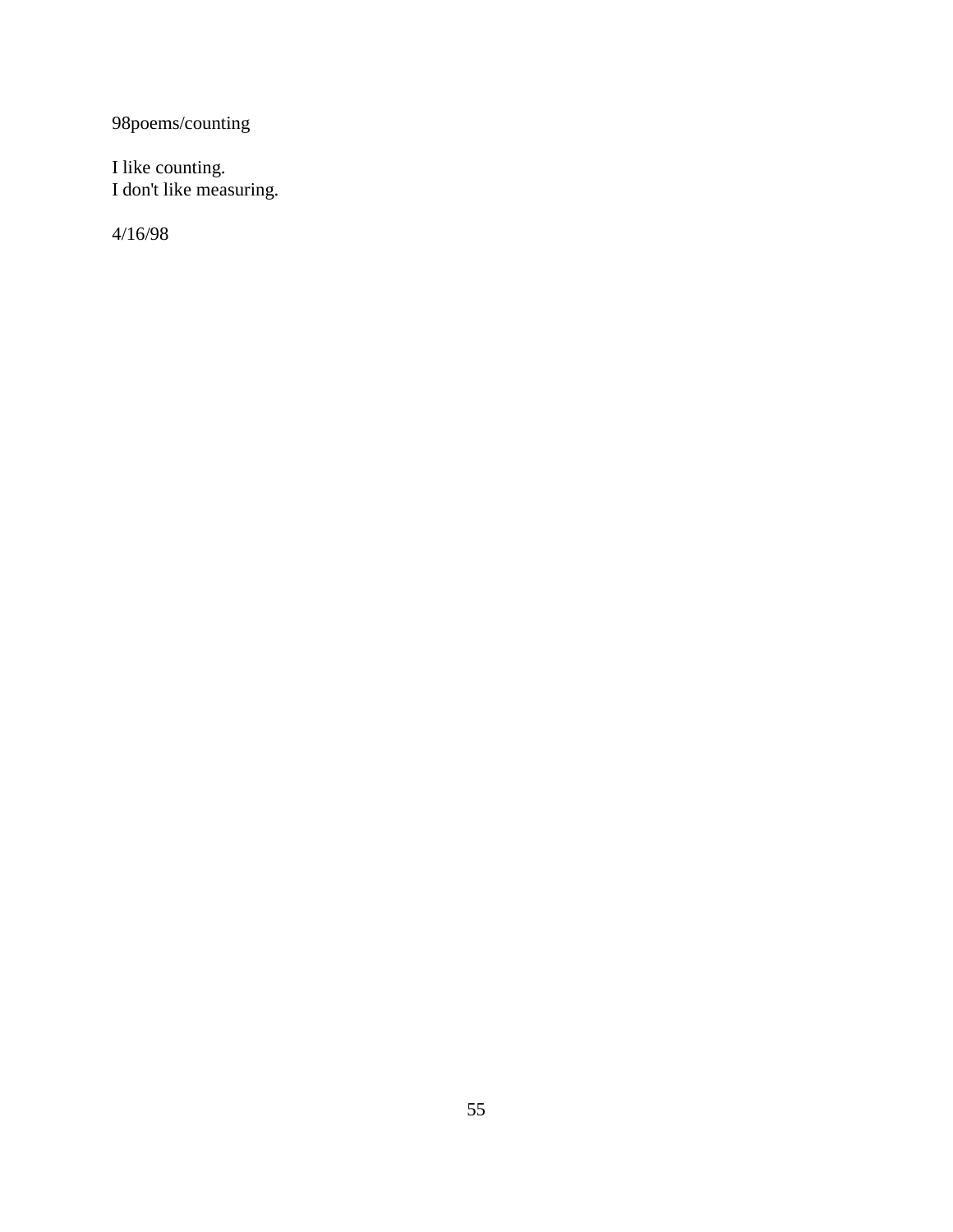98poems/sweeping

I hear the neighbor sweeping her walk, an industrious woman with a penchant for vacuuming. She likes to talk about cleaners, which she refers to as products. She is equally committed to appliances. I see her going at her week-old truck with a shop vac, polishing the car with an electric gizmo. We first met when she came to borrow electricity the night she moved in, so she could vacuum in the dark. Like Eudora Welty's character who goes to the neighbor's to borrow fire. It got us off to a difficult start, preferring, as I do, contemplation to cleaning at that time of night.

4/17/98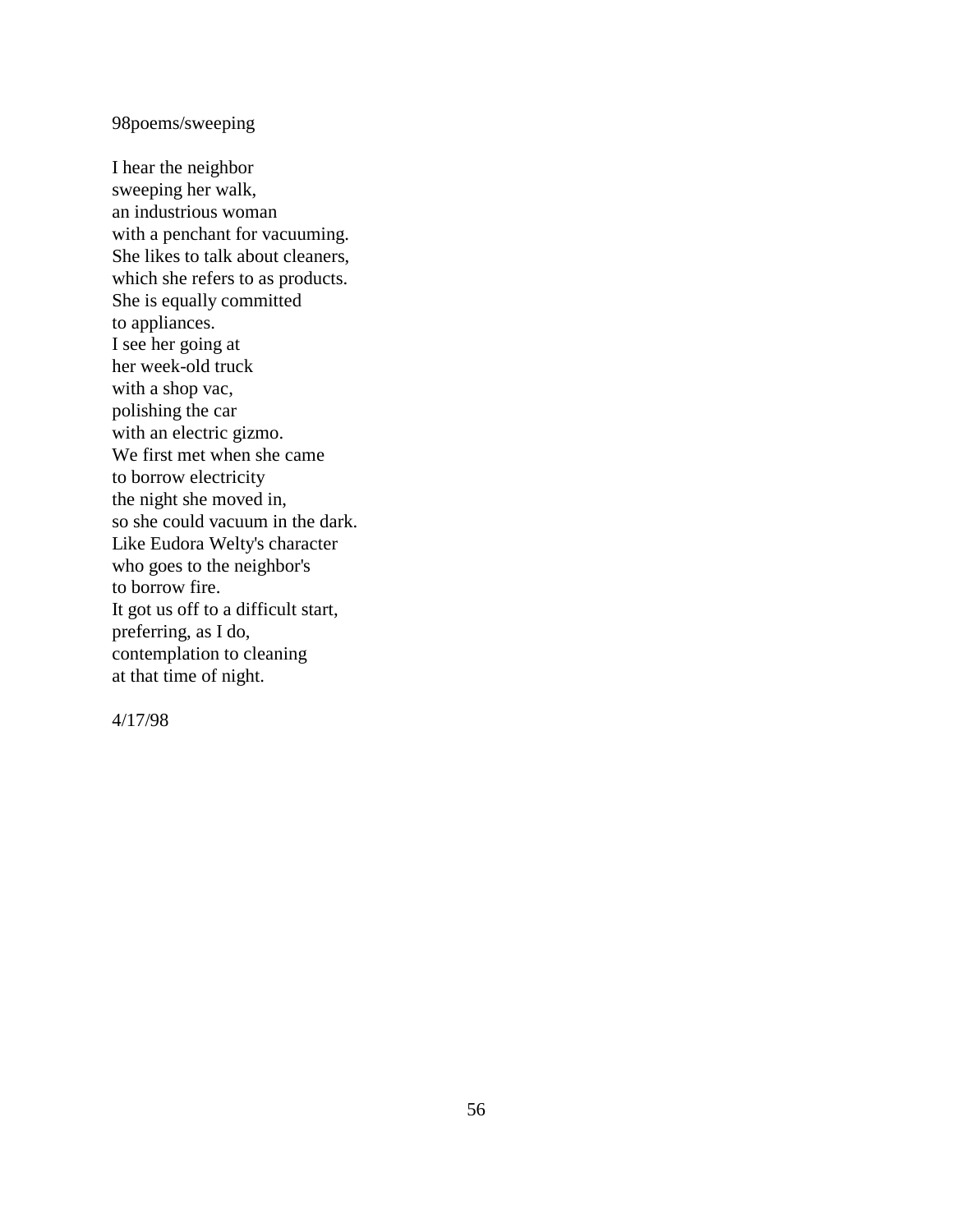# 98poems/bookworm

They always called me Bookworm. It's true, I fed upon books. I still do.

Feeling empty and unable to work, I go to the bookstore to eat.

1998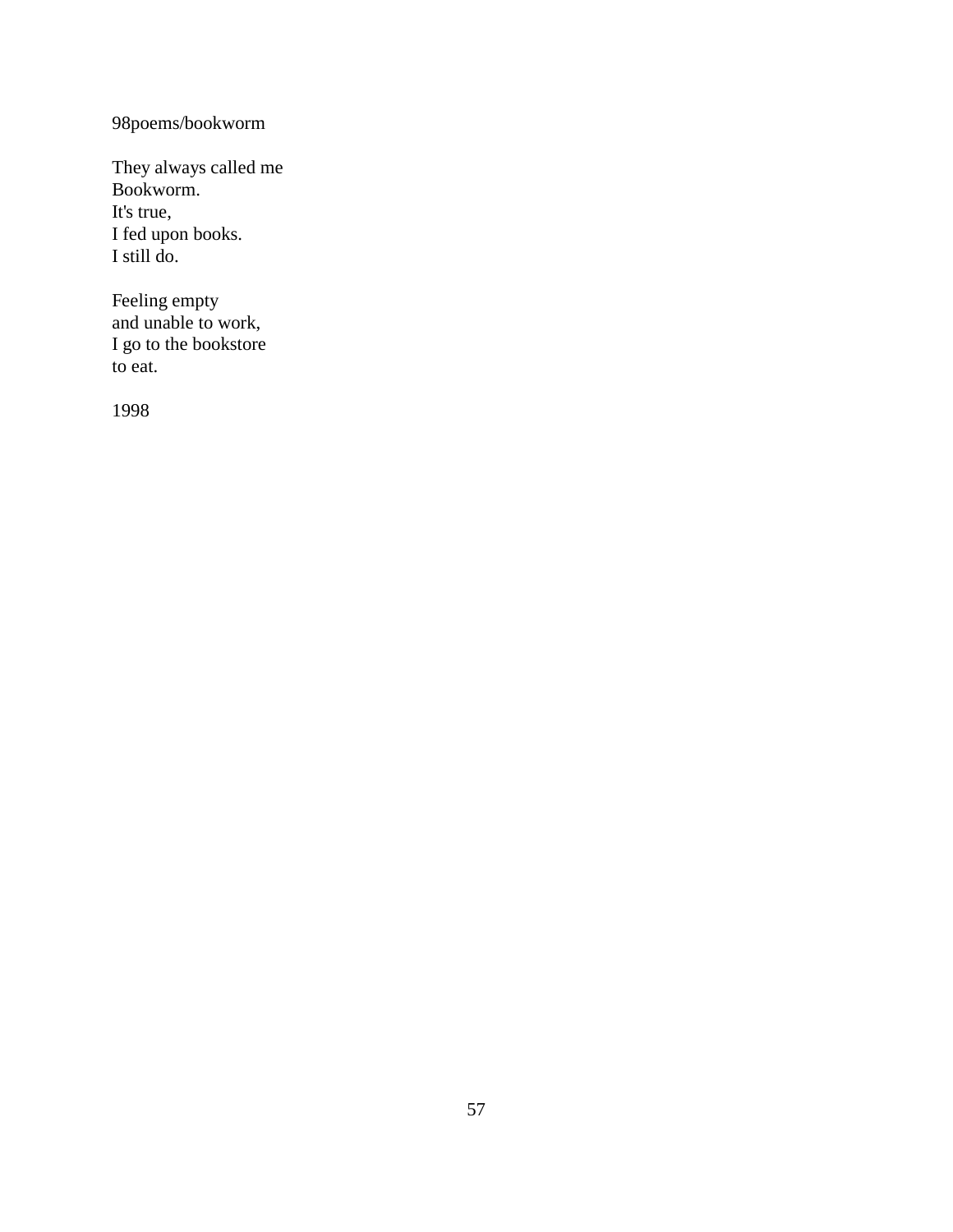# 98poems/chinaberry

Blue jay in the chinaberry tree, unaware of the cat fights that have marked the day. Some fuzzy, mottled intruder, our cat holding his own as he has had to, since we moved in. The chinaberry tree is about to break into its momentary bloom, just as it did the spring we came. A happy surprise when I drove into town that misty May day, a bloom I had never seen before, my favorite pleasure.

Yellow flowers have given way to purple, and our pink wedding rose, a cheery shade like the '50s lawn chairs I acquired from the neighbor, Barbie's favorite color that seems to require plastic flamingos along the fence. Spring has been slow in coming, as most things in my life have.

4/22/98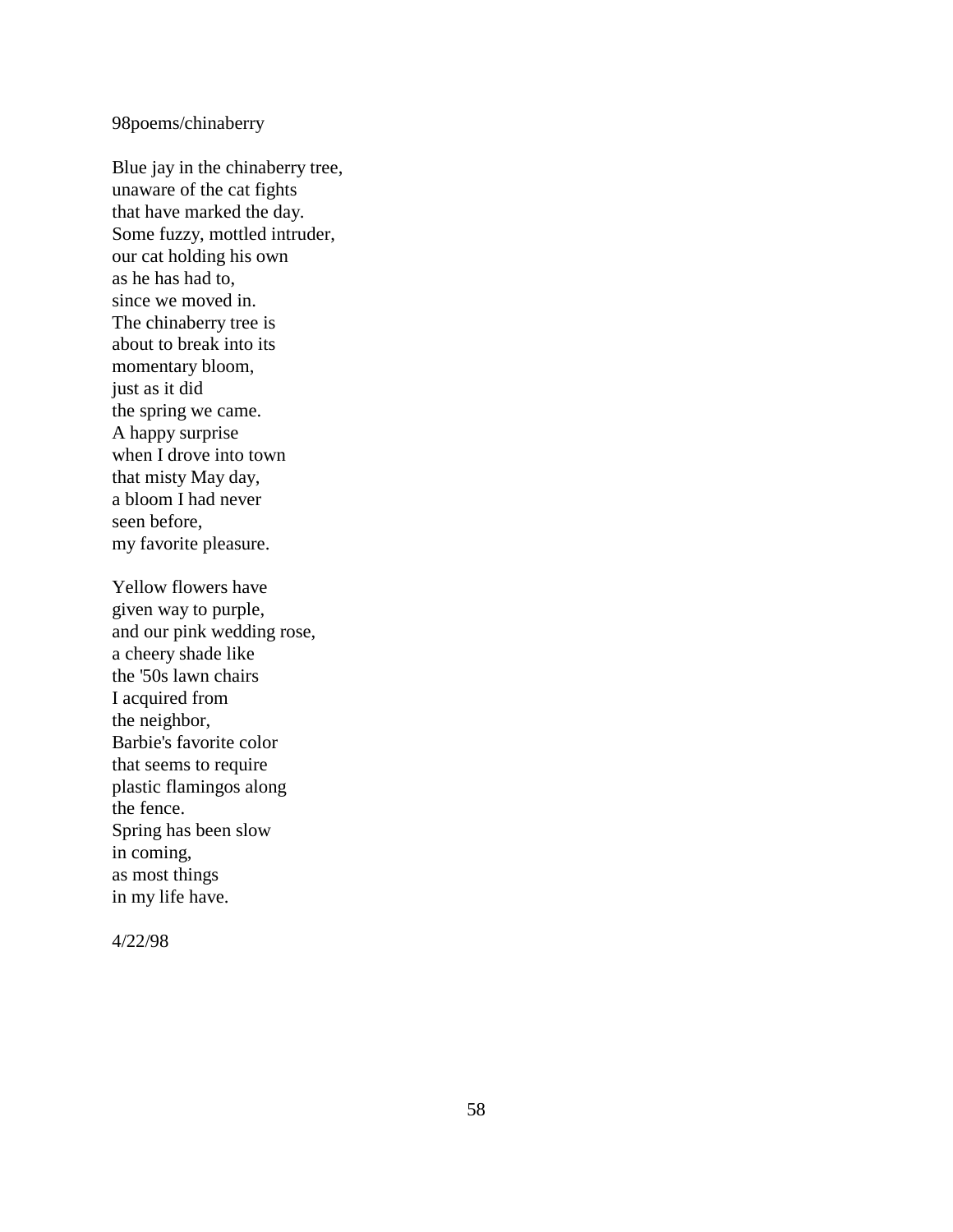98poems/exciting

It's been an exciting time in Del Dios. We've made the news more this year than probably any other time in Del Dios history. First for the fires, and then for the mud slides. And the really big news - water going over the damn. That got us a regular slot on the local news. Momentarily we were a tourist attraction. People flocked to see. Some of them not knowing where the damn was, trying to walk there from the trail to the boat dock. A feat which requires walking on water. We were the favorite Sunday drive. Cars parked on both sides of the highway for a mile and families with young children walked out in the road to the dam. It had a festive flavor I hadn't seen Cristo's umbrellas. Streams of families out to see something they have heard about on the news, picnicking on the cement bases of the umbrellas. A certain sizzle in the air - until the terrible accident which lead to death.

Down by the damkeeper's house onlookers crowded on the narrow strip of dirt. The police had it taped off like a crime area with a guard in a van to keep the eager from scaling down to the dam.

Well, not since Tim tried to kill Mimi has there been such excitement in Del Dios, Bill says. According to him helicopters swarmed over some cabin on Date Lane, where he hid out. They lived by him in the house that used to be the Del Dios church, the one that Sam covered over with camouflage and rebuilt without a permit - the way most of Del Dios was built. - until that day Bill saw Mimi speeding down the hill after Tim on this bike, trying to run him over, but he had a gun. You have to hear the story from Bill 'cause I wasn't there and I've never been one to tell things second hand - and if I do I don't do a good job of it. What I find hard to believe is that Del Dios ever had a church. And Bill died the year he told me the story so I can't ask him about it.

Spring 1998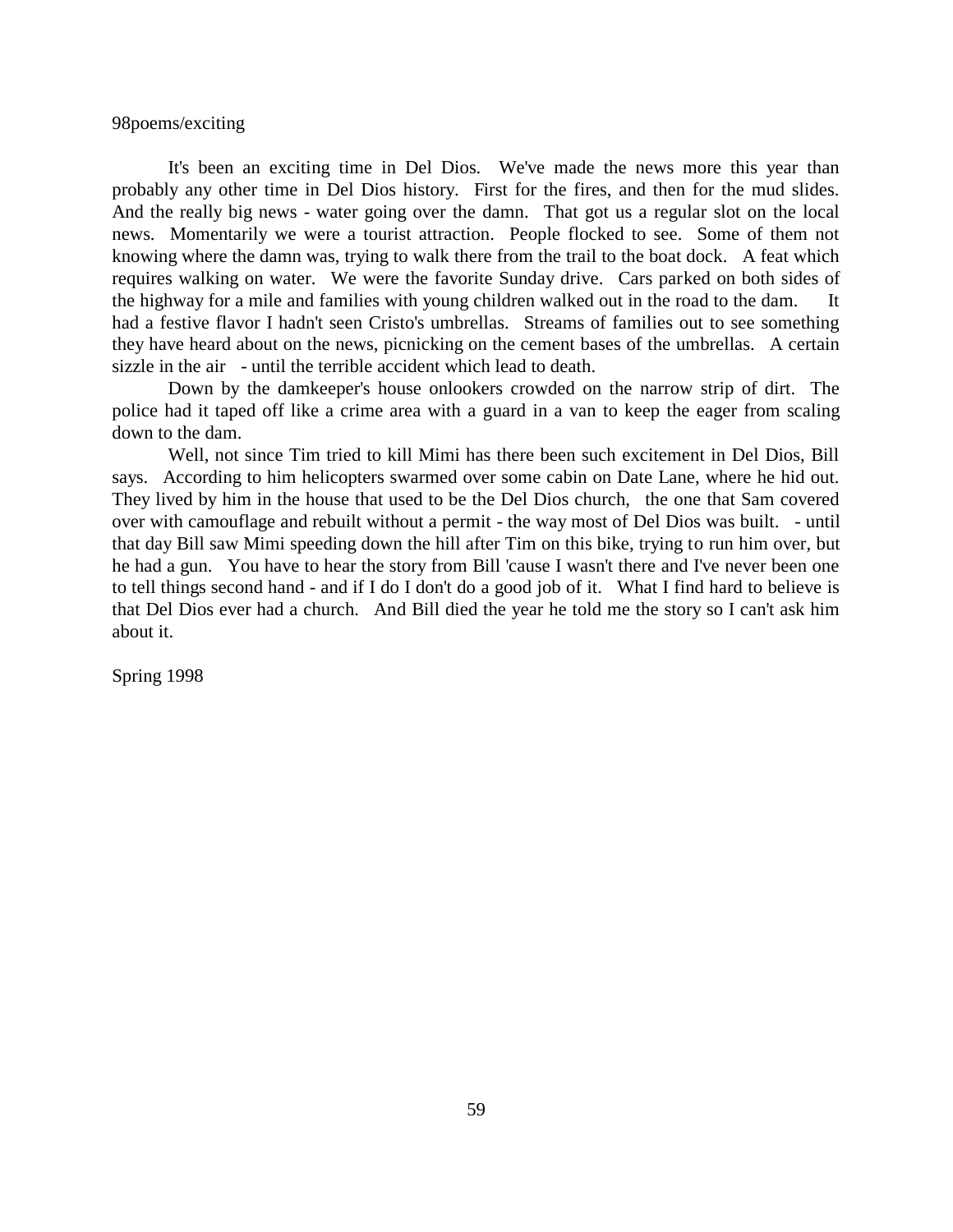### 98poems/friends

### **FRIENDS**

Sometimes when I'm out, I look up to see one of my walking friends, people I know only on the trail. We wave, always a large sweeping wave there's something about a walking wave like no other, the way it reaches out, open, without the social guise of other greetings. And then we jump right in to conversation, a daughter's phone call a birthday celebration surprise drop-ins spring cleaning the windmill Grandfather built the wife's recurring cancer tales of Del Dios, who lives in the big gray house.

4/24/98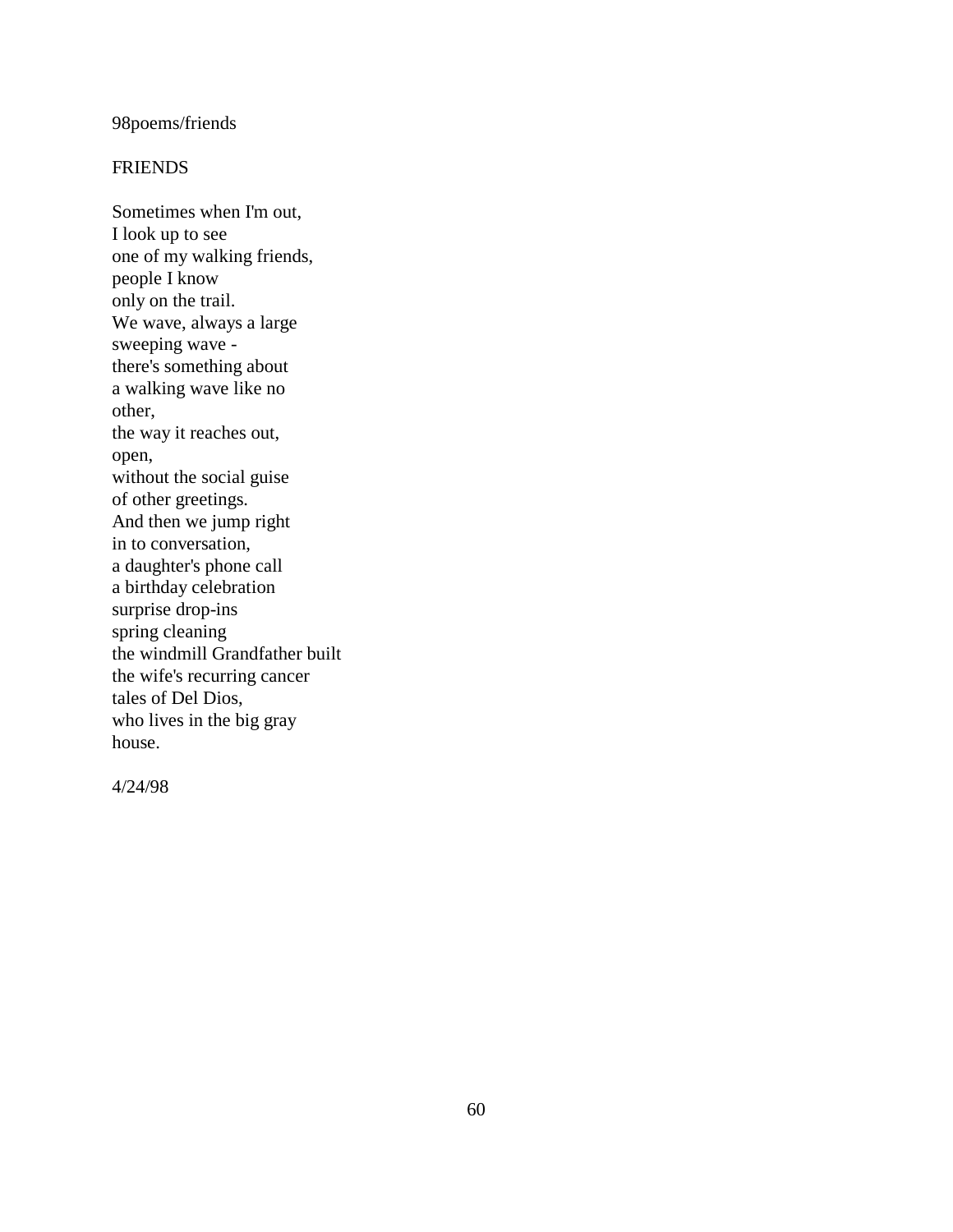### 98poems/blossoms

Every day I watch the chinaberry, one morning it will have gone from bud to bloom, and I will have missed the moment of transformation. There is no way I cannot.

I love our back yard and hate to think of leaving, at least when I am observing it from my desk. Surveying the damage of plants that have failed well, that's a different story. Watching the death accumulate beneath the eucalyptus, the weeds grow back in persistent abundance then I seem able to let go. Except for the stone-lined bed of mint, which feels like every woman's garden, a grandmother's garden, something ancient and European, the debate rages again unabated by the fact that I can't eat mint.

4/24/98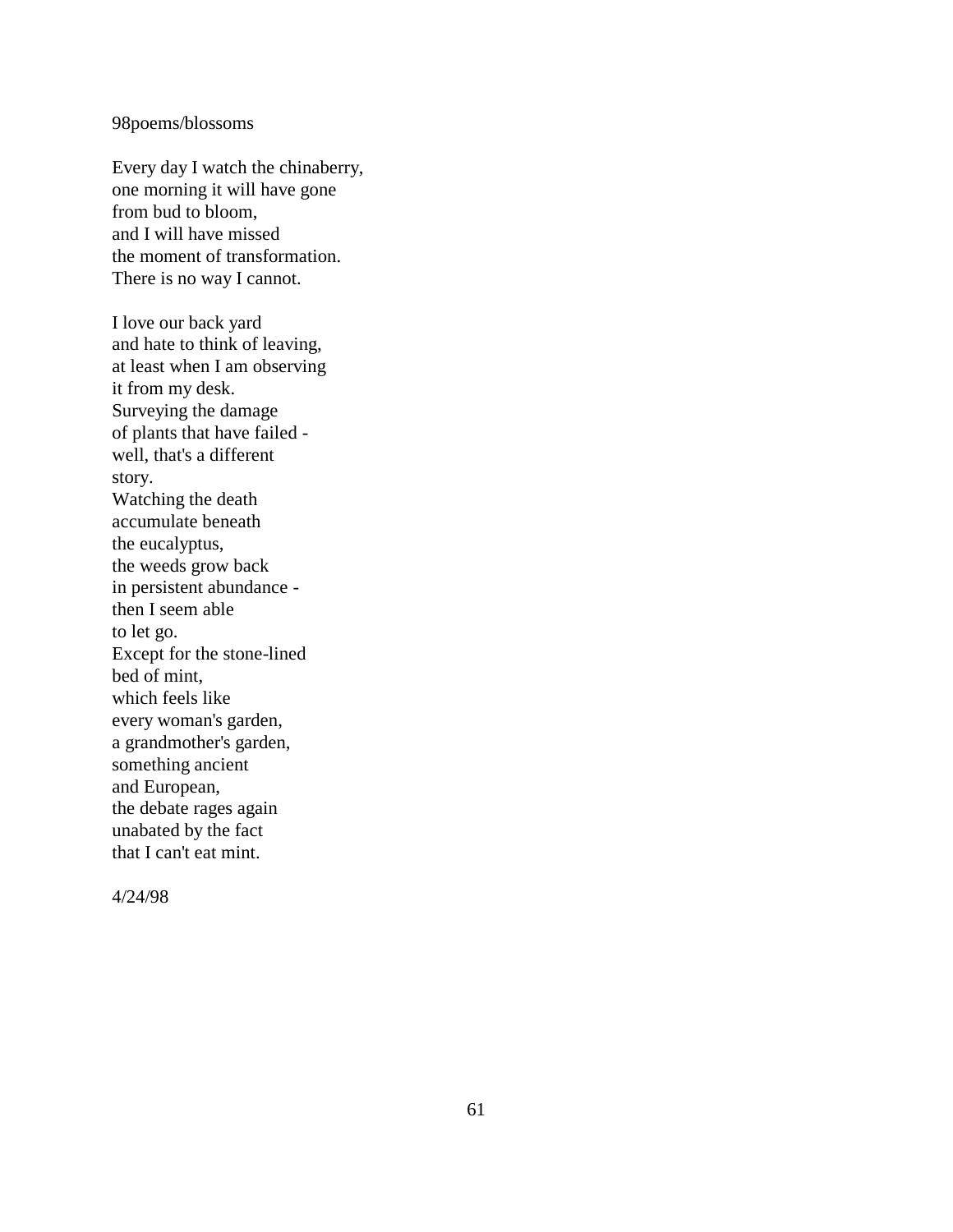### 98poems/bottlebrush

The house I may move into, offers me a view of a young bottle brush, nothing one would want to call a tree. The whole of it revealed through the small window, which might one day be over my desk.

I'm not so bad at change, but loss I've little tolerance of. This old mis-shapen chinaberry hacked back here and there at some indifferent landlord's whim, its trunks topped flat as tables. And still each spring they sprout new shoots, polished leaves a rich dark green we rarely see, more branches than it should ever have to support, but it is willing to and does.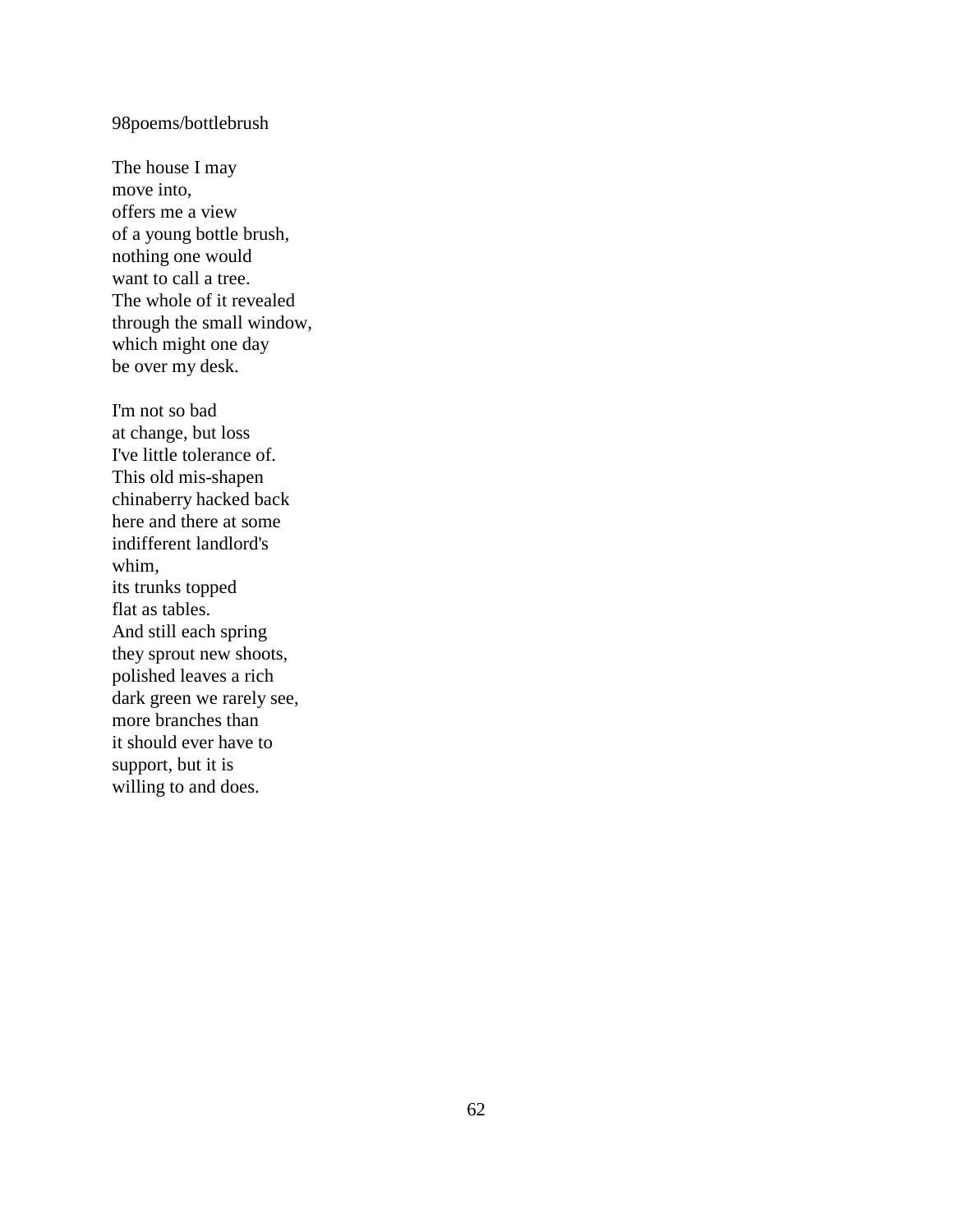That day when we were wondering whether to live here, he lay back, perplexed, against its trunk, the oldest, widest one which has grown parallel to the ground, and looking at him I knew, of course, we would.

4/24/98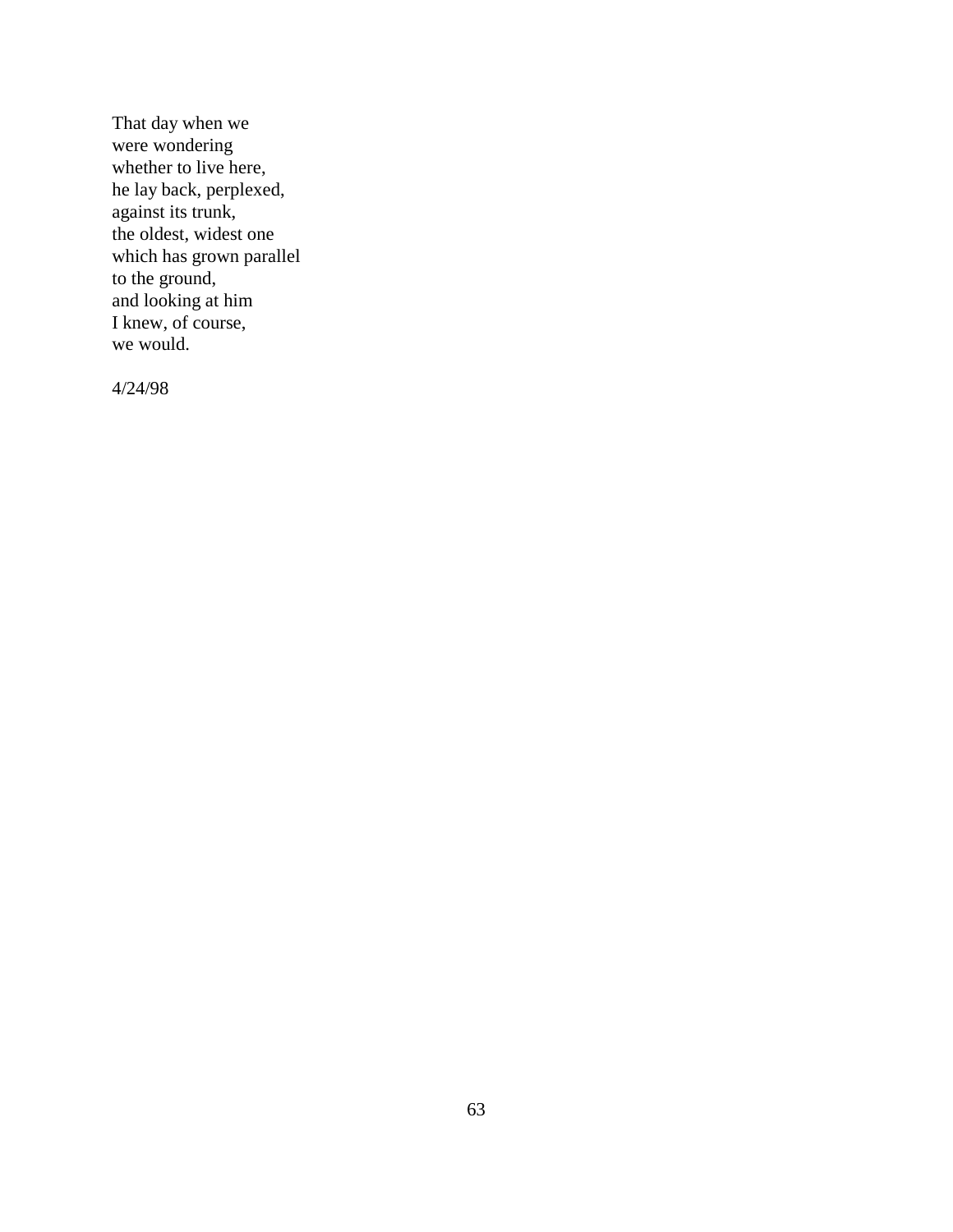### SNAKE IN THE GRASS

My husband hopes to happen upon a snake, I do not - and so I do. This morning my friend asks if the woman I just passed warned me of the rattler. We look down and there it is, crossing the asphalt between us. A big one, eight to ten rattles, he thinks, close to four feet in length. I am calm this time, do not shriek and run away as I have in the past. We stand quietly and watch as the snake makes his way across the pavement, Back in the grass it all but disappears, had we not watched we would have never known it was there. That is why they say a snake in the grass, my husband says, which is when it got scarey.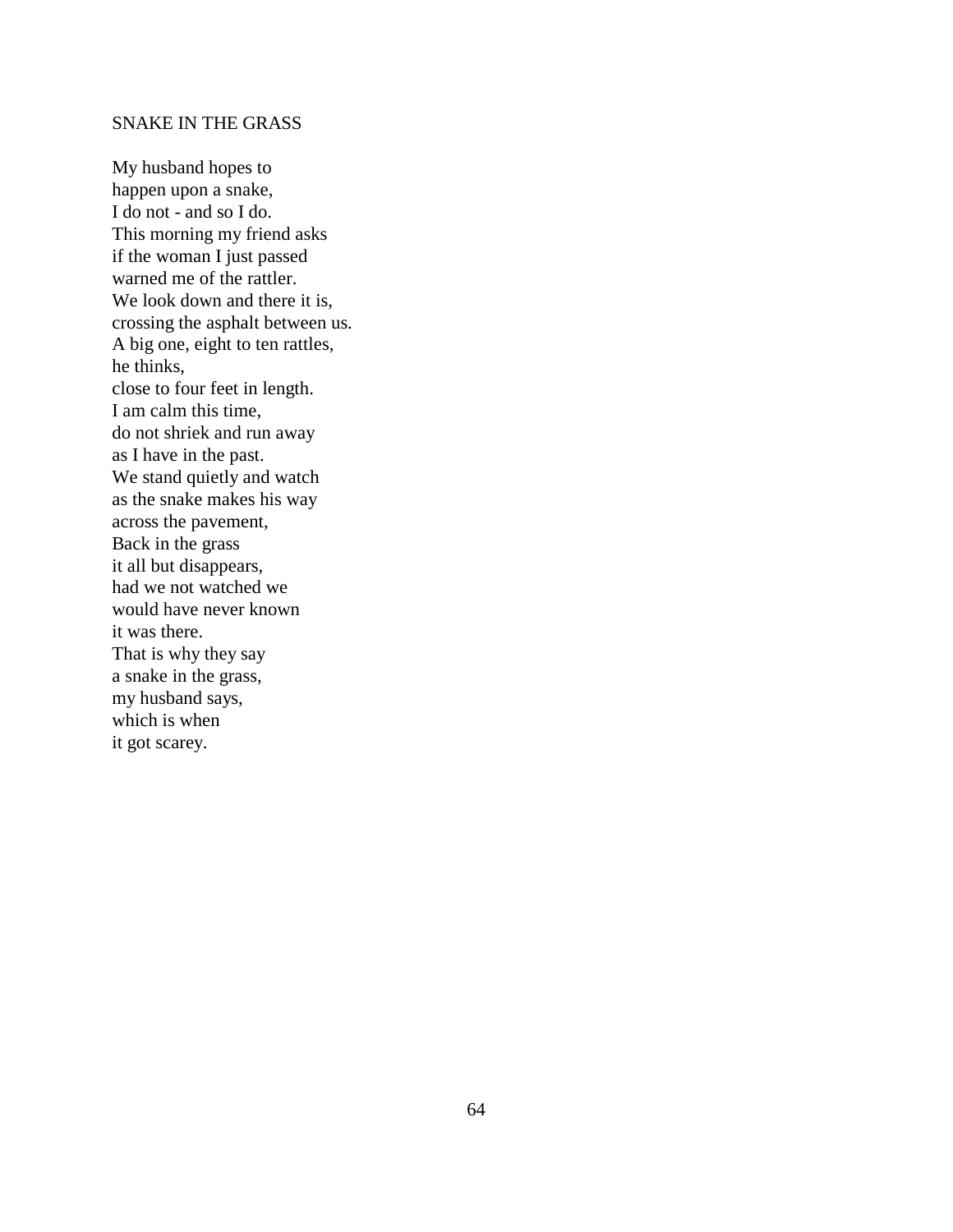### 98poems/hislife

### HIS LIFE

Daily, or at least when we meet on the path, he tells me a little more about his life, of how his grandparents hung wet sheets to keep cool, of the house his grandmother bought in Monterey, without telling her husband. And how he traded an investments job for working with his hands. He has reached that age, when disappointments - not so much regret, as the fear of regret seem to crowd the rooms where he sits, feeling life has always pushed him away from opportunity. He bought here cheap, and can't tell how to get out, or if he wants to.

4/27/98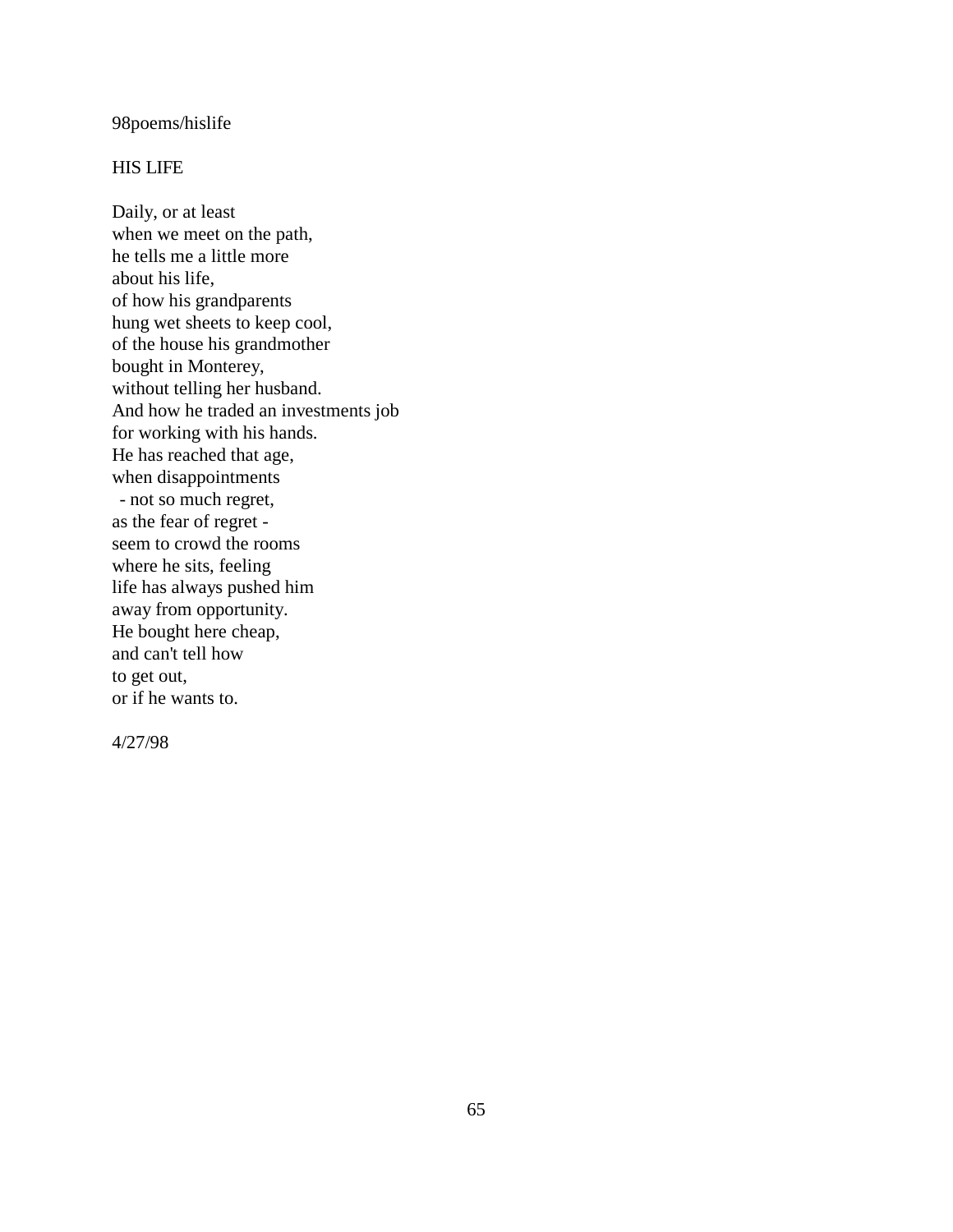98poems/anniversary

"Happy Anniversary, baby got you on my mind," I am thinking as I watch you get into the car, two sweaters and a denim jacket crumpled in the back seat, three big books smashed on the floor behind the driver's seat. I am always surveying you, smoothing your eyebrows, tucking in your shirt, re-arranging your cap. Today you have left home in a new shirt - unironed. I forced myself to let you go that way. It was something I felt I had to do. But don't get any ideas that I am giving up any claim I have to you as my territory, my life.

4/30/98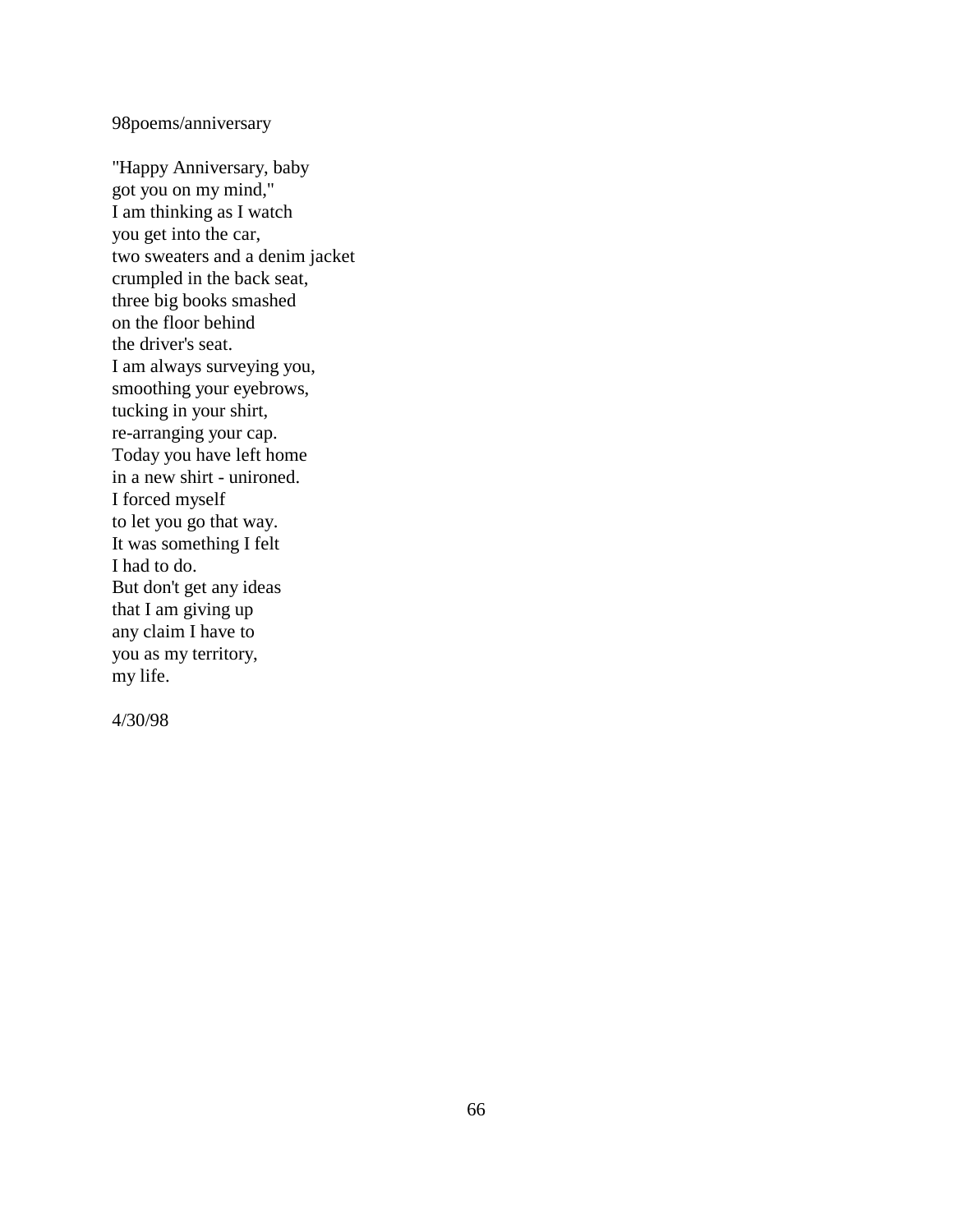98poems/rewinding

I watch someone remove her name from the guest book in our wedding video. I watch us go backwards down the stairs, as we so often do in our life. Things don't come easily for us. We are two steps forward, three steps back, reversing to another new beginning, rewinding.

4/30/98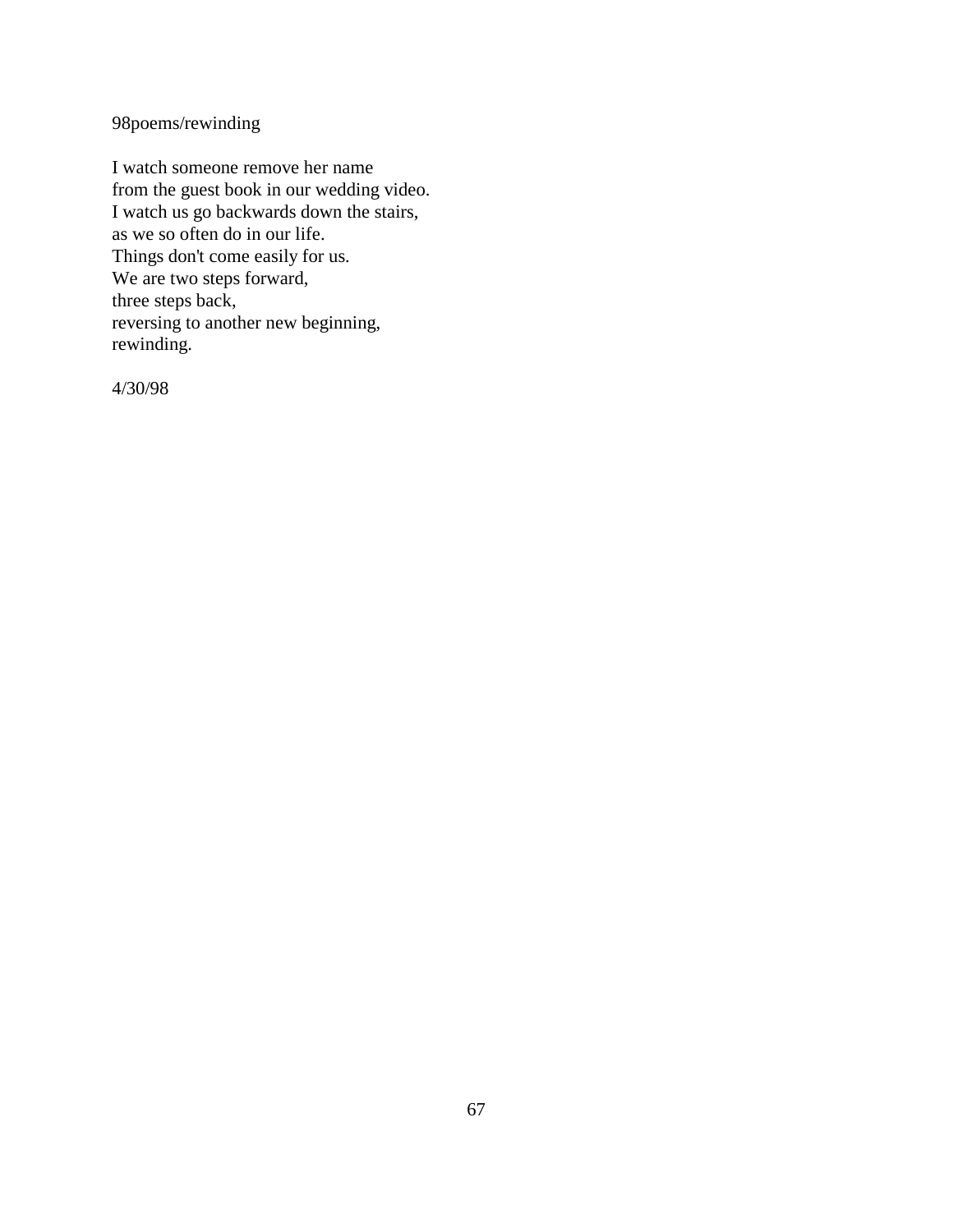98poems/dismantle

Preparing to move, I hesitate to dismantle my kitchen wall, the one over the table with the Hopi sifting basket the four colors of Hopi corn, photos I took and a basket I made.

5/18/98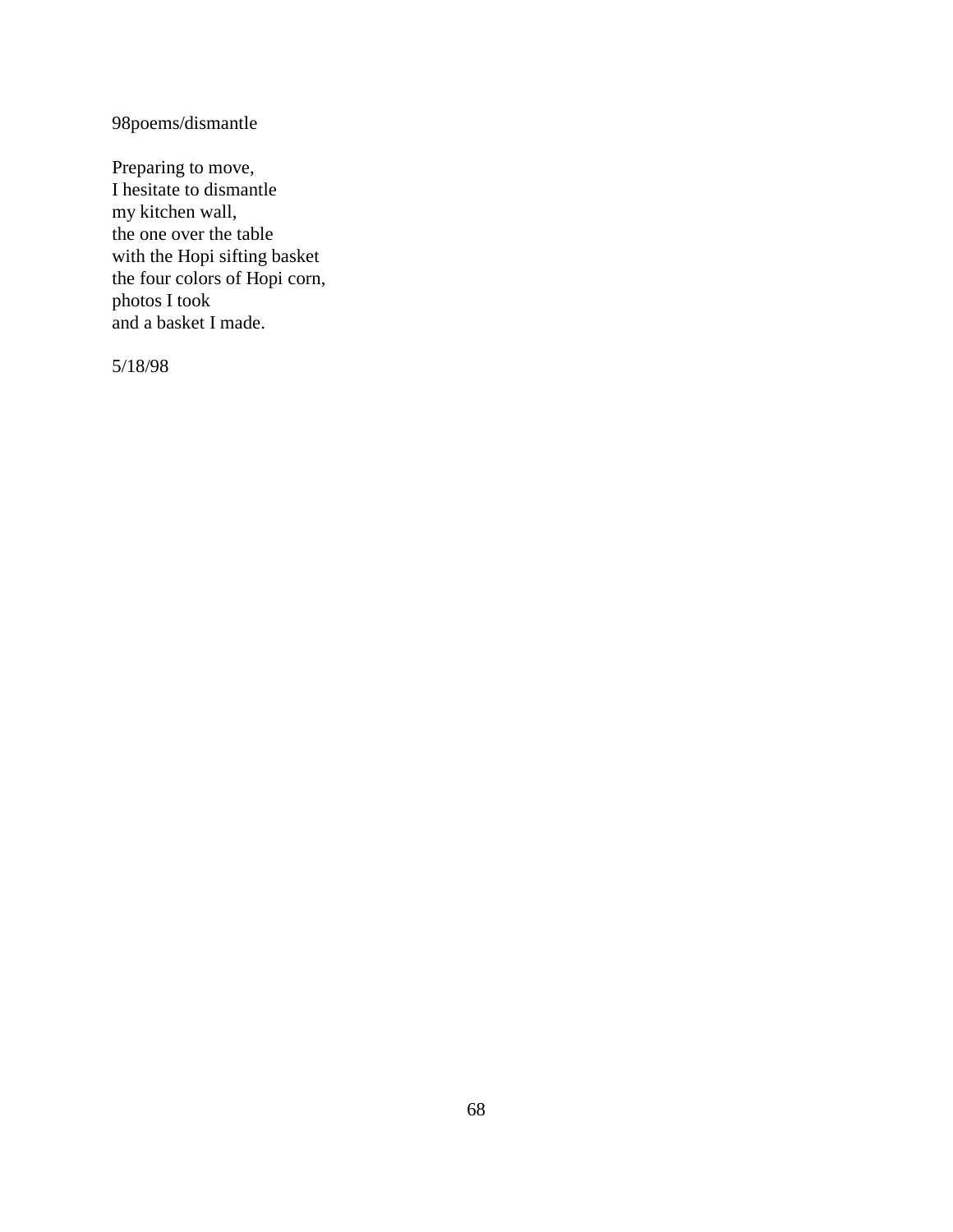### 98poems/moving

He sorts through his untended boxes from the last few years, I stare at the growing emptiness. He cannot see it, much as he does not notice home coalesce around him. Nor chaos. The outlines where baskets hung on the walls, stained by our daily fires, the bare shelf where my mother's bells sat, the mirror corner where my string of wooden spools hung. My weeds have gathered with their pots in a box near the front door, my baskets beside them. First to come, first to go, what I like best and can carry by myself. My policy used to be to own nothing two women couldn't lift. But I've failed to keep it up, in the form of a sleeper sofa and a tile table too heavy to talk about. And there are too many books, no matter how much I weed them out.

6/2/98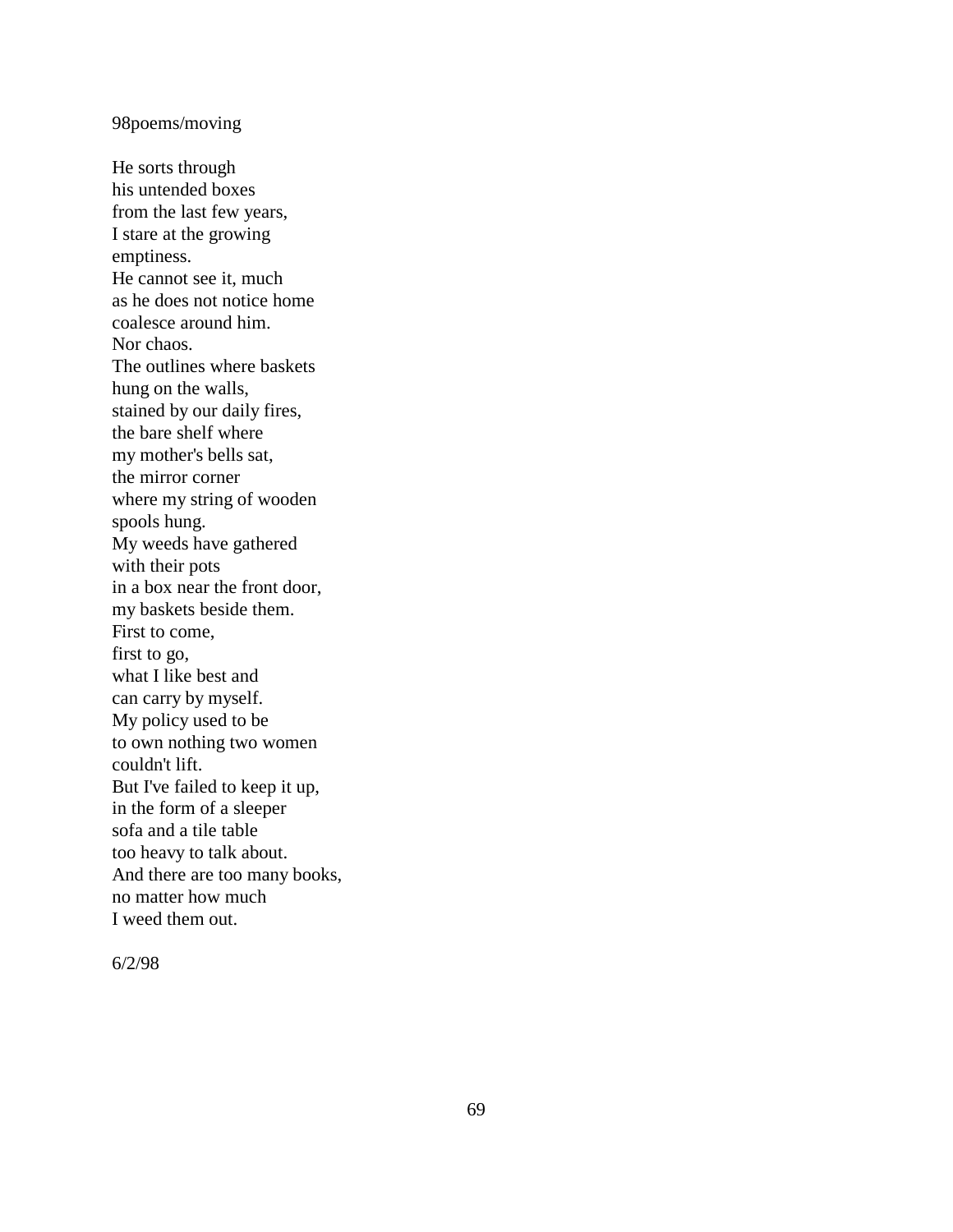98poems/dusty

His dusty guitar leaning against the wall, my pool cue that rides behind the seat as I drive, the passing testimonials to who we were, or who we wanted to be.

6/4/98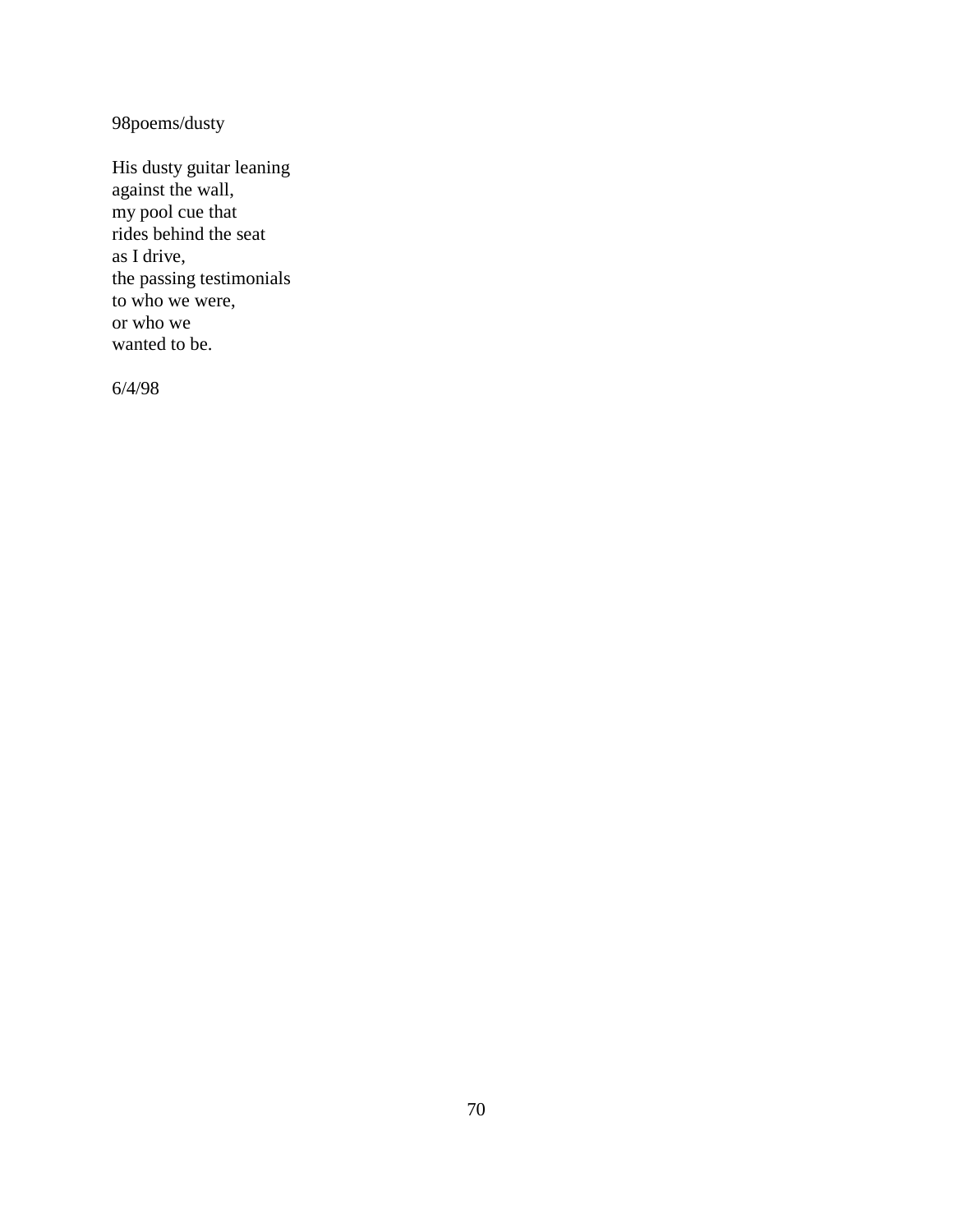### 98poems/lizard

### LIZARD

I try to out wait the lizard on the road, his head turned so that his left eye can size me up. I realize he will out last me in the sun, but wait a little longer before I concede.

Sometimes I see one of them hurrying across the road, high on his legs, looking more like a road runner than a reptile.

Other times I find the ant-covered remains dropped by the cat, a head or a tail missing, a leg and foot snapped off.

I watched a lizard on a patio once, and tried to write a poem to unborn children, naming them lizard in a Buddhist tradition someone told me of, and now I know no more what became of it than I do of them.

6/29/98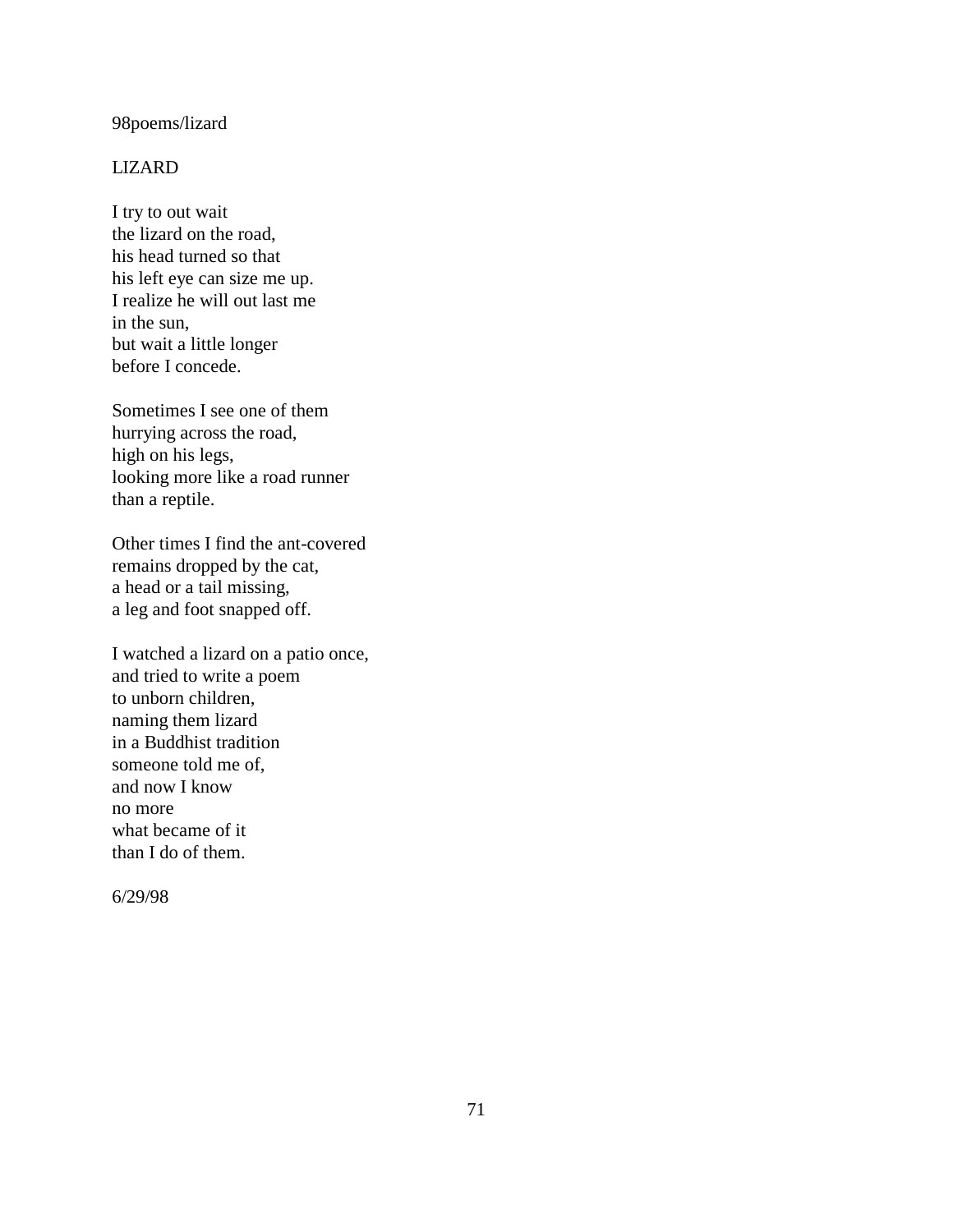### 98poems/learning

It was the summer I ate mangoes, dripping over the kitchen sink. Despite all I had read, and what I knew about the necessity of sitting down to eat, of doing nothing else at all while you eat meaning no apples when you walk, no popcorn in front of the t.v. I knew all this. But it was all so complicated at the time. It was Zen cooking to eat a mango at allby which I mean I was doing the best I could, as the Zen maxim states to make the very best meal you can with what you have in your cupboard right now.

It was a confusing time when I bought a Pepsi Cola and turned on daytime t.v. without being sick. I was exhausted that's all, by my recent move, the year's events, the sudden onset of summer, though it had arrived late,

He said he had to see if he could learn to work again, after the winter slump. Just this morning I called A.T. Cross seeking a cure for my dried out fountain pen nib. "We recommend not storing them full of ink," she said. I hadn't thought I was storing it, I simply couldn't find the top of my desk for several weeks. Nor the top of the kitchen counter,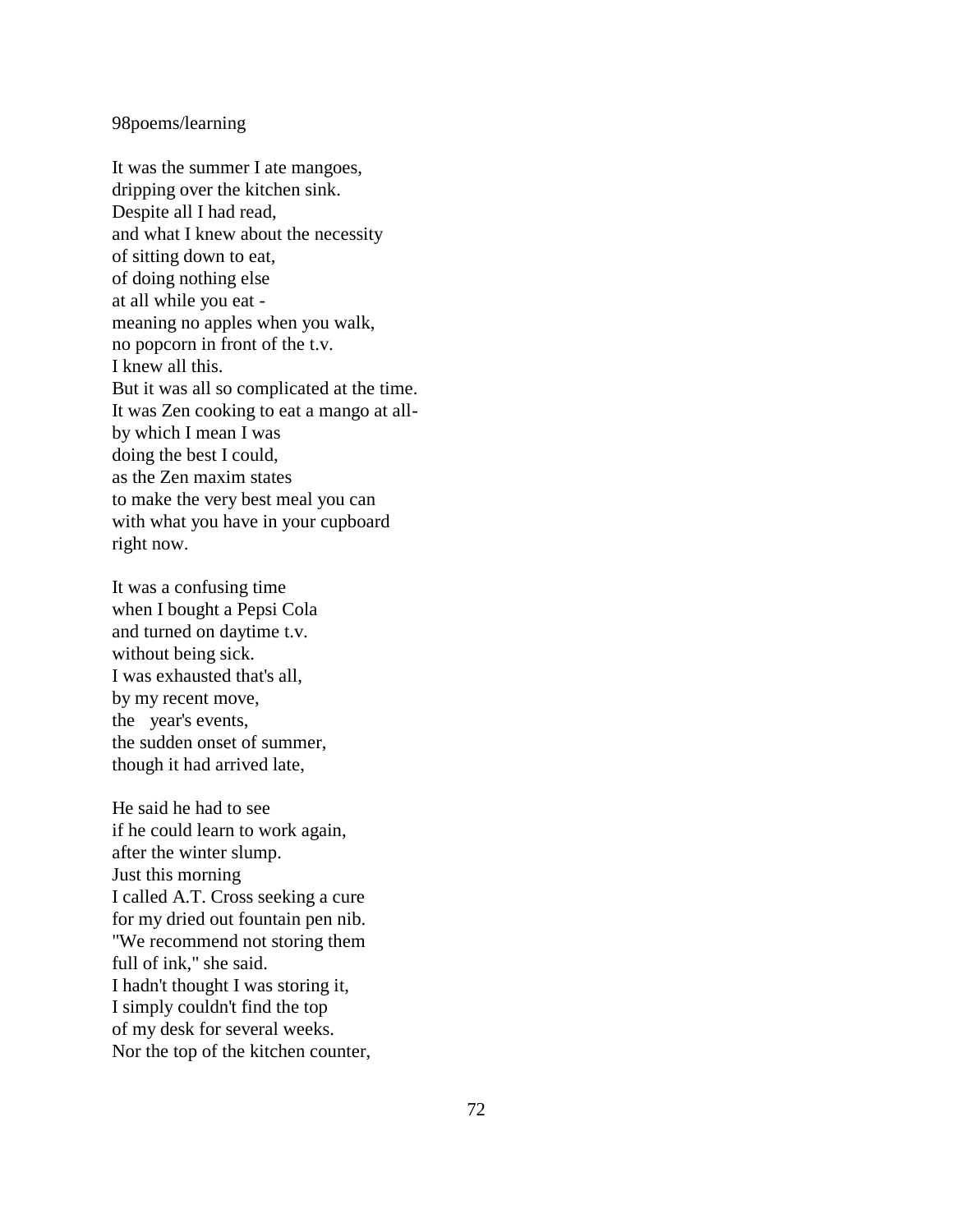nor the table. Tops of things simply couldn't be found. My pen went dry, my computer forgot how to turn itself on where it was left, I ate mangoes over the kitchen sink.

7/8/98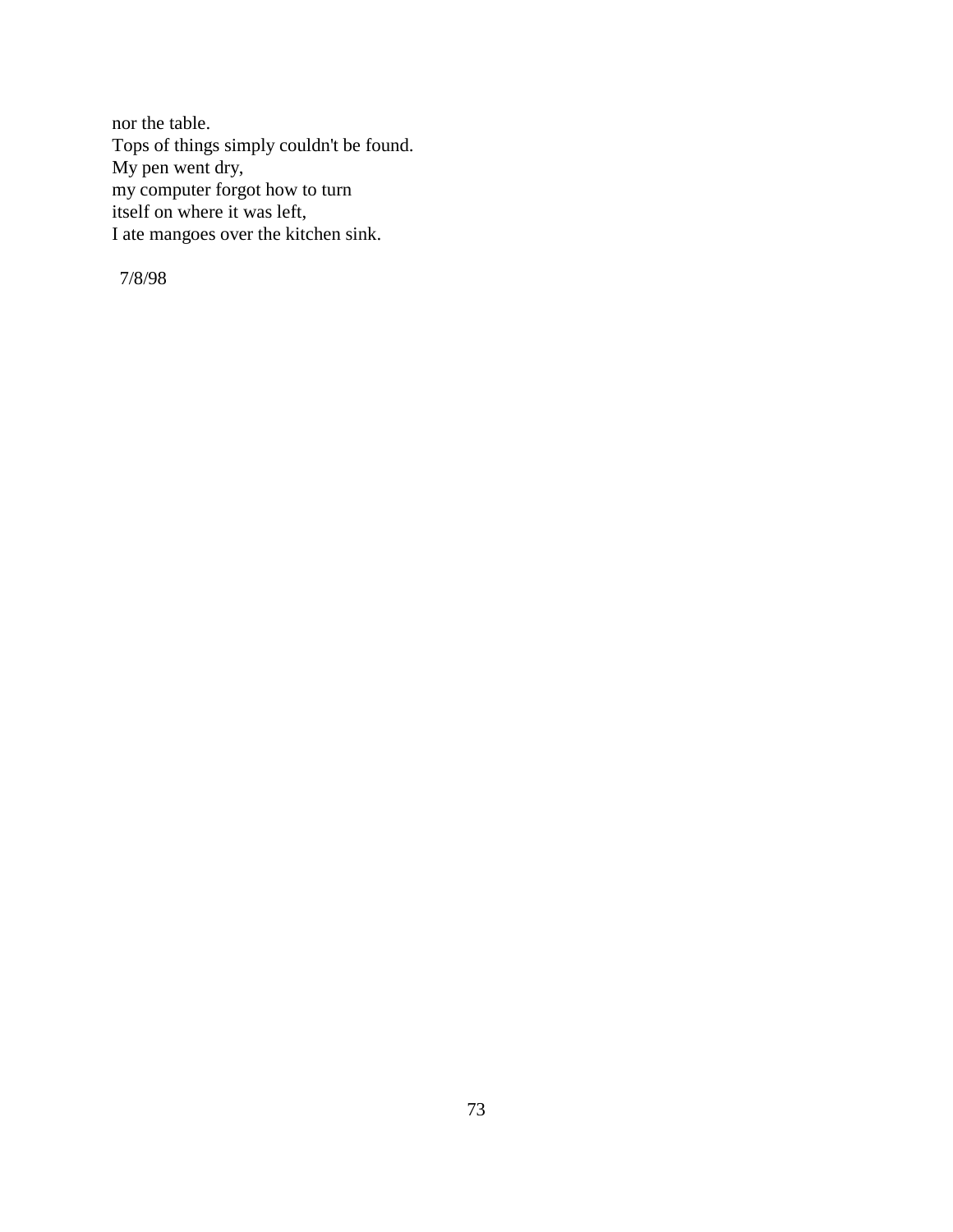# 98poems/movie

Summer day with the air conditioning on, outside becomes a movie. I see the oak branch bend in the breeze, the bottle brush tree bounces against the overgrown vine in my neighbor's yard.

It could be a video, a very clear photo pasted to the window. A white car drives past in silence, all I hear is the whir of the air conditioner.

7/8/98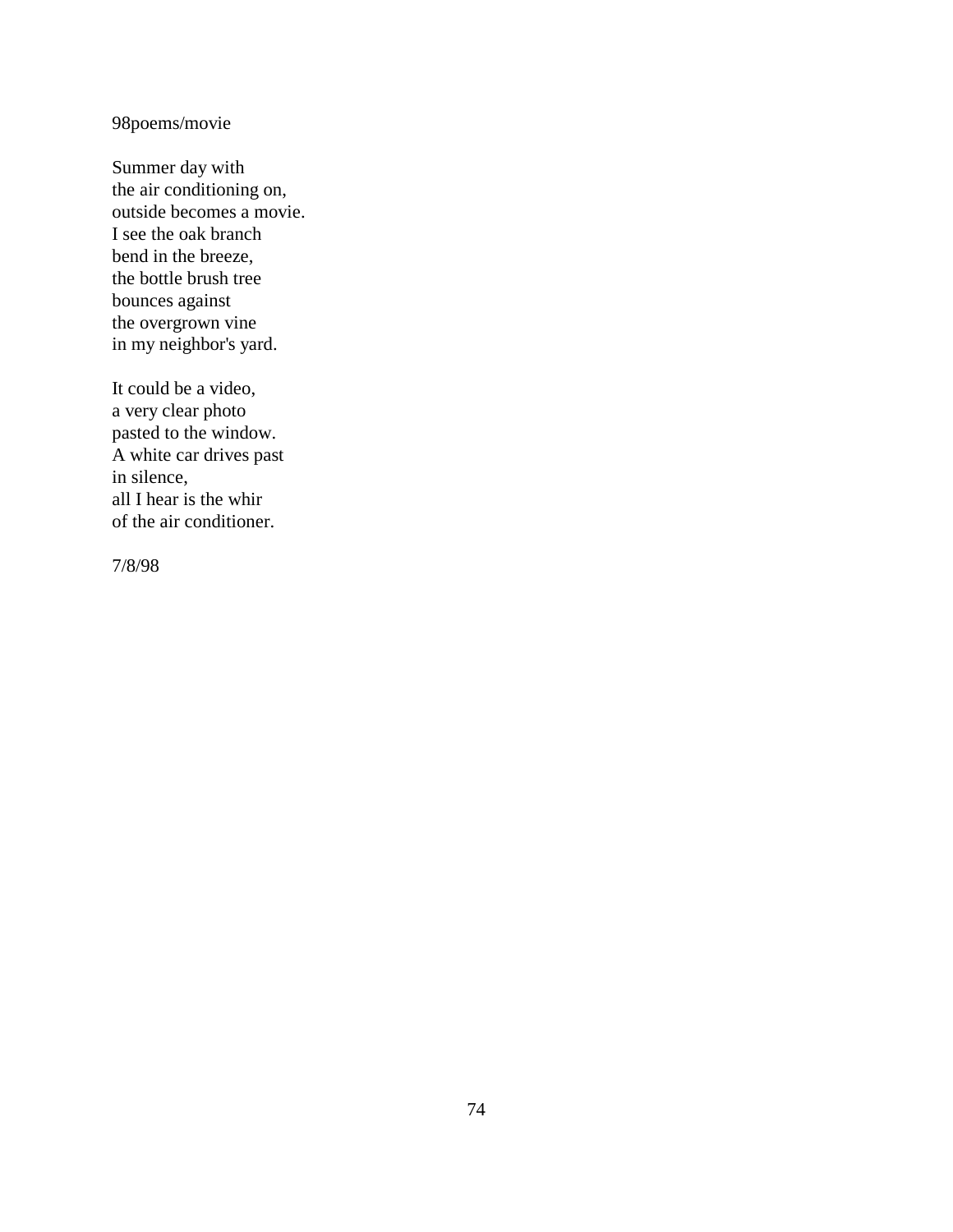### 98poems/round

Searching for the round in the basket, as I hang it on the wall. Symmetry is something which has yet to come into my hands.

I loved the expression "All things want to be round," and wrote it on a card.

I think it was the only good thing I got from going back to school, except that my hatred of school drove me to make baskets.

The cold art teacher I offended by saying I wanted to mess around with stuff.

"We don't mess around," she said haughtily, and the word stuff angered her as well.

I simply wanted to expand my territory. But as my daughter said, "What do you think this is - a school?"

Words were my domain, I felt free to use them as I chose, like experimenting with my hair.

That woman, who named herself after a color, and wore no other color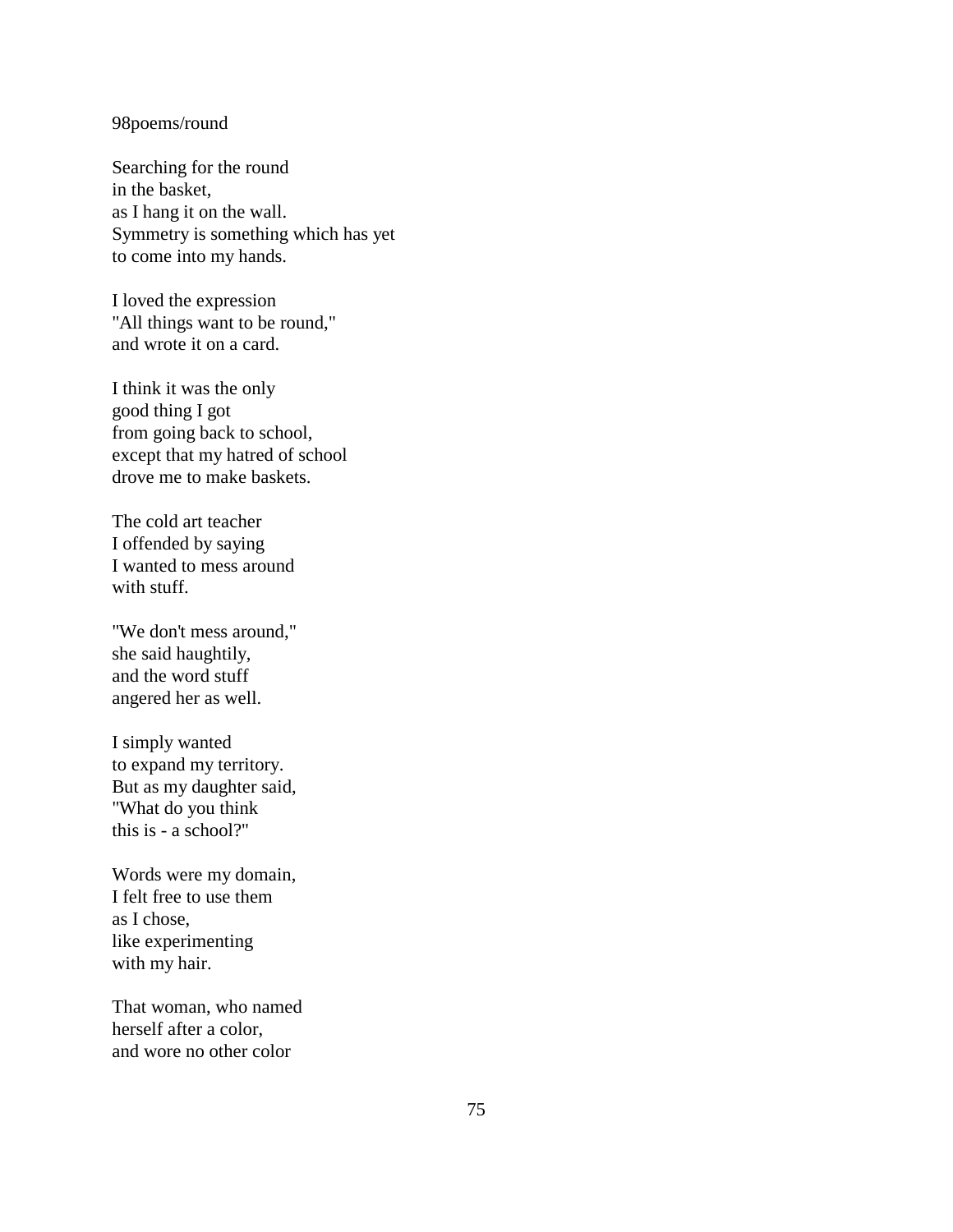but that, was my last straw. Like a doctor, willing to talk to me only after I was properly degraded.

"I have backed my way into my life, a woman there said to me. I have re-acted my way into mine.

I took me thirty years to finish college and I can't think of a thing I learned. But it did provoke me to make baskets, to sit in a circle of people, wet reed rubbing my legs, to weave the cattails I picked in silence.

I have always believed in anti-dote. I went back to what was natural, making baskets to learn how to make my life with my own hands, wordless.

As now, when I rotate the reed vessel, cattails I picked woven in its bottom, as I hang it on the wall, searching for the round in the basket.

7/11/98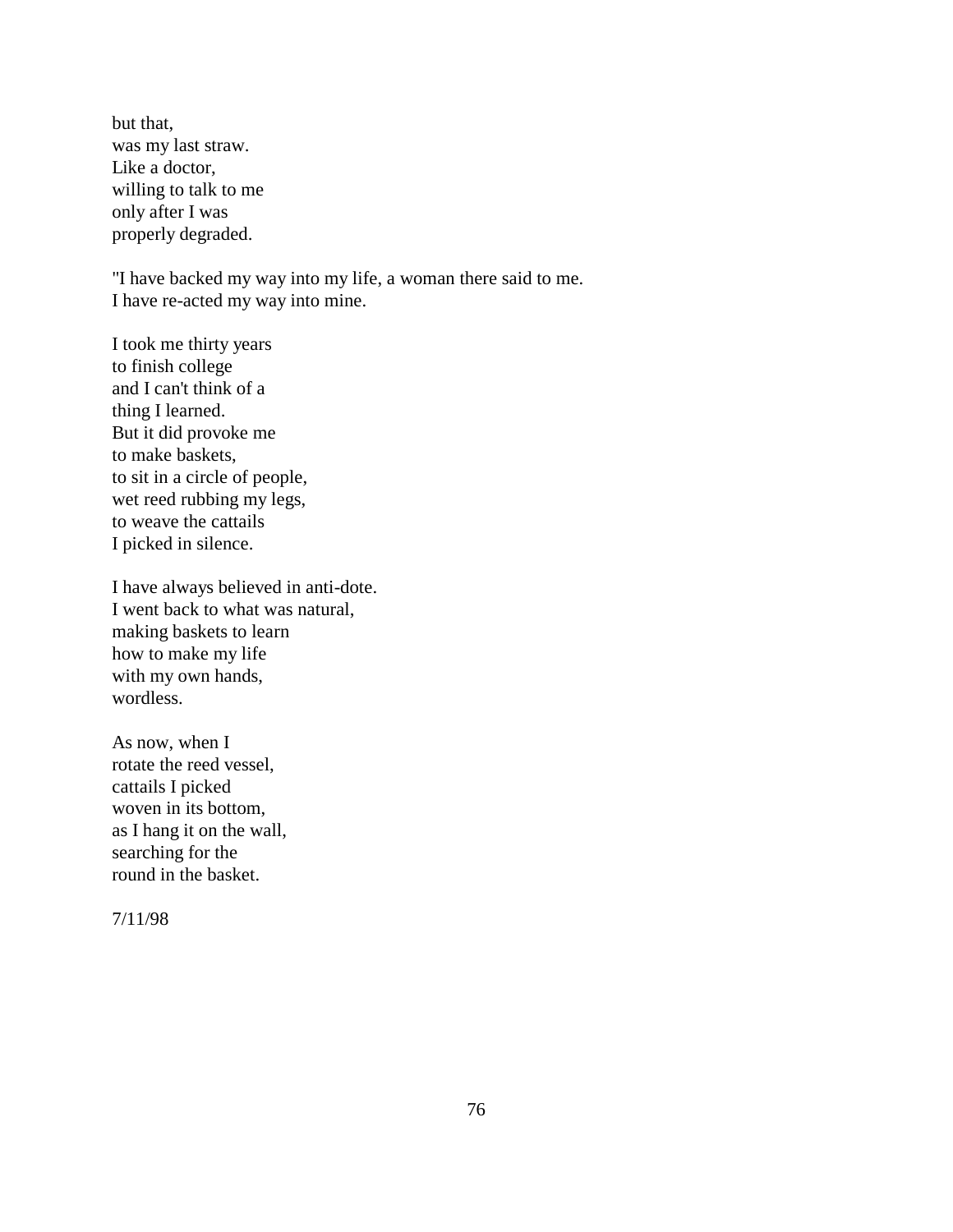### 98poems/walking

## WALKING DEL DIOS

The yellow house at Quince had a good garden that year - early. I envied it on our Saturday walks. Too hot for me to want to work outside.

At her yard sale I bought a miniature linen-covered dress form used in stores to display jewelry. And pasted to its belly a two-inch scene I had cut out from a magazine. A cozy room with a fireplace where some woman sewed, a dress form with a tape measure draped around its neck standing in front of a winter window. I titled it "Woman Giving Birth To Herself."

The lady at Quince had a full-figure mannequin in her garden. A head or two on sticks marked the rows. An arm sprouted up from the zucchini.

Her house was a gangly thing close to the street with a eucalyptus garland wrapped around it, like a woman wearing pearls.

7/11/98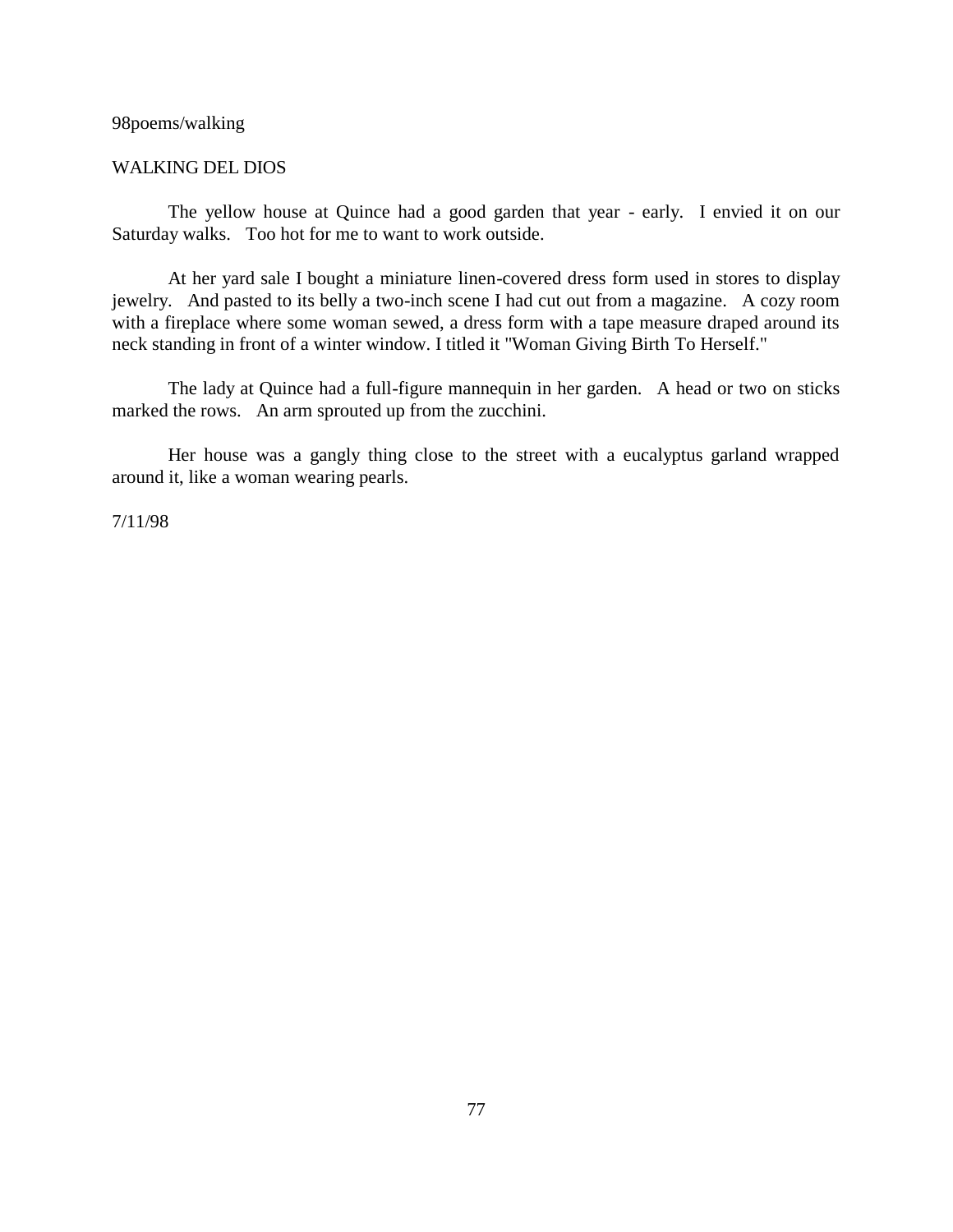98poems/peeling

Peeling peaches I remember my father, the way he said to hold the peach under the tap. I was forty then and didn't know. Where was I when he gave this lesson the first time? The truth is he hadn't given it before then. They did not teach me things, but just expected me to know. So that my ignorance always met with criticism, whose only lesson was to be afraid to learn.

7/22/98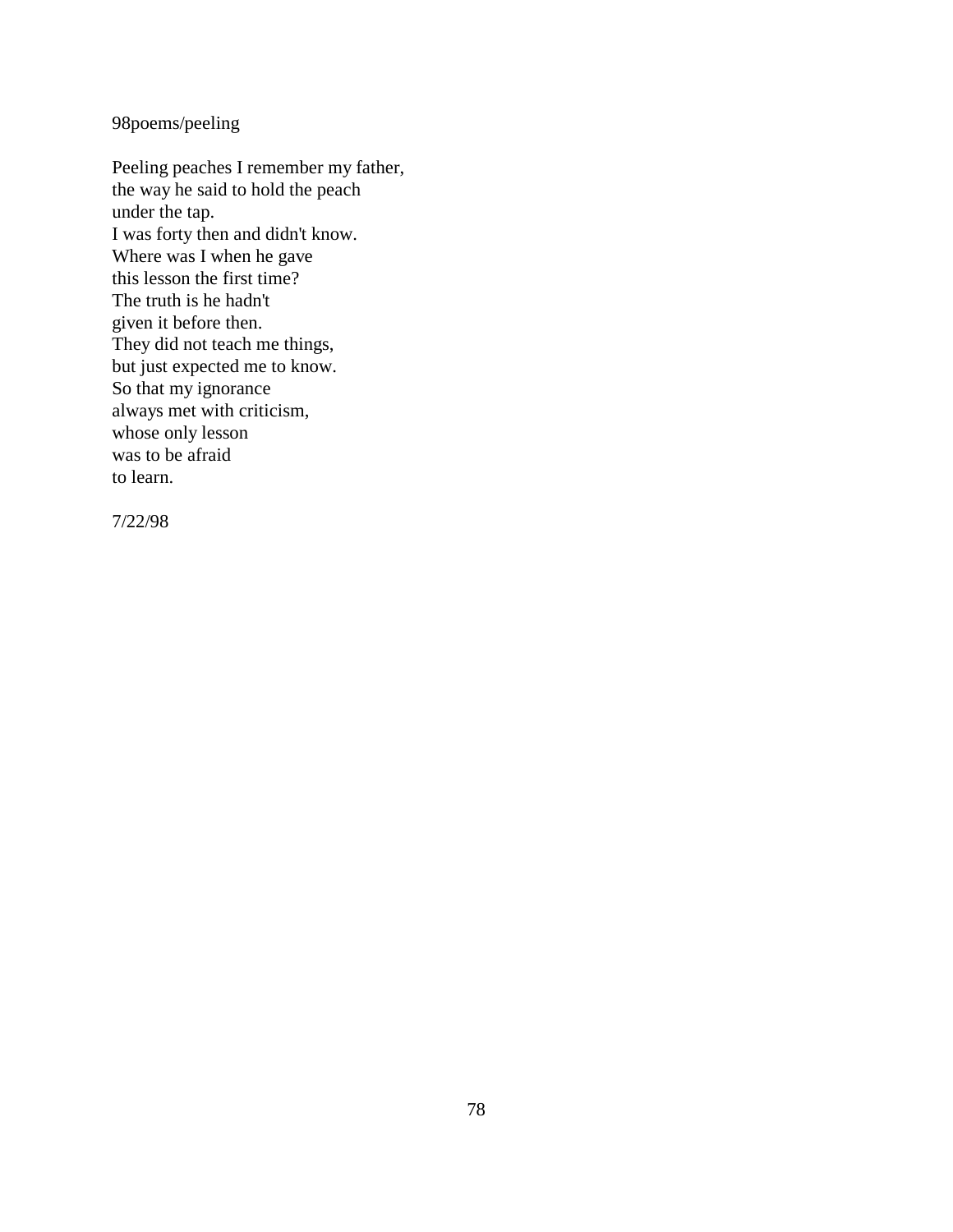### 98poems/tablecloth

I always buy a tablecloth when my husband visits his mother. Well, at least twice I have. With napkins. A hedge against loneliness.

Both times at a yard sale. The first a military family, a rather high rank with commodious quarters and good linens being transferred somewhere else. It was a tablecloth like one I already had. My favorite, which my sister always coveted. With a dozen napkins.

"The stain will come out with Biz," she said indignantly to my hesitation. I have often felt grateful I risked that tablecloth. We use the napkins almost daily. A pale teal, in a weave I don't know the name of, but it's very easy to care for. That blend of beauty and utility I try to build my life on.

He doesn't see it that way, of course, he thinks I err on the side of beauty and cast utility out the door. Which is not true, just look at us. It certainly has not always been pretty.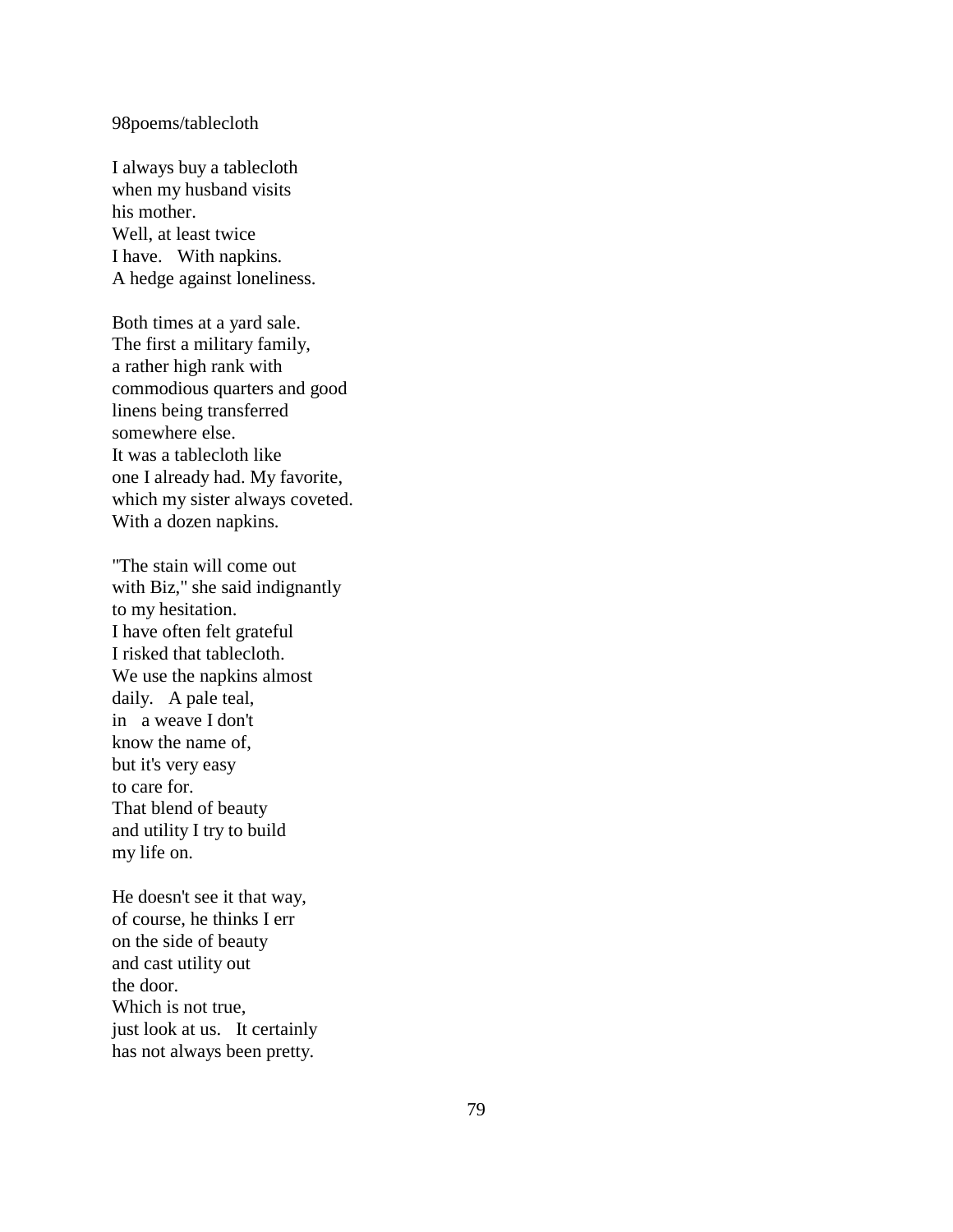He is leaving tomorrow to visit his mother. Yesterday I stopped at a yard sale in an affluent neighbor. This year's tablecloth is red gingham with eight napkins. I hesitated over the small stain, as well as the price, but remembering the teal one I took a chance. It makes me feel I should open a pizza parlor, it makes me feel like I should have a large family over for pasta. I iron the wax drip from its corner, and soak it in Biz.

7/27/98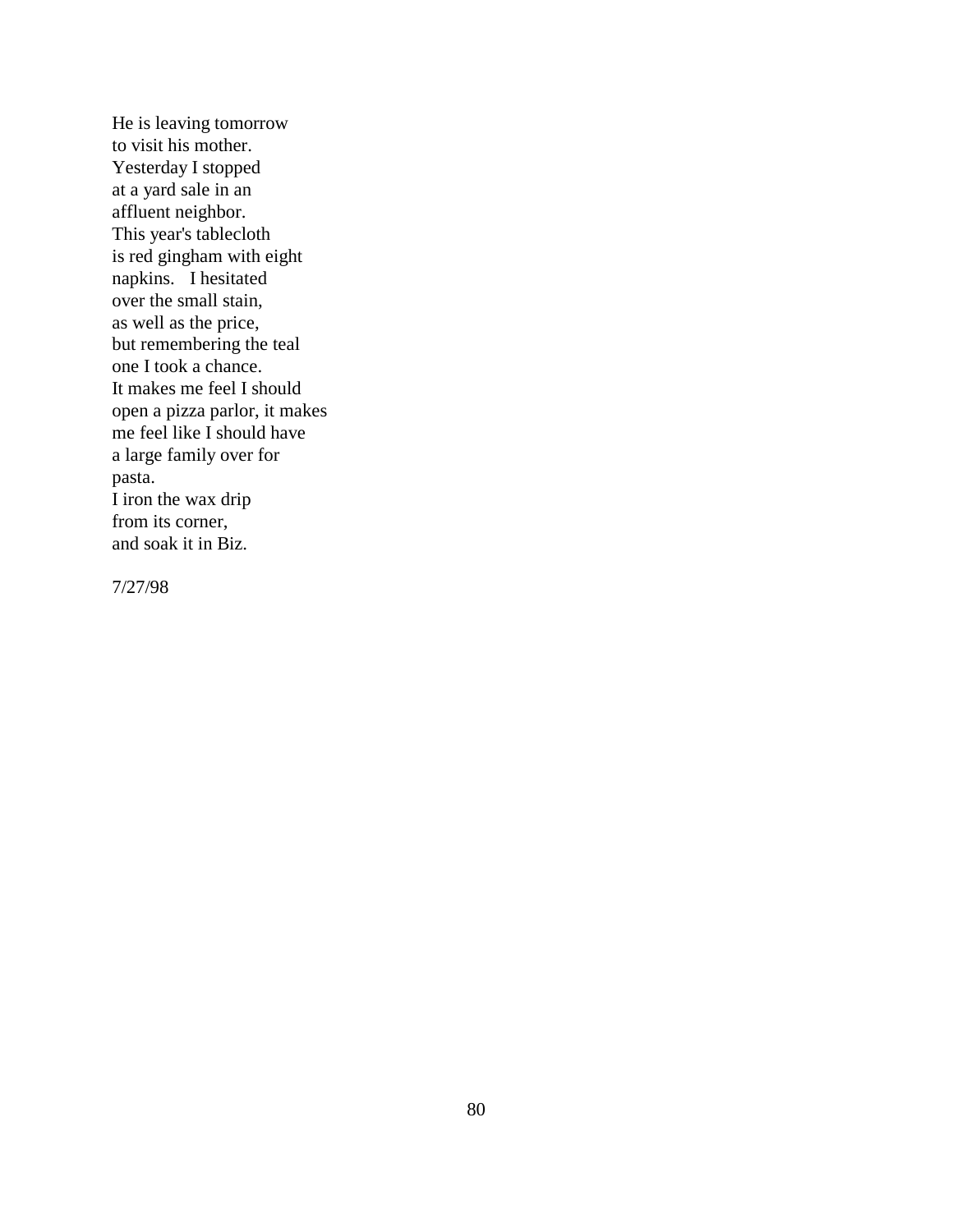# 98poems/market

I am walking behind a woman in the super market, who looks like she should be a member of my family. Plain and large-boned, practical in her choice of shoes but with a bit of dash in her midriff-skimming top.

Her course gray hair, cropped close to her neck, reminds me of Aunt Dora, her fleshy upper arms of my Aunt Clara.

We are in the detergent aisle. Later I see her turn down toward cat food, as I overhear the conversation between a father and his daughter about soap. I stare at his feet, watch the daughter run her fingers along every item on the shelf, and think about family, as I always do in summer.

7/27/98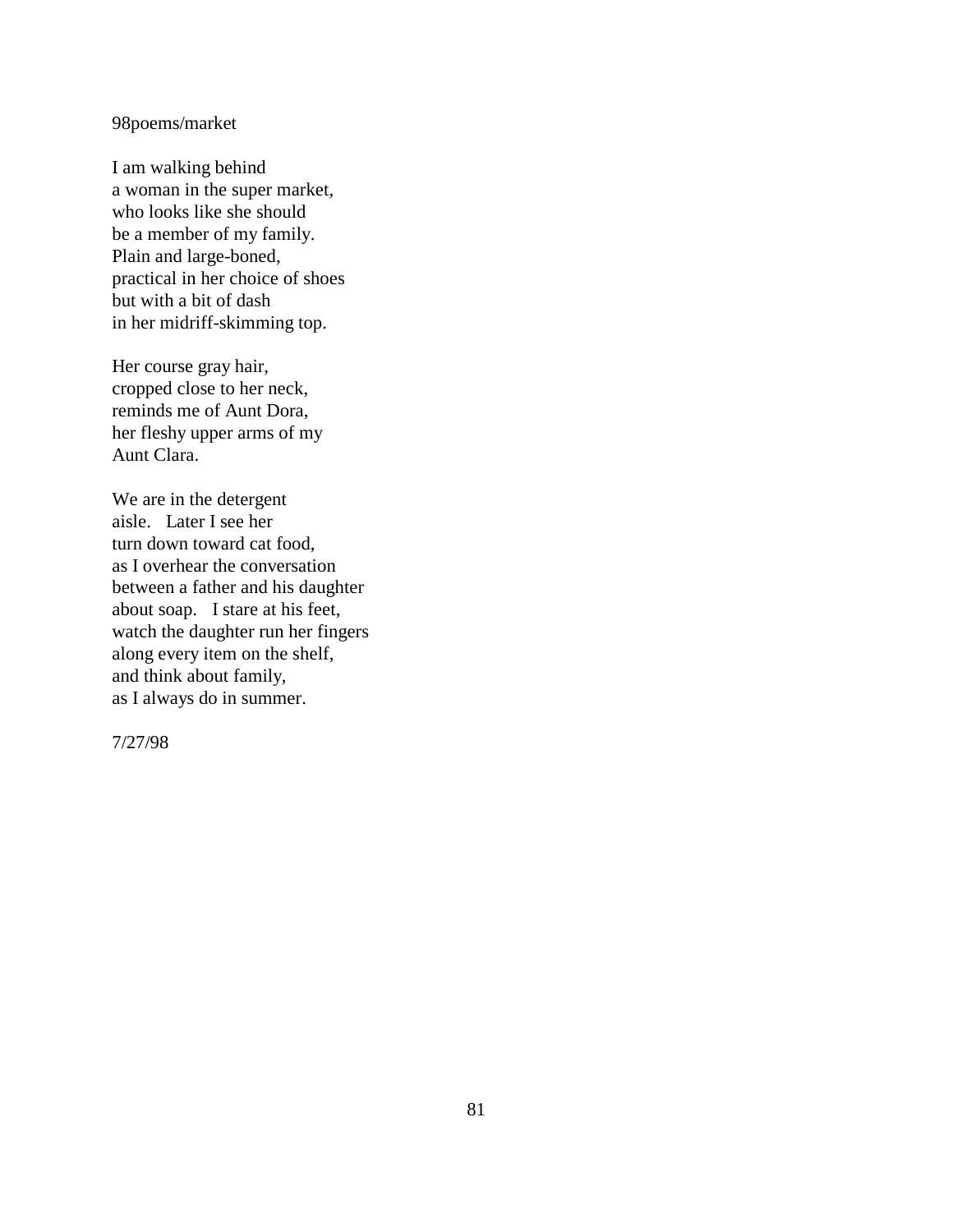### 98poems/purple

In my last burst of youth I bought purple panties, an act, like most, visible only by looking back.

Some women hold on longer, like my sister in her sixties with magenta negligees.

I have long preferred cotton, even before middle age. And white next to my skin.

But that is not the point. There is that corner we turn when it is all different. We are different. Is that the reason for this odd anxiety, this strange nervousness, the fact that I don't understand where I am?

I bought purple panties that winter, with a matching bra that was a poor fit. I used to think it a regal color, I bought a lot of bras that winter.

But all that is settled now. I know which panties I wear, and the bras, when I can find them. I want to have these things figured out at last.

Strange men nag their wives after moving my daughter's underwear drawers. Her floral lingerie makes them want more from life.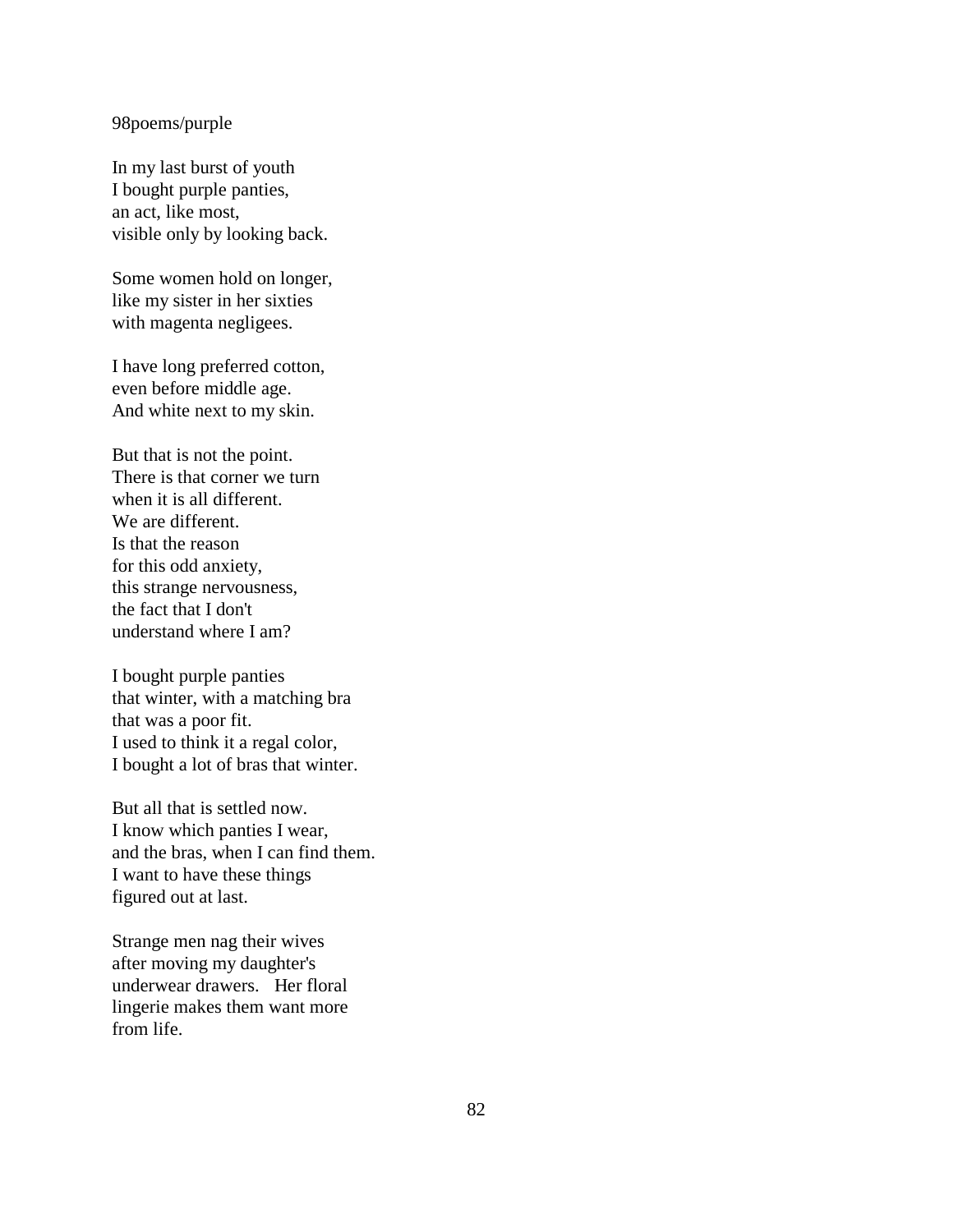And that is what drove me to purple, to an itchy synthetic fabric.

What does it matter now? I never had the underwear my daughter does. I can't think that I want it, but is that just giving up? And what exactly does that mean? What are the alternatives? Is it fighting or giving up, trying or giving up, resisting or giving up? If you aren't giving up what are you doing?

7/27/98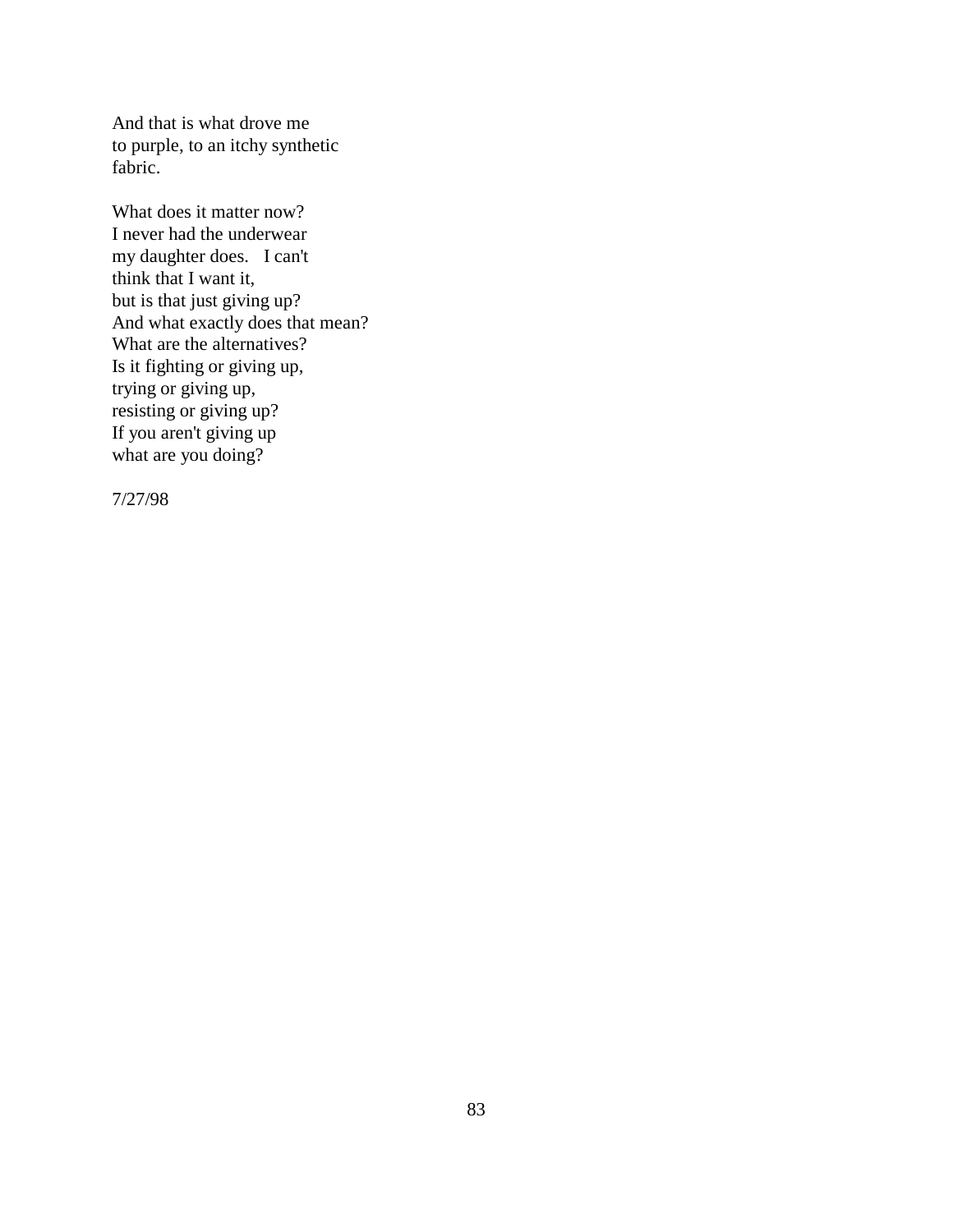98poems/body

Our cat does not come home, if you don't find the body it's not as sad.

7/29/98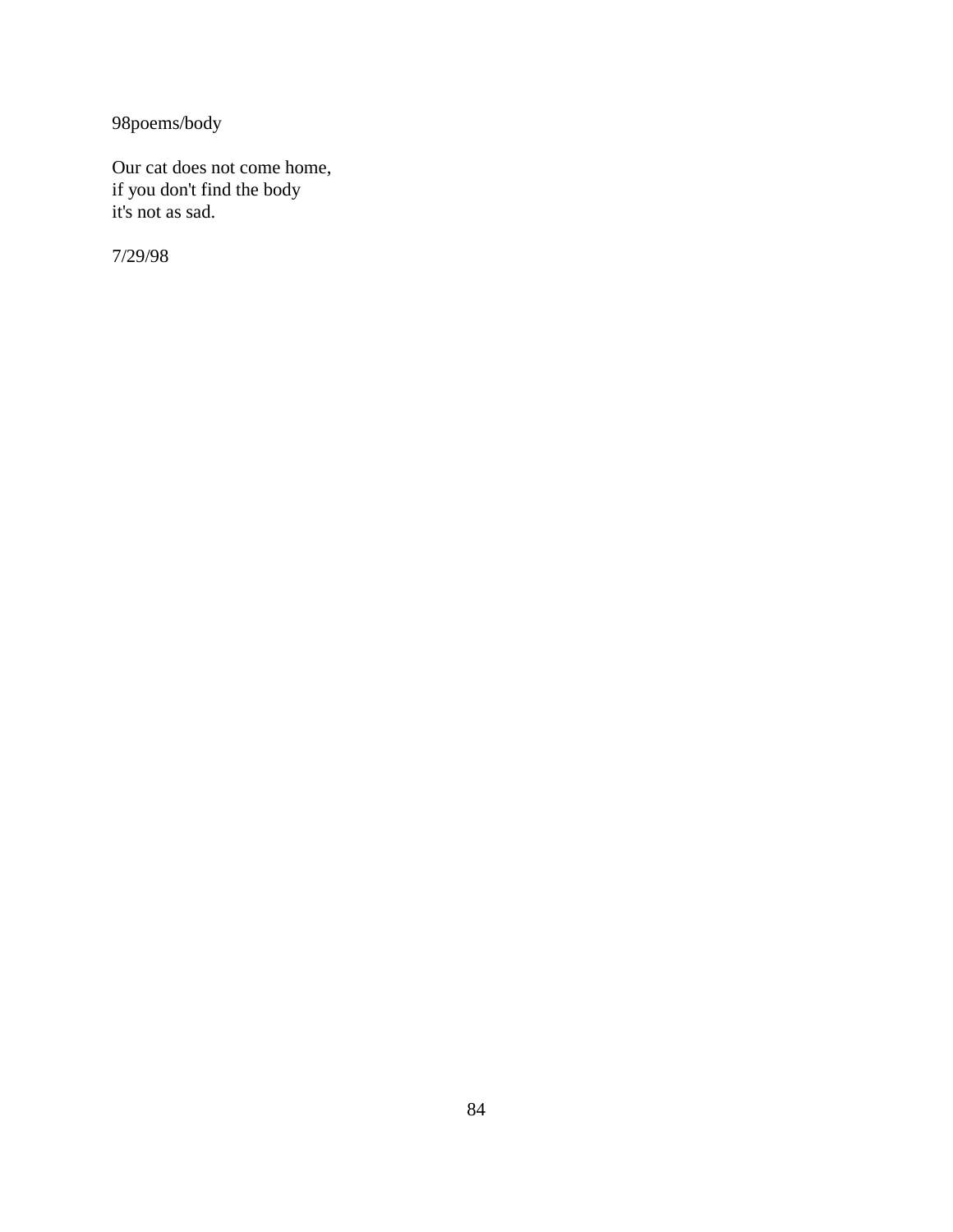98poems/starving

The t.v. reporter said: There is a terrible silence in refugee feeding camps, starving children do not cry.

8/5/98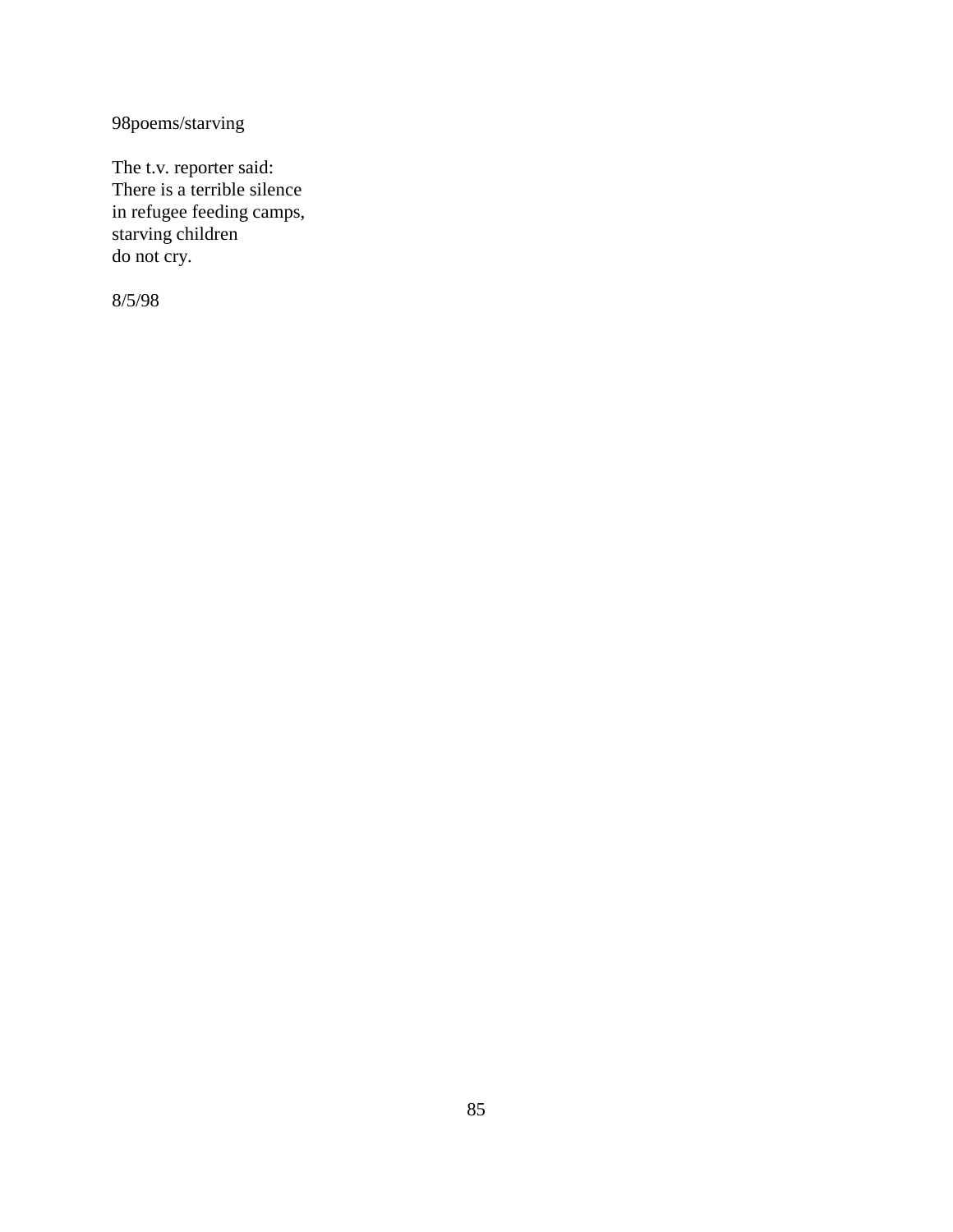98poems/autumn

An hour of autumn early this morning and I get optimistic. Mid-afternoon a breeze from the window over my desk, at last. I have grown so old all I think about is the weather. The unendurable heat of summer, spring and fall, which we hardly ever have, and winter which I have forgotten.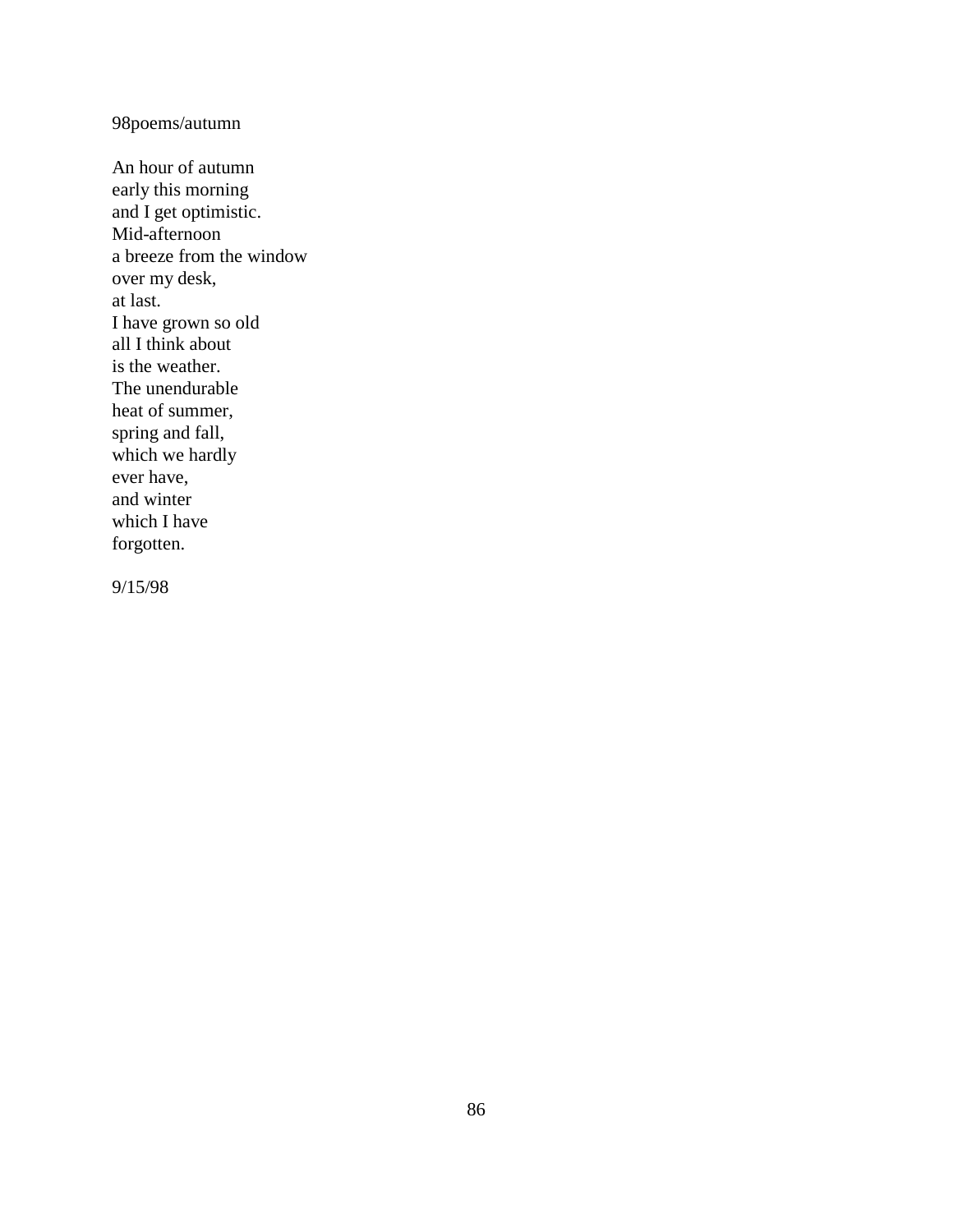98poems/sad

Anything I say will be sad so I remain silent, and try to avoid bumping into myself, in the form of old notes or letters or poems,

which though they read *reconcile* or *make* or *do* mean love and hope and dream,

and I know the truth of this, because the ink is green.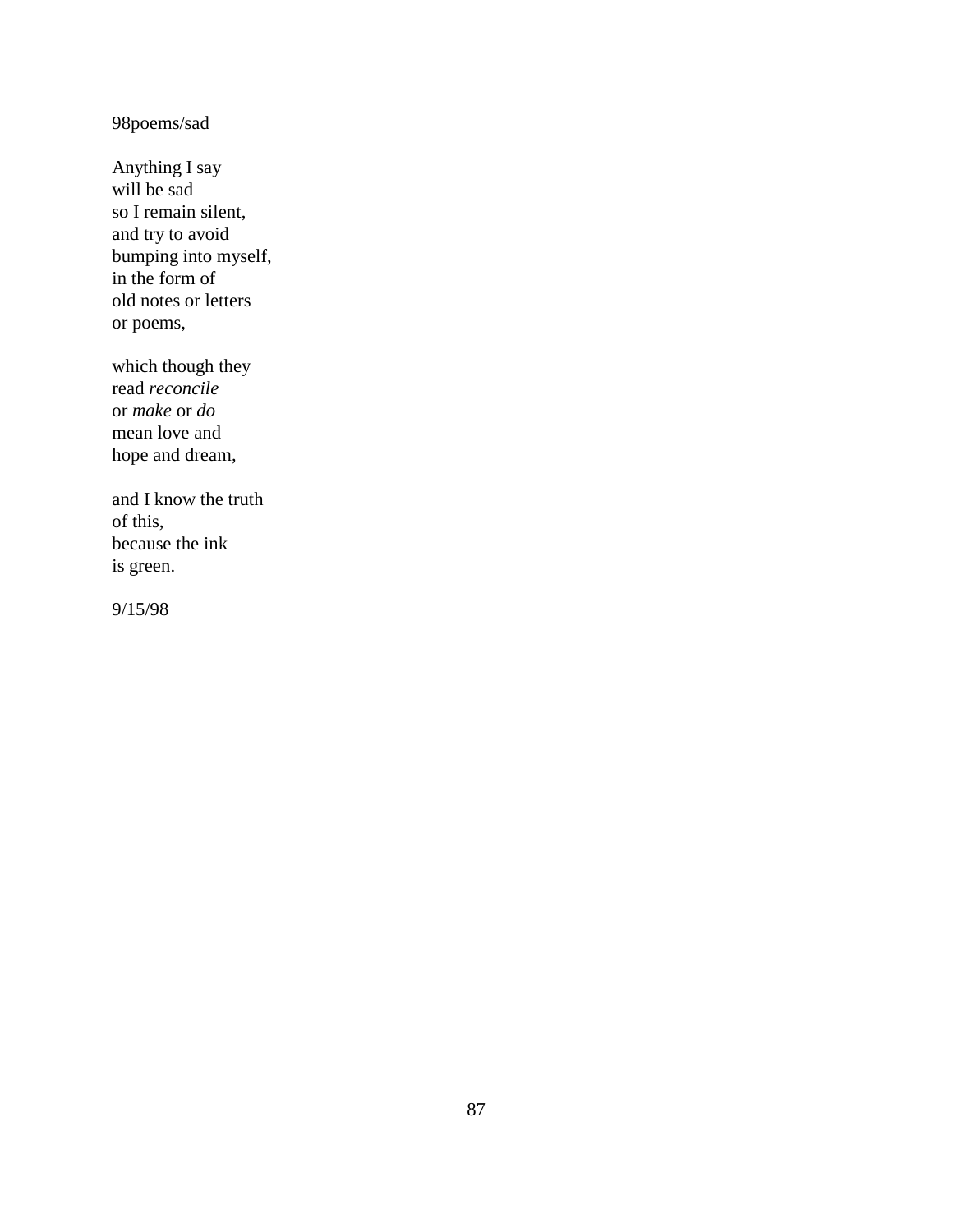# 98poems/scrawny

I hate a scrawny tree, one that hasn't quite made up its mind to be a tree, like this bottle brush I look out on which doesn't bloom. And even the oak just past it, which isn't much as oaks go. Not like the one in the yard of the house where I was born, whose branches stretched as wide as the house. At least as I remember it that day we went back, all of us but one, and stood beneath it, with husbands and wives, and daughters. My brother with a new burgundy Porsche, my sister

still walking, but with a cane.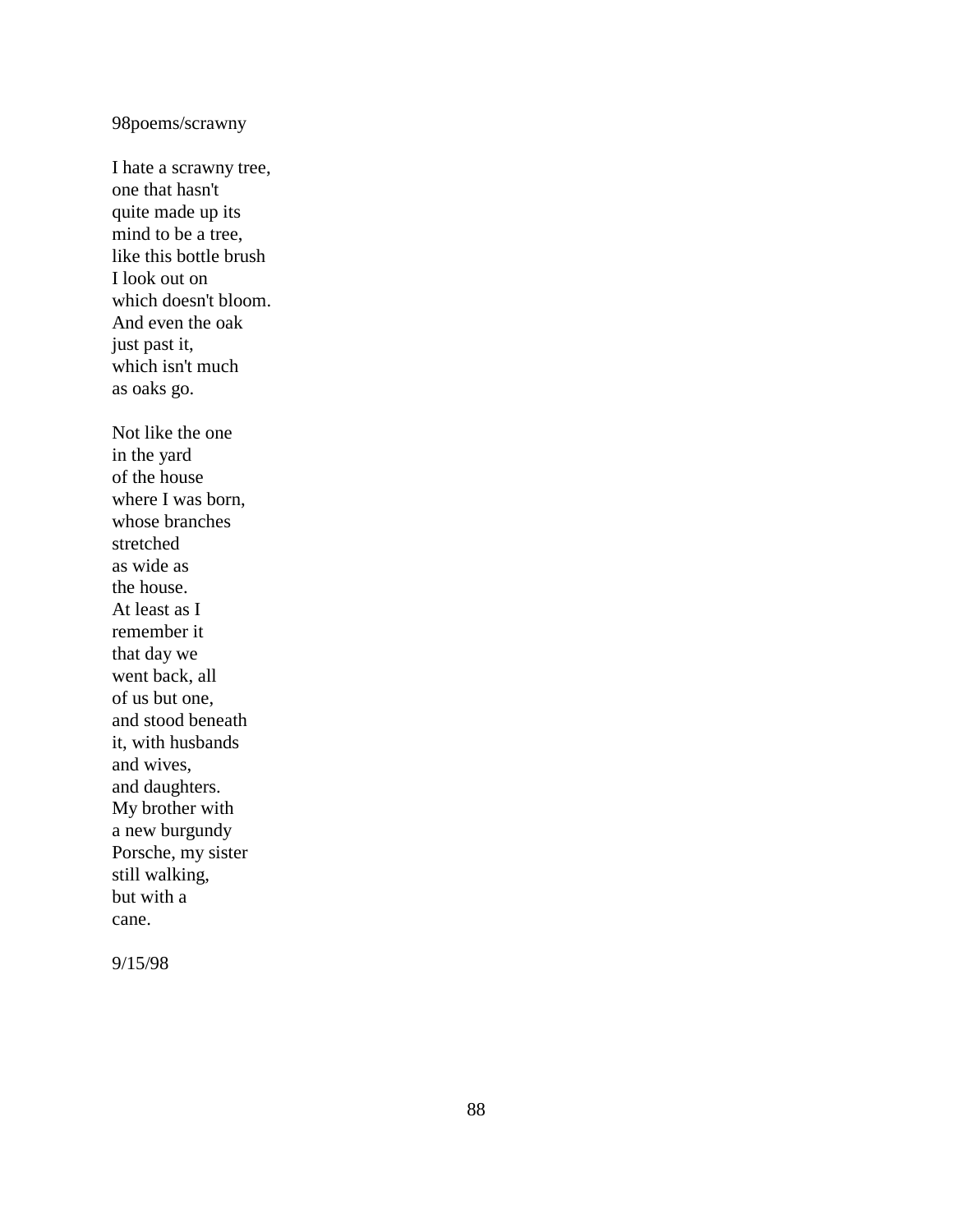#### 98poems/clothes

Her plaid dress reminded me of a two -piece cotton I wore at seventeen, though I have never liked plaids. I remember it, the way I do remember my clothes, because at any one moment there is something I am fiercely loyal to. Just now it is silk.

Back then there was the pink wool pleated with matching pullover. And the shoes I bought too large, because I needed something perfect for a date that night. I was always that way, short -sighted in my pursuit of perfection, so that it was mangled and twisted into something recognizable only as foolishness. Still it was perfection pushing me, however ill -informed.

It is was perfection too I saw in that soft pink purse I had in sixth grade, which I often recall as others might a memorable trip. Its shoes were not a perfect match, which always troubled me, of course. And the Easter suit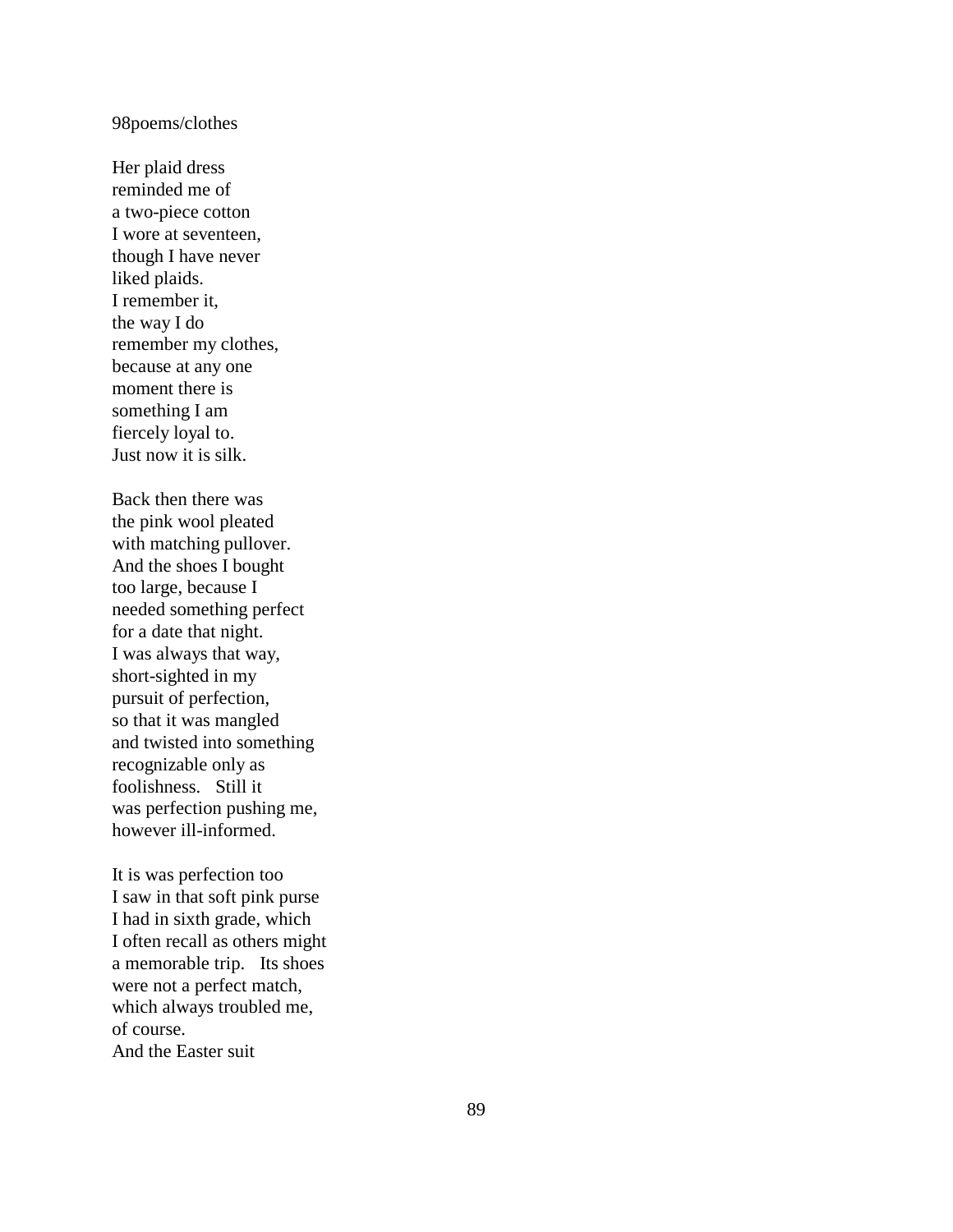that accompanied it was never right at all.

I wrote a list once of favorite clothes I had thrown away, it was the only way I could let them go. I have often thought I do not own a wardrobe so much as marry certain garments.

Like that eggshell two-piece polished cotton in junior high. I always preferred co-ordinates, though I called them skirt and blouse.

I wish I could remember the belt, belts have always been more important than the dress, even now it's true. Accessories, well everything is in the details, and always has been.

And white tennies, I think that's what we wore then except for the lucky girl who had them in every color. Wasn't that everyone's dream red tennis shoes and green.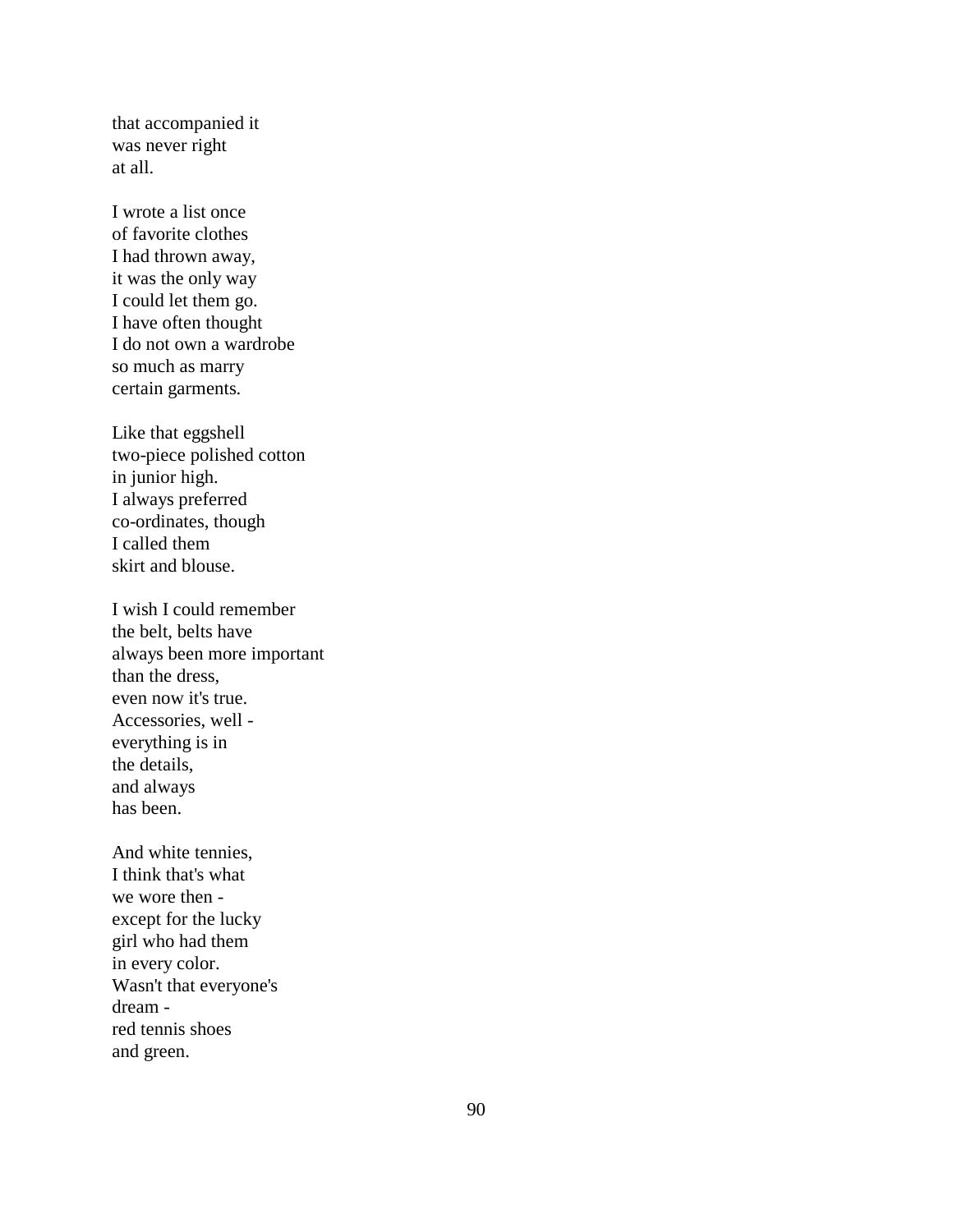He wore levis and a shirt with the sleeves rolled up.

It might have been our only date, shortly thereafter he took up with someone his own age, my friend said because she was ready.

We always called her by her last name with a tone that did nothing to bring him back.

I always considered the outfit lucky, the way athletes do, but really after that it never was.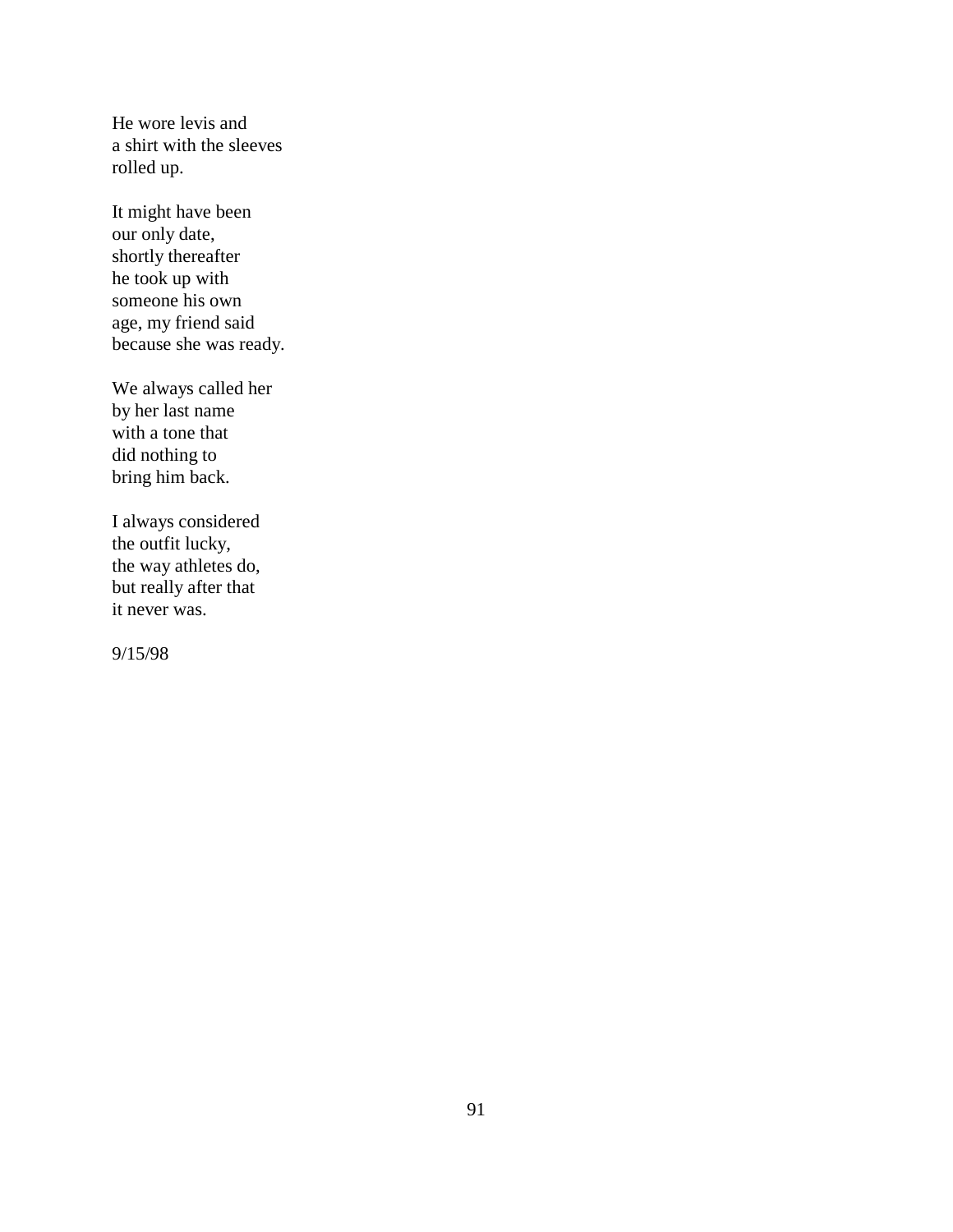98poems/newmoon

New moon in Virgo, what to throw away? A skirt I just bought which my skin does not like. That red cookbook I've wanted to be rid of for years, except when I'm making blueberry pie.

Better still to be rid of this numb thumb, which makes my world something I no longer want to touch, which renders corn chips a torture, an emery board an impossibility. It is only happy now when it is clenching a pen, but then it always was.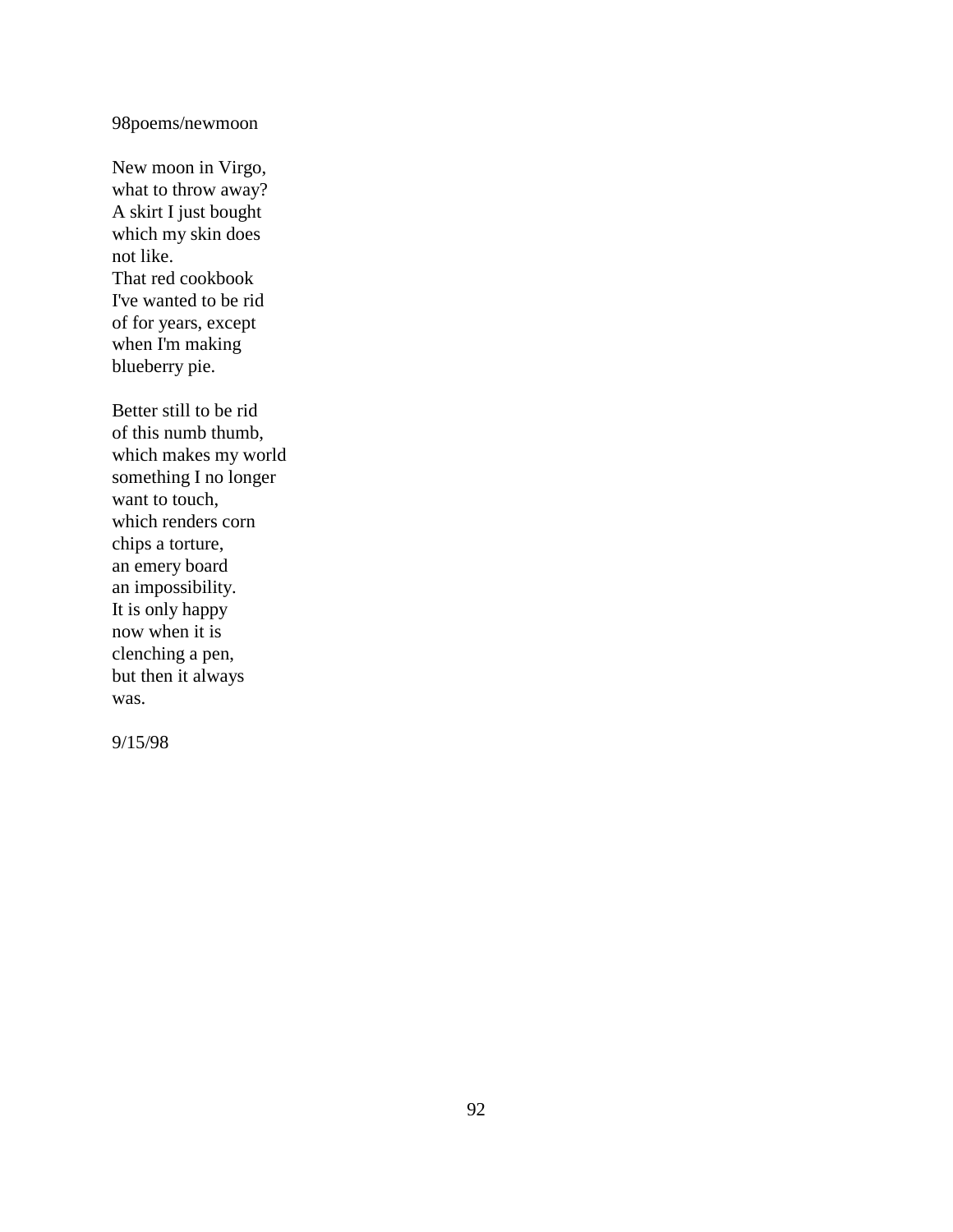# 98poems/streetsweeper

Street sweeper, a rare sight in my neighborhood, creeps past the window I look out from, reminding me the street is there. I prefer to think there is only the oak, and the fern growing up the pepper tree next door, the sun's glare on the roof across the field. Spider webs enshroud my new house, as I had hoped they would not. Their sticky mass collects against the window glass, tenacious filaments spanning, beam to beam, all around the eaves. Perhaps I did not move far enough away. I dream of that place still where the air is moist and I am always happy just to see the trees, even though they are dying.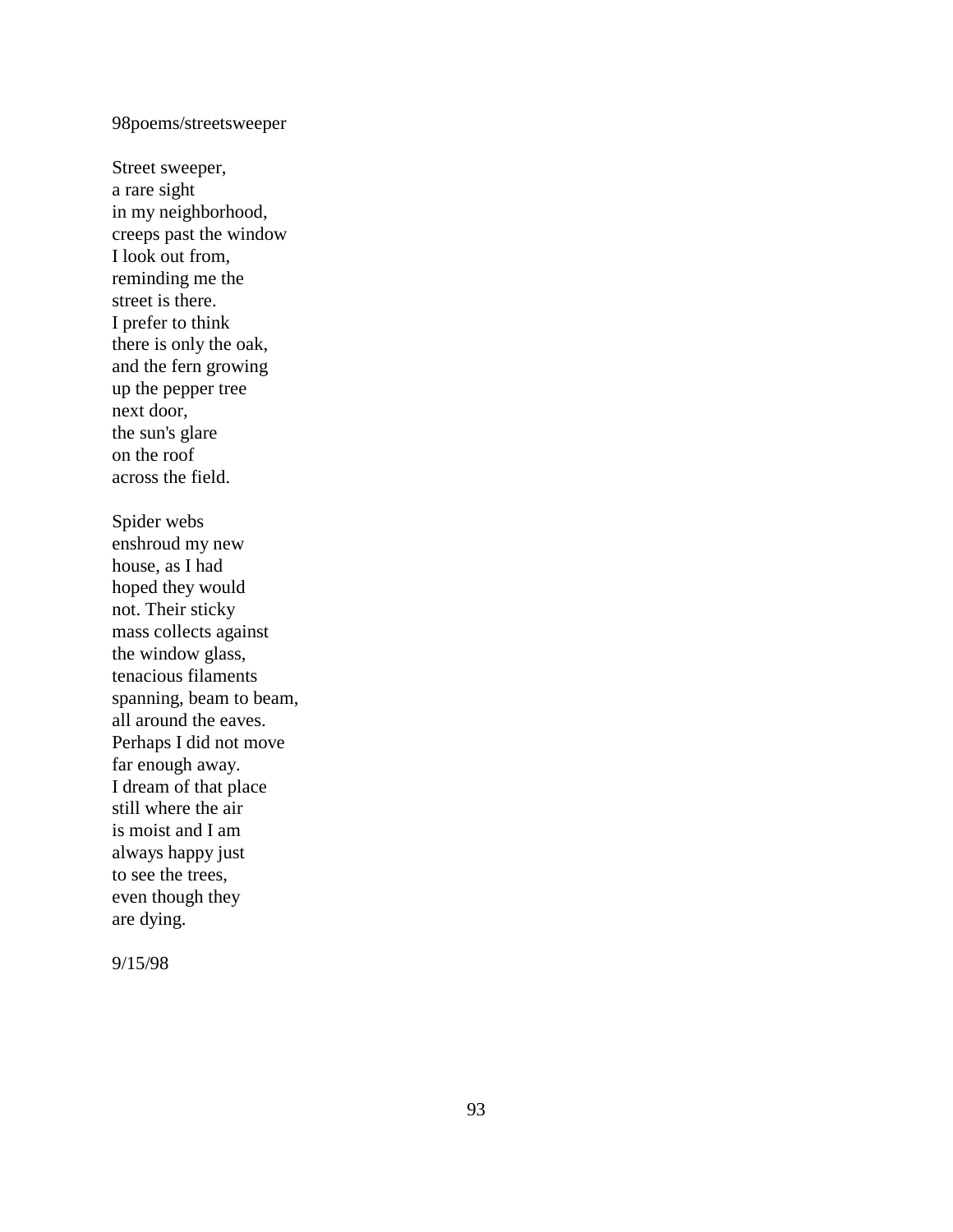98poems/truth

In the rooms where truth lives I always think of you.

9/19/98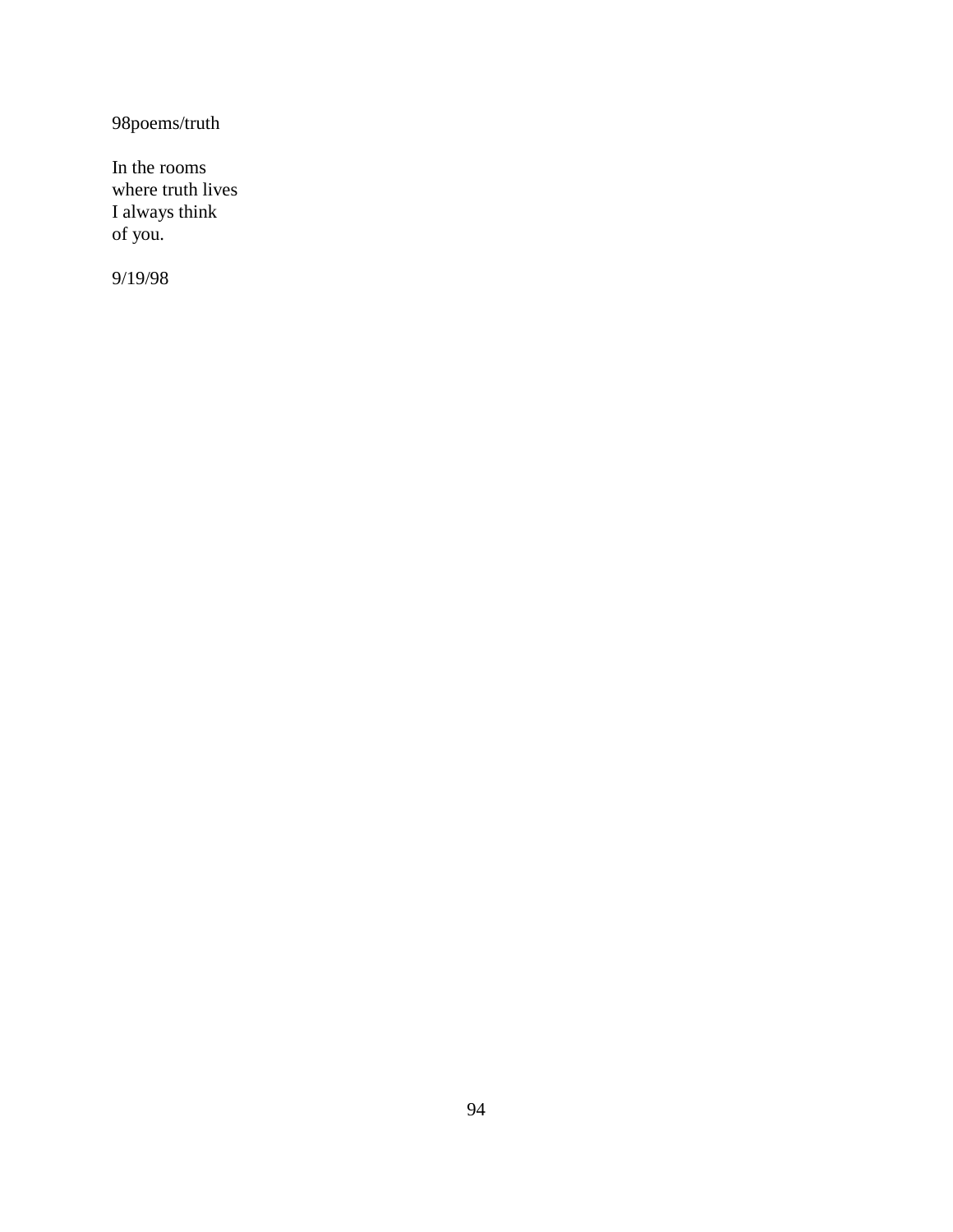98poems/silk

All the things I love are the color of honey, my apple cider vinegar the earrings I always wear, the silk clothes, which are my particular version of saffron robes.

Honey, is God's favorite food. I, of course, prefer mangoes. But left on a desert isle it is honey, I would take.

Silk is God's favorite cloth, she likes it best when it is honey-colored. I wear it so I can travel light.

9/19/98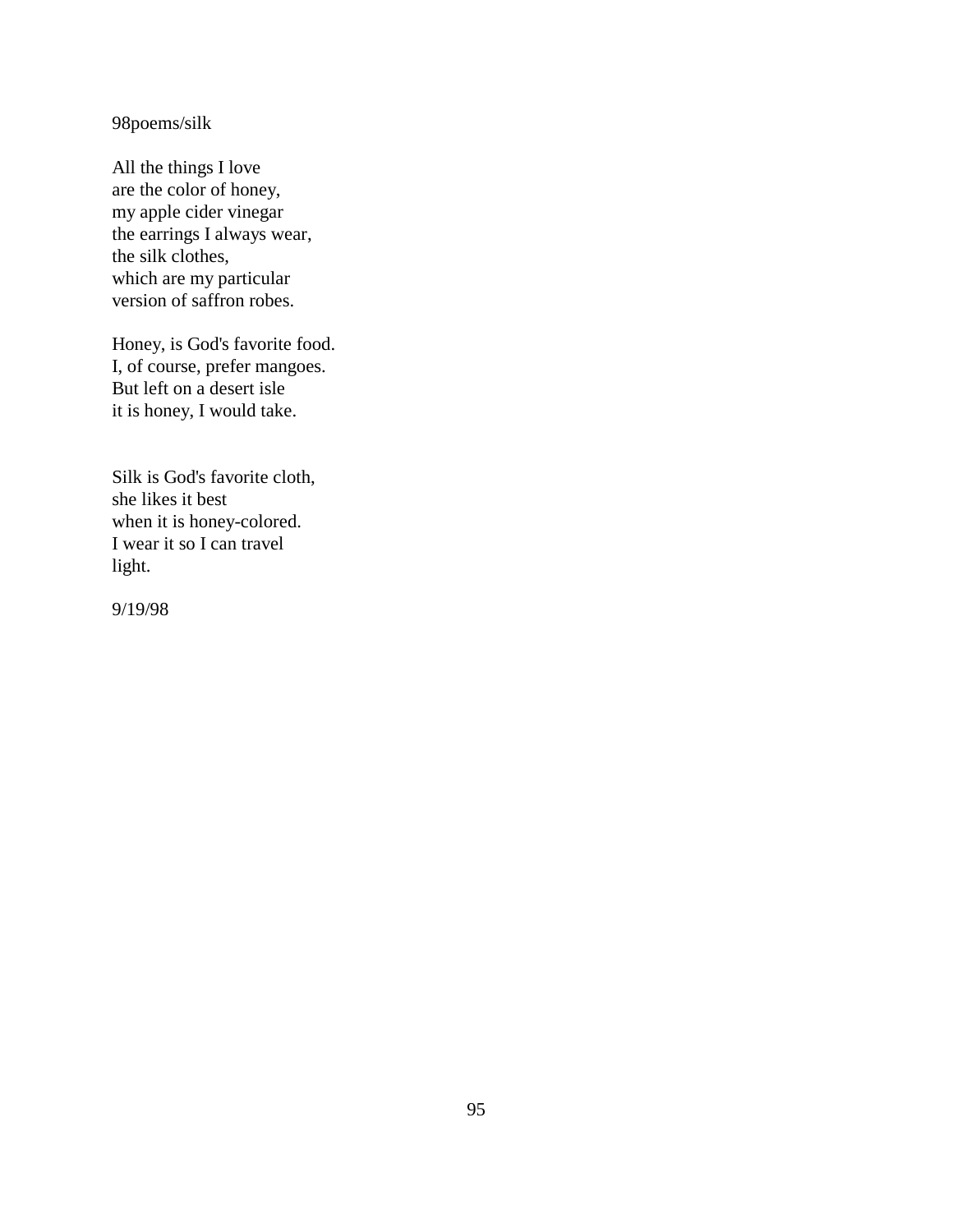# 98poems/legumes

### URAD DHAL

I feel overwhelmed by too many grains, the things I'm sure I'll remember the names of, but months later hold up to the light wandering: *Is this buckwheat?*

Now and then I try to expand, reading some cookbook, trying to follow some Way. I considered macrobiotics because I loved Mrs. Kushi's spiritual approach to food. Something I threw against the wall that didn't stick, but left strange bottles on the kitchen shelf, oils and vinegars I never used.

Yesterday I brought my food jars out of the Lazy Susan, a dark corner I knew would not work for me, which made consciousness too hard to hold on to.

I need a life more kinesthetic than that. No wonder I didn't eat all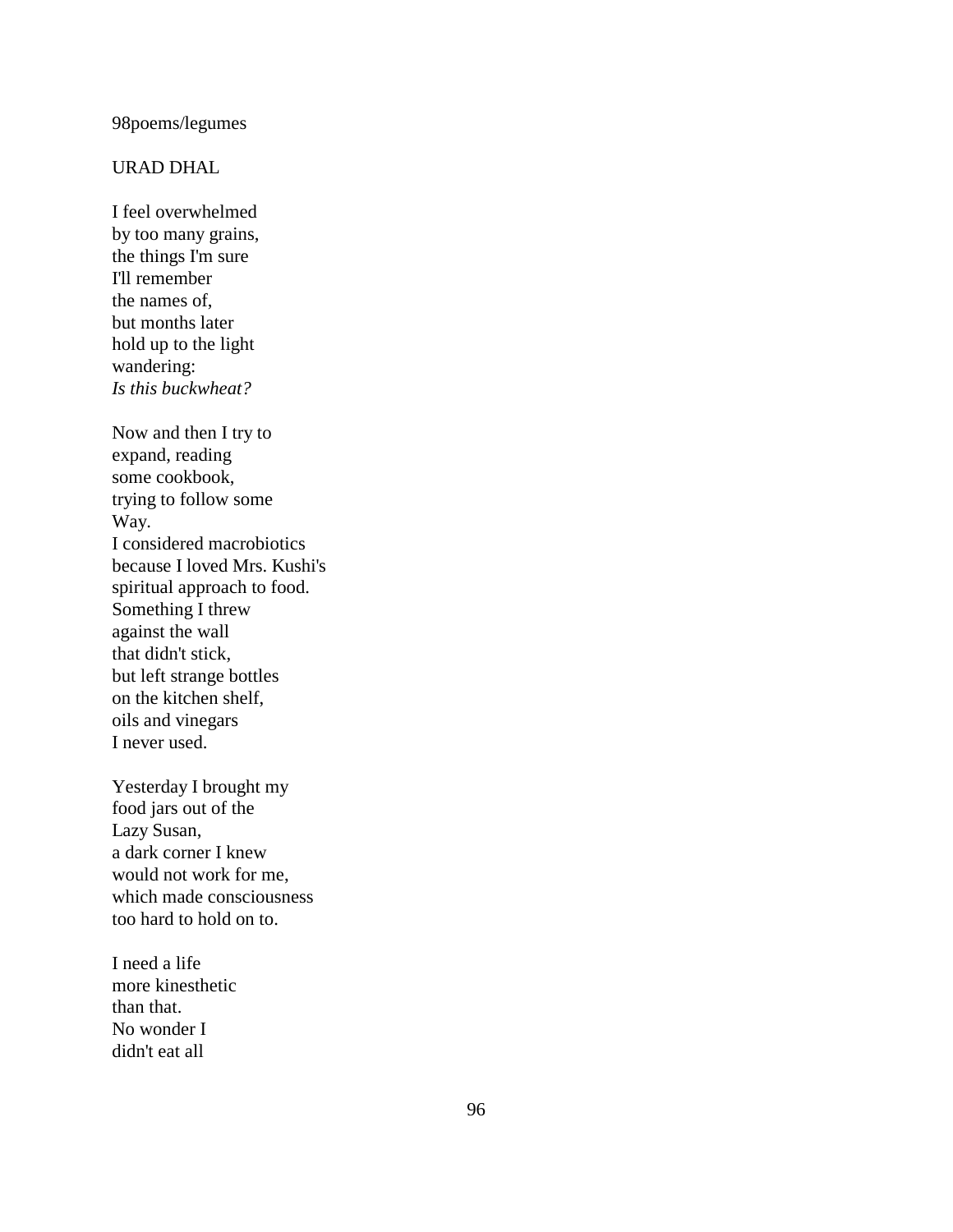summer, I didn't know what food I had.

Now that I do I realize what must get tossed, and commit myself anew, to my long grain brown, my beloved basmati, and - it goes with out saying oats.

In legumes, as well, I need simplicity. What was I thinking when I bought toor dhal or this dreadful yellow split mung which smells so I cannot cook it. Urad urad urad do. I just can't get used to you.

Brown lentils leave me wanting something pretty to see, but red lentils red lentils always please me. Mung beans, black beans, now and then pintos properly cooked, black eye peas on New Year's, at least.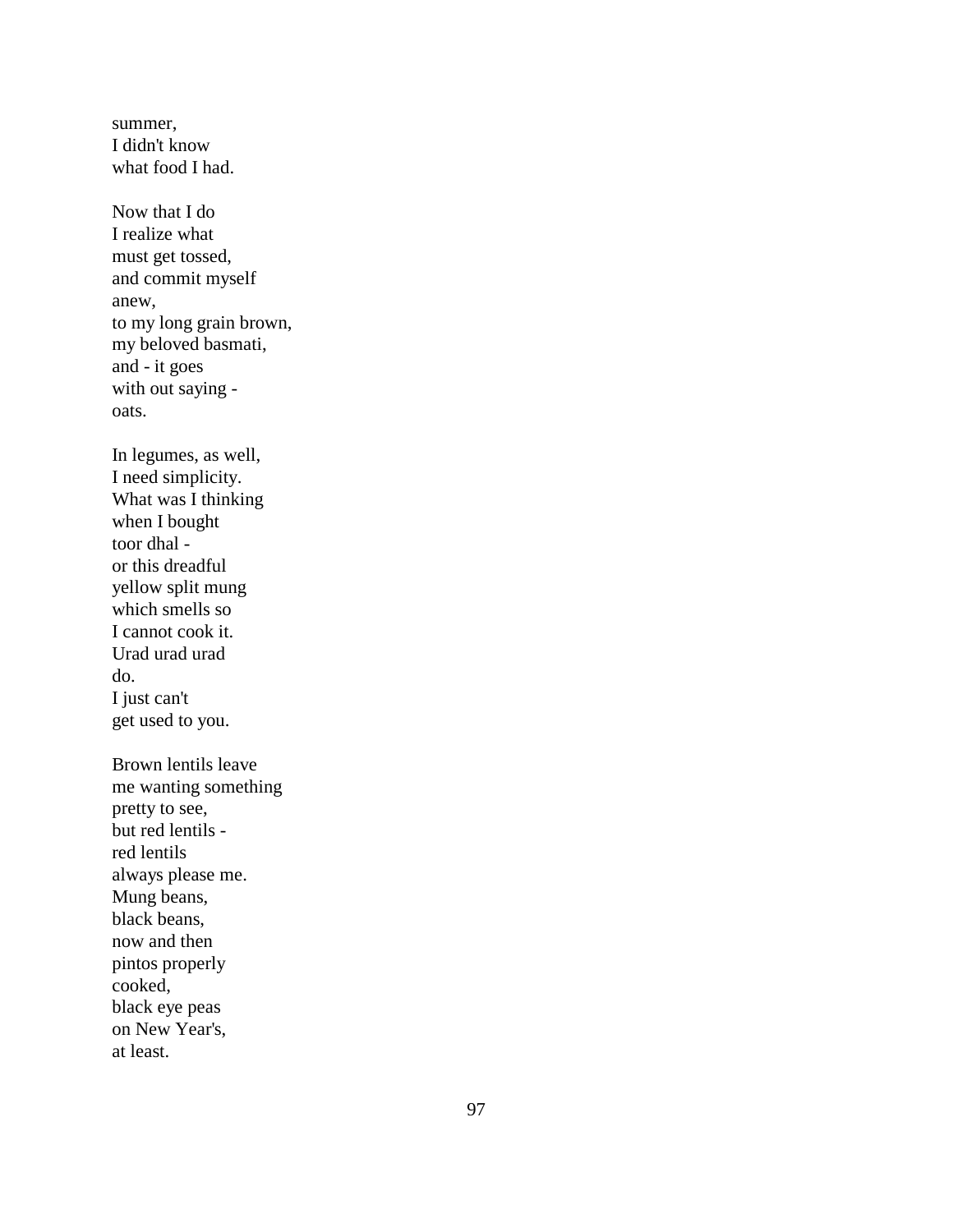When it comes to fruits and vegetables I want no limitation, except what I'm not in the mood to eat. But I only want a few of them in the fridge at once.

Meditation, writing, walk. Abhyanga then bath. House and garden, errands in the world. And in the afternoon I write.

Virgo. I remake myself as I do each year, I am doing it with fewer grains, not so many legumes.

9/19/98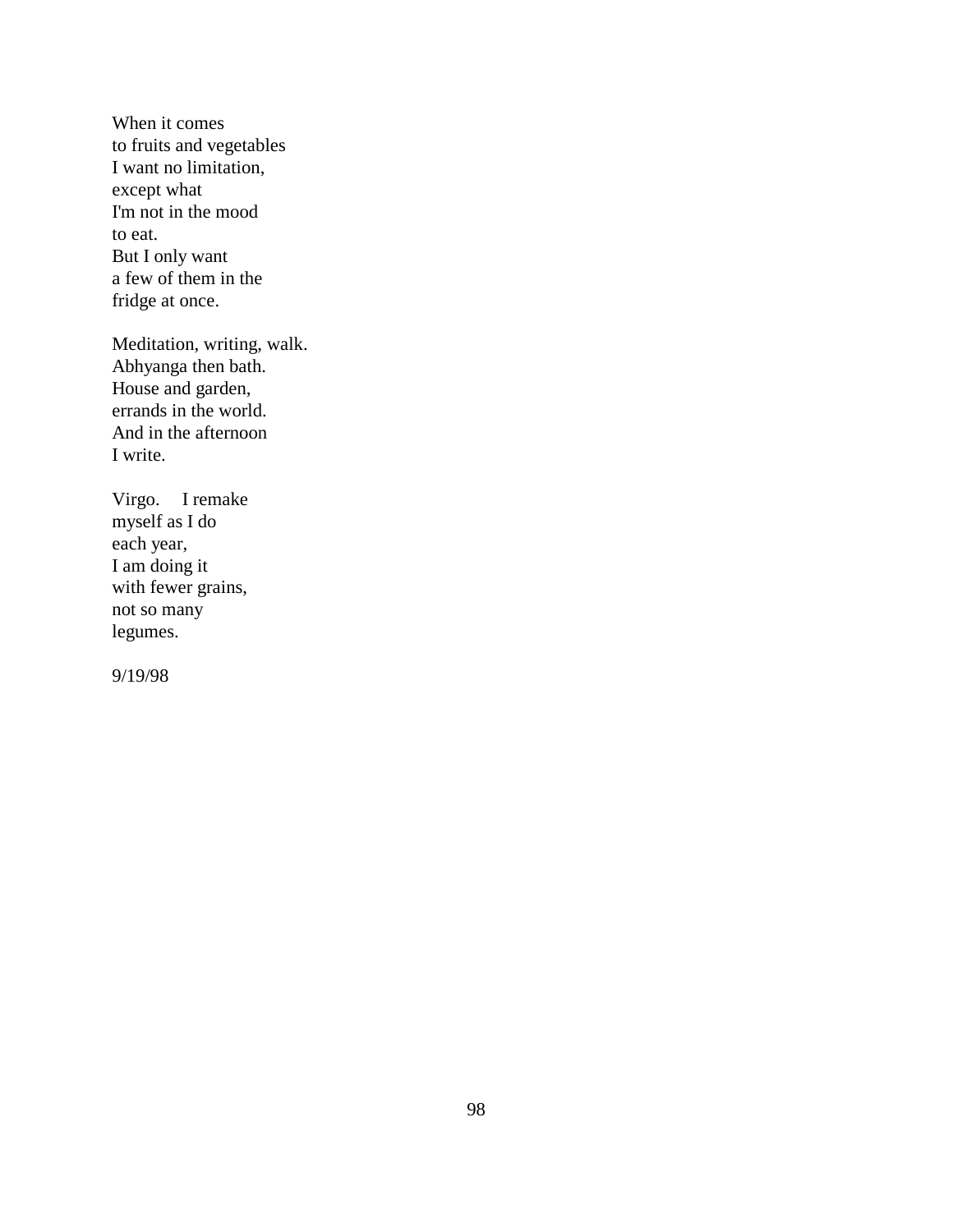98poems/1strain

A cool breeze through the window, the season's first rain. Leaves turn red. From here the metallic car cover across the field gives the appearance of a New England country barn.

9/26/98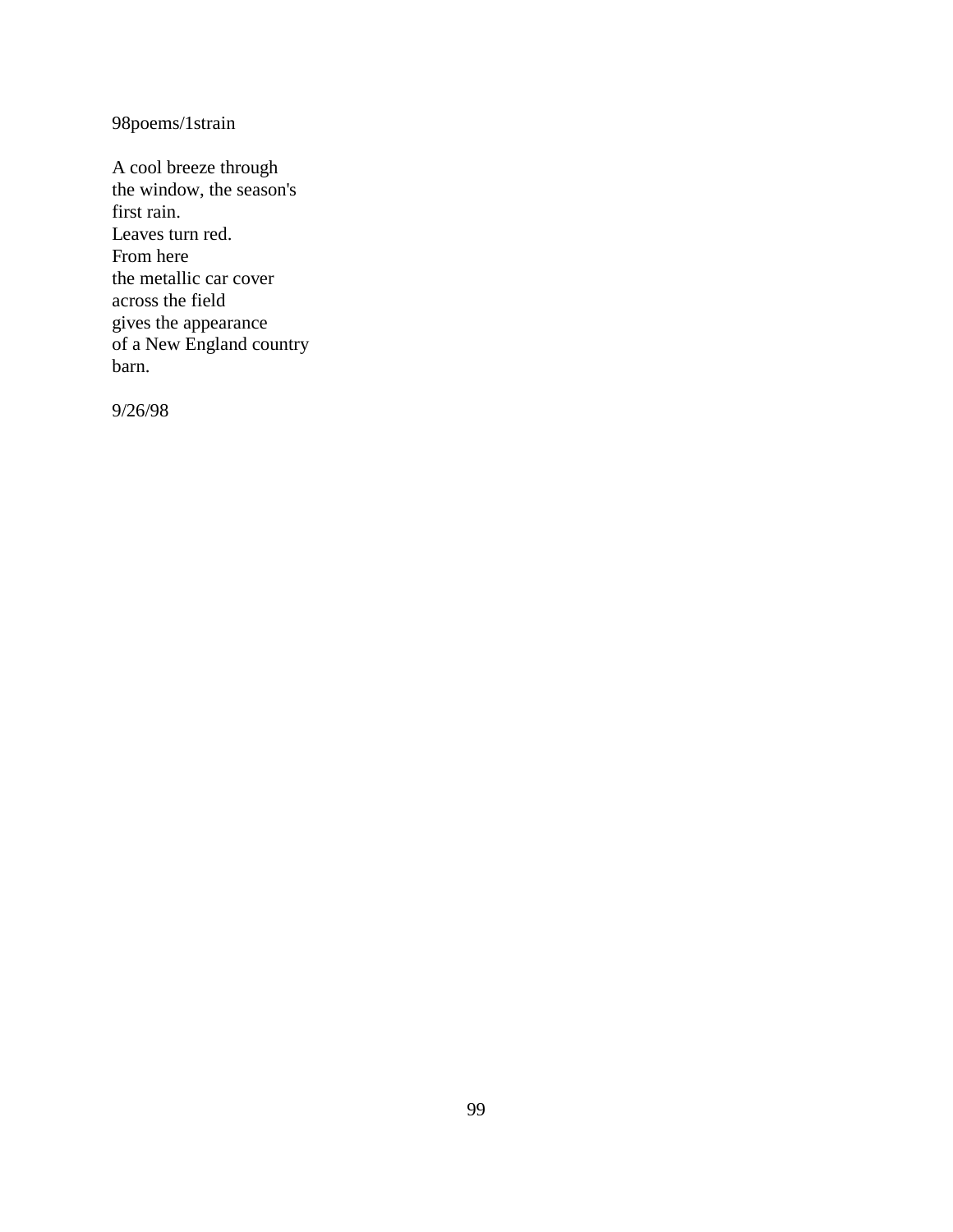### 98poems/pockets

Should I out live him, it is his pockets I will remember. His money in a random way between the 3x5 cards he always carries, in different colors, but not coded as I would try to do. And used as he does use things - to death, front and back before thrown away. Something both in his ancestral memory and his individual nature, and thus, unbreakable. Everything written down, what he overhears and wants to save, as he does save things - everything. All that I have sent him to the store for, in the recent and far past. Calculations, and since I have trained him to do so, every penny that he has spent.

10/7/98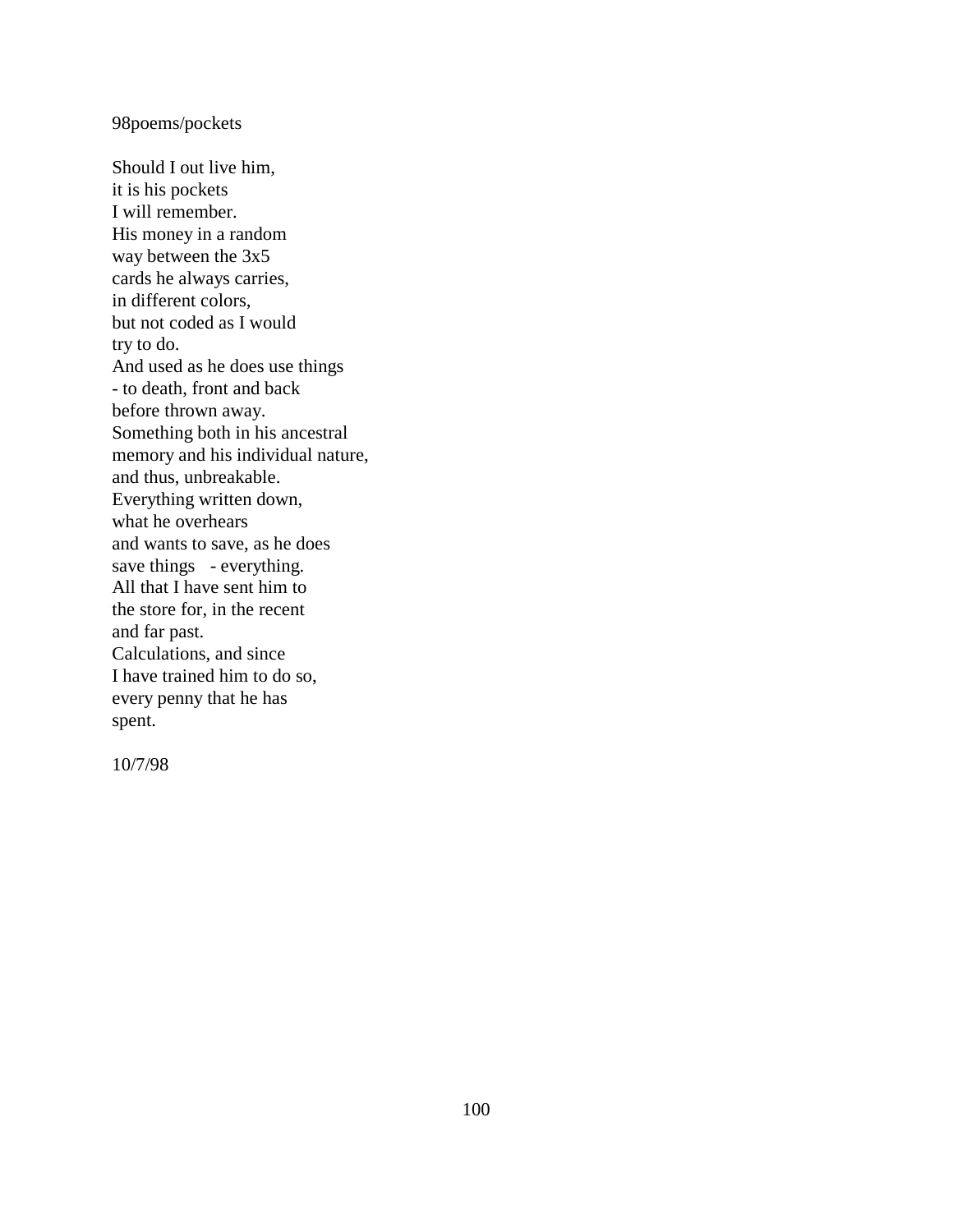### 98poems/Joann

You would be wearing black, you said, when we first met, "a gray haired little old lady," but I knew better by your voice.

You were love at first sight, perhaps the only one I didn't live to regret.

I gave Venus the credit for that, or our love of baths and shoes - and shiny dresses, which is, of course, all one in the same.

And then again, I thought it was because we shared the important things and skipped the trifling ones, something I'd been trying to do for years.

I needed you, I guess, for that.

And other things: the due you so graciously, give others, and almost never claim for yourself.

Kinship of the realest kind, which asks neither blood nor reason.

Your sharp wit,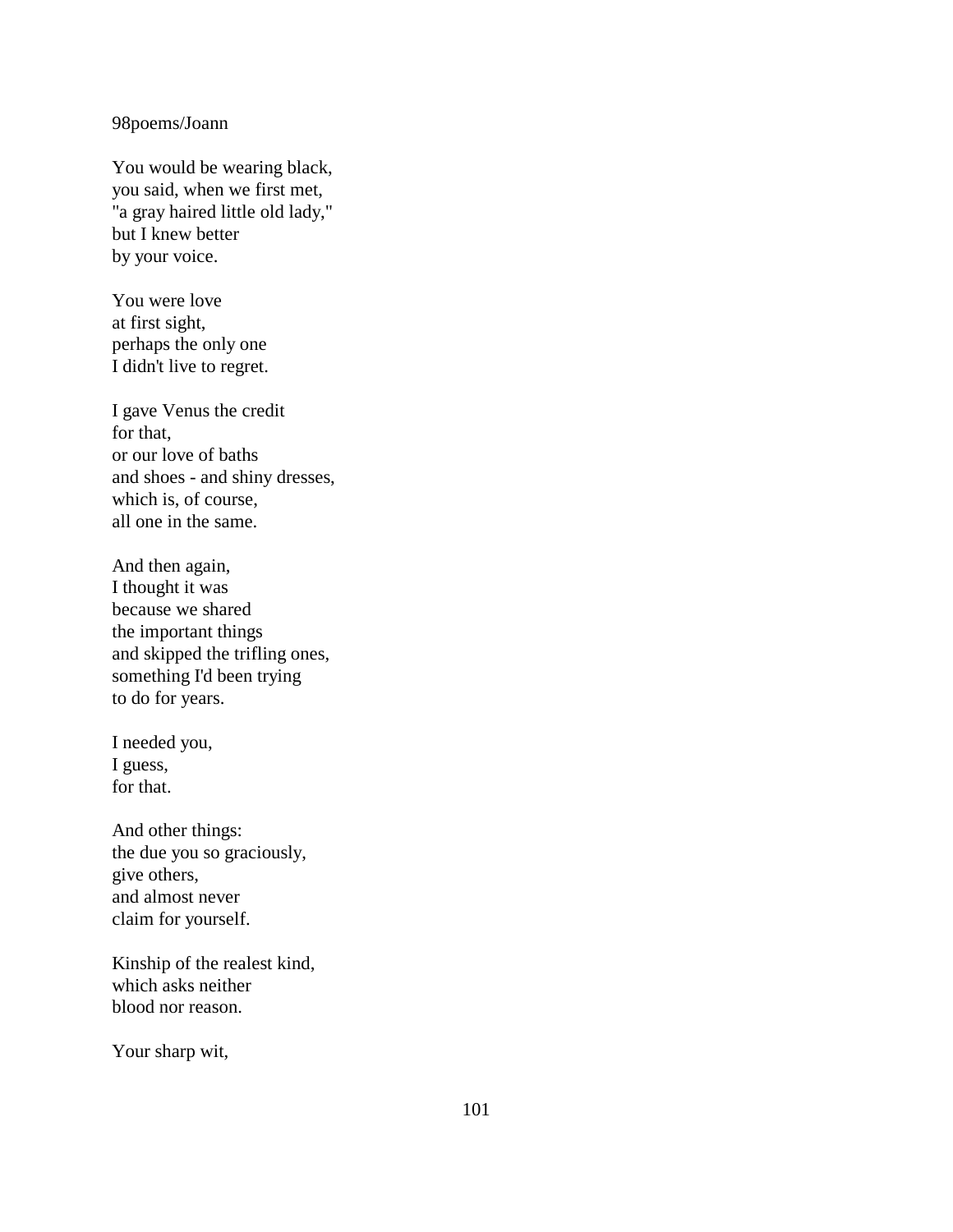which made me remember my own, neglected like a forgotten hobby.

The joy you take in sharing a good story, as some women would a beauty secret, that way you have of cutting right through it, as though it were a piece of cloth.

I think, perhaps, you are the last honest woman. And yet you always say the just right thing.

It is sustenance of the sort I need, knowing beauty and grace words we can rarely use, but no other words will do are woven through you, the warp and woof of who you are.

Not that I always think of it just like that, but there it is the way the eye knows where to expect the bouquet in the room, or the fingers seek the satin at the edge of the blanket.

10/9/98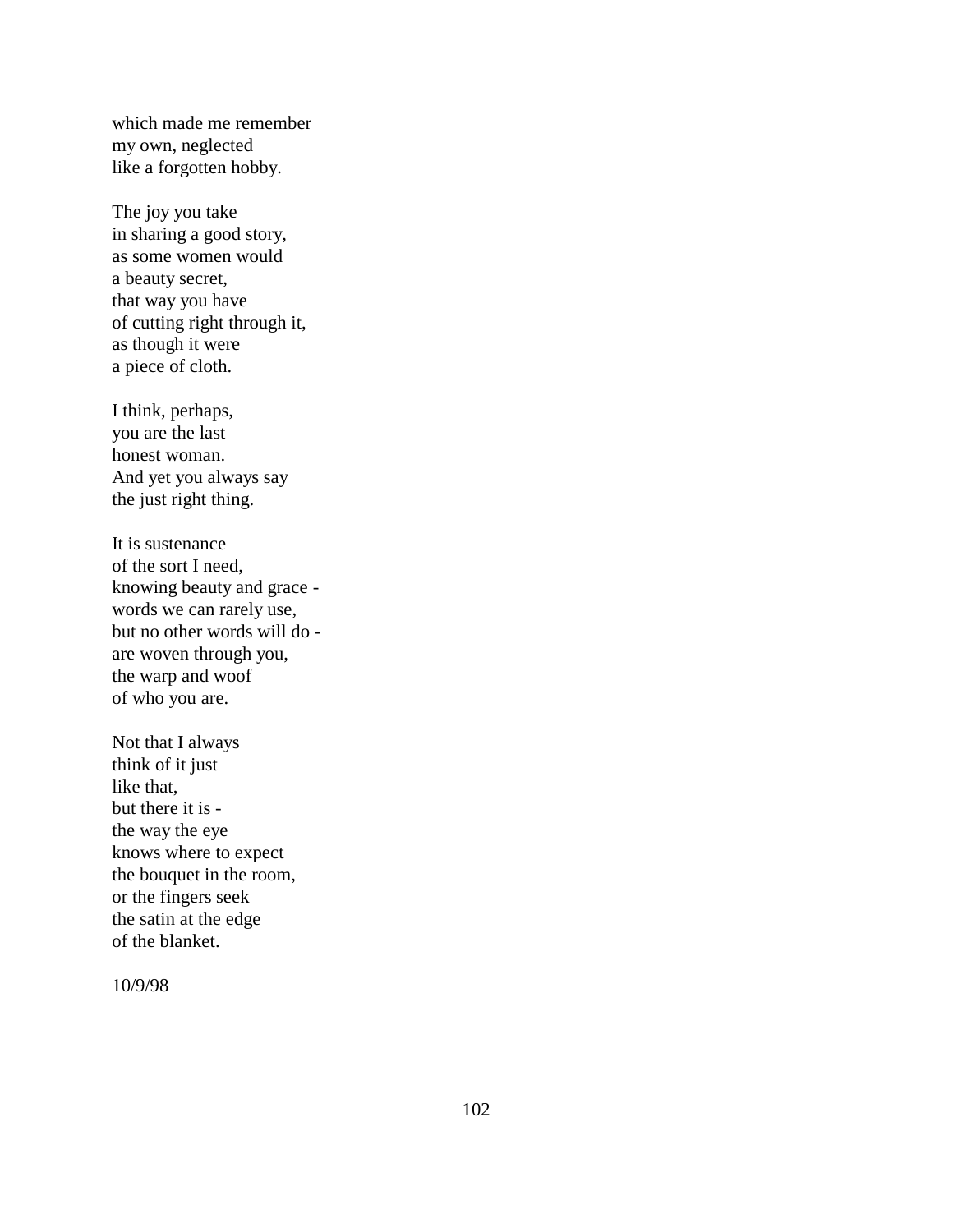# 98poems/mygod

My God is a sod woman, grandmotherly and still strong.

She likes the smell of sage on her hands, her toes powdered with dust from the trail where she walks.

She puts her fingers in the food when she cooks, her vegetables carried to the kitchen with soil still on the roots.

She likes earrings that jingle and full, swishy skirts that sway when she walks.

She laughs from deep in her belly and has a keen wit do not try to put anything over on her.

She cries when she needs to or feels it when the mood hits.

She taught Sophia Loren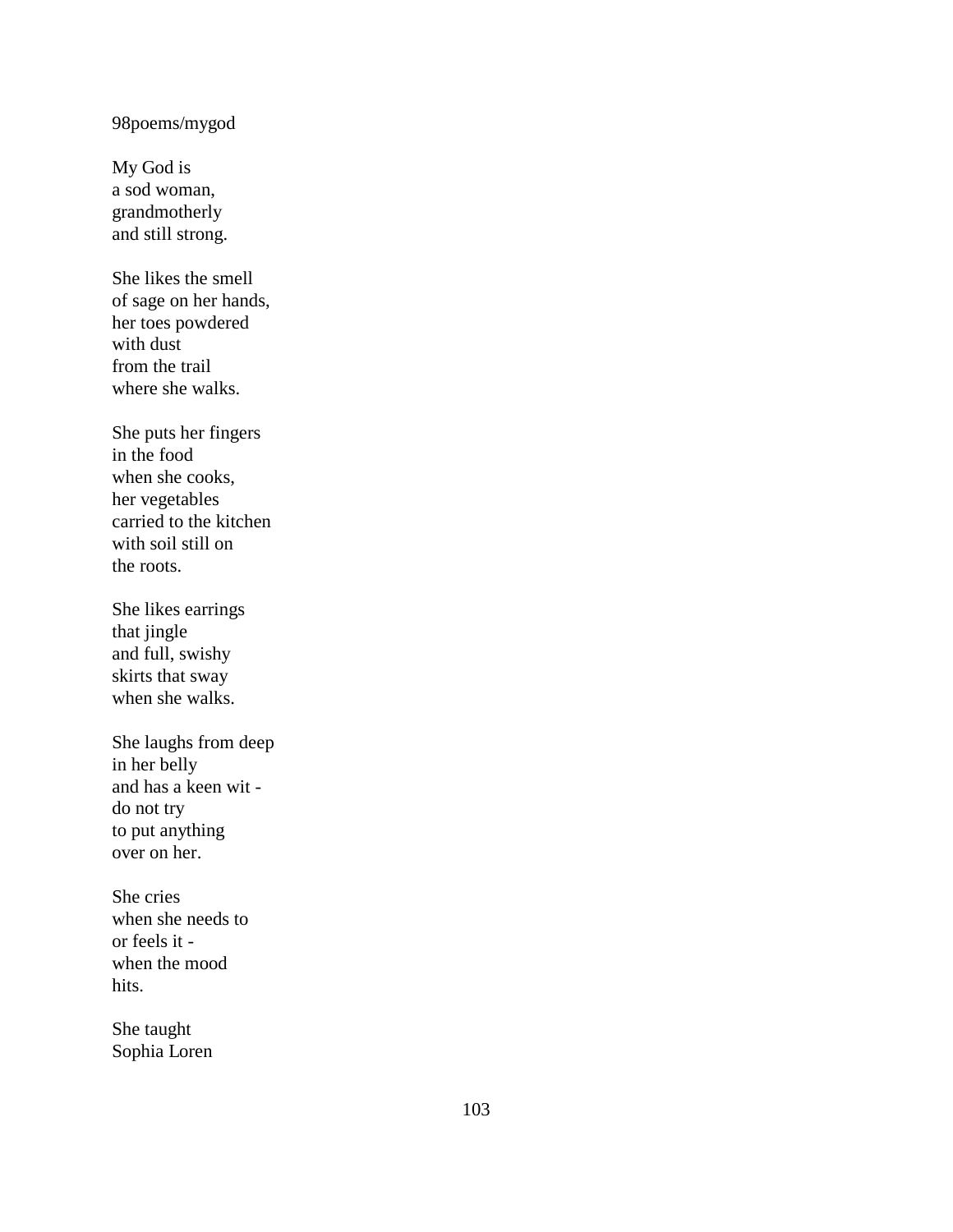to rub olive oil on her skin, her beauty secrets are nearly endless.

She hands out courage like peppermint candies from the pockets of her skirt, you can never tell what she may pull from her baskets or bags, what she may have tied in her scarves.

She always carries things - as females do, gifts and food and flowers, tidbits of this and that and tips on better living.

She loves to give everything she has away, "I picked this up just for you - I thought it was your color."

She has a certain taste for contradiction and irony, which explains both botany and men.

She prefers one pot meals, knowing the road to redemption is not paved with cleaning up.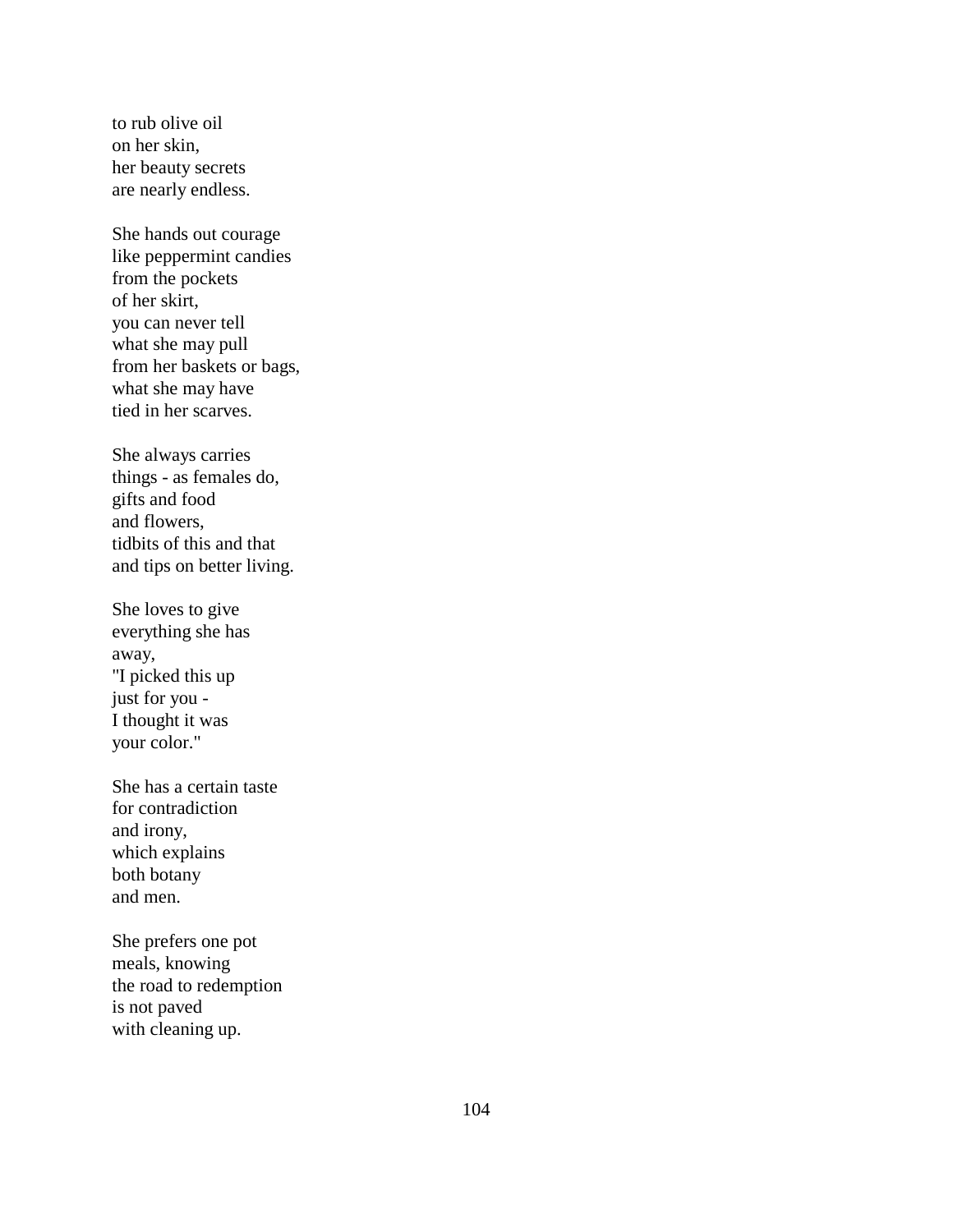She likes skirts that tie in a nice neat knot, instead of hanging up, she thinks it is, perhaps, her best idea ever.

She has to live lean in order to stay so abundant.

Time is a necklace she strands beneath the tree in summer, just to remember its touch on her skin.

She is roused by the clap of thunder, charged by the moon turned full.

She falls in love at first sight and stays there. She knows her lover by his rhythm and scent.

She lives for motion and sound, which is why we have wind and birds.

She likes short words and simple punctuation, she does not traffic in semi-colons, or bother with footnotes.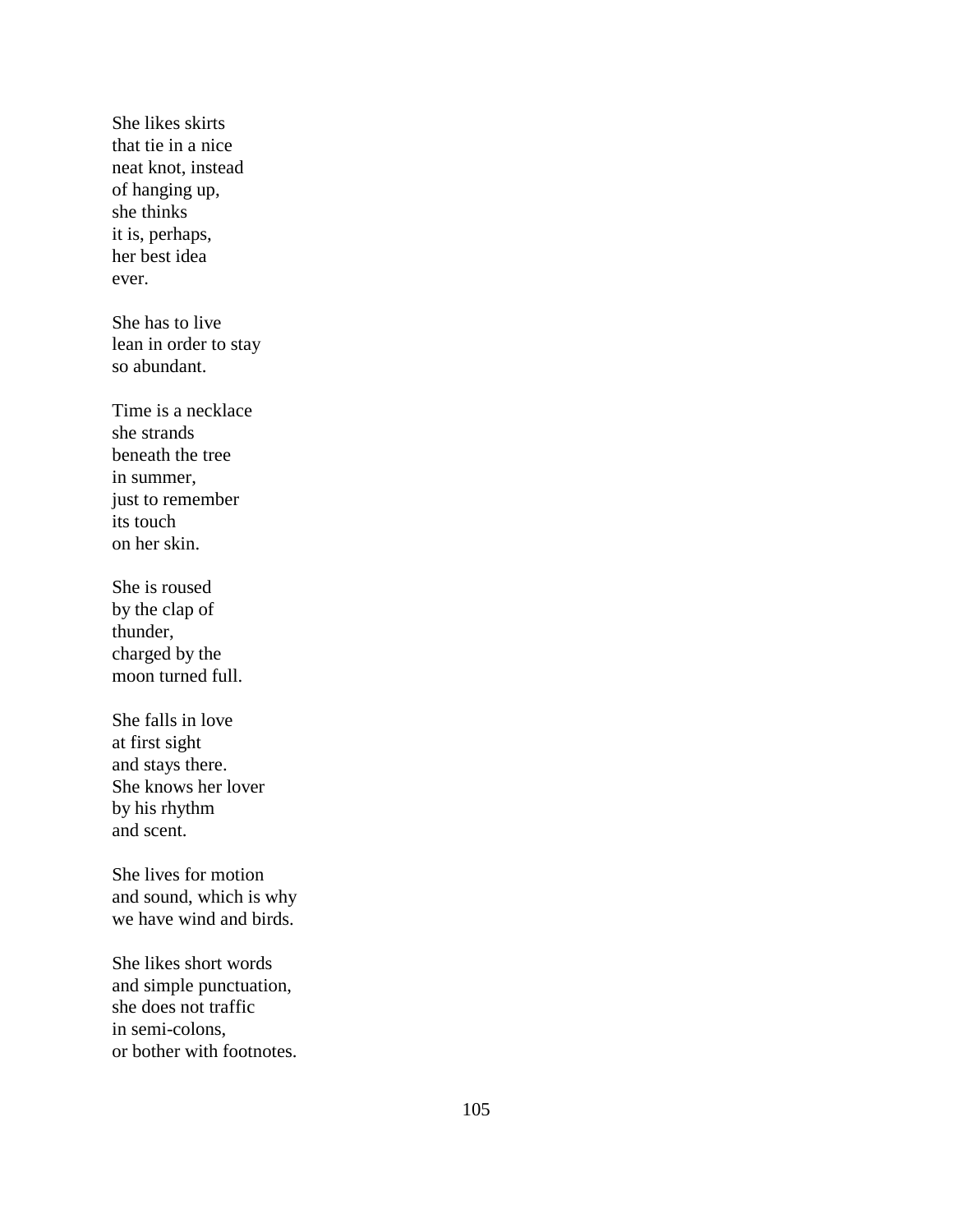She wrote her autobiography before she lived her life, she thinks that we should do the same, create the story and then live it.

She squats to give birth, the hum of the Earth's engine begins to whir, all the flowers bloom at once, mud hens rustle to life, seeking water, you and I and all of it becomes.

10/8/98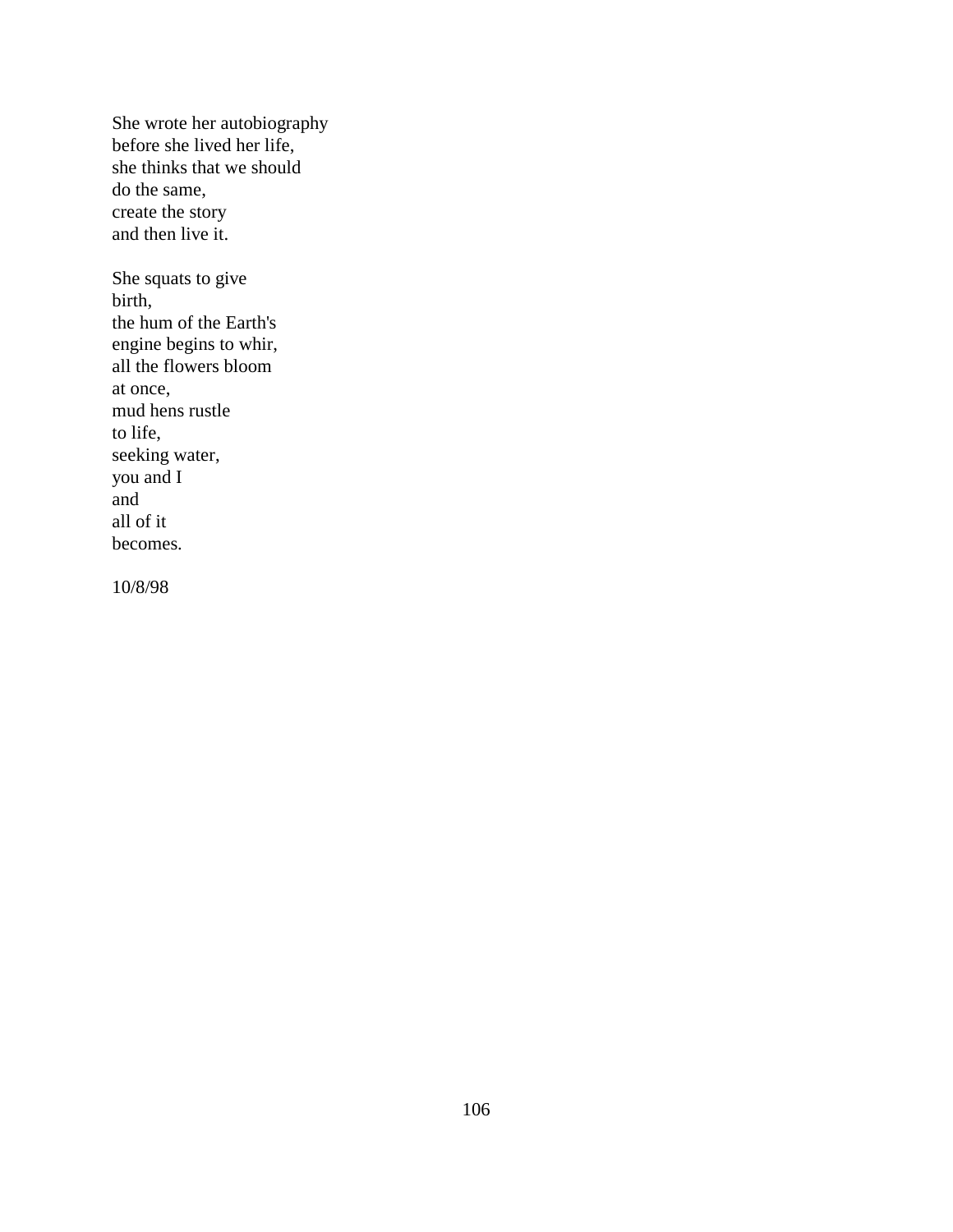# 98poems/melancholy

Melancholy slides over me like a satin slip. A gray day in a house with no fireplace, time charging into winter. There is nothing I can do to slow it down to something I might manage, my only salvation, this very moment. I had intended to arise today in the pursuit of greatness, but find myself at the kitchen sink getting stains on my new shirt, my first cold of the season muddling my mind. I decide I need a master plan, a list of lists, just to clear my head of these erroneous details. A few words come to me, I grab on to them and hold on for dear life, this very dear life slipping away from me, like a satin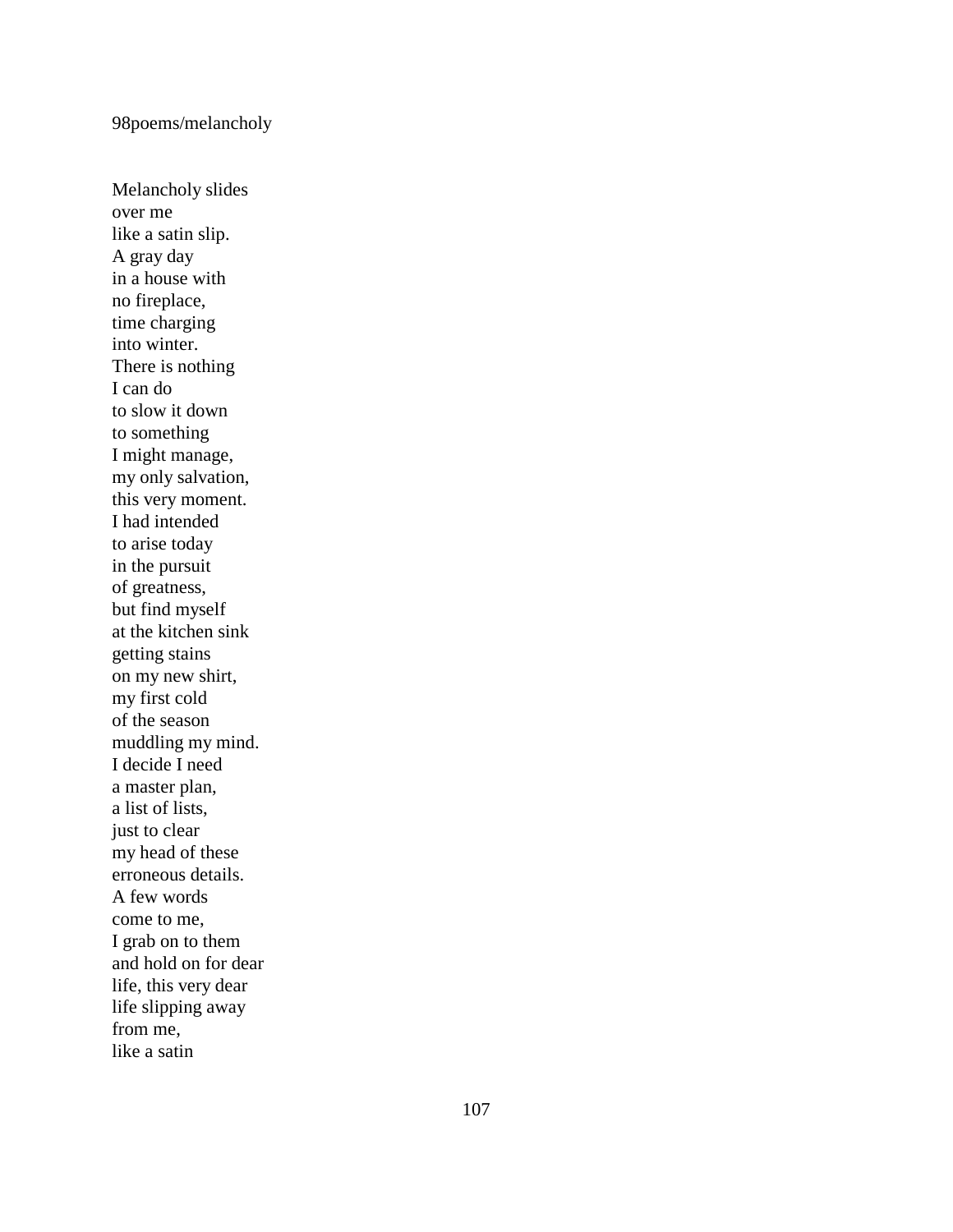slip sliding to the floor.

10/21/98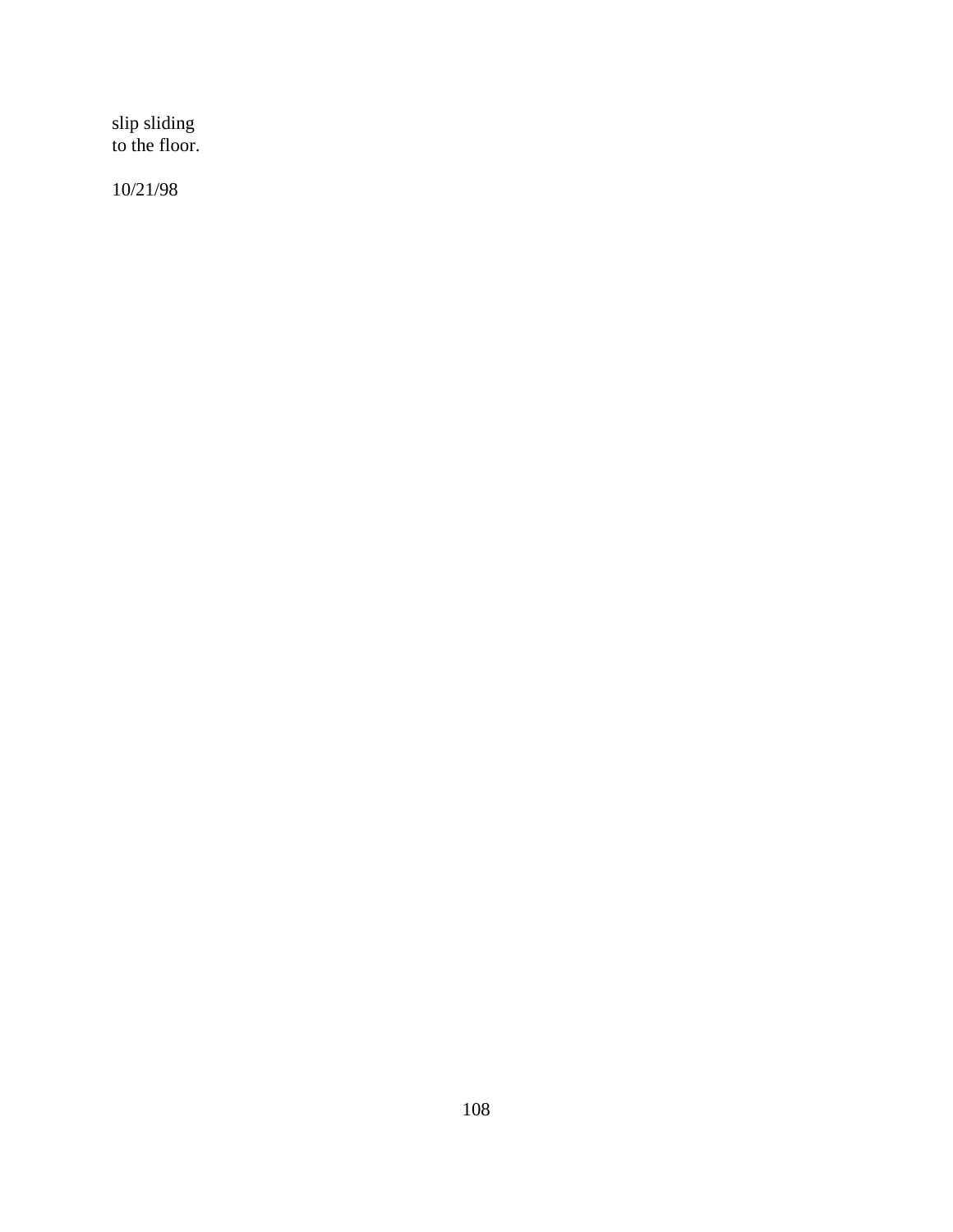## 98poems/regretting

Across the street the sun is shining, I am regretting my life, contrasting wants and needs, weighing, not the decisions themselves, but the basis for them.

The five-toed cat wants out. So do I, but there's no one here to open the door, or show me where it is.

He says, "It's the time of year," no comfort to me, as usual. On t.v. a grandmother rides off in the night on a Harley. That would not do for me.

Last night's popcorn lingers on the counter, the popcorn always fails now that I cook electric. The compost begins to smell.

I am profoundly lonely for my life, the one that eludes me, obscured by the details, like a bright bloom submerged in the wax of a candle.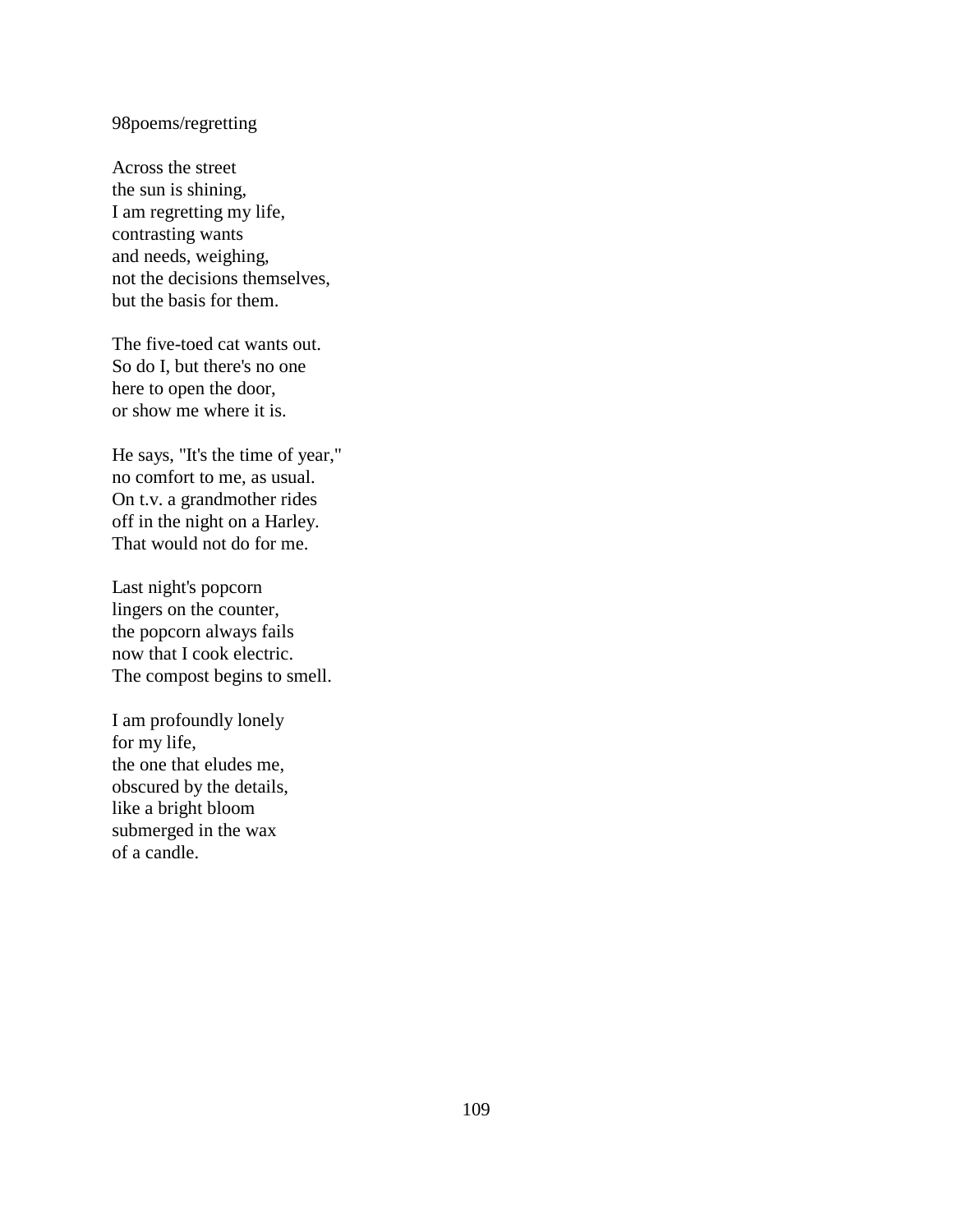There are things I wish I knew but can't, Road-Not-Taken views I have no way to see. But that is too cliche to talk about.

The morning mist curtains my house, I retaliate by eating popcorn.

11/18/98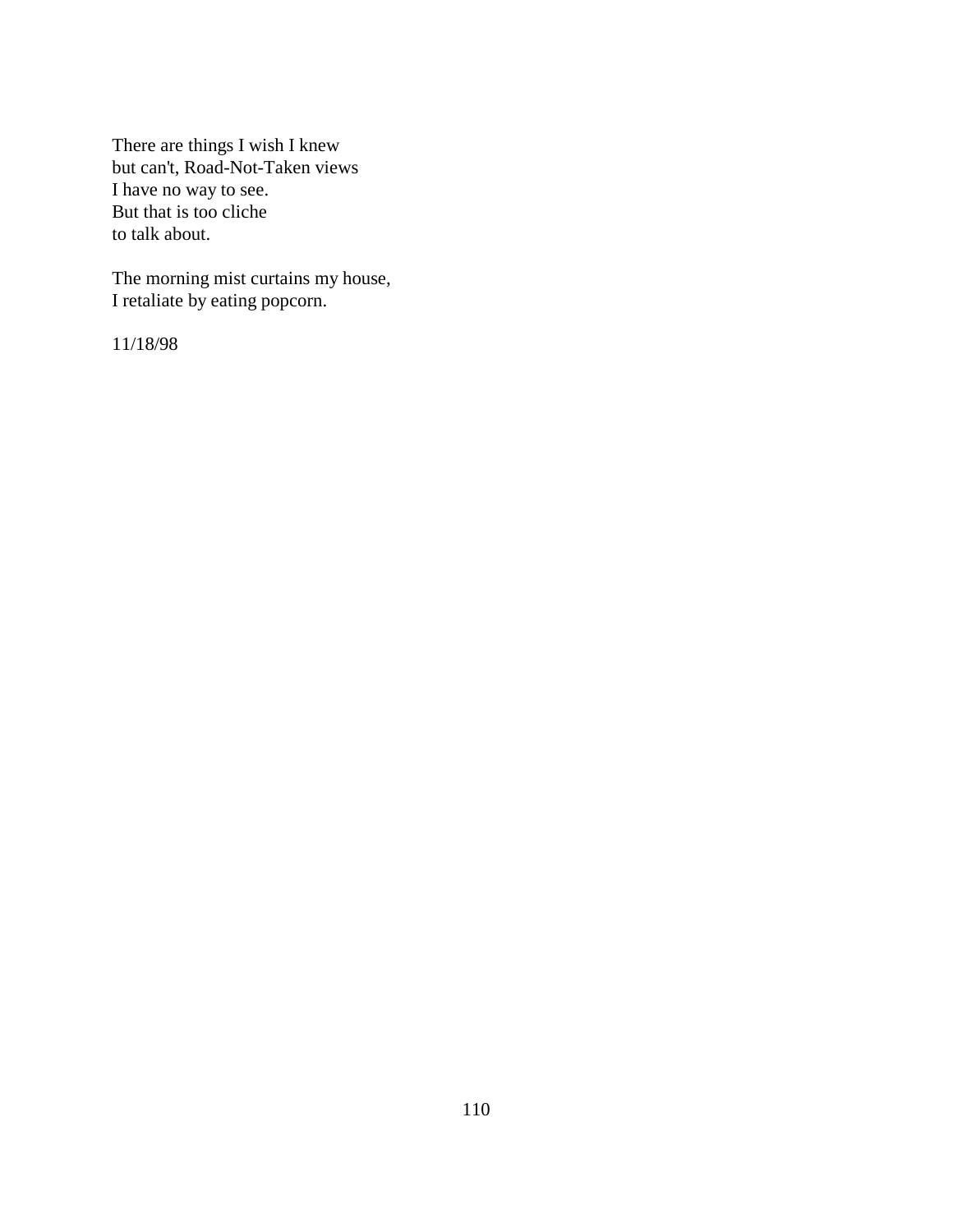98poems/berry

The early morning sun on the oak tree across the street, it seems to be only nature I can speak of now, holding myself separate from that. Apart.

The red truck in the distance blends with its background, like a berry on a bush.

11/18/98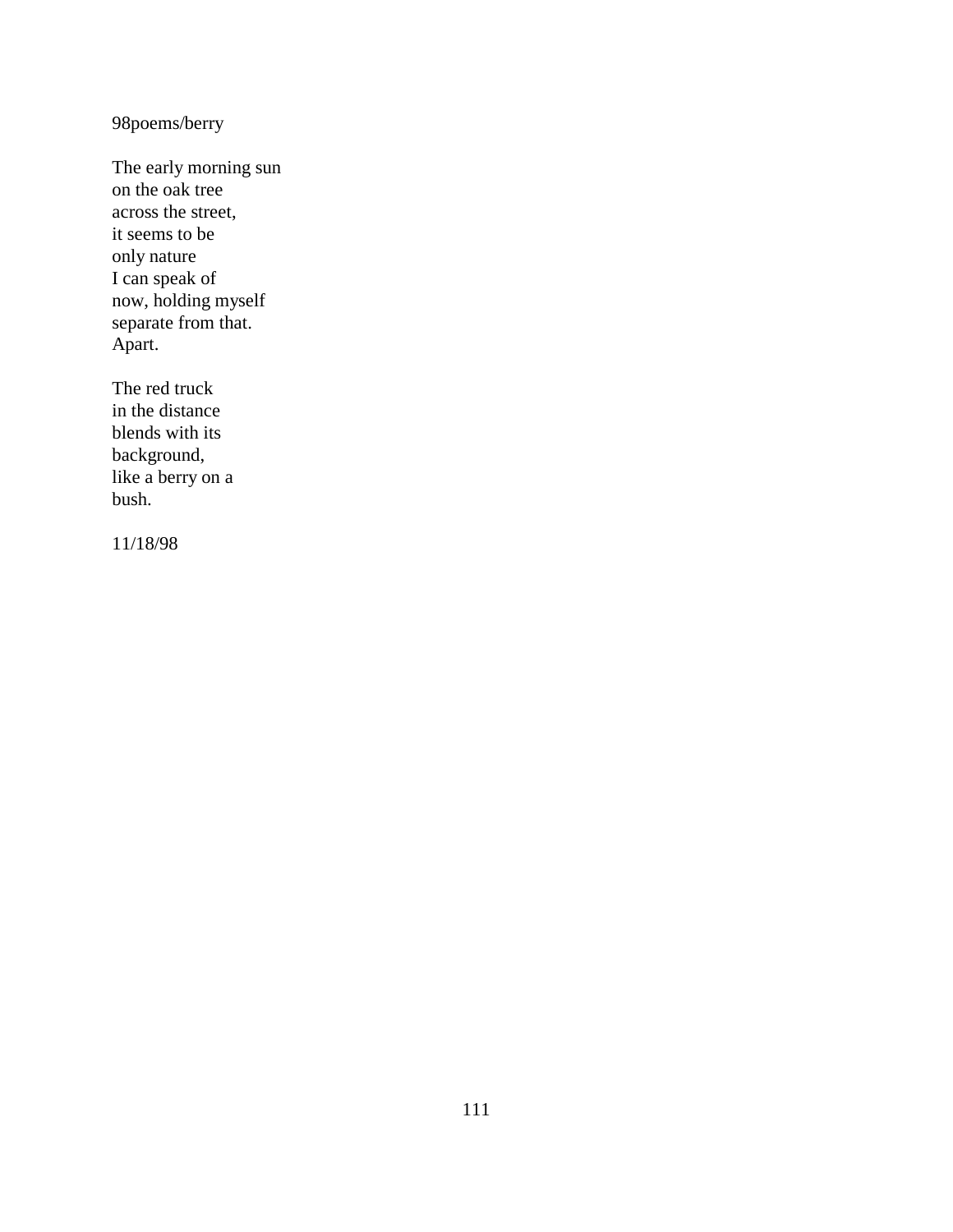# 98poems/acacia

# ACACIA

Every January the acacia blooms. That being so, I place a photo of one in the album, as I contemplate this life I document, no trace that I have lived it. The same shots, year after year, of the cats on the couch, my husband opening gifts, in that sweater his mother bought before she quit shopping.

My daughter left her boyfriend because his family asked her to step out of the photo. There were other reasons, of course, but this is the one I always remember. A fourth child, I have never much been photographed.

I sort and shape pages and pages of his visiting relatives, his trips out of town. There are no photos of me in the album. I start excluding the ones I take unless it is a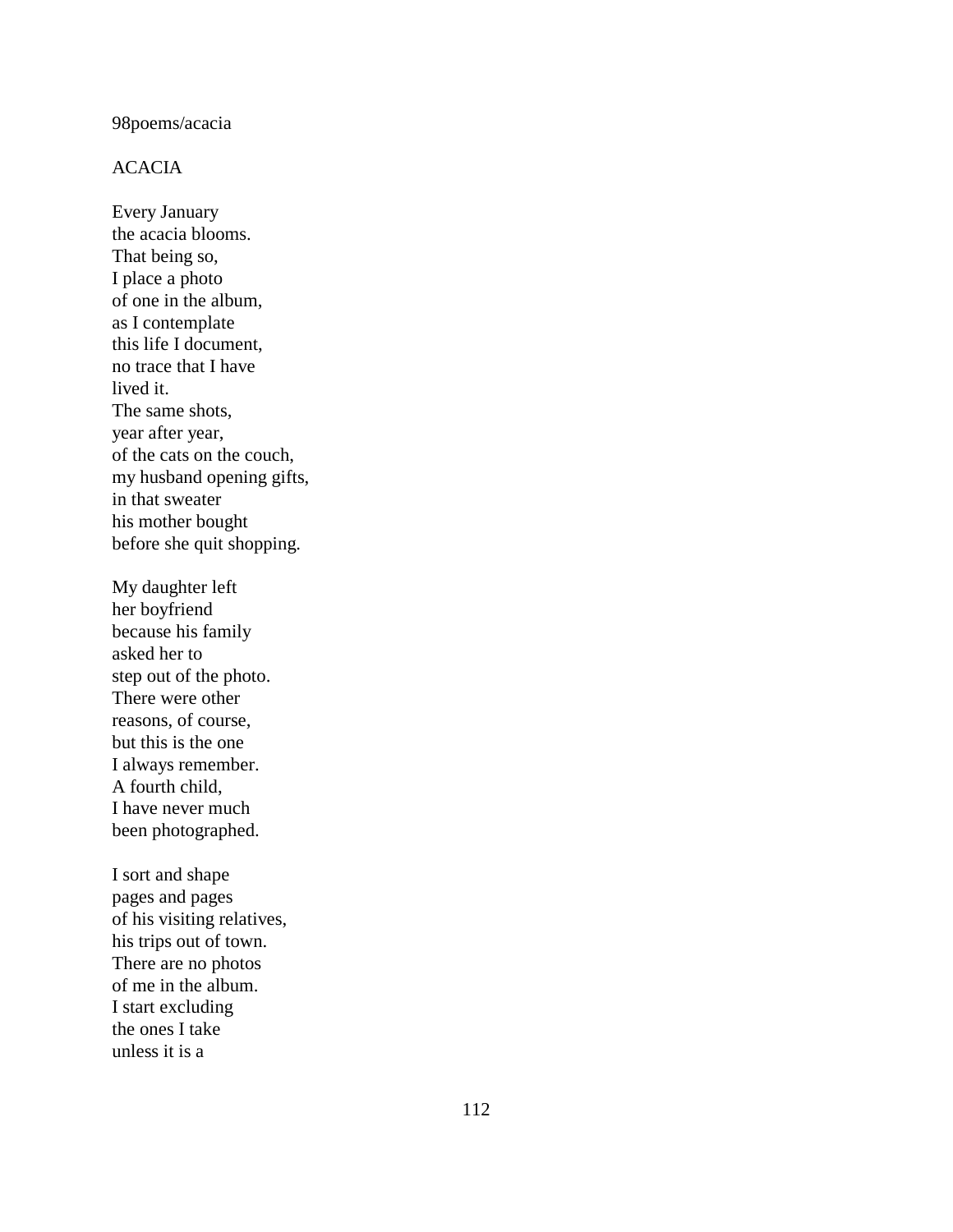a family member.

Who should wonder that I roam the woods looking for faces in the bark of the trees, that December finds me waiting for the acacia to bloom.

12/28/98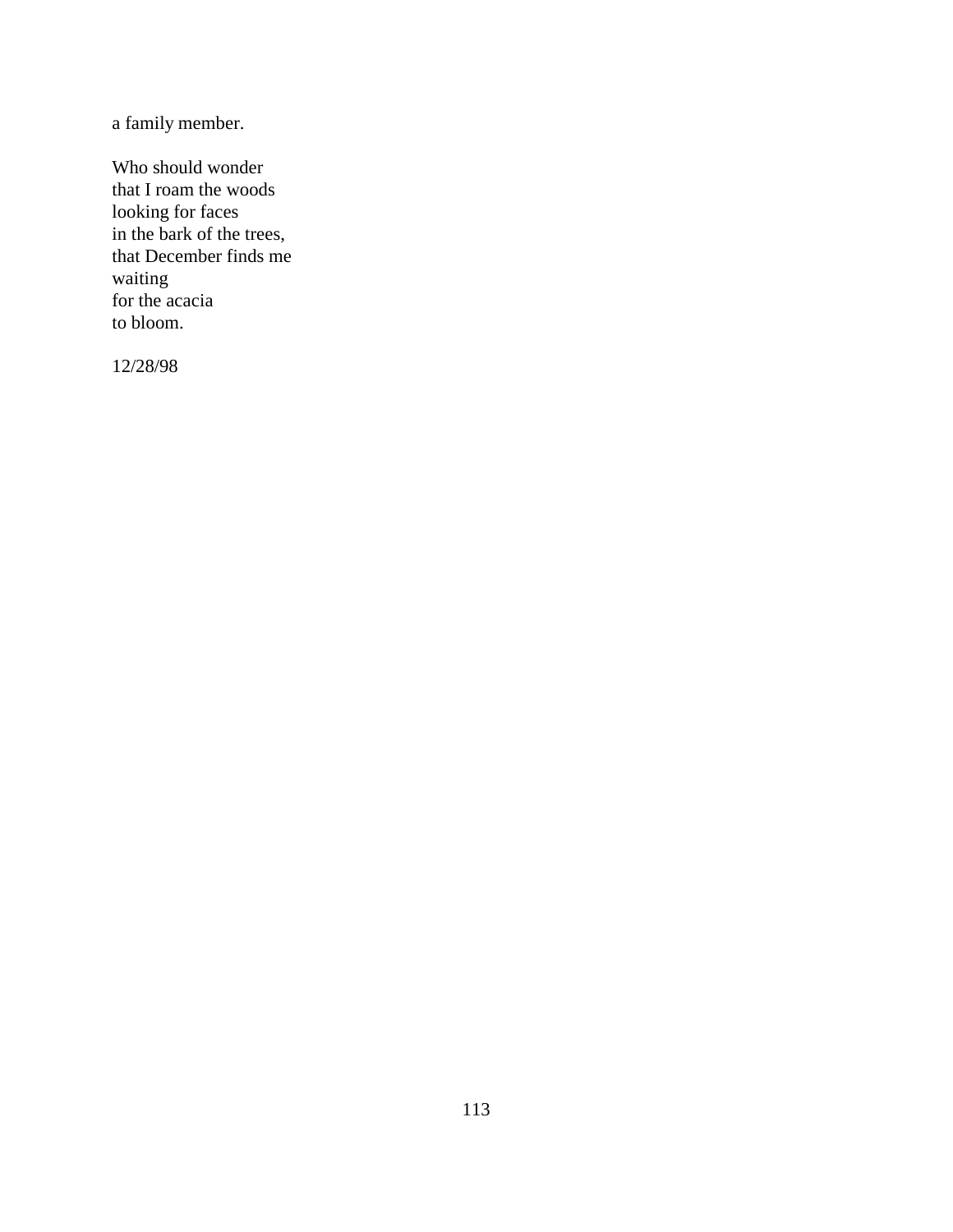### 98poems/marginnotes

#### Margin Notes

I wish I had made more margin notes as I moved through my life. So that looking back I would know, if not what mattered, what I thought of it then. The sort of thing that would easily lend itself to the tidiness of memoir. All those phases like "and then I knew," or "I always wanted to be..." or "I had this plan from the beginning." Quick summations that would help me deceive myself into believing that my life has been anything but a random bouncing off walls. My friend calls it one step forward and two back, but in my life it has been heading East for three days, and then veering south and then southeast, then east again. There is a slow progress of sorts, but a complete loss of memory of where I was going and why, what changed my mind and, hence, my direction, so that I don't notice how many times I shift back onto old ground.

I wish I had made more